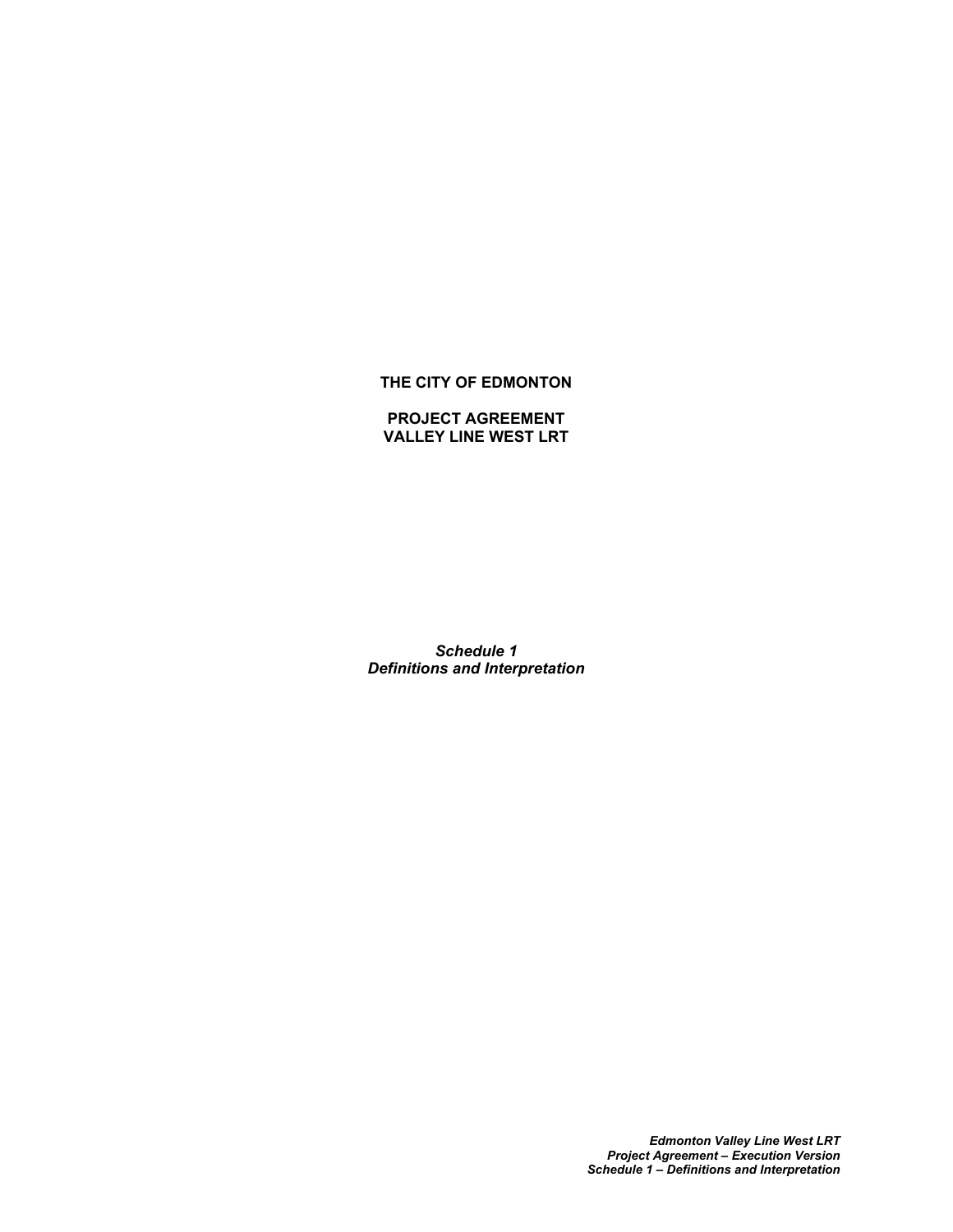## **DEFINITIONS AND INTERPRETATION**

## 1 **DEFINITIONS**

In the Agreement, unless the context otherwise requires:

- 1.1 "**87 Avenue/165 Street Utility Complex**" refers to the Utility Complex located on 87 Avenue between 165 Street and 169 Street as illustrated in Appendix 5-1A *[Project Description Drawings]*  in Part 1 *[General]* of Schedule 5 *[D&C Performance Requirements]*.
- 1.2 "**87 Avenue/182 Street Utility Complex**" refers to the Utility Complex located on 87 Avenue and 182 Street as illustrated in Appendix 5-1A *[Project Description Drawings]* in Part 1 *[General]* of Schedule 5 *[D&C Performance Requirements]*.
- 1.3 "**87 Avenue/190 Street Utility Complex**" refers to the Utility Complex located on 87 Avenue between 189 Street and the TUC as illustrated in Appendix 5-1A *[Project Description Drawings]* in Part 1 *[General]* of Schedule 5 *[D&C Performance Requirements]*.
- 1.4 "**87 Avenue Elevated Guideway**" has the meaning given in Section 1-1.2.3 *[Key Transportation Structures]* of Schedule 5 *[D&C Performance Requirements]*.
- 1.5 "**87 Avenue Elevated Guideway Pile Construction Emergency Response Plan**" has the meaning given in Section 4-3.1.3 *[87 Avenue Elevated Guideway Piles Close to Sewer Lines]* of Schedule 5 *[D&C Performance Requirements]*.
- 1.6 "**87 Avenue Elevated Guideway Sewer Lines Risk Mitigation Plan**" has the meaning given in Section 4-3.1.3 *[87 Avenue Elevated Guideway Piles Close to Sewer Lines]* of Schedule 5 *[D&C Performance Requirements]*.
- 1.7 "**89 Avenue/Meadowlark Road Utility Complex**" refers to the Utility Complex located on 89 Avenue and Meadowlark Road as illustrated in Appendix 5-1A *[Project Description Drawings]* in Part 1 *[General]* of Schedule 5 *[D&C Performance Requirements]*.
- 1.8 "**100A Avenue/156 Street Utility Complex**" refers to the Utility Complex located on 100A Avenue between 156 Street and 157 Street as illustrated in Appendix 5-1A *[Project Description Drawings]* in Part 1 *[General]* of Schedule 5 *[D&C Performance Requirements]*.
- 1.9 "**102 Street Stop**" means the Stop, provided by Valley Line LRT Stage 1, located on 102 Avenue between 102 Street and 101 Street.
- 1.10 "**102 Street Stop Work Plan**" has the meaning given in Section 1-1.4.2 *[Scheduling and Coordination of Integration Points]* of Schedule 5 *[D&C Performance Requirements]*.
- 1.11 "**107 Street/104 Avenue Utility Complex**" refers to the Utility Complex located on 107 Street between 103 Avenue and 104 Avenue as illustrated in Appendix 5-1A *[Project Description Drawings]* in Part 1 *[General]* of Schedule 5 *[D&C Performance Requirements]*.
- 1.12 "**124 Street/Stony Plain Road Utility Complex**" refers to the Utility Complex located in the vicinity of Stony Plain Road and 124 Street as illustrated in Appendix 5-1A *[Project Description Drawings]* in Part 1 *[General]* of Schedule 5 *[D&C Performance Requirements].*
- 1.13 "**124 Street Stop**" means the Stop located as set out in Table 1-1.2.2-1 *[Stops and Stations]* of Schedule 5 *[D&C Performance Requirements]*.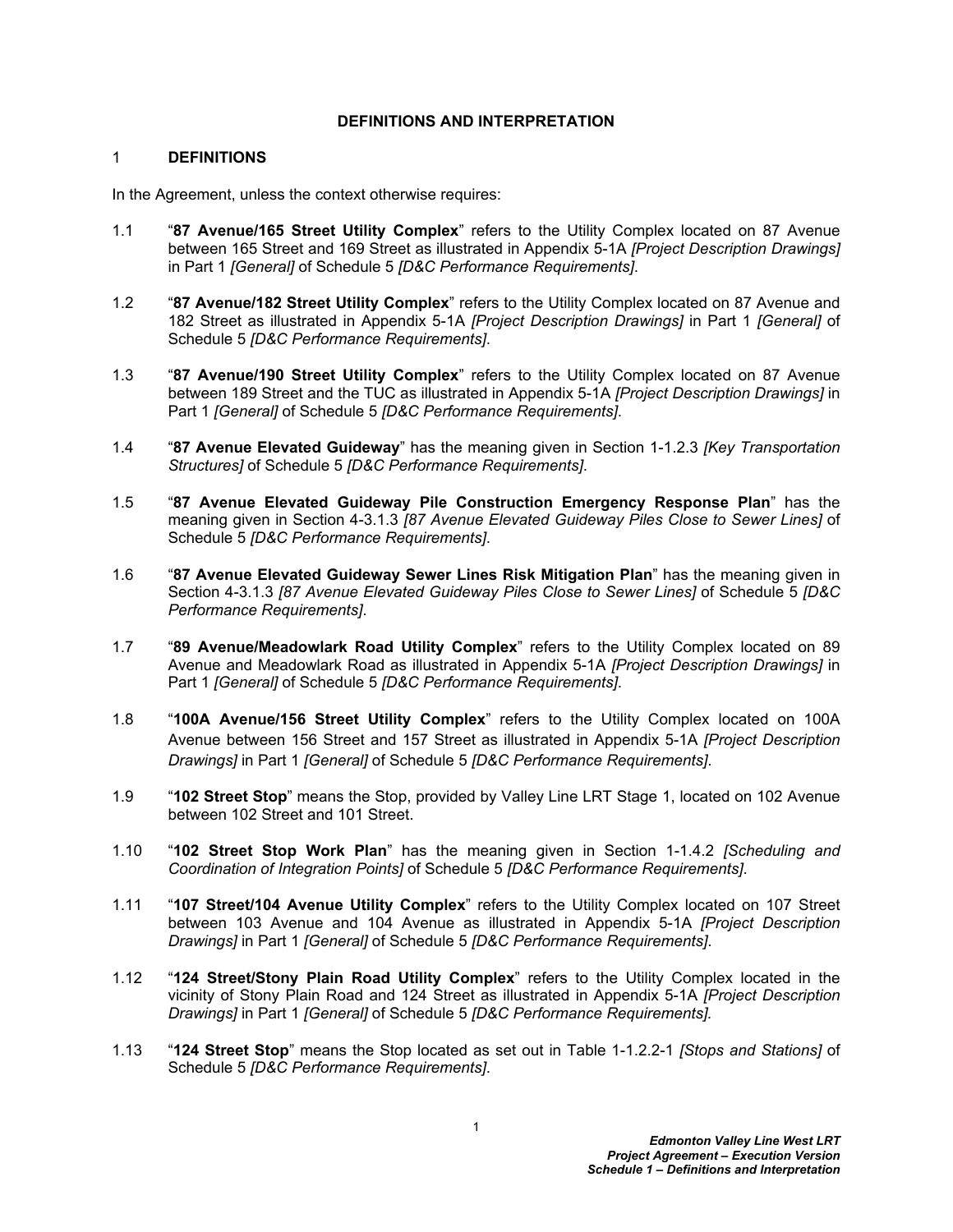- 1.14 "**156 Street/94 Avenue Utility Complex**" refers to the Utility Complex located on 156 Street between 93A Avenue and 95 Avenue as illustrated in Appendix 5-1A *[Project Description Drawings]* in Part 1 *[General]* of Schedule 5 *[D&C Performance Requirements]*.
- 1.15 "**Acceleration Event**" has the meaning given in Section 8.5 *[Taxes]* of the Agreement.
- 1.16 "**Accepted**" has the meaning given in Section 4.7 *[Accepted]* of Schedule 2 *[Submittal Review Procedure]*.
- 1.17 "**Access Closure**" means the closure to traffic and removal of any access between a public Roadway or alley and private property, requiring a bylaw process to enable the closure.
- 1.18 "**Access Vault**" means a vault in which safe and convenient access is provided for worker entry for purposes of installation and maintenance of underground cable Utilities.
- 1.19 "**ACSA**" has the meaning given in Section 1.6 of Schedule 11 *[Construction Safety Requirements]*.
- 1.20 "**Actual Lane Closure Costs**" means the sum, in Canadian dollars, calculated in accordance with Section 2.3 *[Lane Closure Adjustment]* of Schedule 16 *[Payment Mechanism]*.
- 1.21 "**Actual Transit Impact Costs**" means the sum, in Canadian dollars, of ETS Transit Impact Costs calculated in accordance with Section 2.4 *[Transit Impact Adjustment]* of Schedule 16 *[Payment Mechanism]*.
- 1.22 "**Actual Tree Compensation Value**" means the sum, in Canadian dollars, calculated in accordance with Section 2.5 *[Tree Removal Adjustment]* of Schedule 16 *[Payment Mechanism].*
- 1.23 "**Additional Insurance**" has the meaning given in Section 3.4 *[Additional and Elective Insurance]* of Schedule 17 *[Insurance Requirements].*
- 1.24 "**Additional Lands**" has the meaning given in Section 4.5 *[Additional Lands]* of the Agreement.
- 1.25 "**Adjoining Lands**" means Real Property Interests, which are adjacent to, abut against, or adjoin the City Lands which are accessed, occupied, possessed or used by Project Co in any manner to carry out and perform the Project Work, whether on a temporary and incidental basis or on a long term or permanent basis.
- 1.26 "**Adjoining Lands Access Protocol**" has the meaning given in Section 4.16.2 *[Project Co Obligations]* of the Agreement.
- 1.27 "**Affiliate**" means any other Person that, directly or indirectly, through one or more intermediaries, controls, is controlled by, or is under common control with, such first Person where "*control*" means, with respect to the relationship between or among two or more Persons, the possession, directly or indirectly or as trustee, personal representative or executor, of the power to direct or cause the direction of the affairs or management of the first Person, whether through the ownership of voting securities, as trustee, personal representative or executor, by statute, contract, credit arrangement or otherwise, including the ownership, directly or indirectly, of securities having the power to elect a majority of the board of directors or similar body governing the affairs of such first Person.
- 1.28 "**Agreement**" means this project agreement entered into between the City and Project Co, dated as at Commercial Close, including all schedules, appendices and attachments thereto, as amended, supplemented or restated from time to time.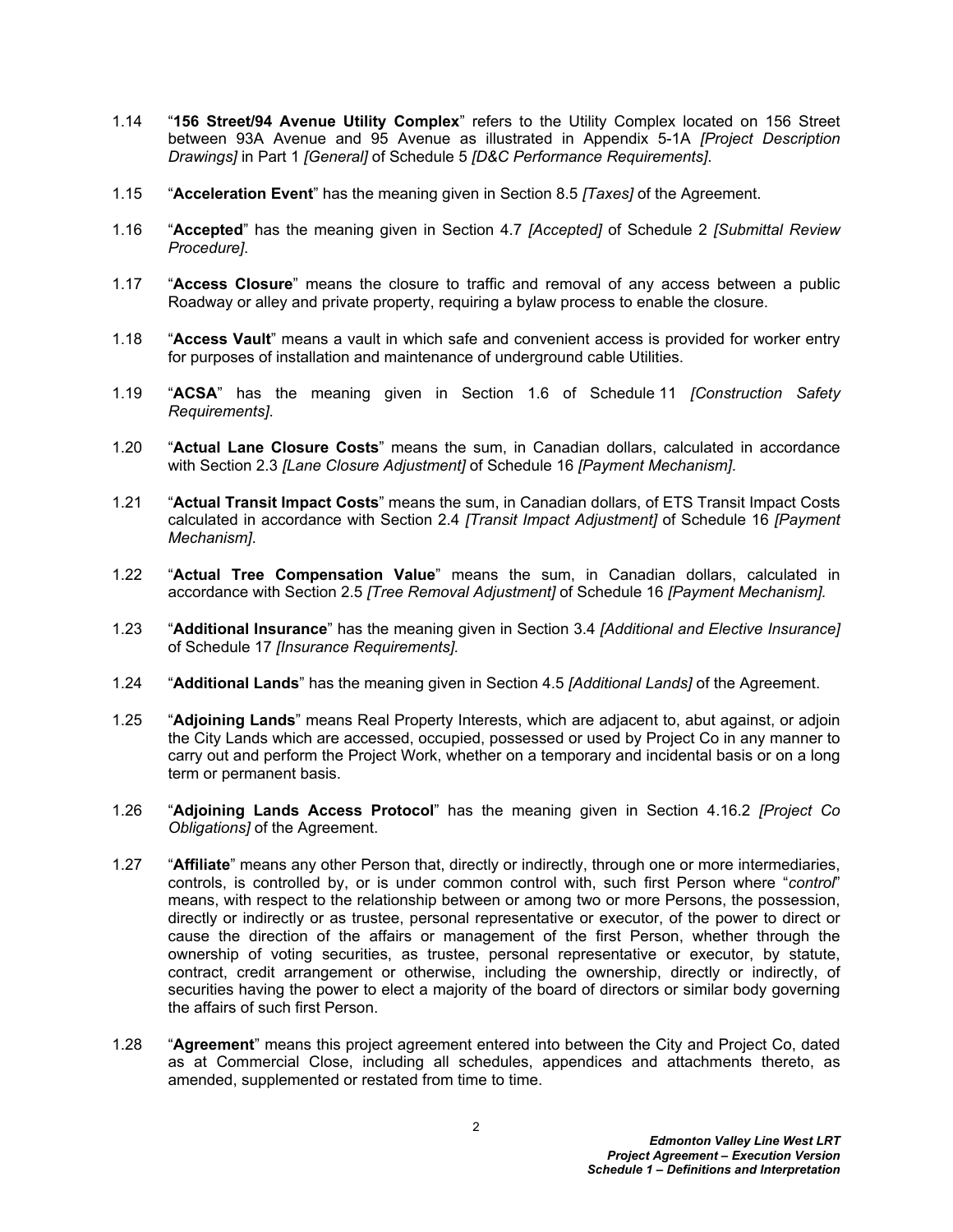- 1.29 "**Alberta Survey Control Markers**" or "**ASCM**" means the geodetic markers installed in Alberta as part of the provincial spatial referencing system.
- 1.30 "**Alberta Tier 1 Guidelines**" means the Alberta Tier 1 Soil and Groundwater Remediation Guidelines issued by AEP.
- 1.31 "**Alberta Transportation Products List**" means the list of materials and products approved for use in construction, maintenance and rehabilitation of Alberta Transportation Bridges, currently accessible on the Alberta Transportation website at http://www.transportation.alberta.ca/PlanningTools/GMS/ProductList/Product%20List%20Index.p df.
- 1.32 "**Aldergrove/Belmead Stop**" means the Stop located as set out in Table 1-1.2.2-1 *[Stops and Stations]* of Schedule 5 *[D&C Performance Requirements]*.
- 1.33 "**Alex Decoteau Stop**" means the Stop located as set out in Table 1-1.2.2-1 *[Stops and Stations]* of Schedule 5 *[D&C Performance Requirements]*.
- 1.34 "**Amenity Node**" means a pedestrian space meeting the requirements set out in Section 2-4.4 *[Amenity Nodes]* of Schedule 5 *[D&C Performance Requirements]*.
- 1.35 "**Annual Design & Construction Communications Plan**" means the plan prepared by Project Co pursuant to Section 5.1(b) *[Deliverables]* of Schedule 12 *[Communications and Engagement]*.
- 1.36 "**Annual Heating Demand**" means the amount of heating energy delivered to the project that is outputted from any and all types of heating equipment, per unit of modeled floor area. Heating equipment includes electric, gas, hot water, or DX heating coils of central air systems (e.g. makeup air units, air handling units, etc.), terminal equipment (e.g. baseboards, fan coils, heat pumps, reheat coils, etc.) or any other equipment used for the purposes of space conditioning and ventilation. Heating output of any heating equipment whose source of heat is not directly provided by a utility (electricity, gas or district) must still be counted towards the AHD. For clarity, hot water or DX heating sources that are derived from a waste heat source or a renewable energy source do not contribute to a reduction in AHD, as per the above definition.
- 1.37 "**Anthony Henday Drive LRT Bridge**" has the meaning given in Section 1-1.2.3 *[Key Transportation Structures]* of Schedule 5 *[D&C Performance Requirements]*.
- 1.38 "**Anticipated Construction Completion Date**" has the meaning given in Section 14.1 *[Initial Countdown Notice]* of Schedule 4 *[Design and Construction Protocols]*.
- 1.39 "**Anticipated Phase 1 Construction Completion Date**" has the meaning given in Section 12.1 *[Initial Phase 1 Countdown Notice]* of Schedule 4 *[Design and Construction Protocols].*
- 1.40 "**APEGA**" means the Association of Professional Engineers and Geoscientists of Alberta.
- 1.41 "**Applicable Law**" means:
	- (a) any statute or proclamation or any delegated or subordinate legislation, including for greater certainty City by-laws;
	- (b) any order, direction, directive, request for information, policy, code, protocol, administrative interpretation, guideline, standard, rule, treaty, decree, consent, by-law or authorization of or by any Governmental Authority, including for greater certainty all City Policies and City Regulatory Policies; and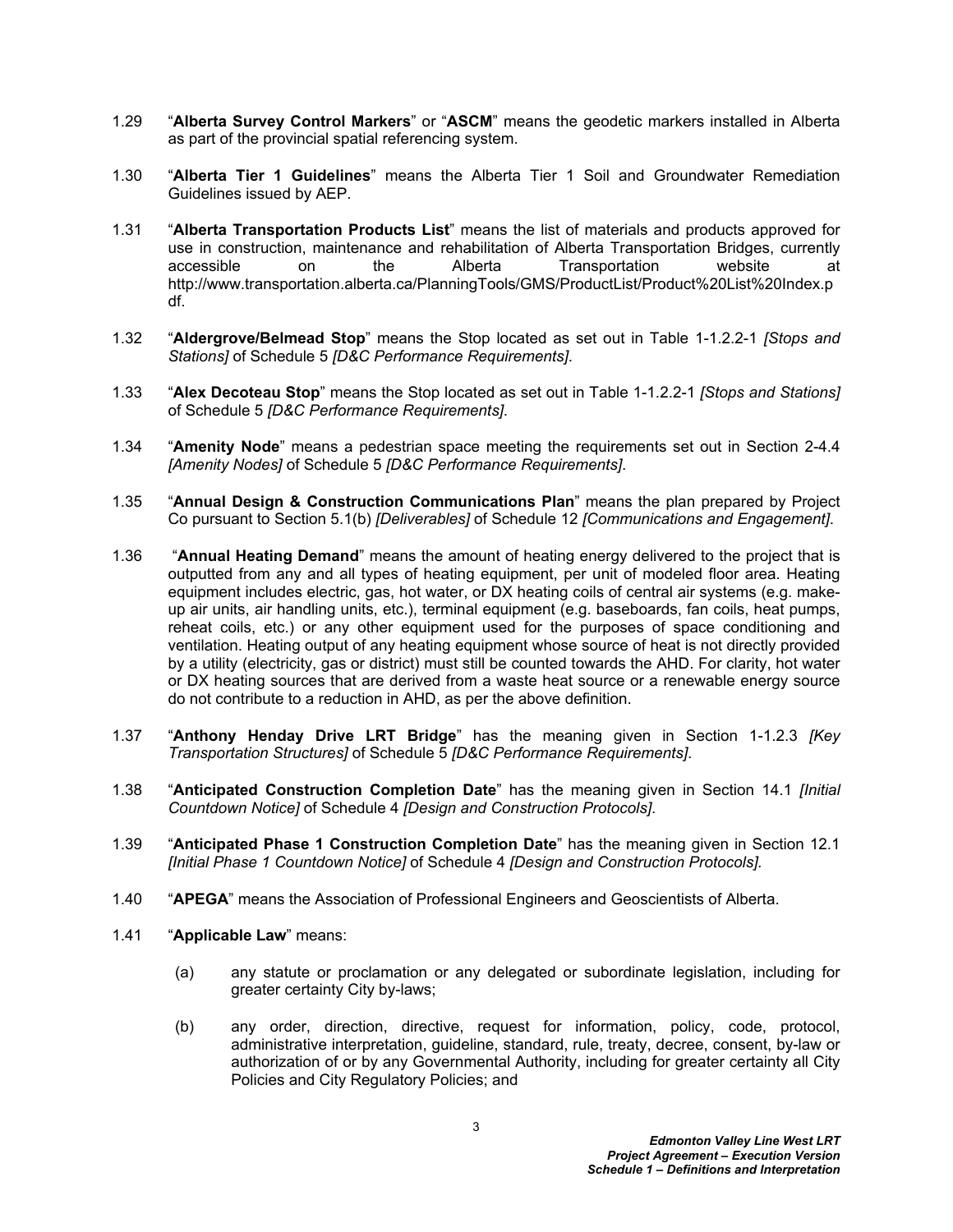(c) any judgment, order or decision of a relevant court of law, board, arbitrator or administrative agency which is a binding precedent in the Province of Alberta,

in each case, in force in the Province of Alberta, applicable to the Project or the Project Work or otherwise binding on Project Co, a Project Co Person, the City or a City Person.

- 1.42 "**Appointed Referee**" has the meaning given in Section 2.5 *[Fast Track Referee Process]* of Schedule 20 *[Dispute Resolution Procedure]*.
- 1.43 "**Appropriate Persons**" and "**Appropriate Person**" means Professional Engineers (as required by Applicable Law or Good Industry Practice) or architects who are registered or licensed to practice as architects under the Architects Act (Alberta) or landscape architects who are registered with Alberta Association of Landscape Architects all who have sufficient expertise and experience to expeditiously and efficiently perform Design activities in a proper and professional manner to the standards set out in this Agreement.
- 1.44 "**Arbitration Notice**" has the meaning given in Section 2.8 *[Arbitration]* of Schedule 20 *[Dispute Resolution Procedure]*.
- 1.45 "**Arbitrator**" has the meaning given in Section 2.8 *[Arbitration]* of Schedule 20 *[Dispute Resolution Procedure].*
- 1.46 "**Arborist**" means a professional retained by Project Co, certified by ISA in the practice of arboriculture, with qualifications in tree risk assessment.
- 1.47 "**Architectural Concrete**" has the meaning given in Section 2-11.1.1.1 *[Concrete Finish]* of Schedule 5 *[D&C Performance Requirements]*.
- 1.48 "**Architectural Concrete Unit Masonry**" has the meaning given in Section 2-11.2.2 *[Architectural Concrete Unit Masonry]* of Schedule 5 *[D&C Performance Requirements]*.
- 1.49 "**As Built**" means Project information, including drawings, reports and test findings, which describe the state of the Infrastructure as it was constructed, and may contain notations and visible mark-ups to identify any field initiated changes made to the applicable Final Design, and which is to be verified by the Designer.
- 1.50 "**Assessment Value Unit Rate for Forested Area**" means the unit rates for Forested Areas defined in Table 2 of the Tree Valuation Inventory.
- 1.51 "**Asset Classification and Numbering System**" means the City's "*TCA Asset Catalogue*" asset classification system, a copy of which is included in the Disclosed Data.
- 1.52 "**Asset Management System**" means the system used by the Operator for the management of assets.
- 1.53 "**Asset Register**" has the meaning given in Section 8.2 *[Asset Register]* of Schedule 4 *[Design and Construction Protocols]*.
- 1.54 "**Assigned Intellectual Property**" has the meaning given in Section 3.4(a) of Schedule 8 *[Intellectual Property]*.
- 1.55 "**Assignee**" has the meaning given in Section 3.4(a) of Schedule 8 *[Intellectual Property]*.
- 1.56 "**Assignor**" has the meaning given in Section 3.4(a) of Schedule 8 *[Intellectual Property]*.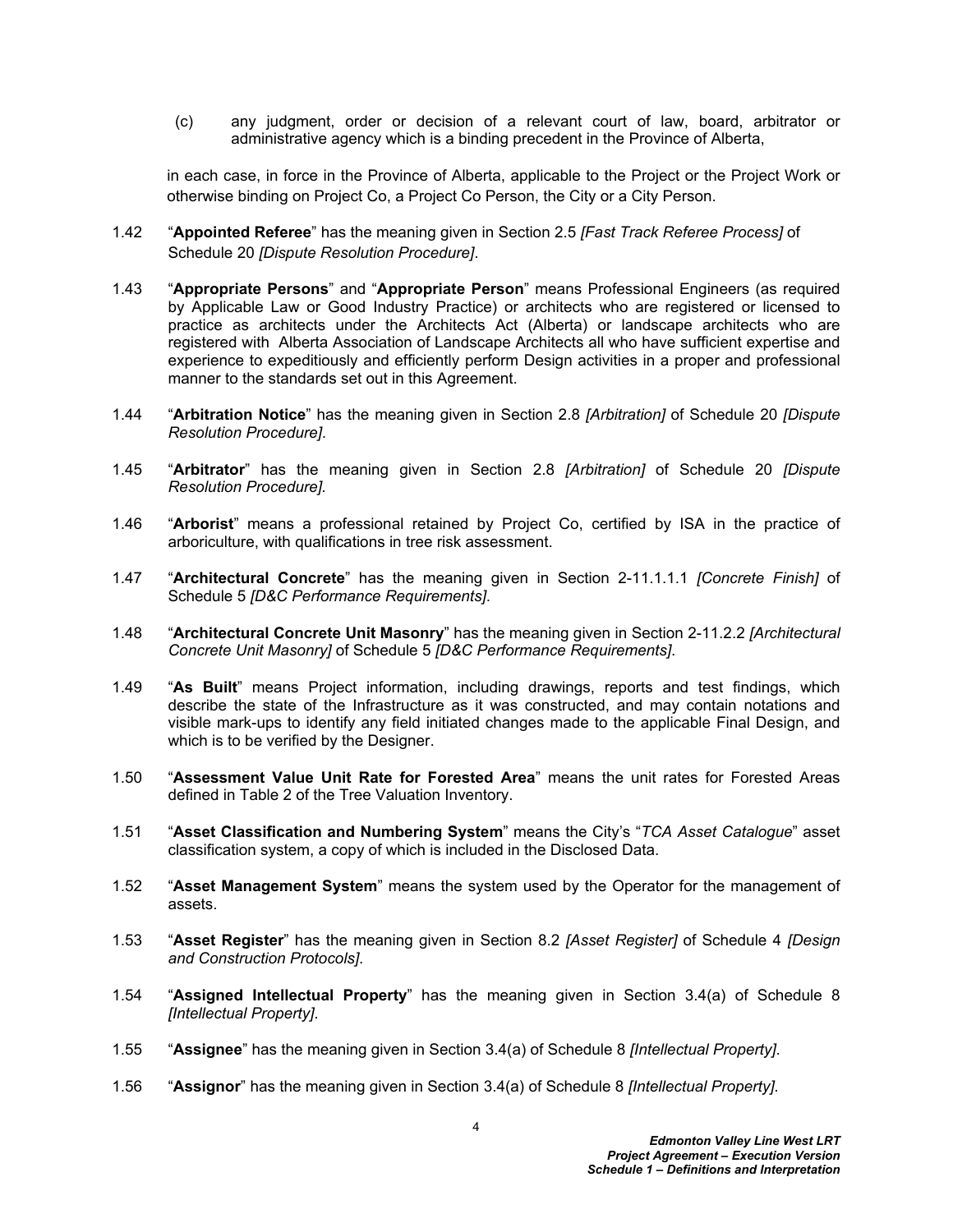- 1.57 "**Associated Liabilities**" has the meaning given in Section 8.5 *[Taxes]* of the Agreement.
- 1.58 "**Authority Having Jurisdiction**" means an organization, office, or individual responsible for enforcing the requirements of a code or standard, or for approving equipment, materials, an installation, or a procedure.
- 1.59 "**Automatic Grade Crossing Warning System**" means an interconnection of various devices and their controls used to indicate, and protect, by means of gates and flashing lights, the approach and/or presence of a Train at a Grade Crossing.
- 1.60 "**Automatic Vehicle Inspection System**" or "**AVIS**" has the meaning given in Section 8-2.12 *[Automatic Vehicle Inspection System]* of Schedule 5 of the Agreement.
- 1.61 "**Availability**" means the probability that a system or system element will be operational when required. Mathematically, the ratio of the mean time between failure and the sum of the mean time between failure and the mean down time.
- 1.62 "**Avoidable Costs**", when used in relation to an event or circumstance, means all costs and expenditures which:
	- (a) are saved or avoided as a result of the event or circumstance or its effects; or
	- (b) if Project Co acted reasonably and in accordance with this Agreement (including Section 12.7 of this Agreement), would have been saved or avoided as a result of the event or circumstance or its effects.
- 1.63 "**AW0**" means the weight of an empty LRV.
- 1.64 "**AW1**" means AW0 plus the weight of the driver, all seats occupied, assuming an average weight of 79.5 kg per seated passenger.
- 1.65 "**AW2**" means AW1 plus the weight of four standing passengers per square metre, assuming an average weight of 75 kg per standing passenger.
- 1.66 "**AW3**" means AW1 plus the weight of six standing passengers per square metre, assuming an average weight of 75 kg per standing passenger.
- 1.67 "**AW4**" means AW1 plus the weight of eight standing passengers per square metre, assuming an average weight of 75 kg per standing passenger.
- 1.68 "**Back of Walk Landscape Area**" means the landscape area between a walkway and an adjacent property as illustrated in Figure 2-14.3.1 *[Illustrated Landscape Area Definitions]* of Schedule 5 *[D&C Performance Requirements]*.
- 1.69 "**Back Up Control Centre**" means the facility within Lewis Farms Storage Facility Building that includes all interfaces, equipment, systems and sub-systems required for the provisional performance of the activities defined in Section 2.2(e) [*Principles of Operation*] of Appendix 5-1D [*Operability and Maintainability Parameters*] of Schedule 5 [*D&C Performance Requirements*] in the event of an outage of the Operations Control Centre, and is suitably sized for inclusion of the Future ICS for Valley Line LRT Stage 2.
- 1.70 "**BAFO**" has the meaning given in Section 2.5 *[Fast Track Referee Process]* of Schedule 20 *[Dispute Resolution Procedure]*.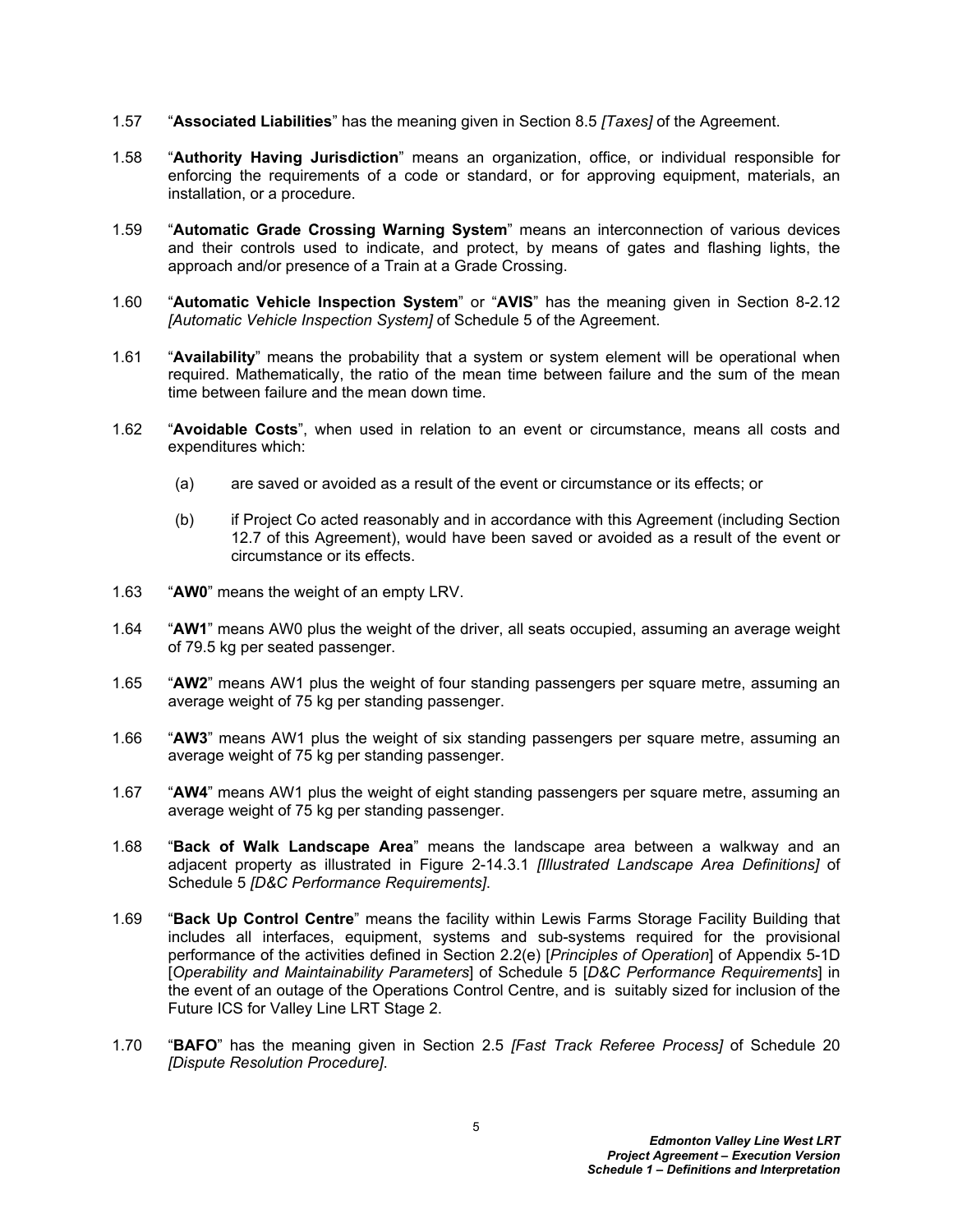- 1.71 "**BAFO Submission Date**" has the meaning given in Section 2.5 *[Fast Track Referee Process]* of Schedule 20 *[Dispute Resolution Procedure]*.
- 1.72 "**Ballasted Track**" means a track structure consisting of rail, tie plates or fastenings, cross ties, and the ballast/subballast bed supported on a prepared subgrade.
- 1.73 "**Barrier-Free**" means that a building, facility, Light Rail Vehicle or path of travel can be approached, entered, accessed and used by persons with physical, mental or sensory disabilities.
- 1.74 "**Baseline Construction Schedule**" has the meaning given in Section 2.1(b) of Schedule 3 *[Construction Schedule]*.
- 1.75 "**Bat Mitigation Plan**" means the plan prepared by Project Co in accordance with Section 16.2(c) of Schedule 10 *[Environmental Performance Requirements]*.
- 1.76 "**Battery Ground Fault**" means a condition whereby an energy source meant to energize Vital circuit(s) is leaking current to ground.
- 1.77 "**Betterment**" has the meaning given in Section 1.1 *[Definitions]* of Schedule 28 *[Project Approvals and Utility Matters]* Part 2 *[Utility Matters]*.
- 1.78 "**Bioswales**" are considered a stormwater Low Impact Development approach to managing stormwater runoff closest to its source through the natural processes of filtration, infiltration, storage, evapotranspiration and plant uptake.
- 1.79 "**Block**" means a specified section of Track governed by a Block Signal.
- 1.80 "**Block Signal**" means a fixed signal, installed at the entrance to each Block, to govern Trains entering and occupying the specified Block.
- 1.81 "**Bonds**" means any one or more of the performance bond and the labour and material payment bond described in Sections 6.4 and 6.5 of Schedule 17 – *[Insurance and Performance Security Requirements]*, and, collectively, means all of them.
- 1.82 "**Brewery/120 Street Stop**" means the Stop located as set out in Table 1-1.2.2-1 *[Stops and Stations]* of Schedule 5 *[D&C Performance Requirements]*.
- 1.83 "**Brinell**" has the meaning given in ASTM E103.
- 1.84 "**Builders' Lien Act**" or "**BLA**" means the *Builders' Lien Act* (Alberta).
- 1.85 "**Building Administration Network**" means the administration network used by staff for nonoperational purposes that spans the Gerry Wright OMF and the Lewis Farms Storage Facility.
- 1.86 "**Building and Utility Settlement Study Report**" has the meaning given in Section 1-5.1 *[General]* of Schedule 5 *[D&C Performance Requirements]*.
- 1.87 "**Building Information Modelling (BIM) Execution Plan**" means the Building Information Modelling (BIM) Execution Plan developed pursuant to and in accordance with Section 6.4.1(h) of Schedule 4 *[Design and Construction Protocols]*.
- 1.88 "**Building Supervisory Control and Data Acquisition**" or "**Building SCADA**" means a SCADA system to remotely monitor and control building conditions.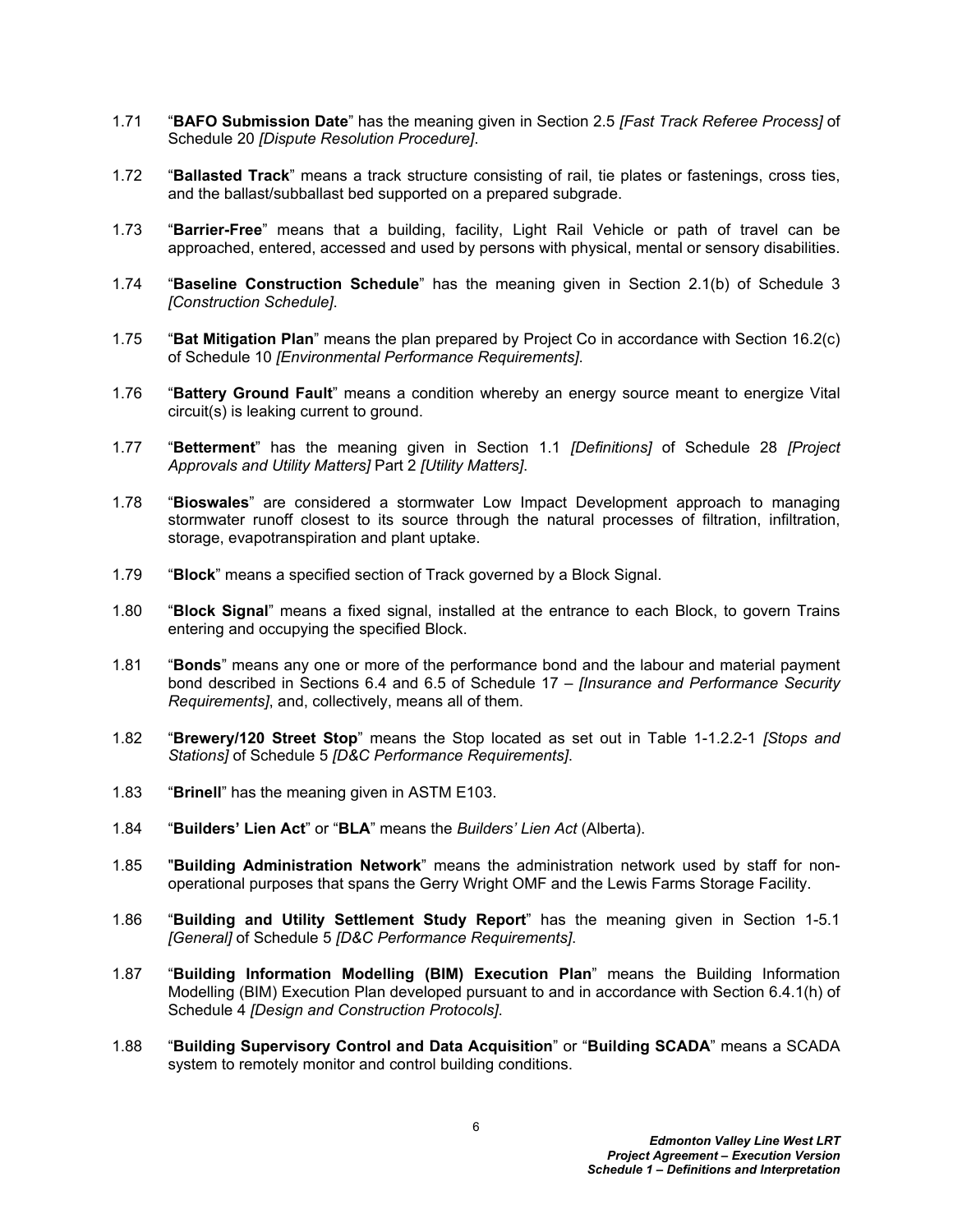- 1.89 "**Building SCADA System Integration Plan**" has the meaning given in Section 6-1.14.2 *[Building SCADA]* of Schedule 5 *[D&C Performance Requirements]*.
- 1.90 "**Building Structure**" means:
	- (a) all buildings forming part of the Lewis Farms Storage Facility Building and Gerry Wright OMF Building B;
	- (b) all Stops, including Platforms and all other elements forming part of a Stop;
	- (c) Shelters at the West Edmonton Mall Transit Centre;
	- (d) the Stations, excluding those structural elements of the Stations that support the 87 Avenue Elevated Guideway;
	- (e) all Utility Complexes; and
	- (f) any other structure, forming part of the Infrastructure, to which the NBCAE applies.
- 1.91 "**Bus Stop Materials**" has the meaning given in Section 1-7.5.2 *[City Recoverable Items]* of Schedule 5 *[D&C Performance Requirements]*.
- 1.92 "**Business Day**" means a day other than a Saturday, Sunday or statutory holiday in Alberta.
- 1.93 "**Business Opportunities**" has the meaning given in Section 17.7 *[Business Opportunities]* of the Agreement.
- 1.94 "**Bylaw 7188**" has the meaning given in Section 3(a)(i)(1) of Schedule 10 *[Environmental Performance Requirements]*.
- 1.95 "**Canada Call Redemption Feature**" means the right of an issuer of bonds to redeem the bonds at the greater of the remaining par value and a price calculated to provide a yield to maturity equal to the Government of Canada Yield plus a spread equal to 25% of the Original Spread as of the date fixed for redemption.
- 1.96 "**Canadian GAAP**" means the generally accepted accounting principles from time to time approved by the Canadian Institute of Chartered Accountants, or any successor institute, applicable as at the date on which such calculation is made or required to be made in accordance with generally accepted accounting principles, as such principles may be amended or varied by International Financial Reporting Standards then in effect in Canada, in any case consistently applied from one period to the next.
- 1.97 "**Canadian Registered Safety Professional**" means an individual who has met the requirements established by the Board of Canadian Registered Safety Professionals.
- 1.98 "**Canopy**" means space as described in Section 5-2.6.6 *[Canopies]* of Schedule 5 *[D&C Performance Requirements]*.
- 1.99 "**Canopy Tree**" means a Street Tree having a high canopy with a mature width greater than 4m.
- 1.100 "**Canopy Type**" means a style of Canopy to be provided at each Stop and Station, as specified in Table 2-10.2.3 *[Stop PI Theme and Canopy Type for each Stop and Station]* in Schedule 5 *[D&C Performance Requirements]*.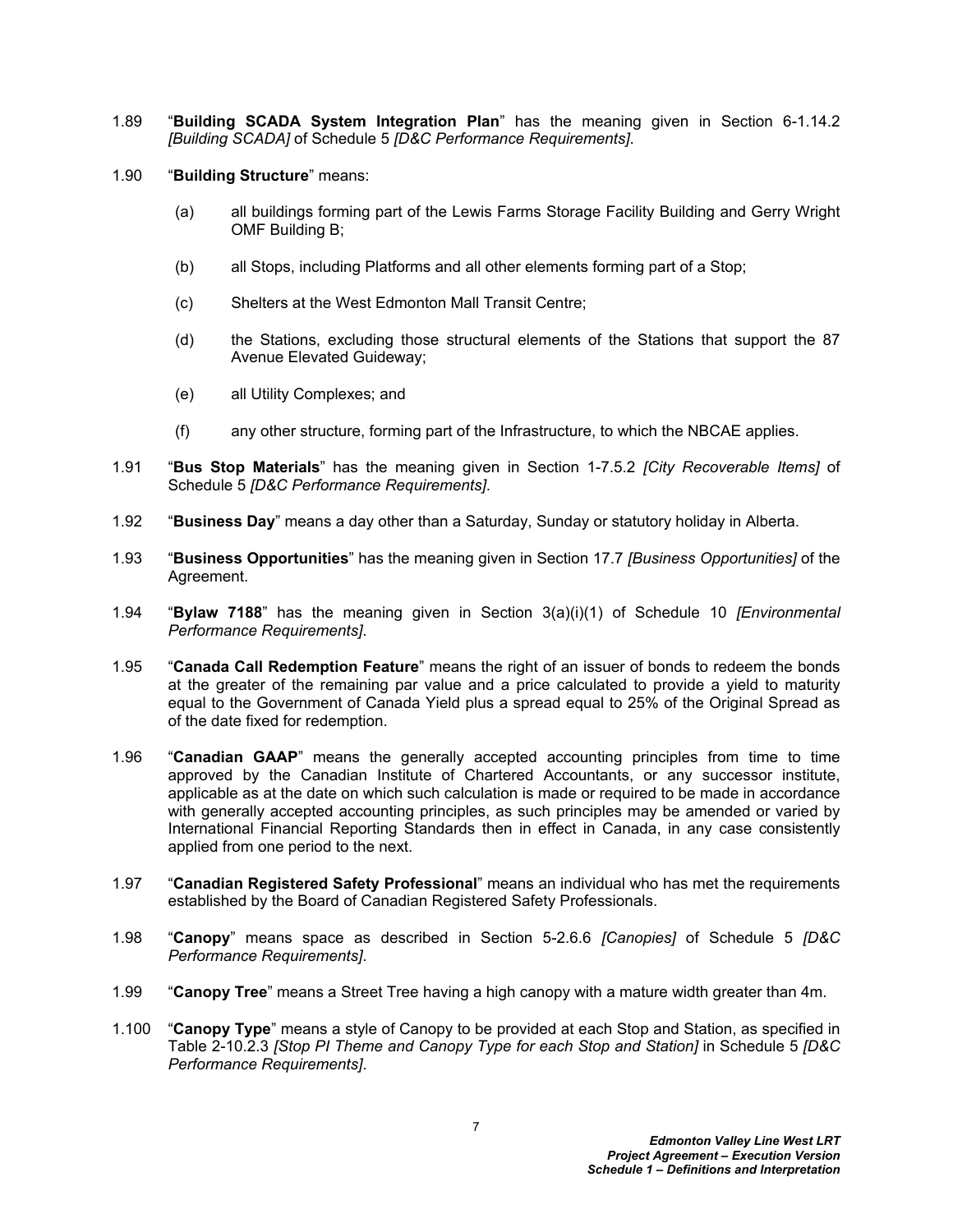- 1.101 "**CCTV System**" means the CCTV system described in Section 6-1.11 *[CCTV System]* of Schedule 5 *[D&C Performance Requirements]*.
- 1.102 "*CEAA*" means the *Canadian Environmental Assessment Act*.
- 1.103 "**Certificate**" means a certificate issued pursuant to and in accordance with Schedule 4 *[Design and Construction Protocols]* or Schedule 7 *[Performance Demonstration Requirements]*.
- 1.104 "**Certificate of Construction Completion**" has the meaning given in Section 14.8 *[Certification of Construction Completion]* of Schedule 4 *[Design and Construction Protocols].*
- 1.105 "**Certificate of Final Completion**" has the meaning given in Section 16.5 *[Certification of Final Completion]* of Schedule 4 *[Design and Construction Protocols]*.
- 1.106 "**Certificate of Infrastructure Performance Demonstration Completion**" has the meaning given in Section 4.4 *[Certification of Infrastructure Performance Demonstration Completion]* of Schedule 7 *[Performance Demonstration Requirements]*.
- 1.107 "**Certificate of Phase 1 Construction Completion**" means the Certificate to be issued by the independent Certifier in accordance with Section 12.8 *[Conditions Precedent to Phase 1 Construction Completion]* of Schedule 4 *[Design and Construction Protocols]*.
- 1.108 "**Certificate of Recognition**" **or** "**COR**" has the meaning given in Section 1.4(a) of Schedule 11 *[Construction Safety Requirements]*.
- 1.109 "**Certified Industrial Hygienist**" means an individual meeting the requirements for a certified industrial hygienist established by the American Board of Industrial Hygiene.
- 1.110 "**Change**" means a variation, addition, reduction, substitution, modification, deletion, removal or other change to the whole or any part of:
	- (a) the Design, Construction or the Design and Construction Requirements; or
	- (b) the Project or the Project Requirements.
- 1.111 "**Change Enquiry**" means a written notice and description of a proposed Change by the City pursuant to Schedule 13 *[Changes]*.
- 1.112 "**Change Estimate**" means a detailed breakdown, estimate and other information attributable to a proposed Change, prepared by Project Co pursuant to Section 2.2 *[Delivery of Change Estimate]*  and in accordance with Section 2.3 *[Change Estimate Requirements]* of Schedule 13 *[Changes].*
- 1.113 "**Change Directive**" means a written instruction and description of a proposed Change which is issued on a form designated as a "Change Directive Form" and signed by the City directing Project Co to immediately proceed with the work attributable to the Change, pending the finalization and issuance of a Change Order Confirmation for that Change.
- 1.114 "**Change in Control**" means with respect to a non-individual Person (the "**Person**") any direct or indirect change in the ownership or control of any legal, beneficial or equitable interest in any or all of the shares, units or equity in the Person (including the control over the exercise of voting rights conferred on equity share capital, unit interests or equity interests or the control over the right to appoint or remove directors, a general partner or other managers), including changes arising from assignment or transfer of existing shares, units or equity, issuance of new shares, units or equity or amalgamation, merger consolidation, amendment of a limited partnership certificate or other reorganization, or any other direct or indirect change, which results in a Person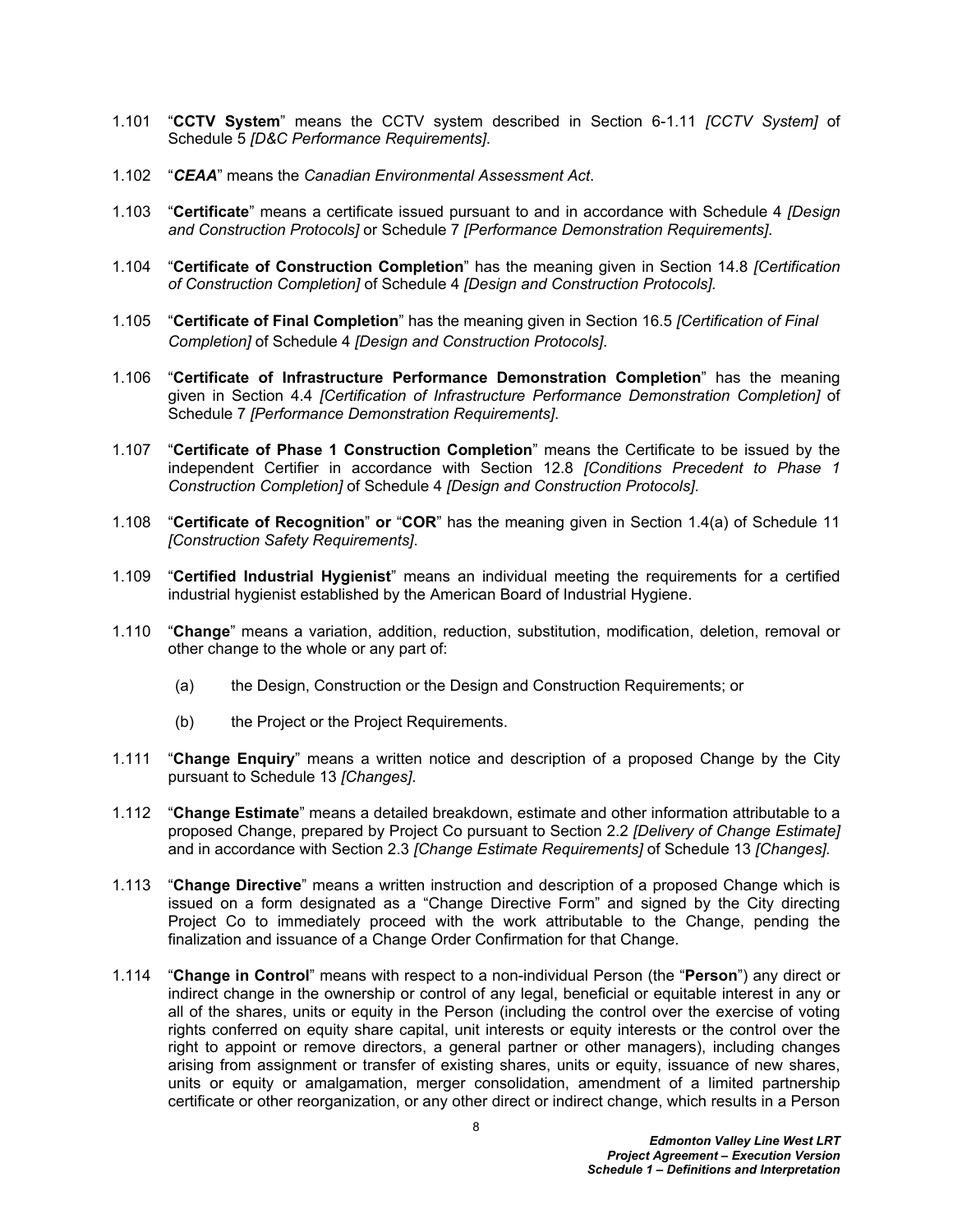or group of Persons, other than the equity holders of the Person immediately prior to the change, directly or indirectly:

- (a) controlling the composition of the majority of the board of directors or other governing body of the Person or of a general partner or manager of the Person;
- (b) controlling the decisions made by or on behalf of the Person, including by contractual means or rights or by controlling the voting power of the board of directors or other governing body or by controlling the voting power of any class of shareholders or equity holders of any of the Person, a general partner of the Person or a manager of the Person or otherwise;
- (c) holding equity, either beneficially or otherwise, of that Person with a subscribed value (taking into account contributions to be made in the case of a limited partnership) of more than one half of the subscribed value (taking into account contributions to be made in the case of a limited partnership) or equity (either beneficially or otherwise) of that Person with more than one half of the voting rights; or
- (d) having the ability through contractual means or rights or otherwise to direct or cause the direction of the management, actions, decisions or policies of the Person.
- 1.115 "**Change in Law**" means the coming into effect or repeal (without enactment or consolidation) in Alberta of any Applicable Law, or any amendment or variation of any Applicable Law, in each case after the Financial Submission Date.
- 1.116 "**Change in Ownership**" means, with respect to a person, any change in ownership, whether beneficial or otherwise, of any of the shares or units of ownership of such person, or in the direct or indirect power to vote or transfer any of the shares or units of ownership of such person.
- 1.117 "**Change Order Confirmation**" means confirmation provided by the City of a Change Estimate pursuant to Section 2.4 *[Change Order Confirmation]* of Schedule 13 *[Changes]*.
- 1.118 "**Change Reference Date**" has the meaning given in Section 1.7 *[Effect on Schedule]* of Schedule 13 *[Changes]*.
- 1.119 "**Character Zone**" means a defined geographic area having unique hardscapes and softscapes, history, cultural influences and community connections.
- 1.120 "**Chargeable Failure**" has the meaning given in Section 1.2 *[Definitions]* of Schedule 7 *[Performance Demonstration Requirements]*.
- 1.121 "**Check-in**" has the meaning given in Section 6-4.5 *[Transit Signal Priority]* of Schedule 5 *[D&C Performance Requirements]*.
- 1.122 "**Check-in-B**" has the meaning given in Section 6-4.5 *[Transit Signal Priority]* of Schedule 5 *[D&C Performance Requirements]*.
- 1.123 "**Check-out**" has the meaning given in Section 6-4.5 *[Transit Signal Priority]* of Schedule 5 *[D&C Performance Requirements]*.
- 1.124 "**Checking Team**" means a group of engineers assigned to independently undertake a Design check in accordance with the Design and Certification Procedure.
- 1.125 "**Churchill Connector**" means the interchange point connecting the Valley Line LRT Stage 1 to the existing Capital Line and Metro Line LRT systems.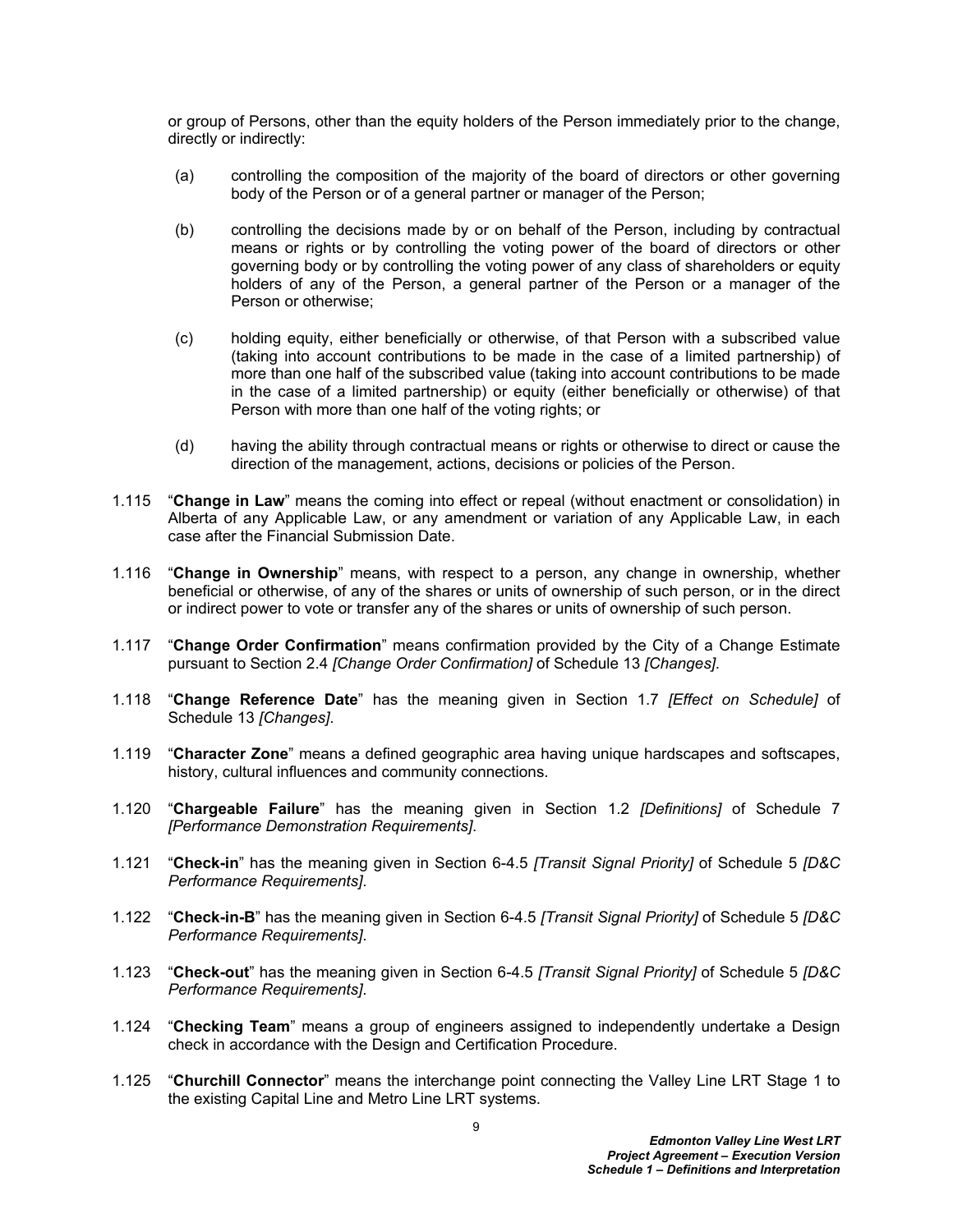- 1.126 "**Churchill Connector Utility Complex**" means the Utility Complex located contiguous with the Churchill Connector building services spaces and accessible through the building services spaces on the Valley Line LRT Stage 1.
- 1.127 "**Churchill Stop**" means the Stop, provided by Valley Line LRT Stage 1, located on 102 Avenue between 100 Street and 99 Street.
- 1.128 "**Citizen Working Groups**" means the citizen working groups established by the City to share information and provide feedback in respect of the Project.
- 1.129 "**City**" means the City of Edmonton.
- 1.130 "**City Activities**" includes the provision of all governmental services and the conduct of all activities performed in, or associated with, light rail transit and other services of a similar nature.
- 1.131 "**City Approval**" has the meaning given in Section 2.1(a) of Schedule 28 *[Project Approvals and Utility Matters]* Part 1 *[Project Approvals]*.
- 1.132 "**City Cabinets**" has the meaning given in Section 6-1.6 *[Wayside Equipment and Wayside Equipment Enclosures]* of Schedule 5 *[D&C Performance Requirements]*.
- 1.133 "**City Communication Room**" has the meaning given in Section 8-3.6.8.7 [*City Communication Room*] of Schedule 5 [*D&C Performance Requirements*].
- 1.134 "**City Conduits**" has the meaning given in Section 6-1.5 *[Systems Duct Bank and Associated Infrastructure]* of Schedule 5 *[D&C Performance Requirements]*.
- 1.135 "**City Council**" means the City Council of the City of Edmonton.
- 1.136 "**City Default Termination Sum**" has the meaning given in Section 2.1 *[Compensation]* of Schedule 27 *[Compensation on Termination]*.
- 1.137 "**City-FDF**" has the meaning given in Section 6-1.7.2 *[City Fibre]* of Schedule 5 *[D&C Performance Requirements]*.
- 1.138 "**City Fibre**" has the meaning given in Section 6-1.7.2 *[City Fibre]* of Schedule 5 *[D&C Performance Requirements]*.
- 1.139 "**City Intellectual Property**" has the meaning given in Section 1.1 *[Definitions]* of Schedule 8 *[Intellectual Property]*.
- 1.140 "**City Lands**" means the Real Property Interests described in Schedule 14 *[City Lands]*, including all improvements, fixtures, buildings, structures and other infrastructure, including the Existing Infrastructure thereon, provided that the Future Acquired Lands (as identified in Schedule 14 *[City Lands]*) shall not constitute part of the City Lands until the City acquires possession of any Real Property Interests therein and notice of possession of such Real Property Interest has been delivered to Project Co.
- 1.141 "**City LRT**" means the City's LRT Expansion and Renewal Branch of the Integrated Infrastructure Services Department.
- 1.142 "**City Permits**" has the meaning given in Section 3.1 *[City Permits]* of Schedule 28 *[Project Approvals and Utility Matters]* Part 1 *[Project Approvals]*.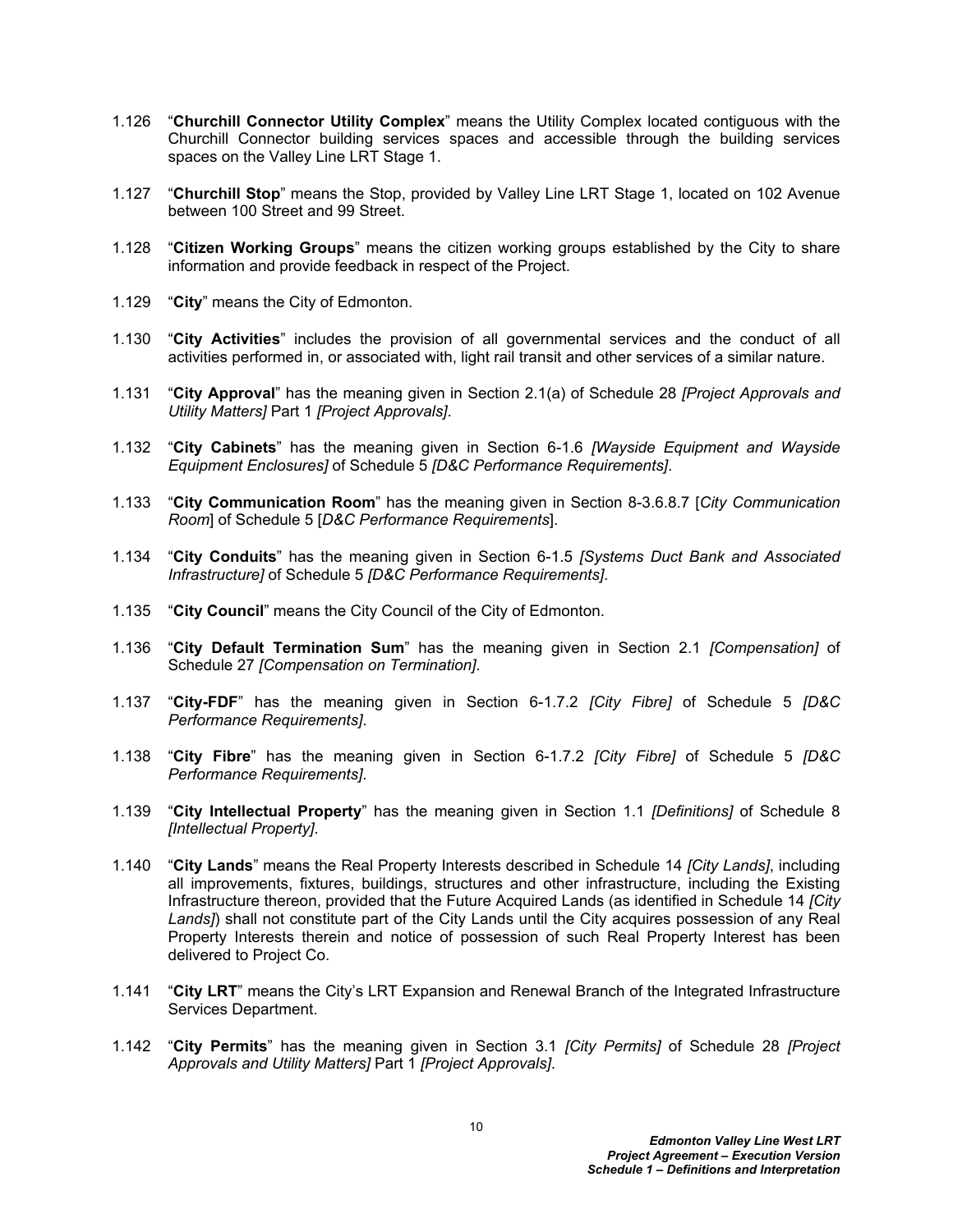- 1.143 "**City Person**" means:
	- (a) any elected official, officer, employee or agent of the City;
	- (b) any representative, advisor (including any legal and financial advisor) of the City or subcontractor, consultant (of any tier) of the City in any such Person's capacity as provider of services directly or indirectly to the City in connection with the Project or the Infrastructure, excluding Project Co, the Project Contractors and the Subcontractors;
	- (c) any invitee of the City or any of the City Persons referred to in (a) or (b) above who enters upon the Lands;
	- (d) any third party authorized by the City to enter upon the Lands; or
	- (e) any lessee or tenant of the City at any facility forming part of the Infrastructure,

but does not include a Passenger or a Utility Company.

- 1.144 "**City Personnel**" has the meaning given in Section 1.1 *[Definitions]* of Schedule 8 *[Intellectual Property]*.
- 1.145 "**City Policies**" means the following policies, or portions of policies where only a portion is indicated, of the City as at Commercial Close, copies of which are included in the Disclosed Data:
	- (a) Policy C420 Corporate Communications;
	- (b) Policy C593 Public Engagement;
	- (c) Administrative Directive and Administrative Procedure A1446A Communications, together with Attachments I (Social Media Guidelines) and II (Visual Identity Standards) thereto;
	- (d) Policy C531 Natural Area Systems Policy;
	- (e) Policy C542 Development Setbacks from River Valley/Ravine Crests Policy;
	- (f) Policy C512 Environmental;
	- (g) Policy C456B Corporate Tree Management;
	- (h) Policy 501A Integrated Pest Management;
	- (i) Greenhouse Gas Management Plan;
	- (j) Policy C556 Sustainable Purchasing;
	- (k) Supplier Code of Conduct; and
	- (l) City of Edmonton Wildlife Passage Engineering Design Guidelines.
- 1.146 "**City Project Document**" means the Agreement, the Direct Lender Agreement, the Collateral Agreements, the Interface Agreement, the Insurance Trust Agreement and, when executed and delivered in accordance with the Agreement, the Independent Certifier Agreement and Referee Agreements*.*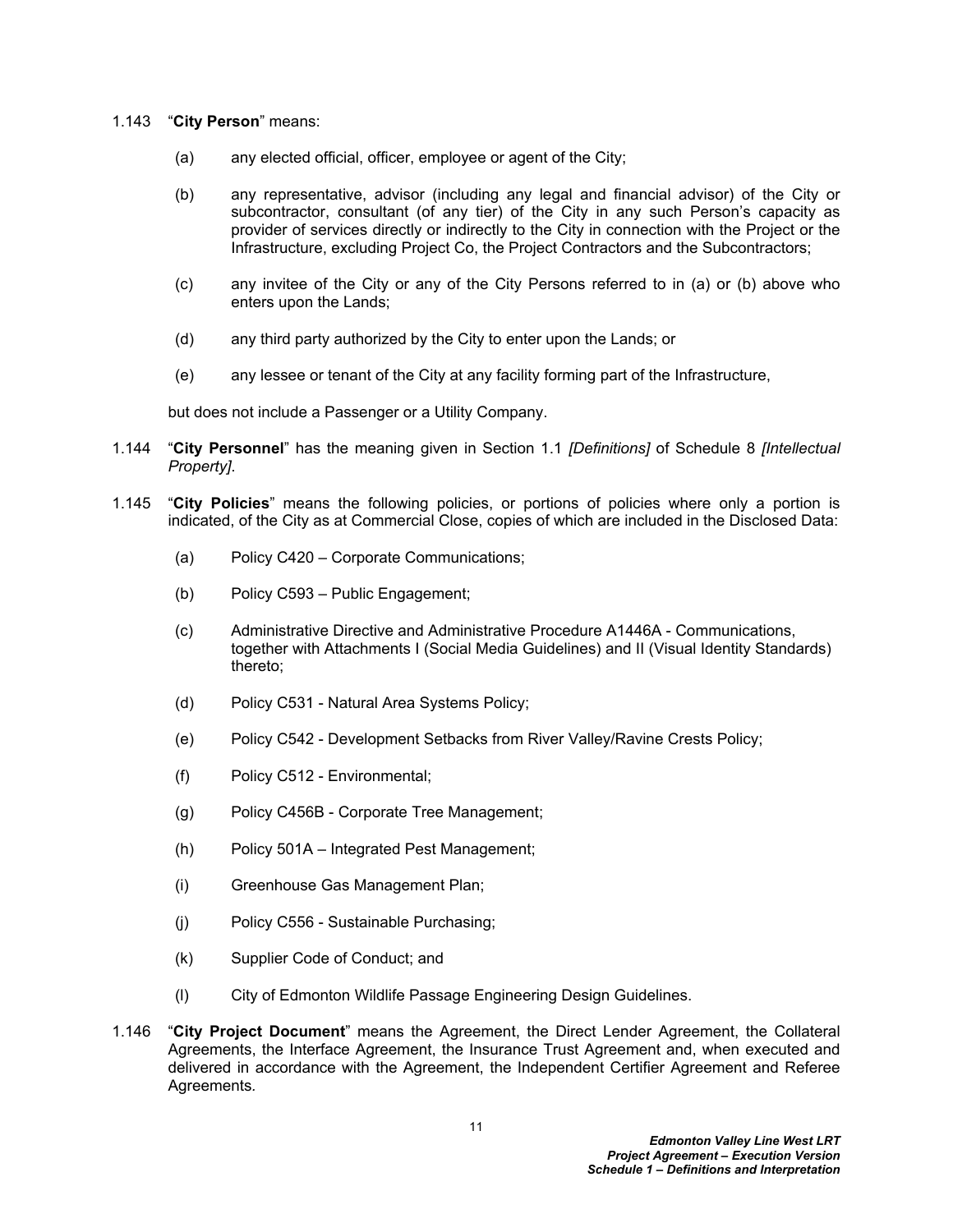- 1.147 "**City Quality Audit**" has the meaning given in Section 8.2.1 of Schedule 9 *[Quality Management]*.
- 1.148 "**City Recoverable Items**" means the items described in Section 1-7.5.2 A and 1-7.5.2 E *[City Recoverable Items]* of Schedule 5 *[D&C Performance Requirements]*.
- 1.149 "**City Regulatory Policies**" means the following policies of the City:
	- (a) Policy C506A Urban Traffic Noise Policy;
	- (b) Environmental Construction Operations (ECO) Plan Framework: Instructions for Preparing ECO Plans for Alberta Transportation, City of Calgary and City of Edmonton Construction Projects;
	- (c) City of Edmonton Erosion and Sedimentation Control Guidelines and Erosion and Sedimentation Control Field Manual;
	- (d) Integrated Pest Management Policy;
	- (e) ENVISO; and
	- (f) City of Edmonton Policy C409J Snow and Ice Control.
- 1.150 "**City Support Statements**" has the meaning given in Section 2.8 *[Preparation of Statements]* of Schedule 28 *[Project Approvals and Utility Matters]* Part 2 *[Utility Matters]*.
- 1.151 "**City Traffic Management Centre**" means the central control facility from which the City manages its traffic control system.
- 1.152 "**City Utility Work**" has the meaning given in Section 1.1 *[Definitions]* of Schedule 28 *[Project Approvals and Utility Matters]* Part 2 *[Utility Matters]*.
- 1.153 "**City Works**" has the meaning given in Section 1-1.3 *[City Works]* of Schedule 5 *[D&C Performance Requirements]*.
- 1.154 "**City's Environmental Obligations**" has the meaning given in Section 1(b) of Schedule 10 *[Environmental Performance Requirements]*.
- 1.155 "City's Representative" means **the substitute as may be set of the Strate** as may be appointed by the City pursuant to Section 1.2 *[Change of the City's Representative]* of Schedule 26 *[Representatives and Key Individuals].*
- 1.156 "**Civil Commissioning Sub-Plan**" means the plan prepared by Project Co in accordance with Section 9.4.5.5 *[Civil Commissioning Sub-Plan]* of Schedule 4 *[Design and Construction Protocols].*
- 1.157 "**Claim Notice**" has the meaning given in Section 18.3 *[Conduct of Indemnified Claims]* of the Agreement.
- 1.158 "**Claims Adjuster**" has the meaning given in Section 3.14 *[Incident Reporting and Insurance Claim Settlement]* of Schedule 17 *[Insurance Requirements]*.
- 1.159 "**Clearance Letter**" means a clearance letter issued by Alberta Culture under the *Historical Resources Act* (Alberta).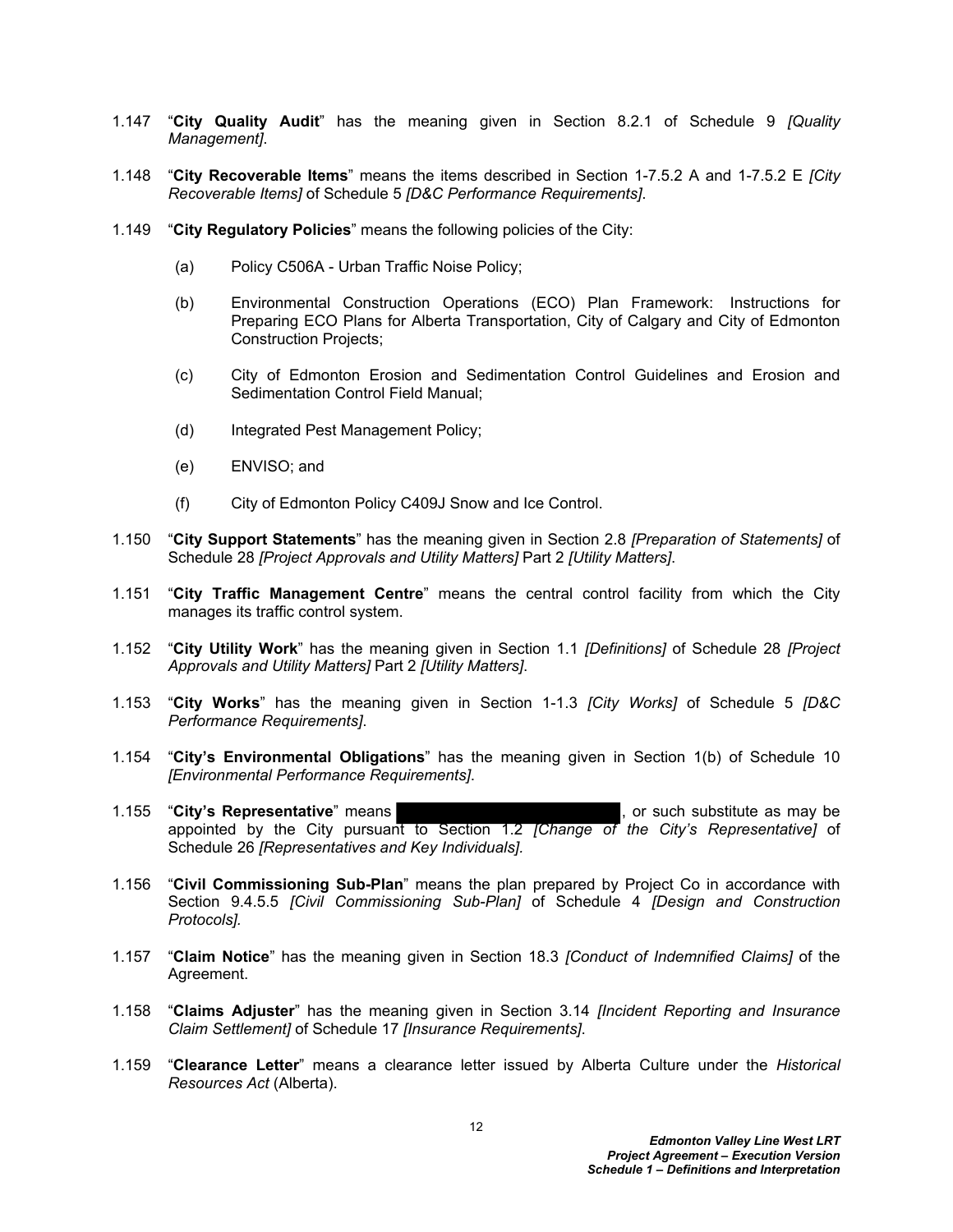- 1.160 "**Clerical Error**" means a mistake such as a typographical error or the unintentional addition or omission of a word, phrase or figure.
- 1.161 "**Clock Tower**" means a clock tower meeting the requirements set out in Section 5-2.7.13 *[Clock Tower]* of Schedule 5 *[D&C Performance Requirements]*.
- 1.162 "**Closed Circuit Television**" or "**CCTV**" means closed circuit television.
- 1.163 "**Closing Procedures Agreement**" means an agreement among the City, Project Co and others which addresses procedures for Commercial Close and Financial Close.
- 1.164 "**Closure Rail**" means a piece of fixed rail between the point and "frog", which braces against the running rail to facilitate the switching of a Train.
- 1.165 "**Collateral Agreement**" means each or any of the agreements to be entered into between the City, a Project Contractor and Project Co in the form set out in Schedule 22 *[Project Contracts and Collateral Agreements]*, as amended, supplemented or replaced from time to time in accordance with the Agreement.
- 1.166 "**Columnar Tree**" means a Street Tree with a narrow or columnar form, having a mature canopy width of less than 4m.
- 1.167 "**Commemorative Tree**" means an existing tree that may be relocated or removed and that shall be replaced in accordance with Section 2-14.15 *[Tree Retention, Removal and Protection]* of Schedule 5 *[D&C Performance Requirements]* if removed.
- 1.168 "**Commencement Date**" has the meaning given in Section 2.5 *[Fast Track Referee Process]* of Schedule 20 *[Dispute Resolution Procedure]*.
- 1.169 "**Commercial Close**" means the Effective Date, being the date when the Agreement has been executed and delivered.
- 1.170 "**Commercial Referee Panel**" has the meaning given in Section 3.2 *[Standing Referee Panels]* of Schedule 20 *[Dispute Resolution Procedure]*.
- 1.171 "**Commissioning**" means inspection and testing of the Infrastructure, including all Equipment, components, systems and sub-systems, for the purpose of verifying the performance of the Infrastructure and confirming that the Infrastructure complies with the Design and Construction Requirements and "**Commission**" and "**Commissioned**" shall have corresponding meanings.
- 1.172 "**Commissioning Certificate**" means a certificate in respect of the Commissioning as provided by Project Co pursuant to the Design and Certification Procedure.
- 1.173 "**Commissioning Manager**" has the meaning given in Section 9.1 *[Commissioning Manager]* of Schedule 4 *[Design and Construction Protocols]*.
- 1.174 "**Commissioning Plan**" has the meaning given in Section 9.4.2 *[Commissioning Plan]* of Schedule 4 *[Design and Construction Protocols]*.
- 1.175 "**Commissioning Register**" has the meaning given in Section 9.8.2 *[Commissioning Register]* of Schedule 4 *[Design and Construction Protocols]*.
- 1.176 "**Commissioning Schedule**" has the meaning given in Section 9.5.2 *[Commissioning Schedule]* of Schedule 4 *[Design and Construction Protocols]*.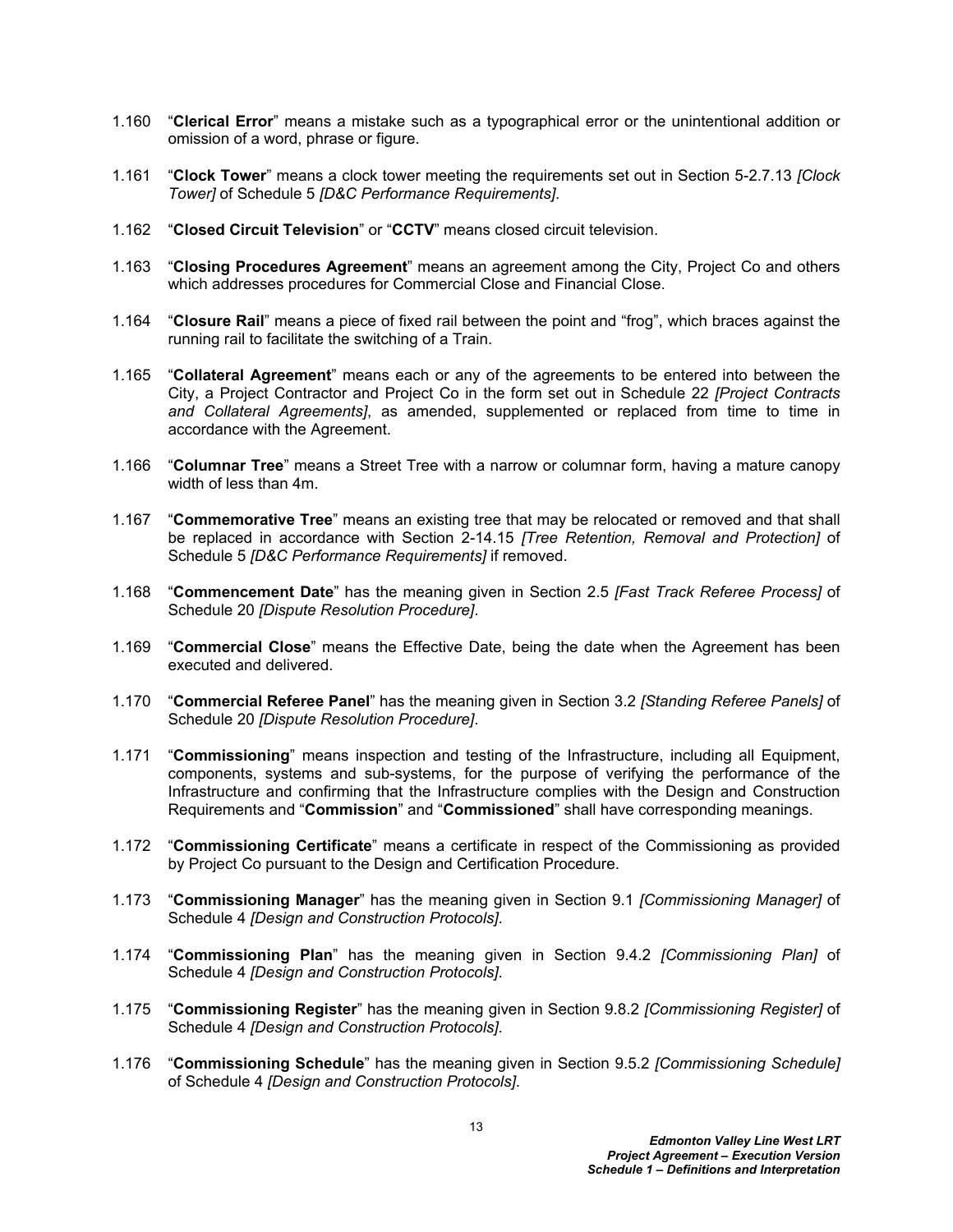- 1.177 "**Commissioning Sub-committee**" has the meaning given in Section 9.2(a) *[Commissioning Sub-Committee]* of Schedule 4 *[Design and Construction Protocols]*.
- 1.178 "**Commissioning Program Report**" has the meaning given in Section 9.10.2 *[Commissioning Program Report]* of Schedule 4 *[Design and Construction Protocols]*.
- 1.179 "**Commissioning Test Report**" has the meaning given in Section 9.8.3(a) *[Test Reports]* of Schedule 4 *[Design and Construction Protocols]*.
- 1.180 "**Commissioning Work**" means all of the work, activities and tasks required to completely and successfully complete the Commissioning of the Infrastructure, including all equipment, components, systems and sub-systems and Integrated LRV Commissioning, but excluding all Phase 1 Commissioning Work.
- 1.181 "**Communication Commissioning Sub-Plan**" means the plan prepared by Project Co in accordance with Section 9.4.5.3 *[Communications Commissioning Sub-Plan]* of Schedule 4 *[Design and Construction Protocols].*
- 1.182 "**Communications and Engagement Working Group**" means the group established pursuant to Section 4.2 *[Communications and Engagement Working Group]* of Schedule 12 *[Communications and Engagement].*
- 1.183 "**Communications Manager**" means the Key Individual identified by such title in Appendix 26A *[Key Individuals]* of Schedule 26 *[Representatives and Key Individuals]*, or such replacement as may be designated by Project Co pursuant to Section 3.2 *[Change of Key Individual or Job Specifications or Responsibilities]* of Schedule 26 *[Representatives and Key Individuals]*.
- 1.184 "**Communications Team**" has the meaning given in Section 4.1 *[Communications Team Requirements]* of Schedule 12 *[Communications and Engagement].*
- 1.185 "**Communications Transmission System**" or "**CTS**" has the meaning given in Section 6-1.7.1 *[Communications Transmission System (CTS)]* of Schedule 5 *[D&C Performance Requirements]*
- 1.186 "**Community Employment Benefits Plan**" means the plan developed pursuant to Section 4.6 *[Community Employment Benefits Plan]* of Schedule 4 *[Design and Construction Protocols]*.
- 1.187 "**Completion of Infrastructure Performance Demonstration**" has the meaning given in Section 1.2 *[Definitions]* of Schedule 7 *[Performance Demonstration Requirements]*.
- 1.188 "**Confidential Information**" has the meaning given in Section 17.3 *[Confidential Information]* of the Agreement.
- 1.189 "**Configuration Management Sub-Plan**" means the plan described in Section 5.2.2.3 *[Configuration Management Sub-Plan]* of Schedule 4 *[Design and Construction Protocols]*.
- 1.190 "**Confined Space**" has the meaning given in Part 9 of the *Occupational Health and Safety Regulation* (Alberta).
- 1.191 "**Conflicting Moves**" means Train movements or pending Train movements whereby two opposing or flanking Trains are in contention to occupy the same specified limits of Track at the same time.
- 1.192 "**Connection Removal**" means the closure to traffic of a point connection between two public Roadways and/or alleys which does not require a bylaw process to enable the closure.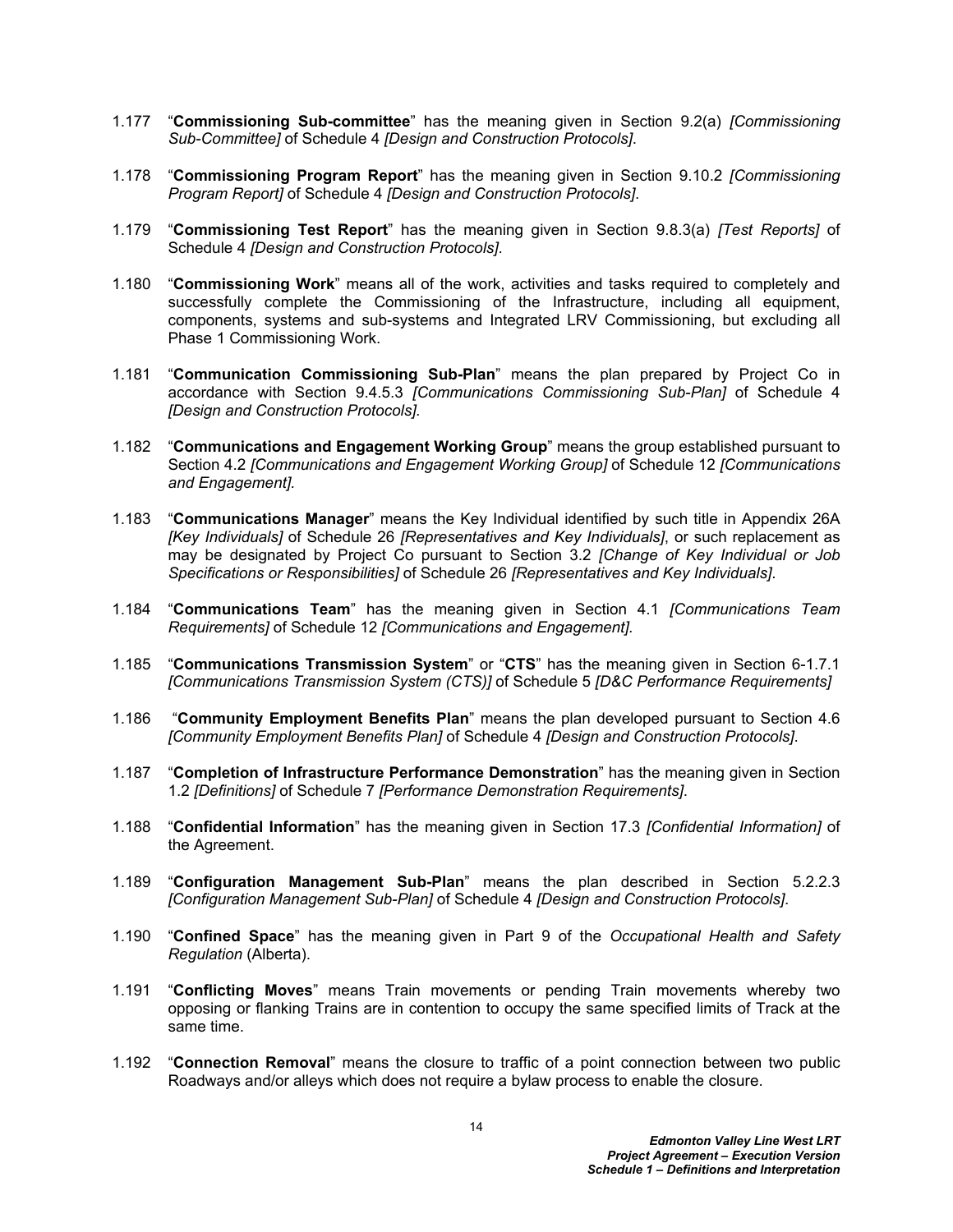- 1.193 "**Consolidated Notice**" has the meaning given in Section 4.2 *[Consolidation]* of Schedule 20 *[Dispute Resolution Procedure]*.
- 1.194 "**Consolidated Proceeding**" has the meaning given in Section 4.2 *[Consolidation]* of Schedule 20 *[Dispute Resolution Procedure]*.
- 1.195 "**Construct**" means to carry out Construction and "**Constructed**" shall have a corresponding meaning.
- 1.196 "**Constructed Utility Work**" has the meaning given in Section 1.1 *[Definitions]* of Schedule 28 *[Project Approvals and Utility Matters]* Part 2 *[Utility Matters]*.
- 1.197 "**Construction**" means everything, other than Design, required to achieve Final Completion, including the construction and Commissioning of the Infrastructure, construction and removal of any Temporary Works, and the supply of all labour and materials, construction equipment, management, supervision and support of any kind or nature whatsoever required for the construction of the Infrastructure and the supply, installation, testing and Commissioning of all equipment, components, systems and sub-systems, and decommissioning and disposal of the designated existing infrastructure.
- 1.198 "**Construction Certificate**" means a certificate in respect of a Work Package, as provided by Project Co pursuant to the Design and Certification Procedure.
- 1.199 "**Construction Completion**" means that all of the conditions precedent to Construction Completion specified in Section 14.5 *[Conditions Precedent to Construction Completion]* of Schedule 4 *[Design and Construction Protocols]*, that have not been waived by the City, have been achieved, as certified by the Independent Certifier.
- 1.200 "**Construction Completion Date**" means the date when all the conditions precedent to Construction Completion that have not been waived by the City have been satisfied, as certified by the Independent Certifier in accordance with Section 14.8 *[Certification of Construction Completion]* of Schedule 4 *[Design and Construction Protocols]*. It shall be the date shown on the Certificate of Construction Completion.
- 1.201 "**Construction Completion Deficiencies**" means any defects, Deficiencies, Nonconformities and items of outstanding work (including in relation to seasonal work) arising from or related to the work required to achieve Construction Completion, and:
	- (a) which, in the opinion of the Independent Certifier, acting reasonably, are not required to be rectified or completed in order to achieve Construction Completion; or
	- (b) which are required to be included on the list of Construction Completion Deficiencies by the City pursuant to Section 14.4(b) of Schedule 4 *[Design and Construction Protocols].*
- 1.202 "**Construction Completion Deficiencies Holdback**" has the meaning given in Section 14.15 *[Construction Completion Deficiencies Holdback]* of Schedule 4 *[Design and Construction Protocols]*.
- 1.203 "**Construction Completion Deficiencies Holdback Repayment**" means the amount owing to Project Co for Construction Completion Deficiencies rectified that will be calculated in accordance with Section 1.7 [*Construction Completion Deficiencies Holdback Repayment*] of Schedule 16 [*Payment Mechanism*].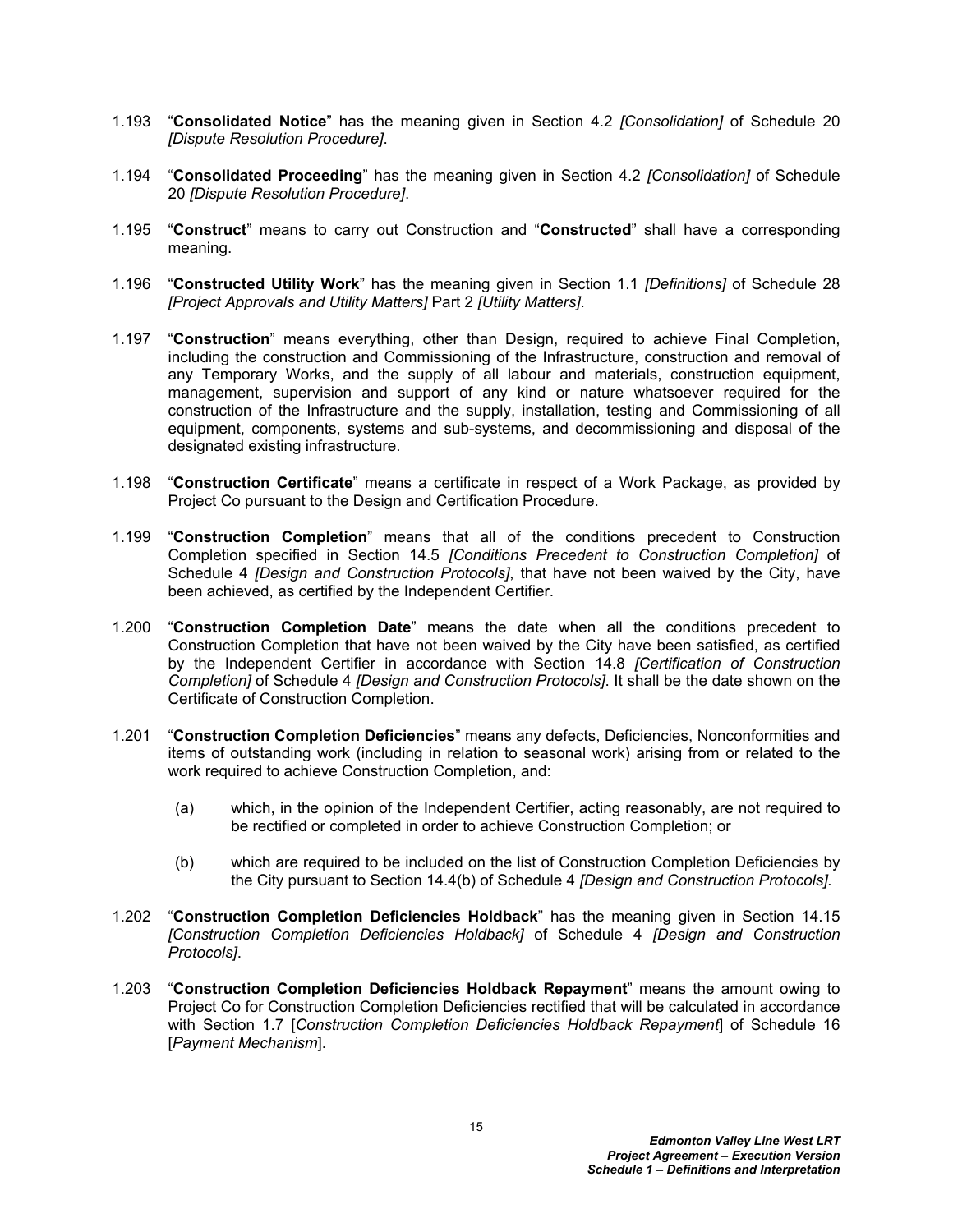- 1.204 "**Construction Completion Deficiencies Letter of Credit**" has the meaning given in Section 14.16 *[Construction Completion Deficiencies Letter of Credit]* of Schedule 4 *[Design and Construction Protocols]*.
- 1.205 "**Construction Completion Deficiency Deduction"** means the amounts incurred by the City to engage others to perform the work necessary to complete and rectify such Construction Completion Deficiency in accordance with Section 14.15(b) of Schedule 4 [*Design and Construction Protocols]*.
- 1.206 "**Construction Completion Deficiency Multiplier**" has the meaning given in Section 1.4 *[Construction Completion Payment]* of Schedule 16 *[Payment Mechanism]*.
- 1.207 "**Construction Completion Payment**" means the sum, in Canadian dollars, payable by the City to Project Co in accordance with the Agreement, as calculated in Section 1.4 *[Construction Completion Payment]* of Schedule 16 *[Payment Mechanism]*.
- 1.208 "**Construction Completion Payment Rate**" has the meaning given in Section 1.4 *[Construction Completion Payment]* of Schedule 16 *[Payment Mechanism]*.
- 1.209 "**Construction Contract**" means the guaranteed price construction contract between Project Co and the Construction Contractor dated on or about the date of this Agreement.
- 1.210 "Construction Contractor" means **and all and all and all and all and all and all and all and all and all a** an unincorporated joint venture formed by and and state and the set of the set of the set of the set of the set of the set of the set of the set of the set of the set of the set of the set of the set of the set of the set of the set of the to perform the Project Work and any substitute construction contractor engaged by Project Co as may be permitted by this Agreement.
- 1.211 "**Construction Guarantor**" means, collectively,
- 1.212 "**Construction Joint Committee**" has the meaning given in Section 3.1.1 *[General]* of Schedule 4 *[Design and Construction Protocols]*.
- 1.213 "**Construction Latent Defect**" has the meaning given in Section 7.1 *[Warranty Obligations]* of the Agreement.
- 1.214 "**Construction Maintenance**" has the meaning given in Section 1-3.5 *[Maintenance During Construction]* of Schedule 5 *[D&C Performance Requirements]*.
- 1.215 "**Construction Maintenance Program**" has the meaning given in Section 7.2.3 *[Construction Maintenance Program]* of Schedule 4 *[Design and Construction Protocols]*.
- 1.216 "**Construction Management Plan**" has the meaning given in Section 7.1.1 *[General]* of Schedule 4 *[Design and Construction Protocols]*.
- 1.217 "**Construction Manager**" means the Key Individual identified by such title in Appendix 26A *[Key Individuals]* of Schedule 26 *[Representatives and Key Individuals]*, or such replacement as may be designated by Project Co pursuant to Section 3.2 *[Change of Key Individual or Job Specifications or Responsibilities]* of Schedule 26 *[Representatives and Key Individuals]*.
- 1.218 "**Construction Manual**" means the manual described in Section 4-4.8.2.2 A *[Construction Manual]* of Schedule 5 *[D&C Performance Requirements]*.
- 1.219 "**Construction Noise Control Sub-Plan**" means the plan described in Section 7.2.1 *[Construction Noise Control Sub-Plan]* of Schedule 4 *[Design and Construction Protocols]*.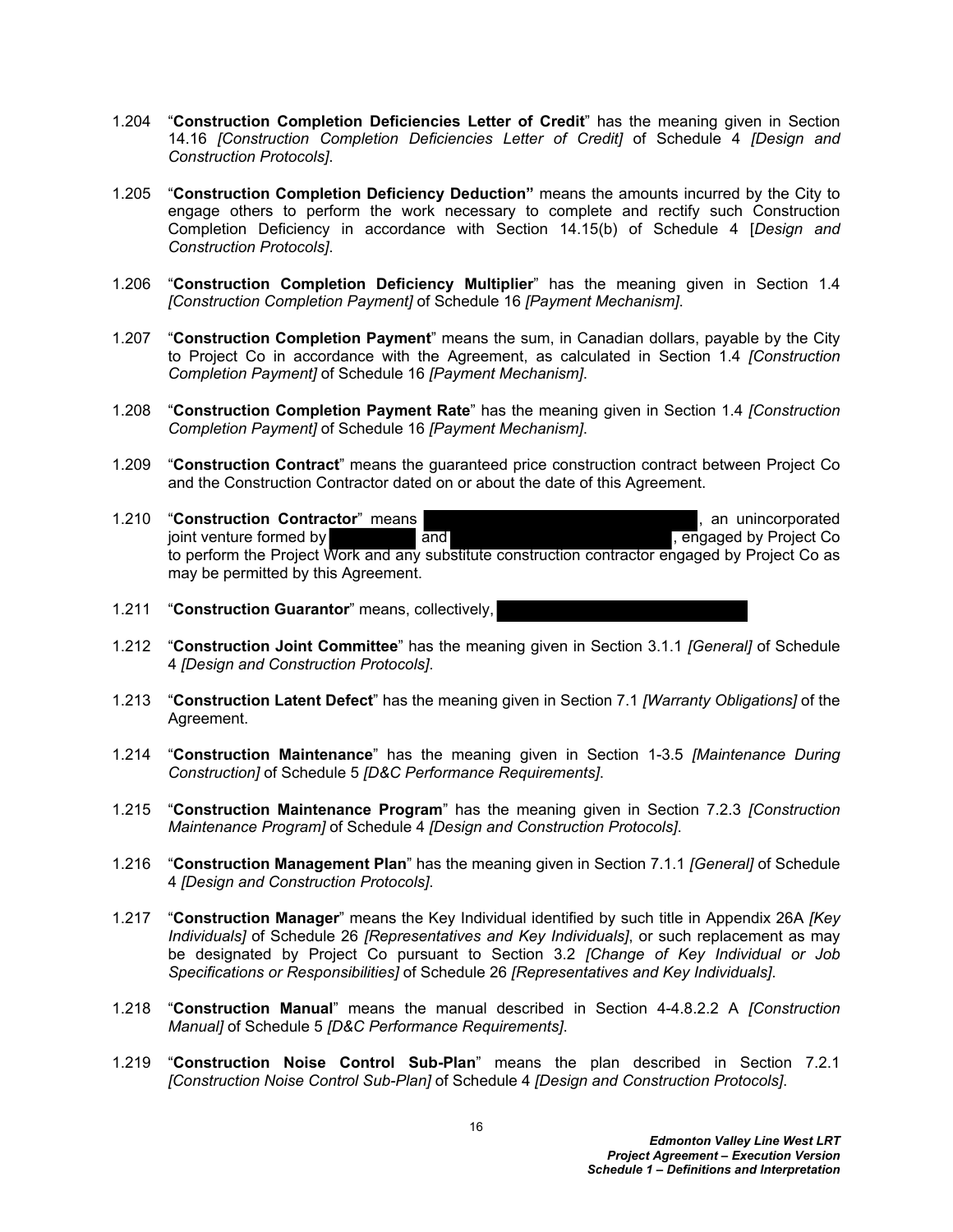- 1.220 "**Construction Payment**" means the sum, in Canadian dollars, determined in accordance with Section 1.2 *[Construction Payment]* of Schedule 16 *[Payment Mechanism]*.
- 1.221 "**Construction Payment Adjustment**" means the sum, in Canadian dollars, determined in accordance with Section 2.2 *[Construction Payment Adjustment]* of Schedule 16 *[Payment Mechanism]*.
- 1.222 "**Construction Period**" means the period of time commencing on Commercial Close and ending on the Construction Completion Date.
- 1.223 "**Construction Quality Management Plan**" means the plan prepared by Project Co in accordance with Appendix 9C *[Construction Quality Management Plan]* of Schedule 9 *[Quality Management]*.
- 1.224 "**Construction Schedule**" has the meaning given in Section 2.2 of Schedule 3 *[Construction Schedule]*.
- 1.225 "**Construction Vibration Control Sub-Plan**" means the plan described in Section 7.2.2 *[Construction Vibration Control Sub-Plan]* of Schedule 4 *[Design and Construction Protocols]*.
- 1.226 "**Contamination**" means the concentration of a chemical parameter that exceeds the guideline concentration listed in either Table A-2, Table A-3 or Table A-4 in the Alberta Tier 1 Soil Remediation Guidelines for the exposure pathways and the surrounding land use that are valid for the sample location, or the concentration of chloride in soils that exceeds 2,870 mg/kg.
- 1.227 "**Contamination Management Plan**" has the meaning given in Section 15.1(a) of Schedule 10 *[Environmental Performance Requirements]*.
- 1.228 "**Contingency Condition**" means a condition under which one Traction Power Substation is completely out of service.
- 1.229 "**Contribution Agreement**" means an agreement between the City and a Contribution Agreement Party pursuant to which such Contribution Agreement Party has agreed to provide funds to the City for the Project.
- 1.230 "**Contribution Agreement Parties**" means Her Majesty the Queen in Right of Canada as represented by the Minister of Infrastructure, Her Majesty the Queen in Right of Alberta as represented by the Minister of Transportation and the Minister of Infrastructure and "**Contribution Agreement Party**" means any one of them.
- 1.231 "**Core Design Team**" has the meaning given in Section 6.1 *[General Design Considerations]* of Schedule 4 *[Design and Construction Protocols]*.
- 1.232 "**Corrective Action**" means the action to eliminate the cause of an open Nonconformity, Deficiency, defect or other undesirable situation to prevent recurrence.
- 1.233 "**Corrective Action Plan**" means the plan prepared by Project Co in accordance with Section 10.4 *[Corrective Action]* of Schedule 11 *[Construction Safety Requirements]*.
- 1.234 "**Cost of the Financing**" means all costs and expenses incurred in connection with the Senior Debt Financing pursuant to the Senior Financing Agreements, including all interest, fees, expense reimbursements, pre-payment and breakage costs and all other costs and expenses.
- 1.235 "**Coverage Study**" has the meaning given in Section 6-1.20.2.3 *[Public Address]* of Schedule 5 *[D&C Performance Requirements].*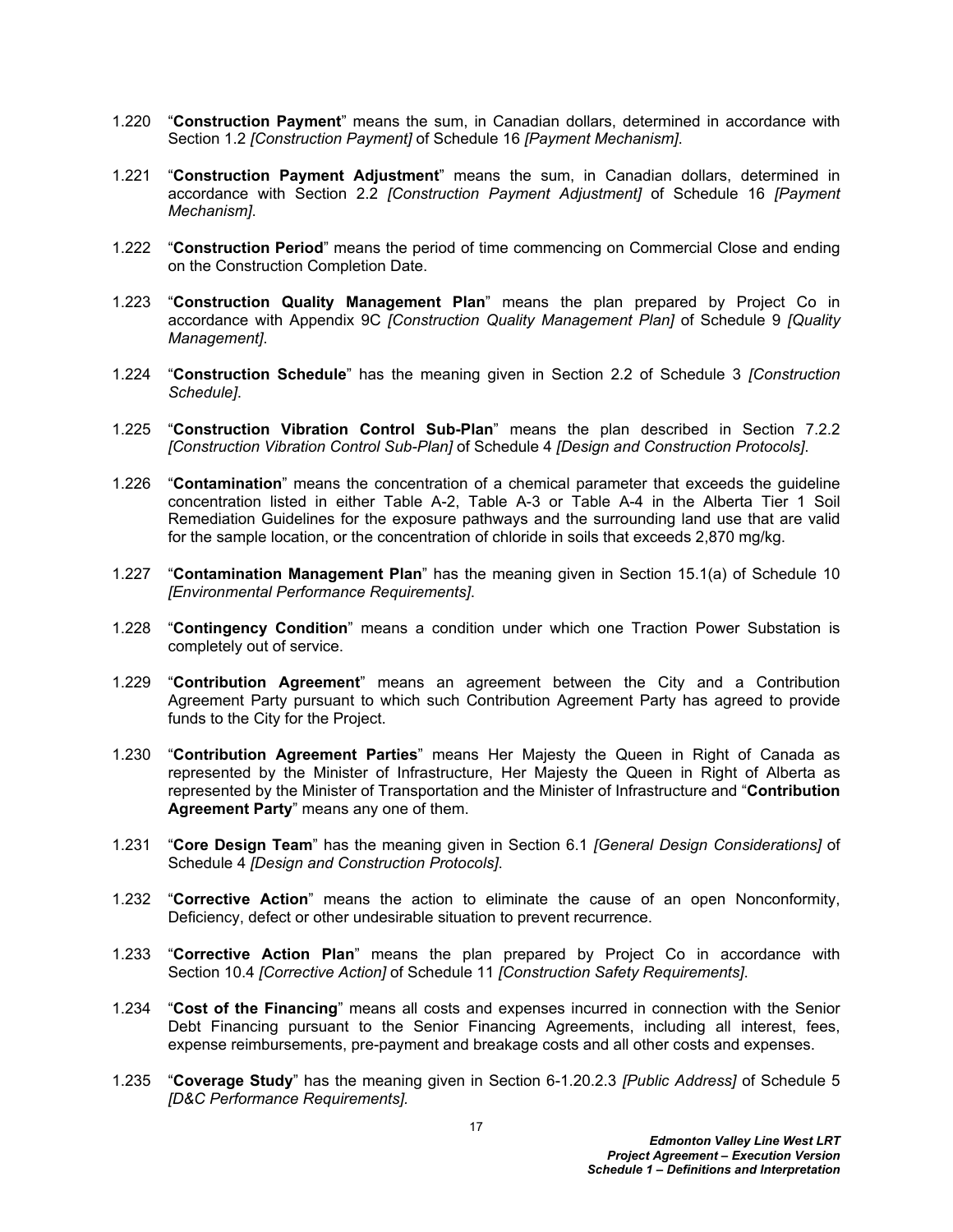- 1.236 "**Covered Bicycle Racks**" means bicycle parking racks which are covered by a roof structure to keep out rain and snow, and which may be enclosed.
- 1.236A "**Credit Agreement**" has the meaning given in Schedule 21 *[Direct Lender Agreement]*.
- 1.237 "**Crime Prevention through Environmental Design**" or "**CPTED**" means the design and construction principles set out in Section 2-4.6 *[Crime Prevention Through Environmental Design (CPTED)]* of Schedule 5 *[D&C Performance Requirements]*.
- 1.238 **"Crisis Communications"** means communications activities in respect of any situation, event, occurrence or circumstance that, at the discretion of the City, adversely affects safety or has the potential to adversely affect safety, constitutes a death or a serious injury to a person, constitutes a hostage situation or state of emergency, causes or may cause material damage or harm to property, infrastructure, buildings and/or equipment, constitutes a period of transition to or from war, is a significant labour disruption, could reasonably be expected to have a significant negative impact on citizens, the environment, City employees, City services or the City's reputation, or gives rise to an emergency, as determined by any statutory body including any Emergency Services.
- 1.239 "**Critical Root Zone**" means one of the zones described in Figure 2-14.15.3 *[Critical Root Zones]* of Schedule 5 *[D&C Performance Requirements]*.
- 1.240 "**Crosshole Sonic Logging**" means a method to verify the structural integrity of drilled shafts and other concrete piles by sending ultrasonic pulses through concrete from one probe to another.
- 1.241 "**CTS Cable PICO Test Plan**" has the meaning given in Section 6-1.7.1.1 *[CTS Fibre Optic Cabling]* of Schedule 5 *[D&C Performance Requirements]*.
- 1.242 "**CTS Equipment PICO Test Plan**" has the meaning given in Section 6-1.7.1.3 *[CTS Equipment)]*  of Schedule 5 *[D&C Performance Requirements]*.
- 1.243 "**CTS Integration Plan**" has the meaning given in Section 6-1.7.1 *[Communication Transmission System (CTS)]* of Schedule 5 *[D&C Performance Requirements]*.
- 1.244 "**Custodial Maintenance**" means any activities to maintain the appearance of the Infrastructure.
- 1.245 "**Customer Connection Guide**" means a guide, published by EPCOR Distribution and Transmission Inc. (EDTI), which sets out procedures, guidelines and standards that are applicable to service connections provided by it under its terms and conditions for distribution connection services, which form part of the distribution tariff of EDTI.
- 1.246 "**Daily Transit Closure Rate**" has the meaning given in Section 2.4 *[Transit Impact Adjustment]* of Schedule 16 *[Payment Mechanism]*.
- 1.247 "**Daily Transit Impact Rate**" has the meaning given in Section 2.4 *[Transit Impact Adjustment]* of Schedule 16 *[Payment Mechanism]*.
- 1.248 "**Data Centre**" means a data centre meeting the requirements set out in Section 6-1.9 *[Data Centres]* of Schedule 5 *[D&C Performance Requirements]* or Valley Line LRT Stage 1 data centre as described in the Disclosed Data.
- 1.249 "**Data Centre Integration Plan**" has the meaning given in Section 6-1.8 *[Data Centres]* of Schedule 5 *[D&C Performance Requirements]*.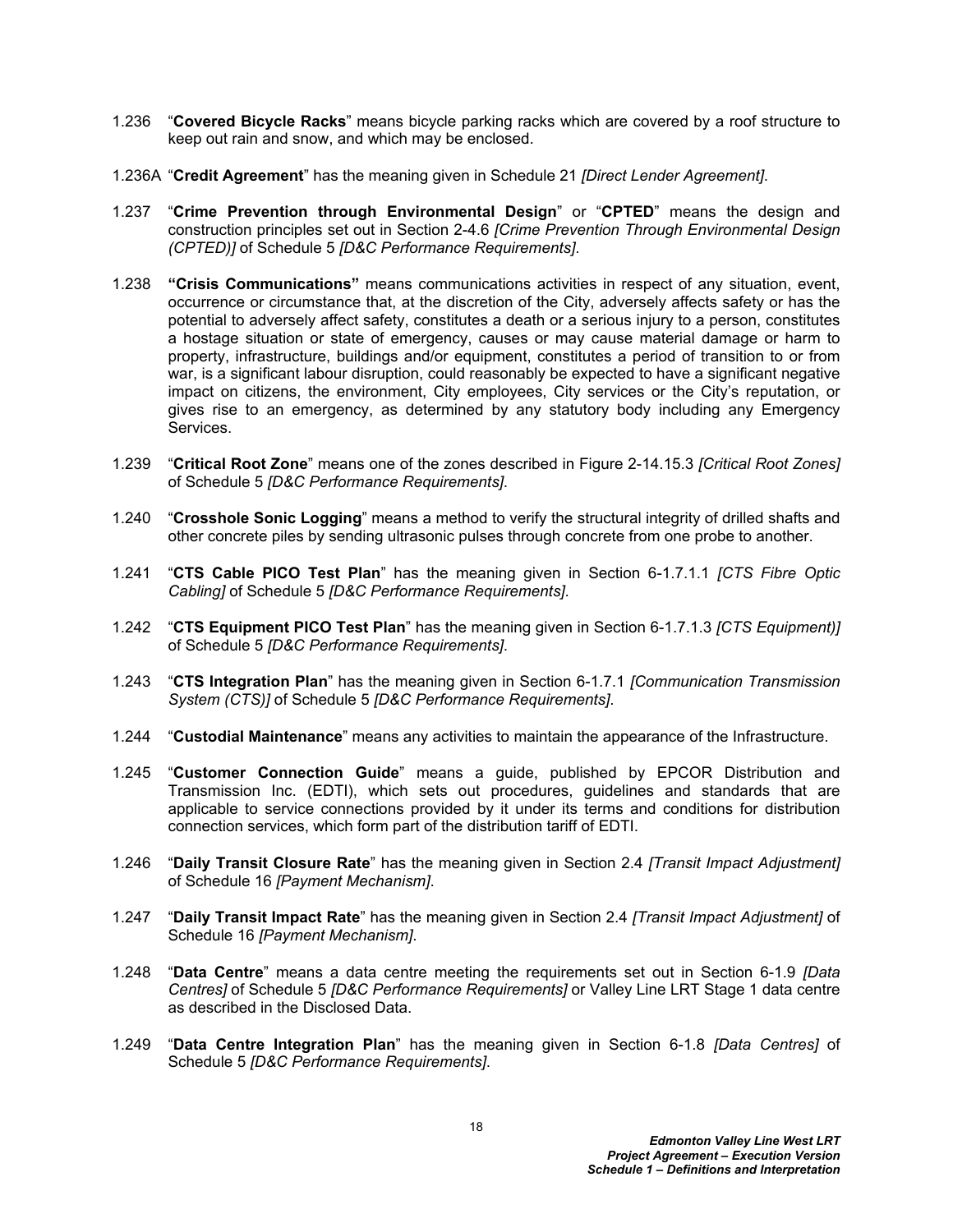- 1.250 "**Data Radio Study**" has the meaning given in Section 6-1.12.3.2 *[Extension of Valley Line LRT Stage 1 Data Radio System]* of Schedule 5 *[D&C Performance Requirements]*.
- 1.251 "**Data Radio System**" has a meaning given in Section 6-1.12.3.1 *[Functional Requirements]* of Schedule 5 *[D&C Performance Requirements]*.
- 1.252 "**Data Radio System Integration Plan**" has the meaning given in Section 6-1.12.3.5 *[Submittals]*  of Schedule 5 *[D&C Performance Requirements]*.
- 1.253 "**Data Room**" means the database established by the City for the Project containing or referring to Disclosed Data.
- 1.254 "**DC and AC Protection Coordination Studies and Short Circuit Analysis**" has the meaning given in Section 6-2.3.15 *[Protection Schemes]* of Schedule 5 *[D&C Performance Requirements]*.
- 1.255 "**DC Switchgear Shop Drawings**" has the meaning given in Section 6-2.3.9 *[DC Power Switchgear]* of Schedule 5 *[D&C Performance Requirements]*.
- 1.256 "**Deconstruction Work**" means any work required to remove and dispose of designated Existing Infrastructure that is impacted by the Construction.
- 1.257 "**Default**" means any breach or non-compliance by Project Co of or with any provision of the Agreement, including the material inaccuracy, when made, of any representation or warranty given by Project Co in the Agreement.
- 1.258 "**Default Rate of Interest**" means Prime plus 2%.
- 1.259 "**Default Points**" means those default points assigned to Project Co in accordance with Section 2.9 *[Default Points]* of Schedule 16 *[Payment Mechanism].*
- 1.260 "**Deferred Utility Work**" has the meaning given in Section 1.1 *[Definitions]* of Schedule 28 *[Project Approvals and Utility Matters]* Part 2 *[Utility Matters]*.
- 1.261 "**Deficiency**" means any defect, deficiency, error or fault, including omission, in the Infrastructure (including in the design or construction thereof) or any failure of the Infrastructure (or any part thereof) to comply with the Project Requirements.
- 1.262 "**Deficiency Deadline**" means the deadline to complete each Construction Completion Deficiency as defined in Section 14.11 *[Correction of Construction Completion Deficiencies]* of Schedule 4 *[Design and Construction Protocols]*.
- 1.263 "**Deliverable**" has the meaning given in Section 1.1 *[Definitions]* of Schedule 8 *[Intellectual Property]*.
- 1.264 "**Delivered**" has the meaning given in Section 1.1 *[Definitions]* of Schedule 8 *[Intellectual Property]*.
- 1.265 "**Design**" means the entire design process, including plans, specifications, and drawings for the design of the Infrastructure, that Project Co is required to perform, as required by the Agreement.
- 1.266 "**Design and Certification Procedure**" has the meaning given in Section 6.2 *[Design and Certification Procedure]* of Schedule 4 *[Design and Construction Protocols]*.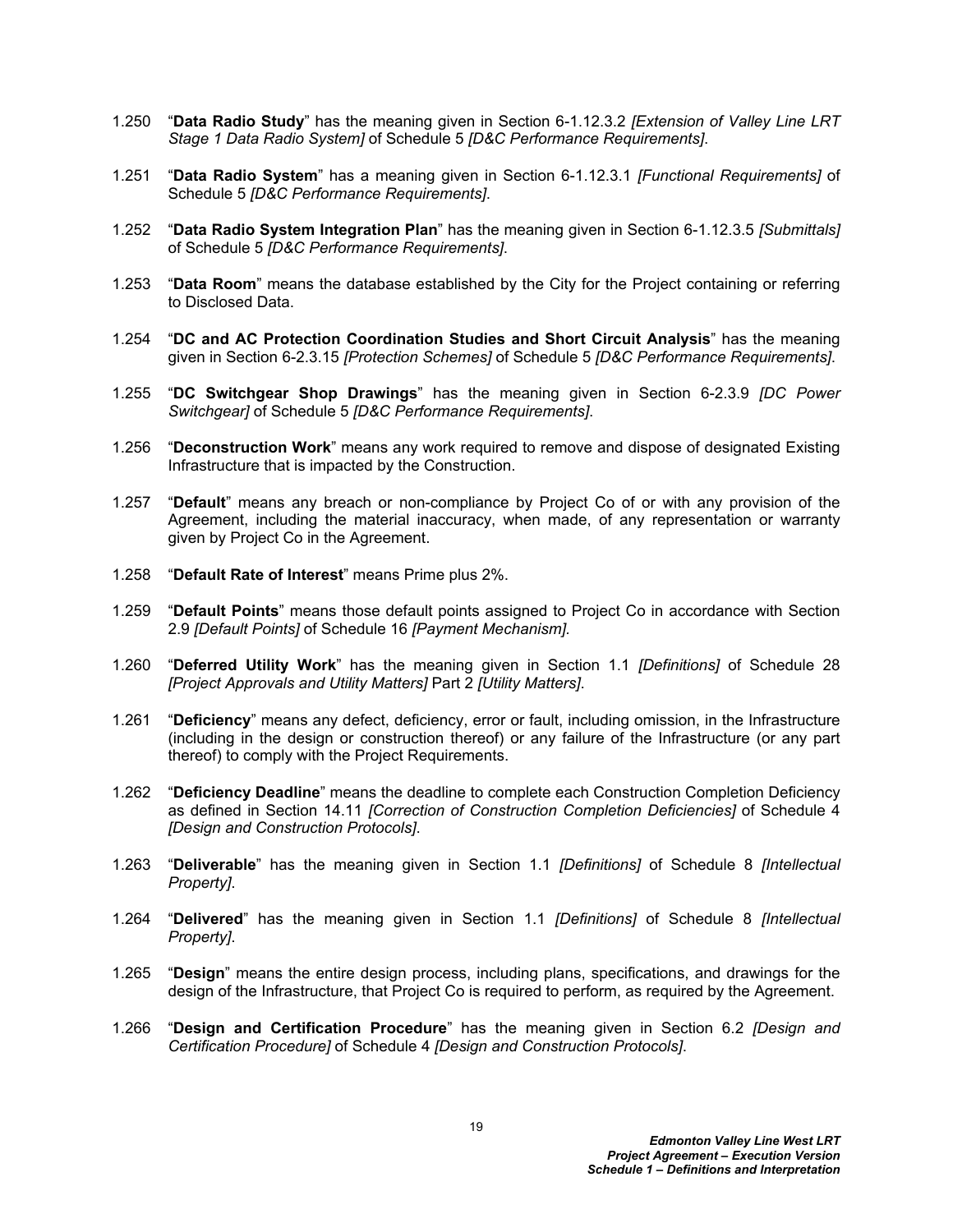- 1.267 "**Design & Construction Communication and Engagement Plan**" means either an Annual Design & Construction Communications and Engagement Plan or the Overall Design & Construction Communications and Engagement Plan.
- 1.268 "**Design and Construction Requirements**" means the standards, specifications, procedures, design criteria, design guidelines and other requirements applicable to the Design and the Construction, including the requirements set out in Schedule 2 *[Submittal Review Procedure]*, Schedule 3 *[Construction Schedule]*, Schedule 4 *[Design and Construction Protocols]*, Schedule 5 *[D&C Performance Requirements]*, Schedule 9 *[Quality Management]*, Schedule 10 *[Environmental Performance Requirements]*, Schedule 11 *[Construction Safety Requirements]*, Schedule 12 *[Communications and Engagement]* and Schedule 28 *[Project Approvals and Utility Matters]* as amended, supplemented or replaced from time to time after the Effective Date in accordance with the Agreement.
- 1.269 "**Design Capacity**" has the meaning given in Section 1-2.1.2 *[Operational Design Parameters]* of Schedule 5 *[D&C Performance Requirements]*.
- 1.270 "**Design Certificate**" means a certificate in respect of a Work Package, as provided by Project Co pursuant to the Design and Certification Procedure.
- 1.271 "**Design Coordination Certificate**" means a certificate in respect of design coordination for all Work Packages, as provided by Project Co pursuant to the Design and Certification Procedure.
- 1.272 "**Design Data**" means all calculations, designs, design or construction information, standards, specifications, plans, drawings, graphs, sketches, models, Design Drawings and other materials, including all eye readable or computer or other machine readable data and including all design submissions required under the Design and Construction Requirements used, prepared or to be prepared by or on behalf of Project Co or a Project Co Person relating to the Project Work or to any Change.
- 1.273 "**Design Development Change**" has the meaning given in Section 5.2 *[Design Development Changes]* of Schedule 13 *[Changes].*
- 1.274 "**Design Development Change Record**" has the meaning given in Section 5.3 *[Design Development Change Process]* of Schedule 13 *[Changes].*
- 1.275 "**Design Development Change Record Confirmation**" has the meaning given in Section 5.4 *[City Consideration of Design Development Change]* of Schedule 13 *[Changes].*
- 1.276 "**Design Development Change Register**" has the meaning given in Section 5.7 *[Reconciliation]* of Schedule 13 *[Changes].*
- 1.277 "**Design Development Phase**" means the period from the Effective Date to the date of Acceptance of all Final Designs.
- 1.278 "**Design Drawings**" means technical drawings used to fully and clearly define the requirements of an engineered item, excluding shop or fabrication details.
- 1.279 "**Design Entity**" means a legal entity or professional organization performing a component of Design for the Project*.*
- 1.280 "**Design Guide**" means the document entitled Valley Line West LRT Design Guide that provides guidance on implementing the SUI requirements for the Project, a copy of which is included in the Disclosed Data.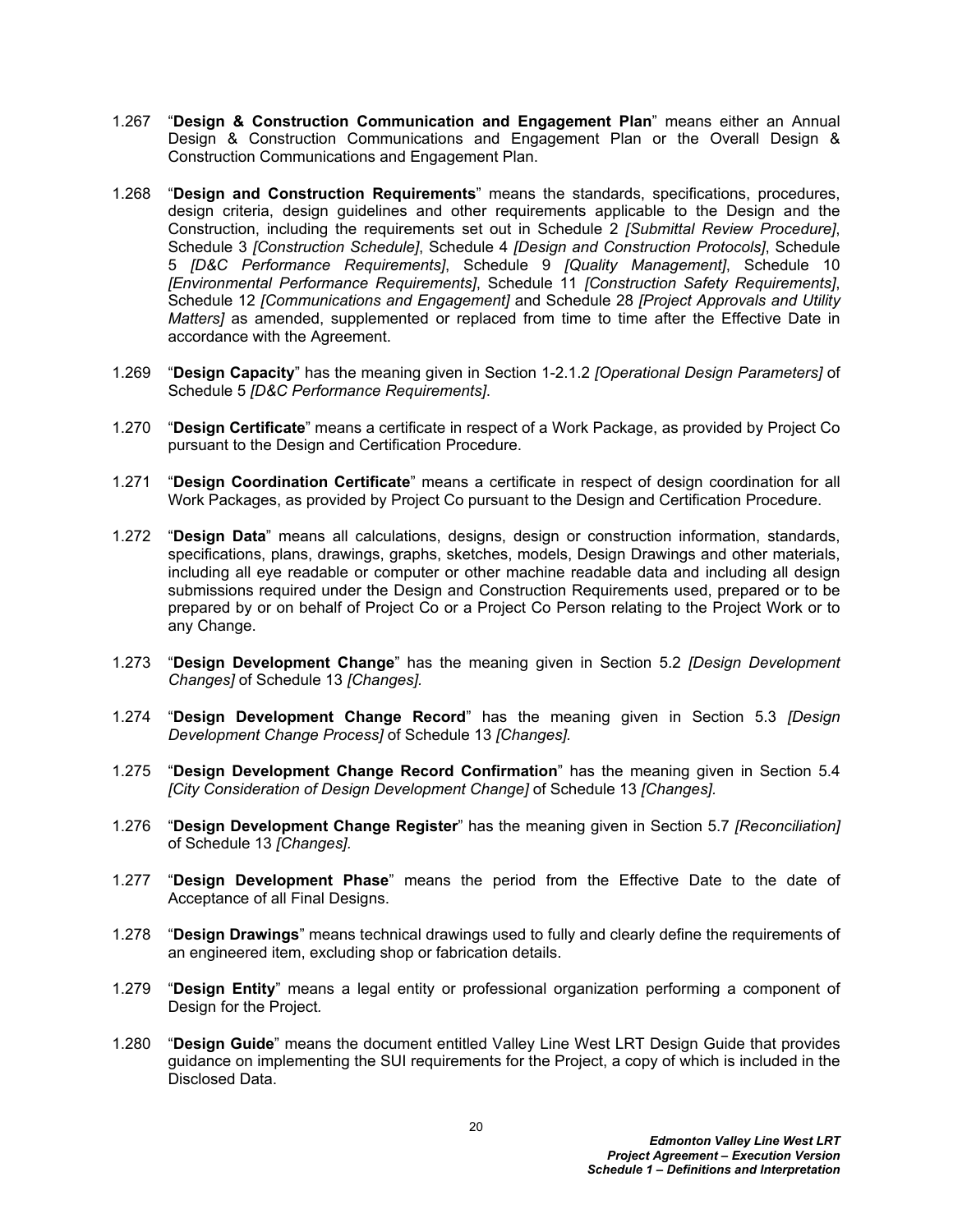- 1.281 "**Design Management Plan**" has the meaning given in Section 6.4.1 *[General]* of Schedule 4 *[Design and Construction Protocols]*.
- 1.282 "**Design Manager**" means the Key Individual identified by such title in Appendix 26A *[Key Individuals]* of Schedule 26 *[Representatives and Key Individuals]*, or such replacement as may be designated by Project Co pursuant to Section 3.2 *[Change of Key Individual or Job Specifications or Responsibilities]* of Schedule 26 *[Representatives and Key Individuals]*.
- 1.283 "**Design Quality Management Plan**" means the plan prepared by Project Co in accordance with Appendix 9B *[Design Quality Management Plan]* of Schedule 9 *[Quality Management]*.
- 1.284 "**Design Quality Manager**" has the meaning given in Section 5.3.1 of Schedule 9 *[Quality Management]*.
- 1.285 "**Design Service Life**" means the period of time for which a component of the Infrastructure, including a Structure, piece of Equipment, material, component, device or system, as applicable, is expected to function properly at its designated capacity without major repairs or performance of compounding unscheduled maintenance activities.
- 1.286 "**Design Team**" is comprised of the individuals responsible for the preparation of the detailed Design of the Infrastructure.
- <span id="page-21-1"></span><span id="page-21-0"></span>1.287 "**Designated Change in Law**" means the following and no other changes in Applicable Law, or common law, including any change in binding judicial interpretation of Applicable Law arising after the Financial Submission Date:
	- (a) a change, including new or supplemental laws or regulations, that specifically requires a higher or different standard of performance or higher or different quality of material, in the performance of the Project Work compared to what was required under Applicable Law or the Project Requirements on the Effective Date, provided such change could not have been reasonably anticipated based on publicly available information and reasonable due diligence prior to the Financial Submission Date;
	- (b) a change, including new or supplemental laws or regulations or administrative policy requirements of a Governmental Authority, that results in the requirement for additional or supplemental environmental approvals or authorizations, or a change in the terms or conditions of such approvals, that makes it more costly or more onerous to perform the Project Work;
	- (c) the enactment of a general consumer sales tax in Alberta which is applied to any good or service consumed, used or supplied, or to be consumed, used or supplied, by Project Co in the course of carrying out the Project Work, to the extent that Project Co is unable to recover or be credited with input tax credits, refunds, rebates or exemptions for taxes payable by Project Co under such sales tax;
	- (d) the enactment of an emergency order by a Governmental Authority or statutory body having jurisdiction over Project Co and/or the Project in relation to the occurrence of an Epidemic that disrupts, interferes with or delays Project Co's performance of the Project Work so as to prevent all or substantially all on-Site construction activities;
	- (e) a change specifically in response to the occurrence of an Epidemic, including new or supplemental laws or regulations or administrative policy requirements of a Governmental Authority, that results in the requirement for additional or supplemental occupational health and safety requirements that makes it more costly, more timeconsuming or more onerous to perform the Project Work;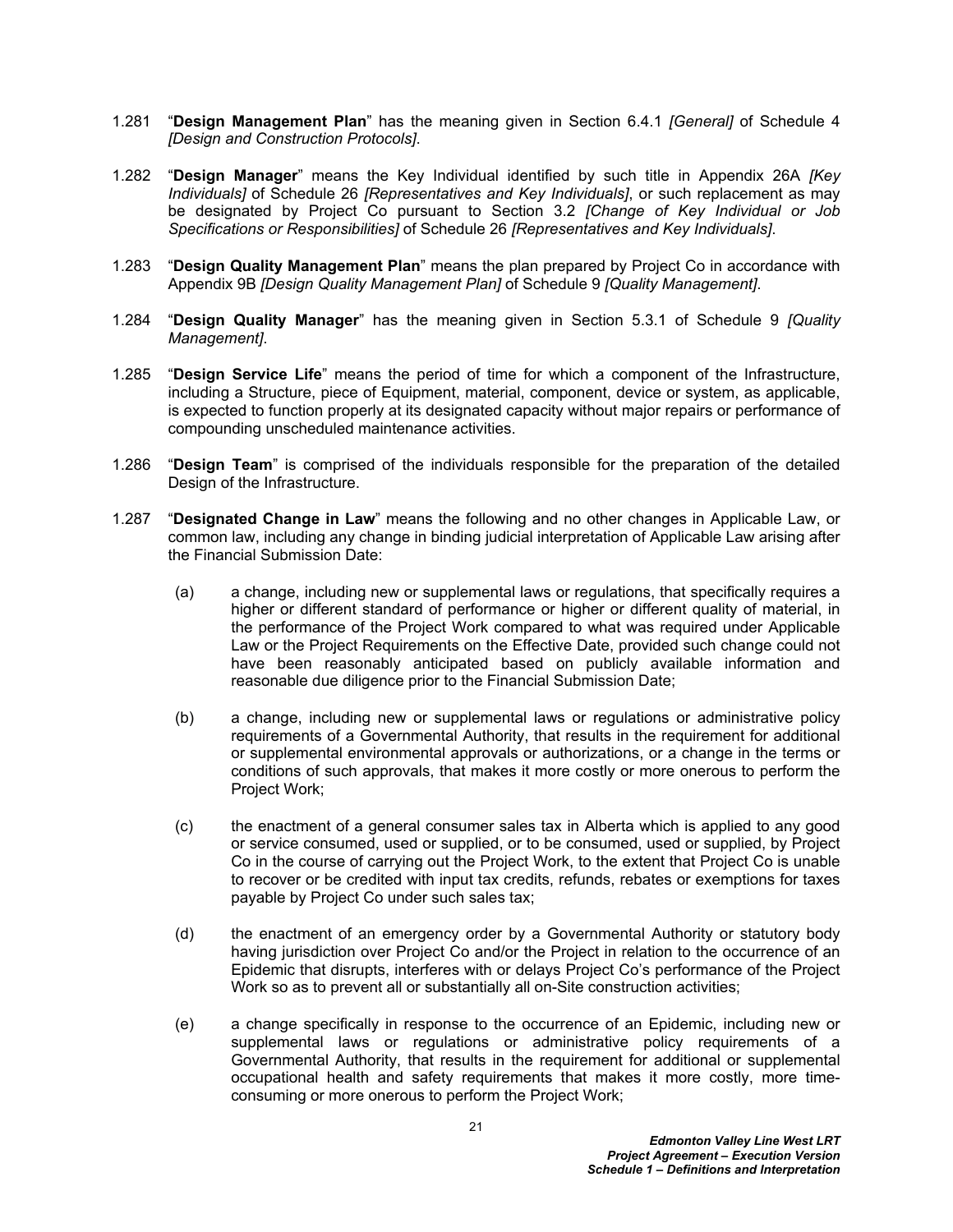- (f) a change directed specifically at the light rail transit construction industries in Canada or directed specifically at Project Co, the Project, the Design, the Construction, the Infrastructure or public-private arrangements of the nature of this Agreement; or
- (g) a change to a City Permit as described in Section 3.2 of Part 1 *[Project Approvals]* of Schedule 28 *[Project Approvals and Utility Matters]*.

For certainty, "Designated Change in Law" does not include (except as contemplated in Section [1.287](#page-21-0)[\(e\)](#page-21-1) above) any Change in Law related to occupational health and safety, including the *Workers' Compensation Act* (Alberta), *Occupational Health and Safety Act* (Alberta), the *Occupational Health and Safety Regulations* (Alberta), the *Occupational Health and Safety Code* (Alberta), the *Safety Codes Act* (Alberta), the *NBCAE*, or the enactment or implementation of a carbon tax.

- 1.288 "**Designer**" means the individual or team who takes professional responsibility for the Design of a specific aspect of the Project.
- 1.289 "**Destination Stop**" means the final Stop or Station serviced on any Trip.
- 1.290 "**Detailed Design Road Safety Audit**" has the meaning given in Section 5.8.2 *[Road Safety Audits]* of Schedule 4 *[Design and Construction Protocols]*.
- 1.291 "**Detailed Design Road Safety Audit Report**" has the meaning given in Section 5.8.2 *[Road Safety Audits]* of Schedule 4 *[Design and Construction Protocols]*.
- 1.292 "**Detailed Design Road Safety Response Report**" has the meaning given in Section 5.8.2 *[Road Safety Audits]* of Schedule 4 *[Design and Construction Protocols]*.
- 1.293 "**Determined Breach**" has the meaning given in Section 4.3(d)(i) of Schedule 8 *[Intellectual Property]*.
- 1.294 "**Development Charges**" has the meaning given in Section 4.17 *[Development Charges]* of the Agreement.
- 1.295 "**Direct Fixation Track**" means a ballastless track structure in which the Track is mounted on direct fixation fasteners that in turn are anchored to an underlying concrete slab.
- 1.296 "**Direct Lender Agreement**" means the agreement between the City, the *[Lender or Lender's Agent]* and Project Co in the form set out in Schedule 21 *[Direct Lender Agreement]*, as amended, supplemented or replaced from time to time in accordance with the Agreement.
- 1.297 "**Direct Losses**" means all damages, losses, liabilities, penalties, fines, assessments, claims, actions, costs, expenses (including costs incurred in respect of fuel, labour costs, vehicle wear and tear, and the cost of legal or professional services, legal costs being on a substantial indemnity basis, finance, bank and surety costs and expenses), proceedings, demands, judgements and charges whether arising under statute, contract or at common law, excluding however Indirect Losses.
- 1.298 "**Director of Inspection**" has the meaning given in the *Occupational Health and Safety Act* (Alberta).
- 1.299 "**Disclosed Data**" means any and all information, data, reports and documents from time to time disclosed, provided or made available by the City or a City Person to Project Co or a Project Co Person, in connection with or pertaining to the Project, the Project Work, the City Lands, the Infrastructure, the requirements of any Governmental Authority, or any obligations undertaken by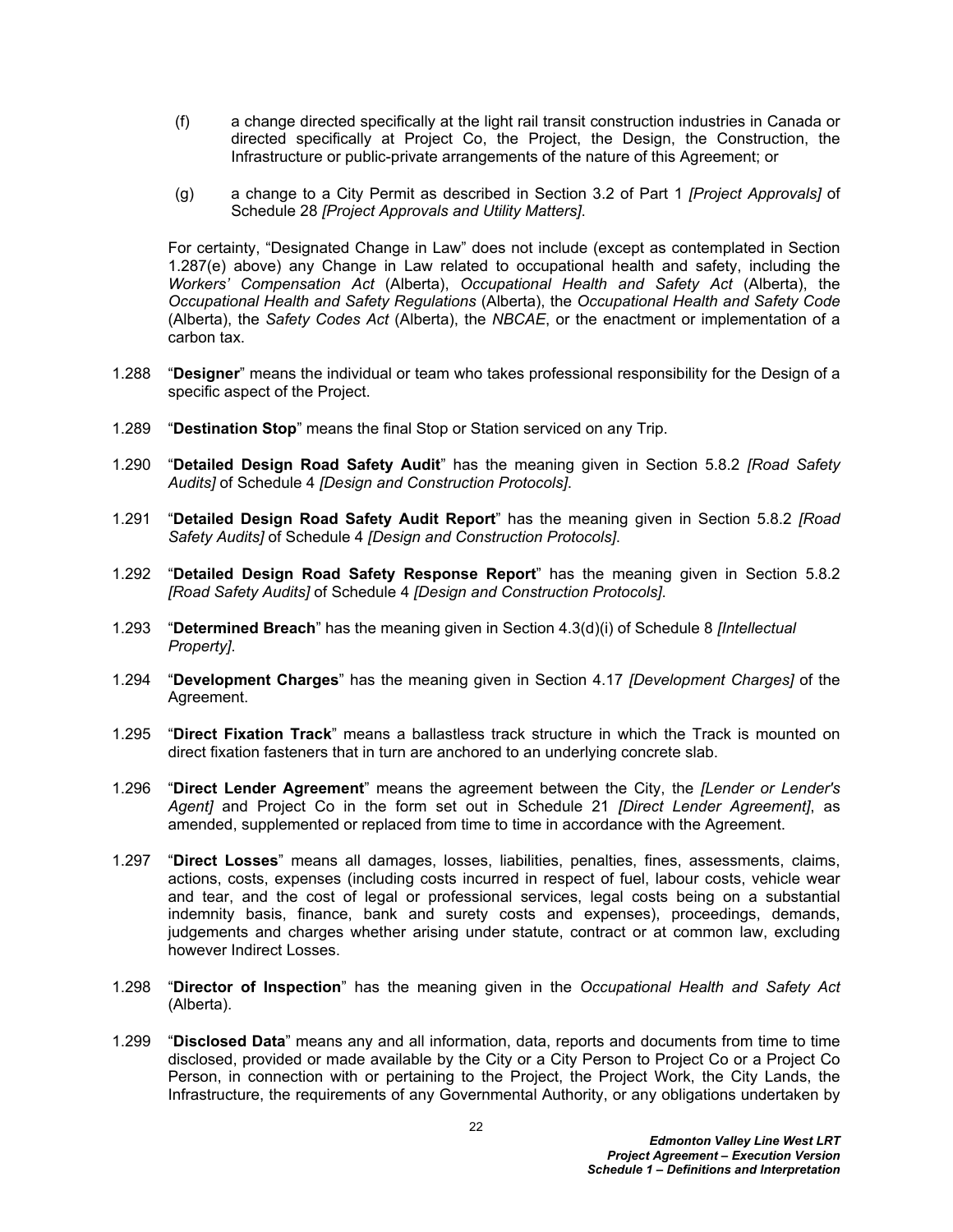Project Co under the Agreement, and whether disclosed, provided or made available before, on or after Commercial Close, and including without limitation:

- (a) any design information provided, or made available, by the City;
- (b) any and all plans, drawings, materials, books, records, files, correspondence, studies, tests, test results, test data, certificates, investigations, samples, surveys, reports, statements, documents, facts, information, projections and traffic information (including volume counts, classification counts, origin and destination data, speed and travel time information and vehicle jurisdiction data including, any of the foregoing stored electronically or on computer-related media);
- (c) the data, reports and documents referred to in the Agreement including in any Schedule;
- (d) any of the foregoing provided in connection with the RFP;
- (e) anything contained in the Data Room before, on or after the Financial Submission Date, and any information, data, report or document specifically referred to in the Data Room; and
- (f) the land identification computer-aided design drawings, the land identification sheets and the information contained therein and thereon.
- 1.300 "**Dispute**" means and includes; all disputes, controversies, or claims arising out of or relating to any provision of the Agreement; the failure of the Parties to reach agreement when specifically contemplated by or provided for in the Agreement; the alleged wrongful exercise or failure by a Party to exercise discretion or power reasonably where required to be so exercised under the Agreement; or the interpretation, enforceability, performance, breach, termination, or validity of the Agreement, or any other matter referred to for resolution pursuant to and in accordance with the requirements of the Dispute Resolution Procedure in Schedule 20 *[Dispute Resolution Procedure]*; provided a Dispute does not include any right of complaint, challenge or dispute in respect of the wrongful exercise of a discretion or power given under the Agreement to the City, the City's Representative or any City Person, where the Agreement does not require such discretion or power to be exercised or to be exercised reasonably.
- 1.301 "**Dispute Notice**" has the meaning given in Section 2.2 *[Dispute Notice and Response]* of Schedule 20 *[Dispute Resolution Procedure]*.
- 1.302 "**Dispute Resolution Procedure**" has the meaning given in Section 2.1 *[Procedure]* of Schedule 20 *[Dispute Resolution Procedure]*.
- 1.303 "**Downtown Character Zone**" means the Character Zone described in Section 2-3.6 *[Downtown Character Zone]* of Schedule 5 *[D&C Performance Requirements]*.
- 1.304 "**Downtown Opportunity Area**" means the area described in Section 2-3.6.2 *[Downtown Opportunity Area]* of Schedule 5 *D&C Performance Requirements]*.
- 1.305 "**Draft Independent Certifier Payment Certificate**" has the meaning given in Section 1.2(c) of Appendix 1 *[Functions]* of Appendix 15A *[Independent Certifier Agreement]* of Schedule 15 *[Independent Certifier]*.
- 1.306 "**Draft Public Art Call**" means the draft version of the documents that are created to procure the Public Art artists.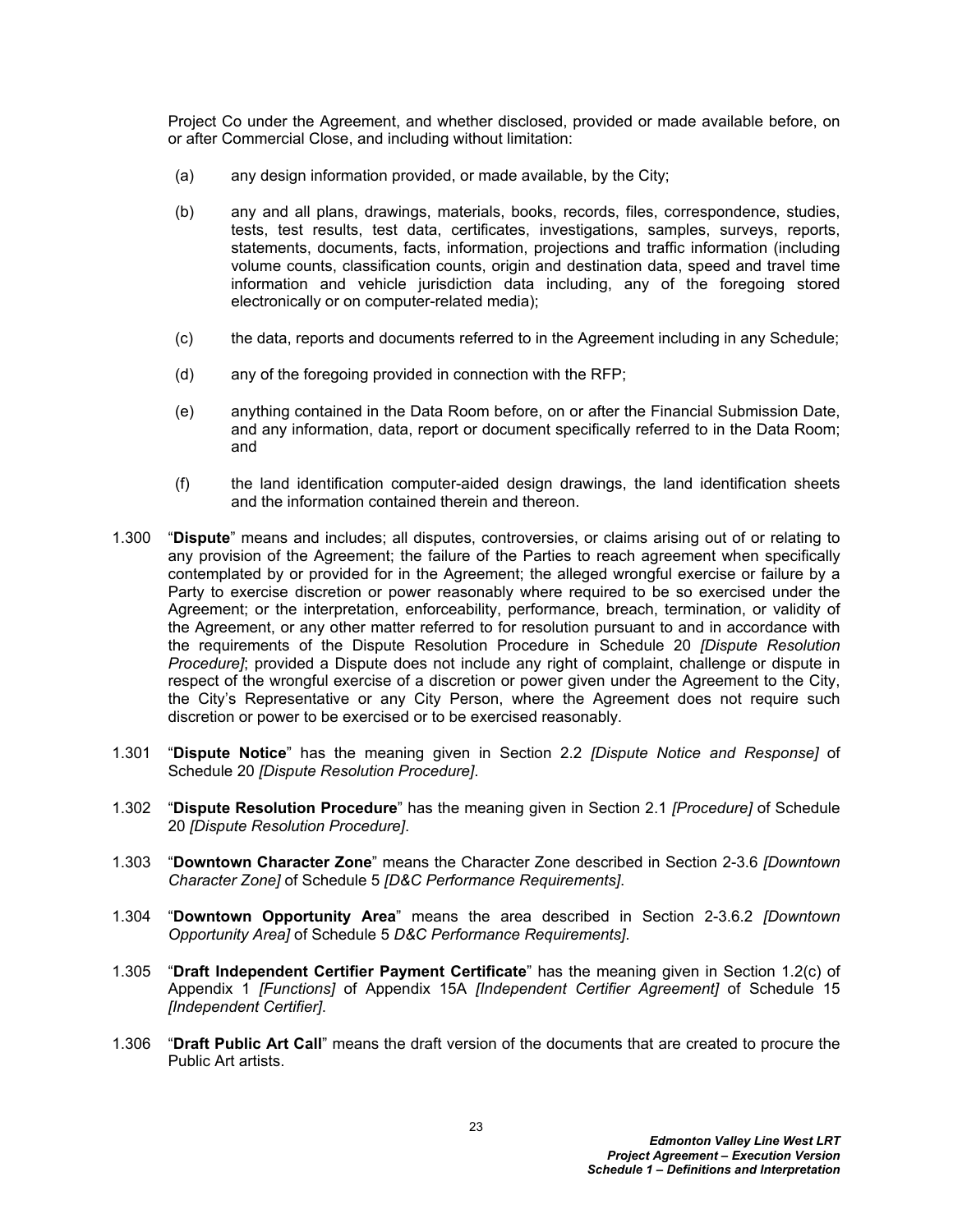- 1.307 "**Draw Amount**" has the meaning given in Section 21.4*[Performance Letter of Credit]* of the Agreement.
- 1.308 "**Driver**" means a person having exclusive control over the operation of an LRV or Train.
- 1.309 "**Dust Control Plan**" means the plan prepared by Project Co in accordance with Section 17(a) of Schedule 10 *[Environmental Performance Requirements]*.
- 1.310 "**Dwell Time**" has the meaning given in Section 1.2 *[Definitions]* of Schedule 7 *[Performance Requirements]*.
- 1.311 "**Dynamic Envelope**" means the maximum space occupied by an On-track Vehicle under dynamic conditions taking into account car movements on level tangent Track, and including the pantograph operating range/sway and suspension system deflections under all Passenger loading and maintenance conditions, representing the extreme On-track Vehicle body displacement in any combination of rotational, lateral, and vertical movements.
- 1.312 "**Early Works**" means the works completed pursuant to the Early Works Agreement.
- 1.313 "**Early Works Agreement**" means the agreement dated October 29, 2020 between the Early Works Contractor and the City pursuant to which the City initiated performance of certain of the Project Work prior to Commercial Close.
- 1.314 "**Early Works Contractor**" has the meaning given in Section 1.6(a) of this Agreement.
- 1.315 "**ECO Plan**" has the meaning given in Section 10(a) of Schedule 10 *[Environmental Performance Requirements]*.
- 1.316 "**ECO Plan Framework**" has the meaning given in Section 3(a)(ii)(10) of Schedule 10 *[Environmental Performance Requirements]*.
- 1.317 "**Edmonton Arts Council**" means the organization that manages and implements the City of Edmonton's Percent for Art program policy, which ensures that when the City undertakes construction on a project that will be accessible by the public, one percent of the eligible construction budget is allocated to the development of art.
- 1.318 "**Edmonton Transit Service**" or "**ETS**" means the operator of the public transportation system provided by the City of Edmonton.
- 1.319 "**Effective Date**" means the date of this Agreement.
- 1.320 "**EIA Approval**" means the resolution of City Council set out in section 6.12 *[[Groat Ravine and](http://sirepub.edmonton.ca/sirepub/agdocs.aspx?doctype=agenda&itemid=71721)  [MacKinnon Ravine Environmental Impact Assessments and Site Location Study - Valley Line](http://sirepub.edmonton.ca/sirepub/agdocs.aspx?doctype=agenda&itemid=71721)  [West\]](http://sirepub.edmonton.ca/sirepub/agdocs.aspx?doctype=agenda&itemid=71721)* of the minutes of the City Council meeting held on November 6 and 7, 2018.
- 1.321 "**Elective Insurance**" has the meaning given in Section 3.4 *[Additional and Elective Insurance]* of Schedule 17 *[Insurance Requirements]*.
- 1.322 "**Electrical Code Variance Request**" has the meaning given in Section 6-5.4 *[Application for Electrical Code Variance]* of Schedule 5 *[D&C Performance Requirements]*.
- 1.323 "**Electromagnetic Compatibility**" or "**EMC**" refers to the ability of electronic or electrical equipment, component, system and subsystem to work as intended in its environment without generating electromagnetic disturbances which may influence other electronic or electrical equipment, components, systems or subsystems.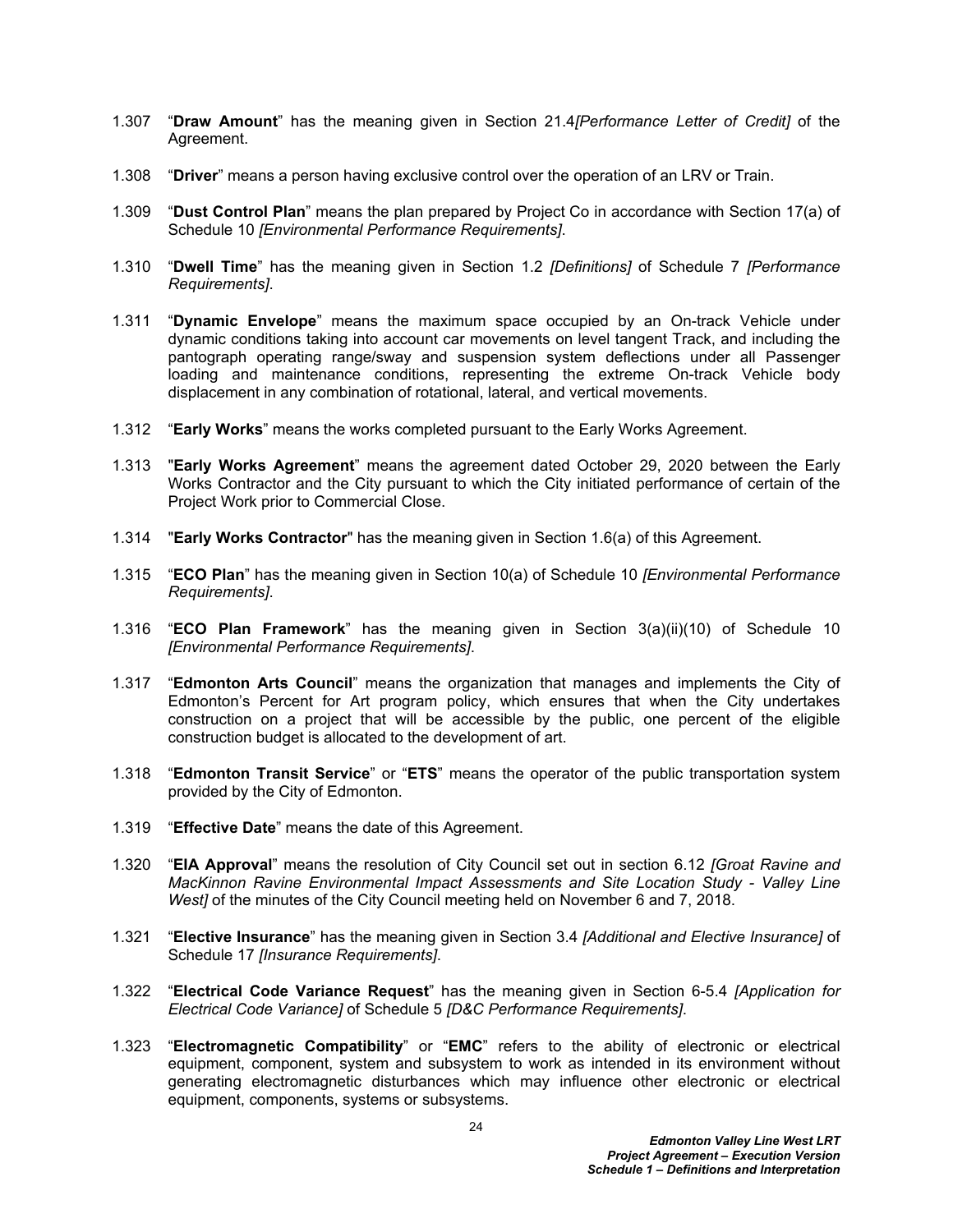- 1.324 "**Elevated Guideway**" means a Transportation Structure supporting an above-grade section including the Stony Plain Road Bridge and the Anthony Henday Drive LRT Bridge.
- 1.325 "**Elevated Guideway Ramp**" means the transition of an Elevated Guideway from at-grade to the start of the above-grade structure and enclosed by side walls and an abutment wall.
- 1.326 "**Eligible Utilities Costs**" has the meaning given in Section 1.1 *[Definitions]* of Schedule 28 *[Project Approvals and Utility Matters]* Part 2 *[Utility Matters]*.
- 1.327 "**Embedded Software**" has the meaning given in Section 1.1 *[Definitions]* of Schedule 8 *[Intellectual Property]*.
- 1.328 "**Embedded Track**" or "**Embedded Trackway**" means a type of Trackway that is completely encased in cast in place concrete – except for the tops and gauge sides of the rails-within pavement.
- 1.329 "**EMC Control Plan**" has the meaning given in Section 1-2.3.2 *[General]* of Schedule 5 *[D&C Performance Requirements]*.
- 1.330 "**EMC Design Criteria and Mitigations**" has the meaning given in Section 1-2.3.2 *[General]* of Schedule 5 *[D&C Performance Requirements]*.
- 1.331 "**EMC Program**" has the meaning given in Section 1-2.3.2 *[General]* of Schedule 5 *[D&C Performance Requirements]*.
- 1.332 "**EMC Project File**" means a project file meeting the requirements specified in Section 1-2.3.5 *[EMC Project File]* of Schedule 5 *[D&C Performance Requirements]*.
- 1.333 "**EMC Requirements**" has the meaning given in Section 1-2.3.2 *[General]* of Schedule 5 *[D&C Performance Requirements]*.
- 1.334 "**Emergency**" means any situation, event, occurrence, multiple occurrences or circumstances:
	- (a) that:
		- (i) constitutes or may constitute a hazard to or jeopardizes or may jeopardize or pose a threat to health and safety of any Persons or any part of or the whole of the Infrastructure;
		- (ii) causes or may cause damage or harm to property, buildings and/or equipment;
		- (iii) constitutes a hostage situation or state of emergency declared as such by the City's Representative or City (acting reasonably);
		- (iv) material interferes with or prejudices or may materially interfere with or prejudice the safe operation of the ETS, any part of the Lands, or the conduct of City Activities; or
		- (v) constitutes a period of transition to or from war;

and which, in the opinion of City, requires immediate action to prevent and/or mitigate the occurrence (or risk of the occurrence) of the foregoing; or

(b) which gives rise to an emergency, as determined by any statutory body including (notwithstanding the generality of the foregoing) an Emergency Service.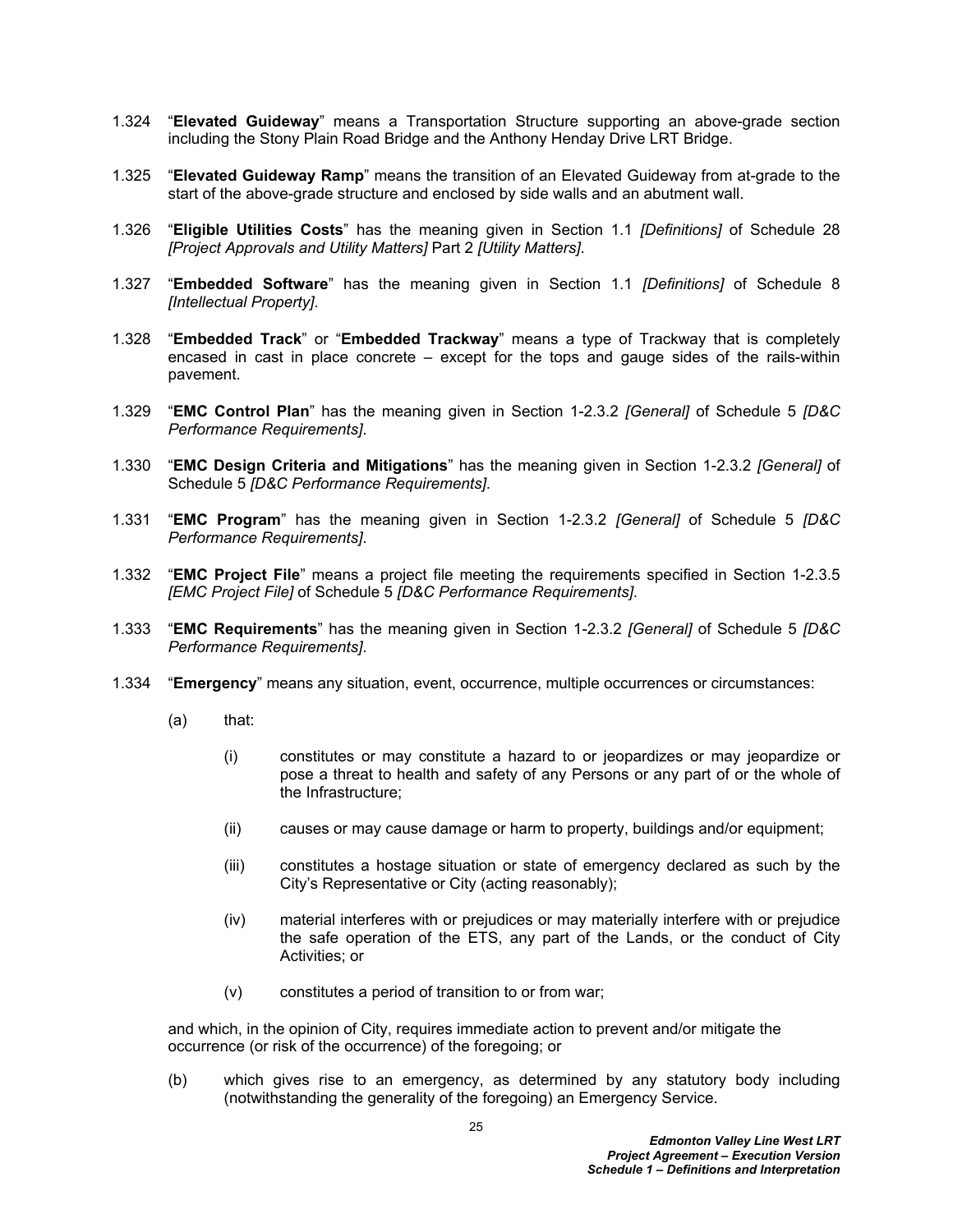- 1.335 "**Emergency Alarm Station**" has the meaning given to it in NFPA-130 Chapter 3 Definitions Blue Light Station.
- 1.336 "**Emergency Response Plan**" has the meaning given in Section 4.1 *[Emergency Response Plan]*  of Schedule 11 *[Construction Safety Requirements]*.
- 1.337 "**Emergency Services**" means any police service, firefighting service, ambulance service, armed forces or other authority with emergency service authority pursuant to Applicable Law which may require access to the City Lands from time to time.
- 1.338 "**EMI/RFI Study**" has the meaning given in Section 1-2.3.2 *[General]* of Schedule 5 *[D&C Performance Requirements]*.
- 1.339 "**EMI/RFI Survey Test Report**" has the meaning given in Section 1-2.3.2 *[General]* of Schedule 5 *[D&C Performance Requirements]*.
- 1.340 "**EMI/RFI Test Procedures and Test Reports**" has the meaning given in Section 1-2.3.2 *[General]* of Schedule 5 *[D&C Performance Requirements]*.
- 1.341 "**Employee Termination Payments**" has the meaning given in Section 1.1 *[Definitions]* of Schedule 27 *[Compensation on Termination]*.
- 1.342 "**Encumbrance**" means any mortgage, lien, pledge, judgment, execution, charge, security interest, restriction, claim or encumbrance of any nature whatsoever, including claims of the Workers' Compensation Board, Canada Revenue Agency, and other Governmental Authorities.
- 1.343 "**Engineer of Record**" has the meaning given in Section 5.4.1 of Schedule 9 *[Quality Management]*.
- 1.344 "**Environment**" means the environment as defined in Applicable Law and includes soil, land, surface or subsurface strata, surface waters (including navigable waters, ocean waters, streams, ponds, drainage basins and wetlands), groundwaters, drinking water supply, stream sediments, ambient air (including indoor air), plant and animal life, and any other environmental medium or natural resource.
- 1.345 "**Environmental Best Management Practices**" means the environmental plans, policies, standards, procedures, work activities, expenditures and strategies which can reasonably be expected for qualified, skilled and experienced persons engaged in a similar type of undertaking under the same or similar conditions and that would be considered the most effective in the circumstances in prudently addressing the environmental issue in question based on a high standard of environmental protection, provided that this definition applies throughout the Project Work.
- 1.346 "**Environmental Impact Assessment**" or "**EIA**" means the reports titled (i) "Environmental Impact Assessment Pursuant to Bylaw 7188 for Valley Line West Light Rail Transit (LRT) Crossing at Groat Ravine ," Final Report prepared by Spencer Environmental Management Services Ltd dated September 2018, and (ii) "Environmental Impact Assessment Pursuant to Bylaw 7188 for Valley Line West Light Rail Transit (LRT) Activities Near MacKinnon Ravine," Final Report, prepared by Spencer Environmental Management Services Ltd dated September 2018, as amended and included in the Disclosed Data.
- 1.347 "**Environmental Management Mandate**" has the meaning given in Section 2(a) of Schedule 10 *[Environmental Performance Requirements]*.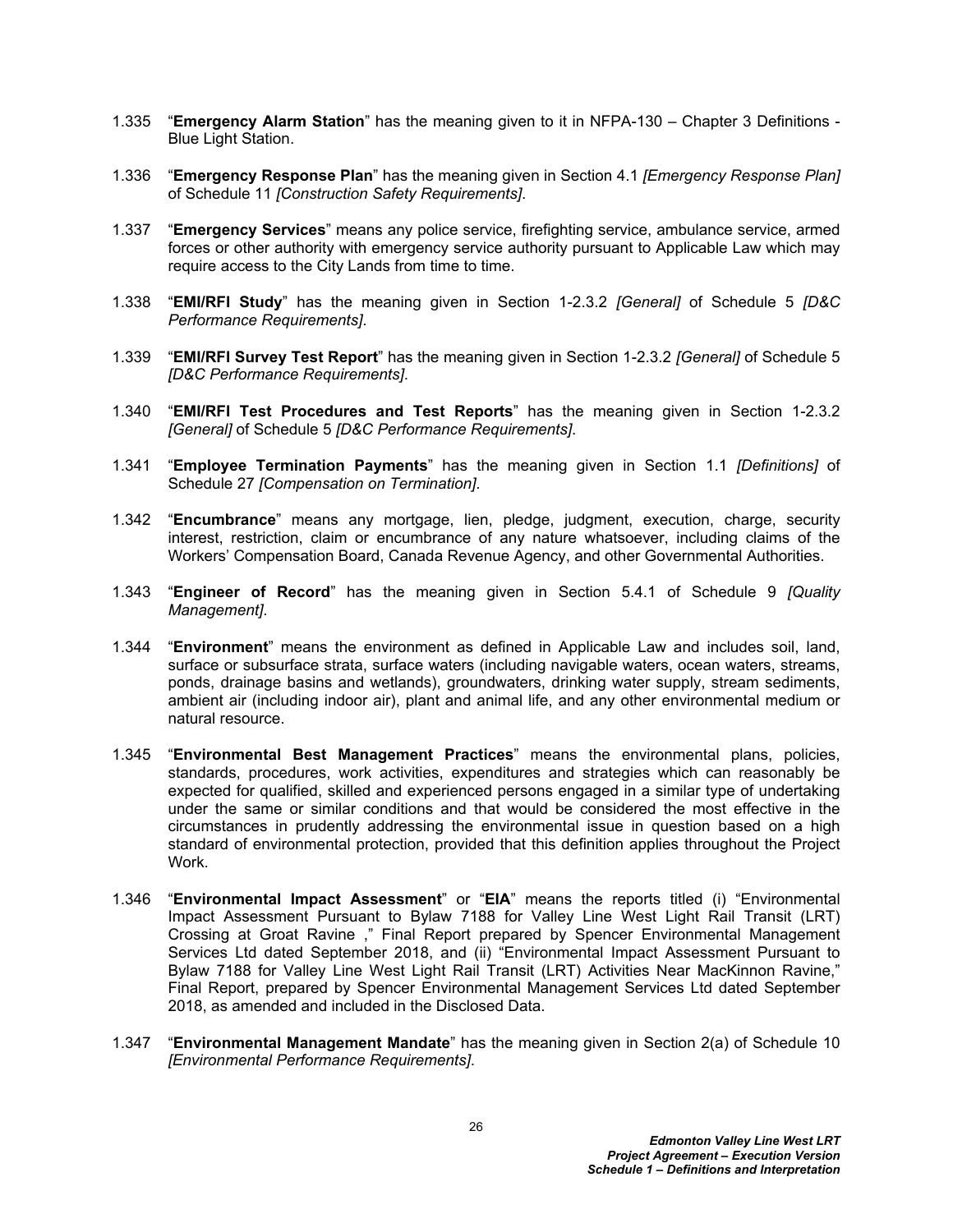- 1.348 "**Environmental Management System**" or "**EMS**" means the system to manage Project Co's environmental obligations specified in Section 8 *[Environmental Management System]* of Schedule 10 *[Environmental Performance Requirements]*, and includes all Environmental Plans required under Schedule 10 *[Environmental Performance Requirements].*
- 1.349 "**Environmental Manager**" means the Key Individual identified by such title in Appendix 26A *[Key Individuals]* of Schedule 26 *[Representatives and Key Individuals]*, or such replacement as may be designated by Project Co pursuant to Section 3.2 *[Change of Key Individual or Job Specifications or Responsibilities]* of Schedule 26 *[Representatives and Key Individuals]*.
- 1.350 "**Environmental Monitor**" means one or more individuals appointed by Project Co with the responsibilities and authority specified in Section 7(c) of Schedule 10 *[Environmental Performance Requirements]*.
- 1.351 "**Environmental Permit**" means a Project Approval required under any Applicable Law relating to the Environment.
- 1.352 "**Environmental Plan**" has the meaning given in Section 9.1(a) of Schedule 10 *[Environmental Performance Requirements]*.
- 1.353 "**ENVISO**" means the City of Edmonton's Environmental Management System, a copy of which is included in the Disclosed Data.
- 1.354 "*EPEA*" means the *Environmental Protection and Enhancement Act* (Alberta).
- 1.355 "**Epidemic**" means an epidemic occurring in Canada which constitutes a "pandemic" as declared by the World Health Organization or which constitutes a "communicable disease" (as such term is defined by Regulation 238/85 to the Public Health Act (Alberta) as at the date of this Agreement), whether or not known or declared as of the date of this Project Agreement and including, for clarity, the 2019 novel coronavirus disease;
- 1.356 "**Equipment**" means all goods, products, commodities, materials, supplies, machinery, equipment, apparatus, other tangible property and fixtures forming the Project Work or incorporated into the Infrastructure, or installed at or otherwise located on the City Lands, but excluding all of the consumables, inventory, tools, support vehicles, equipment or machinery used to prepare, fabricate, convey or erect the Project Work, which is referred to as construction machinery and equipment and other incidental or miscellaneous goods, supplies and materials utilized by Project Co or a Project Co Person in carrying out the Project Work activities which are regularly turned over in the normal course of business and not intended to be incorporated into the Infrastructure.
- 1.357 "**Equivalent Activity**" has the meaning given in Section 1.1 *[Definitions]* of Schedule 8 *[Intellectual Property]*.
- 1.358 "**ESC Plan**" has the meaning given in Section 11(a) of Schedule 10 *[Environmental Performance Requirements]*.
- 1.359 "**Escrow Agent**" has the meaning given in Section 1.1 *[Definitions]* of Schedule 8 *[Intellectual Property]*.
- 1.360 "**Escrow Agreement**" has the meaning given in Section 1.1 *[Definitions]* of Schedule 8 *[Intellectual Property]*.
- 1.361 "**Escrow Materials**" has the meaning given in Section 1.1 *[Definitions]* of Schedule 8 *[Intellectual Property]*.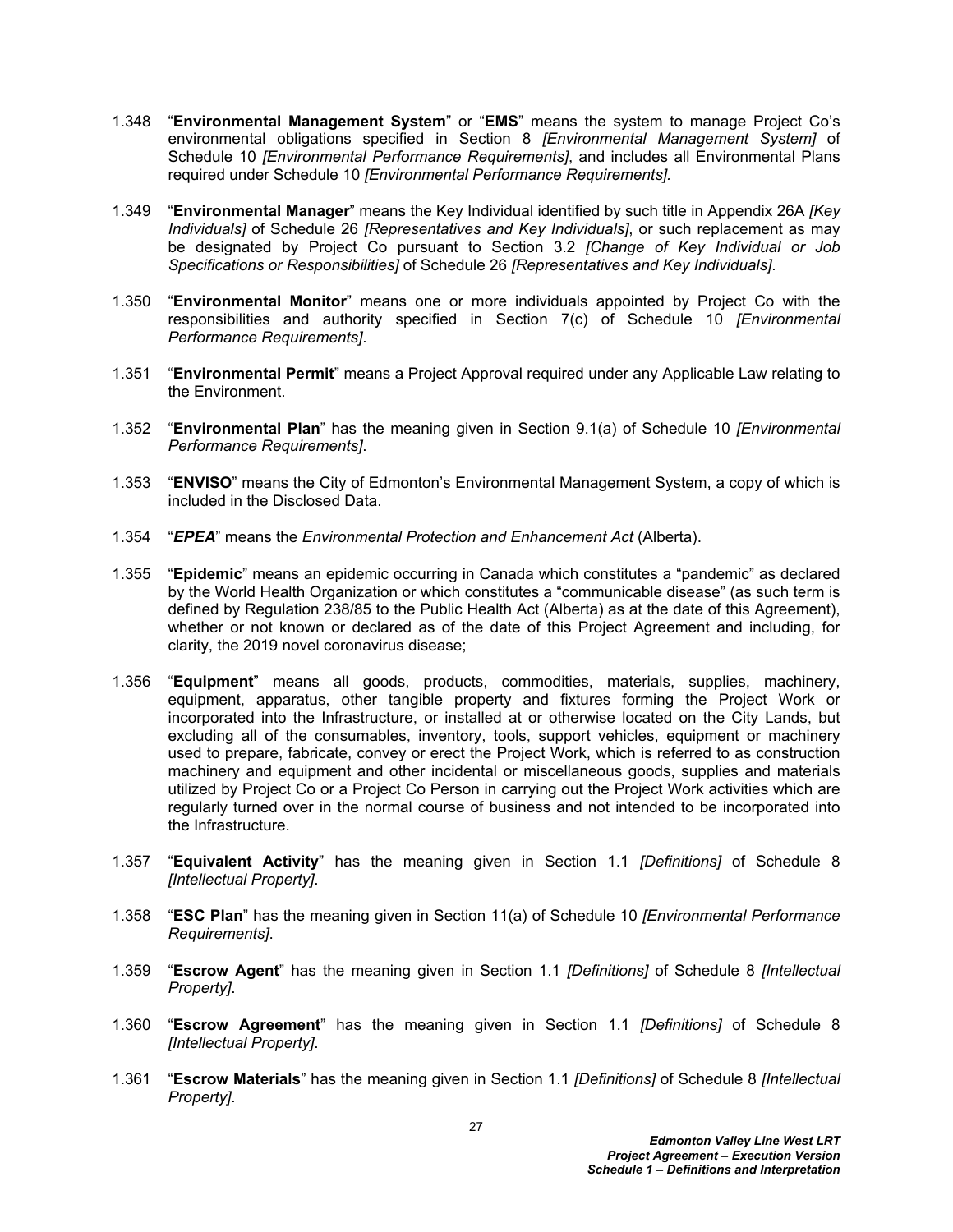- 1.362 "**Escrow Materials Provider**" has the meaning given in Section 1.1 *[Definitions]* of Schedule 8 *[Intellectual Property]*.
- 1.363 "**Escrow Materials Provider Event of Default**" has the meaning given in Section 1.1 *[Definitions]* of Schedule 8 *[Intellectual Property]*.
- 1.364 "**Escrowed Deliverable**" has the meaning given in Section 1.1 *[Definitions]* of Schedule 8 *[Intellectual Property]*.
- 1.365 "**ETS CCTV System**" has the meaning given in Section 6-1.11 *[CCTV System]* of Schedule 5 *[D&C Performance Requirements]*.
- 1.366 "**ETS LAN Cabinet**" has the meaning given in Section 6-1.6 *[Wayside Equipment and Wayside Equipment Enclosures]* of Schedule 5 *[D&C Performance Requirements]*.
- 1.367 "**ETS Surveillance Study**" has the meaning given in Section 6-1.11.3.1 *[General Surveillance Requirements and Coverage]* of Schedule 5 *[D&C Performance Requirements]*
- 1.368 "**ETS Transit Impact**" means a Full Closure, or reduction to one lane of traffic in a single direction for the full length or any portion of a Roadway Section that is designated an existing transit route as per Table 1-4.2.5 [*Roadway Closure Restrictions and Roadway Categories*] for the period of time as indicated in the Accepted Transportation Accommodation Request, or for periods of time exceeding the ones indicated in the Accepted Transportation Accommodation Request.
- 1.369 "**ETS Transit Network**" means the entire transit network of the ETS, including the Valley Line LRT.
- 1.370 "**ETS Transit Security**" means the group or groups within the City, including the Edmonton Transit Service Customer Safety and Security, that perform(s) security and surveillance for ETS.
- 1.371 "**ETS Transit Security Control Centre**" means the central control facility in which ETS Transit Security manages security and surveillance.
- 1.372 "**Event**" has the meaning given in Section 1.2 *[Definitions]* of Schedule 7 *[Performance Demonstration Requirements].*
- 1.373 "**Excess Eligible Utilities Costs**" has the meaning given in Section 4.1.2 *[Utility Costs]* of Schedule 28 *[Project Approvals and Utility Matters]* Part 2 *[Utility Matters].*
- 1.374 "**Excess Utilities Costs Reports**" has the meaning given in Section 4.1.3 *[Utility Costs]* of Schedule 28 *[Project Approvals and Utility Matters]* Part 2 *[Utility Matters].*
- 1.375 "**Excess Utilities Costs Ruling**" has the meaning given in Section 4.1.4 *[Utility Costs]* of Schedule 28 *[Project Approvals and Utility Matters]* Part 2 *[Utility Matters].*
- 1.376 "**Excess Utilities Costs Ruling Request**" has the meaning given in Section 4.1.4 *[Utility Costs]*  of Schedule 28 *[Project Approvals and Utility Matters]* Part 2 *[Utility Matters].*
- 1.377 "**Excess Soil**" has the meaning given in Section 15.5(b) of Schedule 10 *[Environmental Performance Requirements]*.
- 1.378 "**Existing Anthony Henday Drive Bridge**" means the grade separation bridge structure carrying 87 Avenue over Anthony Henday Drive.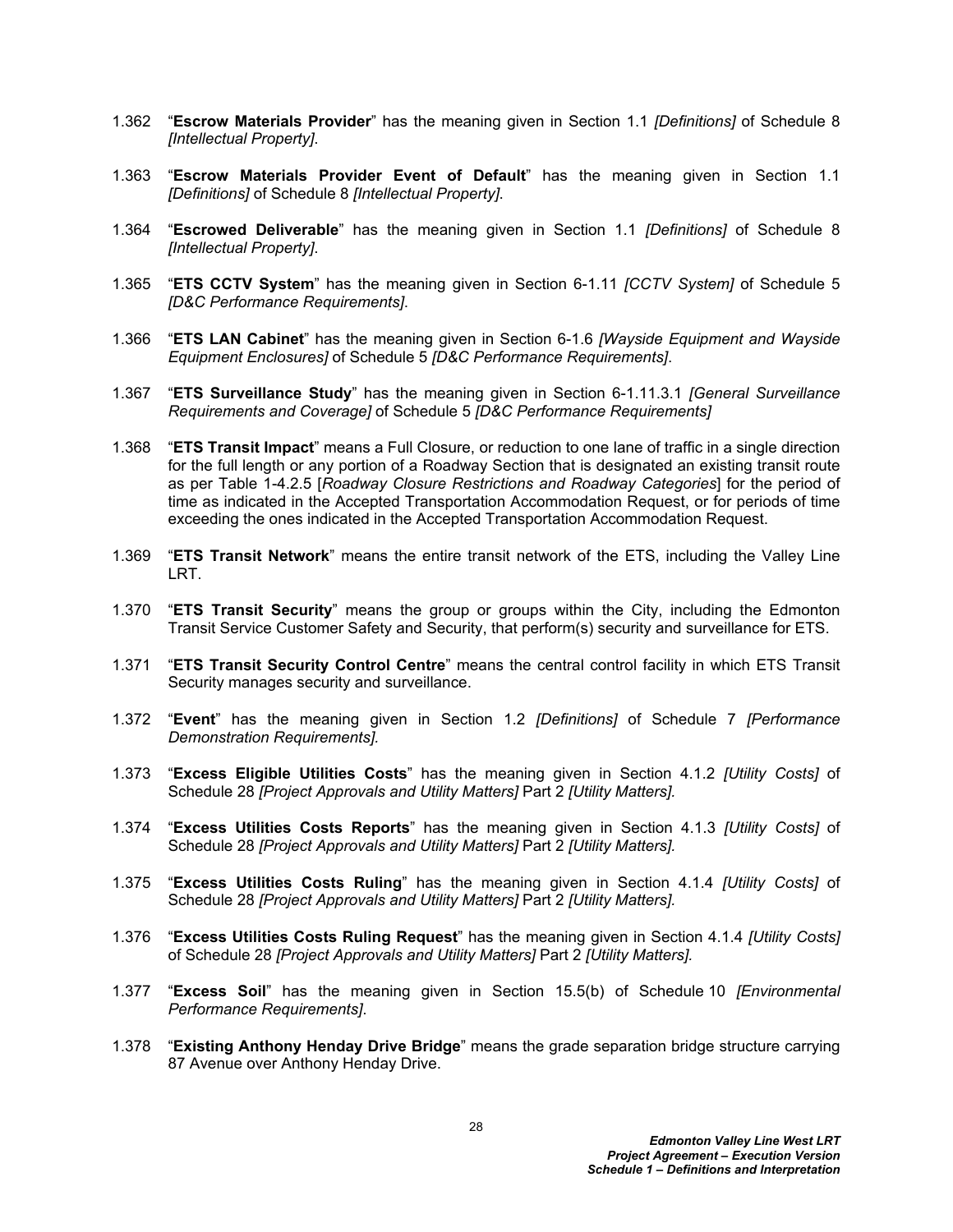- 1.379 "**Existing Infrastructure**" means any infrastructure, buildings, structures, and improvements located within or on the Lands as of Commercial Close, including existing Utility Infrastructure and Incorporated Infrastructure.
- 1.380 "**Existing Stony Plain Road Bridge**" means the original grade separation bridge structure carrying Stony Plain Road over Groat Road.
- 1.381 "**Existing Utility Agreements**" has the meaning given in Section 1.1 *[Definitions]* of Schedule 28 *[Project Approvals and Utility Matters]* Part 2 *[Utility Matters]*.
- 1.382 "**Expected Service Life**" means the period of time for which a component of the Infrastructure, including, piece of Equipment, material, component, device or system, as applicable, is expected to function while undergoing Custodial Maintenance but without needing scheduled maintenance that interrupts the operation of the asset, reactive unscheduled maintenance that does not interrupt the operation of the asset, or proactive regularly scheduled maintenance as part of a planned preventive maintenance regime.
- 1.383 "**Expiry Date**" has the meaning given in Section 5.8 *[Term]* of the Agreement.
- <span id="page-29-1"></span><span id="page-29-0"></span>1.384 "**Extraordinary Delay**" means a delay to Project Co and the critical path for the completion of the Design and Construction caused by a Utility Company Breach or Utility Company Fault that could not have been reasonably anticipated and properly taken into account by Project Co in its Utility Coordination Plan, the Construction Schedule for Utility Work, Design Management Plan or Construction Management Plan or otherwise reasonably planned for, identified and avoided or substantially mitigated by Project Co having regard to the Utility Company schedule or reasonably expected timelines for the applicable Utility Company to complete the work activity in question based on the following factors or information in the following priority:
	- (a) the relevant timelines stipulated in Schedule 28 *[Project Approvals and Utility Matters]* Part 2 *[Utility Matters]* and the Agreement that are relevant to the specific Utility Work activity;
	- (b) the design information describing the Utility Conflict and Project Co's concept for Utility Conflict mitigation was provided to the Utility Company with sufficient clarity, scope, and in sufficient time and the Utility Company was supplied with sufficient access, time and support, to enable the relevant Utility Company to undertake the mitigation design and design approval processing and make the new infrastructure required by the mitigation operational, including construction, relocation and commissioning of Utility Infrastructure, and the abandonment by all stakeholders of any replaced utility;
	- (c) the relevant timeline stipulated in an Existing Utility Agreement, as the same may be confirmed in a City Support Statement, or in a Pipeline Crossing Agreement;
	- (d) the relevant forecasted or scheduled timelines set out in the applicable Utility Coordination Plan based on written confirmations, assurances or forecasts of a Utility Company;
	- (e) City experiences with the same Utility Company for similar Utility Work activities in similar circumstances prior to the Effective Date in relation to the Project that are included in the Disclosed Data, or were reasonably discoverable by Project Co through Standard Due Diligence prior to the Financial Submission Date, including through reasonable enquiries of the City or the applicable Utility Company; and
	- (f) to the extent the factors or information described in sub-paragraphs [\(a\)](#page-29-0) to [\(d\)](#page-29-1) above do not clearly establish the basis for a reasonably expected timeline, then the experiences of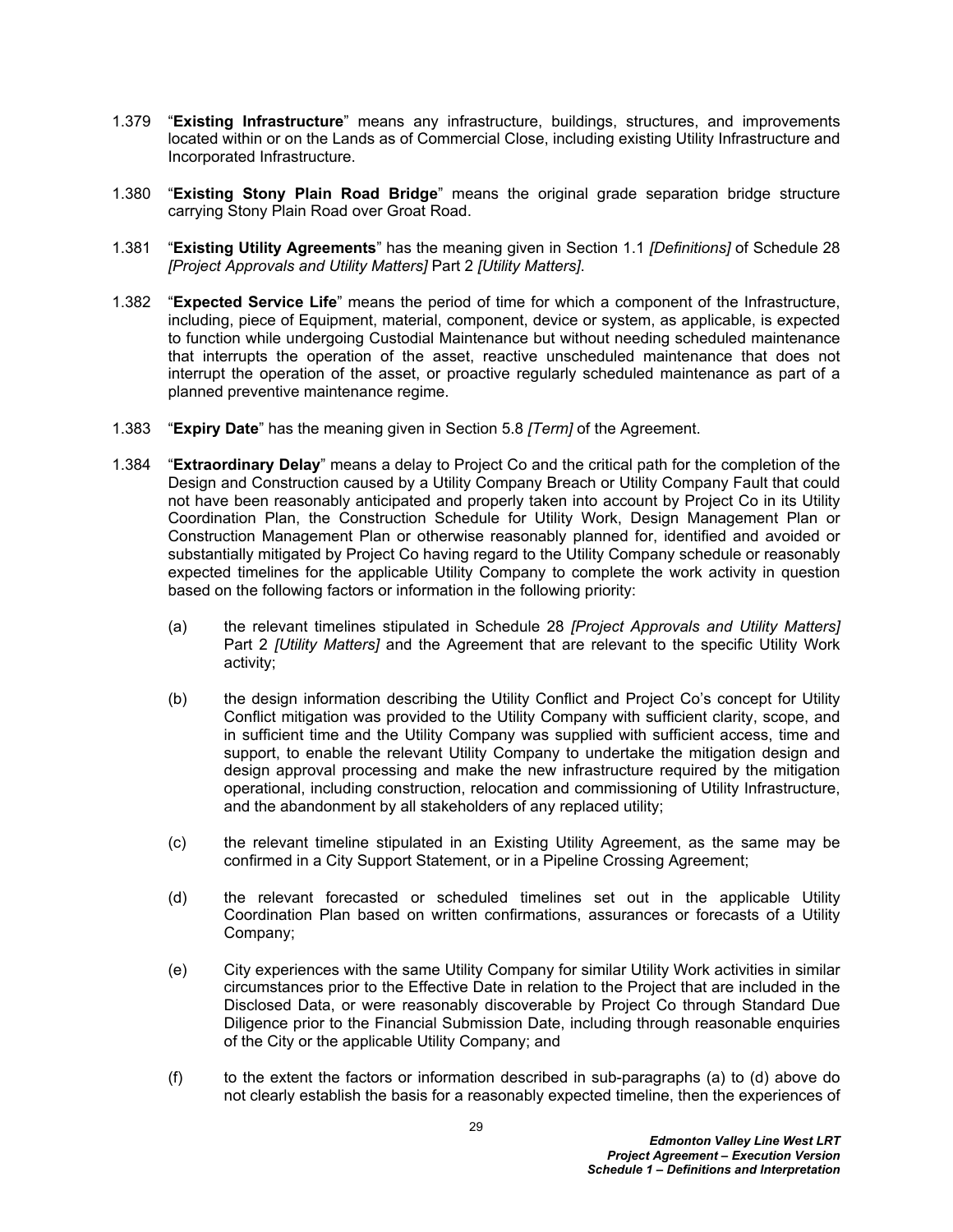other contractors in their dealings with similar utility companies in respect of similar Utility Work activities in similar circumstances taking into account relevant differences in LRT or Utility project size, scope, complexity, availability of work space afforded, the existence or lack of project specific binding timelines and protocols and general experiences in adherence to the timelines by these companies.

- 1.385 "**Failure Reports**" has the meaning given in Section 3.4 *[Performance Demonstration Reporting]* of Schedule 7 *[Performance Demonstration Requirements].*
- 1.386 "**Fibre Distribution Frame**" or "**FDF**" means a passive device for terminating optical cables, allowing arbitrary interconnections to be made.
- 1.387 "**Fibre Optic Backbone**" has the meaning given in Section 6-1.8 A *[Fibre Optic Backbone]* of Schedule 5 *[D&C Performance Requirements].*
- 1.388 "**Field Review Monitor**" has the meaning given in Section 5.5.1 of Schedule 9 *[Quality Management]*.
- 1.389 "**Final Building SCADA Design Package**" has the meaning given in Section 6-1.14.2 *[Building SCADA]* of Schedule 5 *[D&C Performance Requirements]*.
- 1.390 "**Final CCTV Design Package**" has the meaning given in Section 6-1.11.2.1 *[General Surveillance Requirements and Coverage]* of Schedule 5 *[D&C Performance Requirements]*.
- 1.391 "**Final Completion**" means that all the conditions precedent to Final Completion specified in Section 16.2 *[Conditions Precedent to Final Completion]* of Schedule 4 *[Design and Construction Protocols]* that have not been waived by the City, have been achieved, as certified by the Independent Certifier.
- 1.392 "**Final Completion Date**" means the date on which all of the conditions precedent to Final Completion specified in Section 16.2 *[Conditions Precedent to Final Completion]* of Schedule 4 *[Design and Construction Protocols]*, that have not been waived by the City, have been achieved, as certified by the Independent Certifier in accordance with in accordance with Section 16.5 *[Certification of Final Completion]* of Schedule 4 *[Design and Construction Protocols]*. It shall be the date shown on the Certificate of Final Completion.
- 1.393 "**Final CTS Design Package**" has the meaning given in Section 6-1.7.1 *[Communications Transmission System (CTS)]* of Schedule 5 *[D&C Performance Requirements]*.
- 1.394 "**Final Data Centre Design Package**" has the meaning given in Section 6-1.8 *[Data Centres]* of Schedule 5 *[D&C Performance Requirements]*.
- 1.395 "**Final Data Radio System Design Package**" has the meaning given in Section 6-1.12.3.5 *[Submittals]* of Schedule 5 *[D&C Performance Requirements]*.
- 1.396 "**Final Design**" means the design complete and issued for construction in respect of a Work Package, produced by Project Co in accordance with Schedule 4 *[Design and Construction Protocols]* and meeting all applicable Design and Construction Requirements.
- 1.397 "**Final Design and Construction Report**" has the meaning given in Section 11.2 *[Final Design and Construction Report]* of Schedule 4 *[Design and Construction Protocols]*.
- 1.398 "**Final Infrastructure Performance Demonstration Monitoring Report**" has the meaning given in Section 3.4 *[Performance Demonstration Reporting]* of Schedule 7 *[Performance Demonstration Requirements].*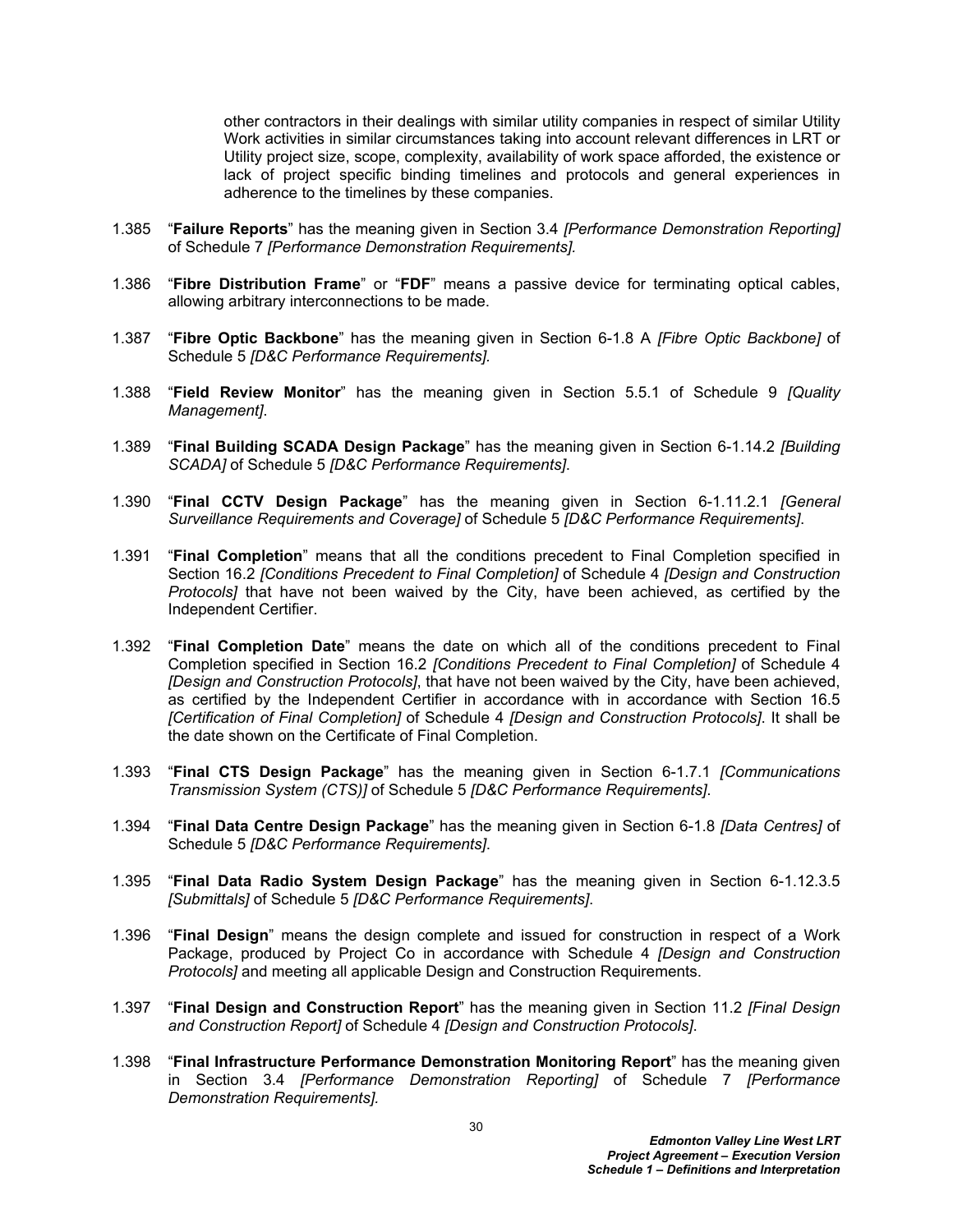- 1.399 "**Final Ground Grid Resistivity Reading**" has the meaning given in Section 6-2.3.7 *[Substation and Earthing Connections]* of Schedule 5 *[D&C Performance Requirements]*.
- 1.400 "**Final NMS Design Submission**" has the meaning given in Section 6-1.16 *[Network Management System]* of Schedule 5 *D&C Performance Requirements]*.
- 1.401 "**Final PA/VMS Design Package**" has the meaning given in Section 6-1.20.2 *[PA/VMS System]*  of Schedule 5 *D&C Performance Requirements]*.
- 1.402 "**Final Plan**" has the meaning given in Section 9.2.1(e) of Schedule 9 *[Quality Management]*.
- 1.403 "**Final RAM Analysis Report**" has the meaning given in Section 5.6.3 *[RAM Analysis Report]* of Schedule 4 *[Design and Construction Protocols]*.
- 1.404 "**Final Security and Alarm Systems Design Package**" has the meaning given in Section 6-1.15 *[Security and Alarm System]* of Schedule 5 *[D&C Performance Requirements]*.
- 1.405 "**Final Systems Duct Bank Design Package**" has the meaning given in Section 6-1.5 *[Systems Duct Bank and Associated Infrastructure]* of Schedule 5 *[D&C Performance Requirements]*.
- 1.406 "**Final Telephone Design Package**" has the meaning given in Section 6-1.13.2 *[Telephones]* of Schedule 5 *[D&C Performance Requirements]*.
- 1.407 "**Final Traffic Controller Design Package**" has the meaning given in Section 6-4.3.7 *[Traffic Controller and Cabinet]* of Schedule 5 *[D&C Performance Requirements]*.
- 1.408 "**Final Tree Reconciliation Report**" means the report described in Section 2-14.15 I. *[Tree Retention, Removal, and Protection]* of Schedule 5 *[D&C Performance Requirements]*.
- 1.409 "**Final Voice Radio System Design Package**" has the meaning given in Section 6-1.12.2.5 *[Submittals]* of Schedule 5 *[D&C Performance Requirements]*.
- 1.410 "**Final Wayside Equipment Design Package**" has the meaning given in Section 6-1.6 *[Wayside Equipment and Wayside Equipment Enclosures]* of Schedule 5 *[D&C Performance Requirements]*.
- 1.411 "**Financial Close**" means the first date that funding is available under the Senior Financing Agreements.
- 1.412 "**Financial Proposal**" means the financial proposal "VLS-3" submitted by Project Co in response to the RFP.
- 1.413 "**Financial Submission Date**" means the "VLS-3" submission date of October 27, 2020.
- 1.414 "**First Interim Building SCADA Design Package**" has the meaning given in Section 6-1.14.2 *[Building SCADA]* of Schedule 5 *[D&C Performance Requirements]*.
- 1.415 "**First Interim CCTV Design Package**" has the meaning given in Section 6-1.11.2.1 *[General Surveillance Requirements and Coverage]* of Schedule 5 *[D&C Performance Requirements]*.
- 1.416 "**First Interim CTS Design Package**" has the meaning given in Section 6-1.7.1 *[Communications Transmission System (CTS)]* of Schedule 5 *[D&C Performance Requirements]*.
- 1.417 "**First Interim Data Centre Design Package**" has the meaning given in Section 6-1.8 *[Data Centres]* of Schedule 5 *[D&C Performance Requirements]*.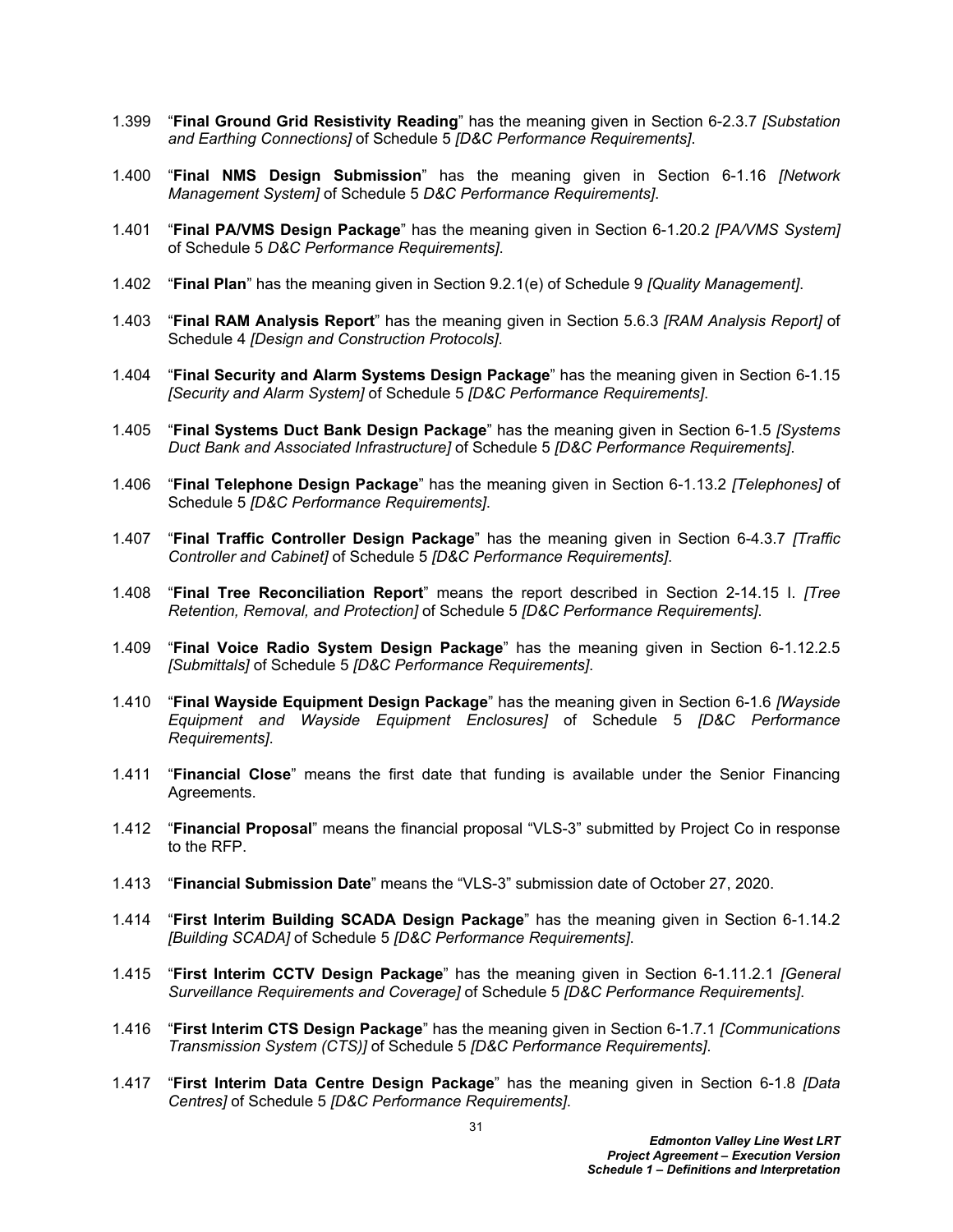- 1.418 "**First Interim Data Radio System Design Package**" has the meaning given in Section 6- 1.12.3.5 *[Submittals]* of Schedule 5 *[D&C Performance Requirements]*.
- 1.419 "**First Interim PA/VMS Design Package**" has the meaning given in Section 6-1.20.2 *[PA/VMS System]* of Schedule 5 *D&C Performance Requirements]*.
- 1.420 "**First Interim Security and Alarm Systems Design Package**" has the meaning given in Section 6-1.15 *[Security and Alarm System]* of Schedule 5 *[D&C Performance Requirements]*.
- 1.421 "**First Interim Systems Duct Bank Design Package**" has the meaning given in Section 6-1.5 *[Systems Duct Bank and Associated Infrastructure]* of Schedule 5 *[D&C Performance Requirements]*.
- 1.422 "**First Interim Telephone Design Package**" has the meaning given in Section 6-1.13.2 *[Telephones]* of Schedule 5 *[D&C Performance Requirements]*.
- 1.423 "**First Interim Voice Radio System Design Package**" has the meaning given in Section 6- 1.12.2.5 *[Submittals]* of Schedule 5 *[D&C Performance Requirements]*.
- 1.424 "**First Interim Wayside Equipment Design Package**" has the meaning given in Section 6-1.6 *[Wayside Equipment and Wayside Equipment Enclosures]* of Schedule 5 *[D&C Performance Requirements]*.
- 1.425 "**First NMS Design Submission**" has the meaning given in Section 6-1.16 *[Network Management System]* of Schedule 5 *D&C Performance Requirements]*.
- 1.426 "**Fixed Tooling**" means any tools that are permanently affixed within the Gerry Wright OMF Building B such as lathes and drill presses.
- 1.427 "**FOIP Act**" has the meaning given in Section 1 *[Purpose]* of Schedule 18 *[Freedom of Information and Protection of Privacy]*.
- 1.428 "**Force Account Rates**" means the rates noted in Appendix 13A *[Force Account Rates]* of Schedule 13 *[Changes]*, as the same may be revised from time to time in accordance with the Agreement.
- 1.429 "**Force Majeure Event**" means the occurrence after the Effective Date of one or more of the following events which directly causes either Party to be unable to perform all or a material part of its obligations under the Agreement:
	- (a) war, invasion, insurrection, armed conflict, act of foreign enemy, revolution, terrorist act, interference by military authorities, riot or civil commotion;
	- (b) nuclear, radioactive, chemical or biological contamination of the Infrastructure and/or the Lands; or
	- (c) pressure waves caused by devices traveling at supersonic speeds.
- 1.430 "**Force Majeure Termination**" means termination of the agreement by either party under Section 15.4 *[Termination Upon Force Majeure]* on account of a Force Majeure Event.
- 1.431 "**Forensic Schedule Analysis**" has the meaning given in Section 10.2(b)(iv) of the Agreement.
- 1.432 "**Forest Reclamation/Restoration Specialist**" means the person appointed to develop and oversee implementation of the Native Forest Restoration Plan or the Naturalization Plan, or both,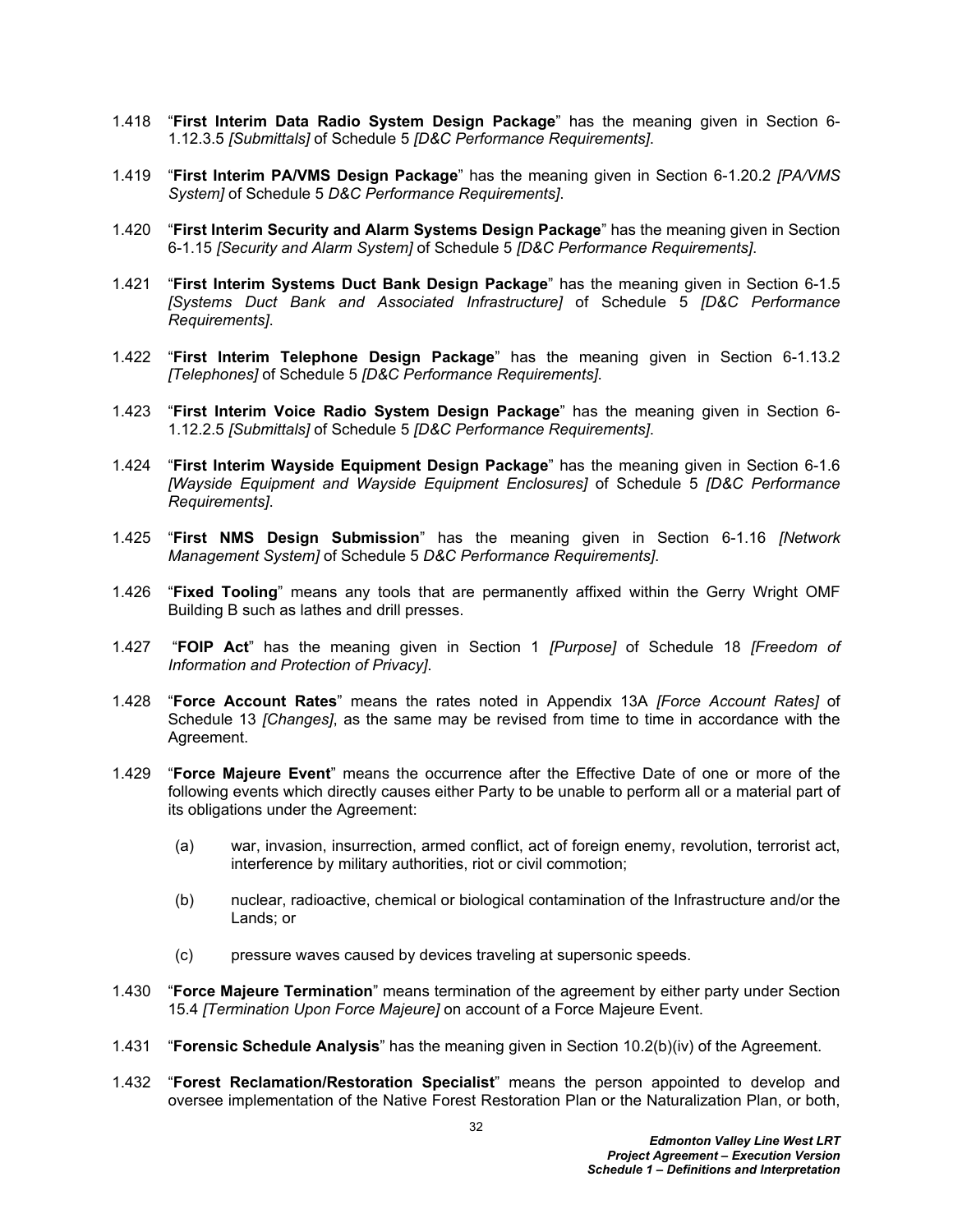and having the qualifications set out in Section 20.3(b) of Schedule 10 *[Environmental Performance Requirements]*.

- 1.433 "**Forested Area**" means existing areas primarily consisting of trees and other vegetation identified in Table 2 of, and the drawings contained in, the Tree Valuation Inventory.
- 1.434 "**Franchise Agreements**" has the meaning given in Section 1.1 *[Definitions]* of Schedule 28 *[Project Approvals and Utility Matters]* Part 2 *[Utility Matters]*.
- 1.435 "**FTRP Initiating Party**" has the meaning given in Section 2.5 *[Fast Track Referee Process]* of Schedule 20 *[Dispute Resolution Procedure]*.
- 1.436 "**FTRP Receiving Party**" has the meaning given in Section 2.5 *[Fast Track Referee Process]* of Schedule 20 *[Dispute Resolution Procedure]*.
- 1.437 "**Full Activation Traffic Controller Design Package**" has the meaning given in Section 6-4.3.7 *[Traffic Controller and Cabinet]* of Schedule 5 *[D&C Performance Requirements]*.
- 1.438 "**Full Closure**" means a closure of all through traffic lanes throughout all, or any portion of, a Roadway section described in Table 1-4.2.5 *[Roadway Section Restrictions and Roadway Categories]* of Schedule 5 *[D&C Performance Requirements]*.
- 1.439 "**Full Priority**" means a Transit Signal Priority arrangement whereby a Train is afforded the highest priority phase sequence relative to road and pedestrian traffic, such that the Train will be serviced with a proceed aspect upon its punctual arrival at the intersection within a prescribed time interval after having initiated the Full Priority call.
- 1.440 "**Furnishing Zone**" means the space between the road and the sidewalk and is colloquially known as the boulevard.
- 1.441 "**Future Acquired Lands**" means City Lands to be acquired by the City after the Effective Date and on or before the possession dates described in Schedule 14 *[City Lands]*, and for clarification do not include the Additional Lands which may be identified by Project Co pursuant to Section 4.5 *[Additional Lands]* of the Agreement.
- 1.442 "**Future Utility Work**" has the meaning given in Section 1.1 *[Definitions]* of Schedule 28 *[Project Approvals and Utility Matters]* Part 2 *[Utility Matters]*.
- 1.442A "**General Partner**" means Marigold Infrastructure Partners Inc., in its capacity as general partner of Project Co.
- 1.443 "**GeoEdmonton**" has the meaning given in Section 1.1 *[Definitions]* of Schedule 28 *[Project Approvals and Utility Matters]* Part 2 *[Utility Matters]*.
- 1.444 "**Geometry Control Manual**" means the manual described in Section 4-4.8.2.5 C *[Geometry Control Plan and Procedure]* of Schedule 5 *[D&C Performance Requirements]*.
- 1.445 "**Geometry Control Plan and Procedure**" means the plan and procedures prepared in accordance with Section 4-4.8.2.5 *[Geometry Control Plan and Procedure]* of Schedule 5 *[D&C Performance Requirements]*.
- 1.446 "**Gerry Wright OMF**" means the LRT operations, maintenance and storage facility located at the Gerry Wright OMF Site, and includes Gerry Wright OMF Stage 1 and Gerry Wright OMF Stage 2.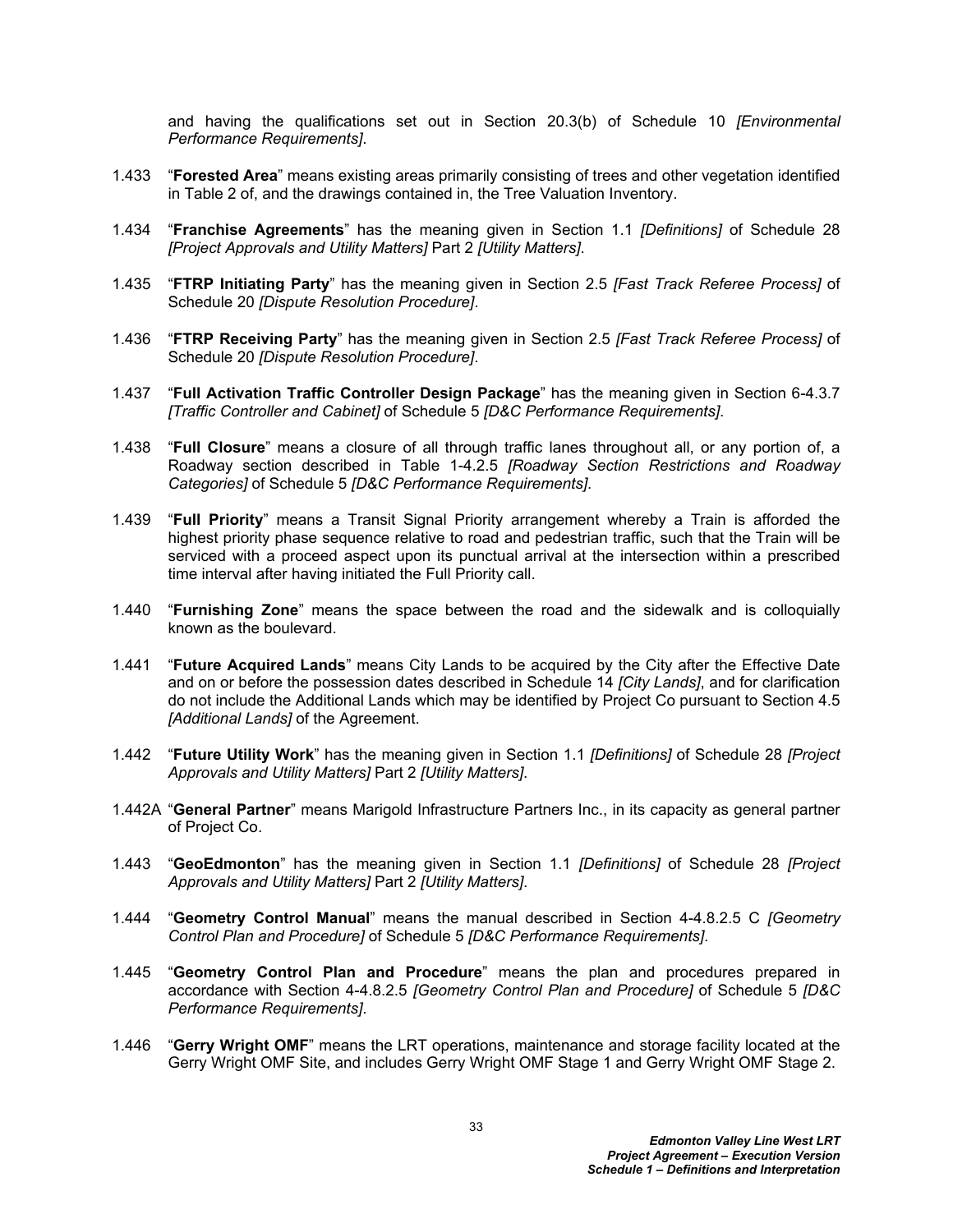- 1.447 "**Gerry Wright OMF Building A**" means the building structure located on Gerry Wright OMF Parcel A.
- 1.448 "**Gerry Wright OMF Building B**" means the Building Structure at Gerry Wright OMF Part B.
- 1.449 "**Gerry Wright OMF Building B Occupied Areas**" means those areas of Gerry Wright OMF Building B which are not used primarily for LRV storage;
- 1.450 "**Gerry Wright OMF Building Parametric Programming Report**" has the meaning given in Section 8-2.6.2 *[Site Requirements]* of Schedule 5 *[D&C Performance Requirements].*
- 1.451 "**Gerry Wright OMF East Utility ROW**" means, collectively, utility right-of-way 5073HR and utility right-of-way 7819LN, as set out in Figure 25 of Appendix 14B *[City Lands Site Plans]* to Schedule 14 *[City Lands]*.
- 1.452 "**Gerry Wright OMF Parcel A**" means that portion of 6615 51 Avenue which lies to the west of Gerry Wright OMF West Utility ROW.
- 1.453 "**Gerry Wright OMF Parcel B**" means that portion of the property set out in Figure 25 of Appendix 14B *[City Lands Site Plans]* to Schedule 14 *[City Lands]* which lies to the west of Gerry Wright OMF East Utility ROW and to the east of Gerry Wright OMF West Utility ROW.
- 1.454 "**Gerry Wright OMF Parcel C**" means that portion of the property set out in Figure 25 of Appendix 14B *[City Lands Site Plans]* to Schedule 14 *[City Lands]* which lies to the east of Gerry Wright OMF East Utility ROW.
- 1.455 "**Gerry Wright OMF Part A**" means all Infrastructure for the Gerry Wright OMF which is located on Gerry Wright OMF Parcel A and which includes any elements constituting Gerry Wright OMF Stage 1.
- 1.456 "**Gerry Wright OMF Part B**" means all Infrastructure for the Gerry Wright OMF which is located on Gerry Wright OMF Parcel B and, for the avoidance of doubt, excludes any elements constituting Gerry Wright OMF Stage 1.
- 1.457 "**Gerry Wright OMF Part B Systems**" means any system installed at Gerry Wright OMF Building B as described in Part 6 *[Systems]* and Part 8 *[Maintenance and Storage Facilities]* of Schedule 5 *[D&C Performance Requirements].*
- 1.458 "**Gerry Wright OMF Part C**" means all Infrastructure for the Gerry Wright OMF which is located on Gerry Wright OMF Parcel C.
- 1.459 "**Gerry Wright OMF Site**" means Gerry Wright Parcel A, Gerry Wright Parcel B, Gerry Wright Parcel C, Gerry Wright OMF West Utility ROW, and Gerry Wright OMF East Utility ROW.
- 1.460 "**Gerry Wright OMF Stage 1**" means the LRT operations, maintenance and storage facility, including the associated building structure, Roadways, sidewalks, Stormwater Management infrastructure, Yard Track Traction Power System, Shop Track Traction Power System, parking facilities, Yard Tracks, Shop Tracks, circulation Tracks, Lead Tracks and yard control system, which is constructed as part of Valley Line LRT Stage 1 and located at Gerry Wright OMF Parcel A and Gerry Wright OMF Parcel C.
- 1.461 "**Gerry Wright OMF Stage 2**" means that portion of the Gerry Wright OMF which is to be provided as Project Work, as described in Section 8-2 *[Gerry Wright OMF]* of Schedule 5 *[D&C Performance Requirements]*, and includes Gerry Wright OMF Part B and Gerry Wright OMF Part C and for the avoidance of doubt, excludes Gerry Wright OMF Stage 1.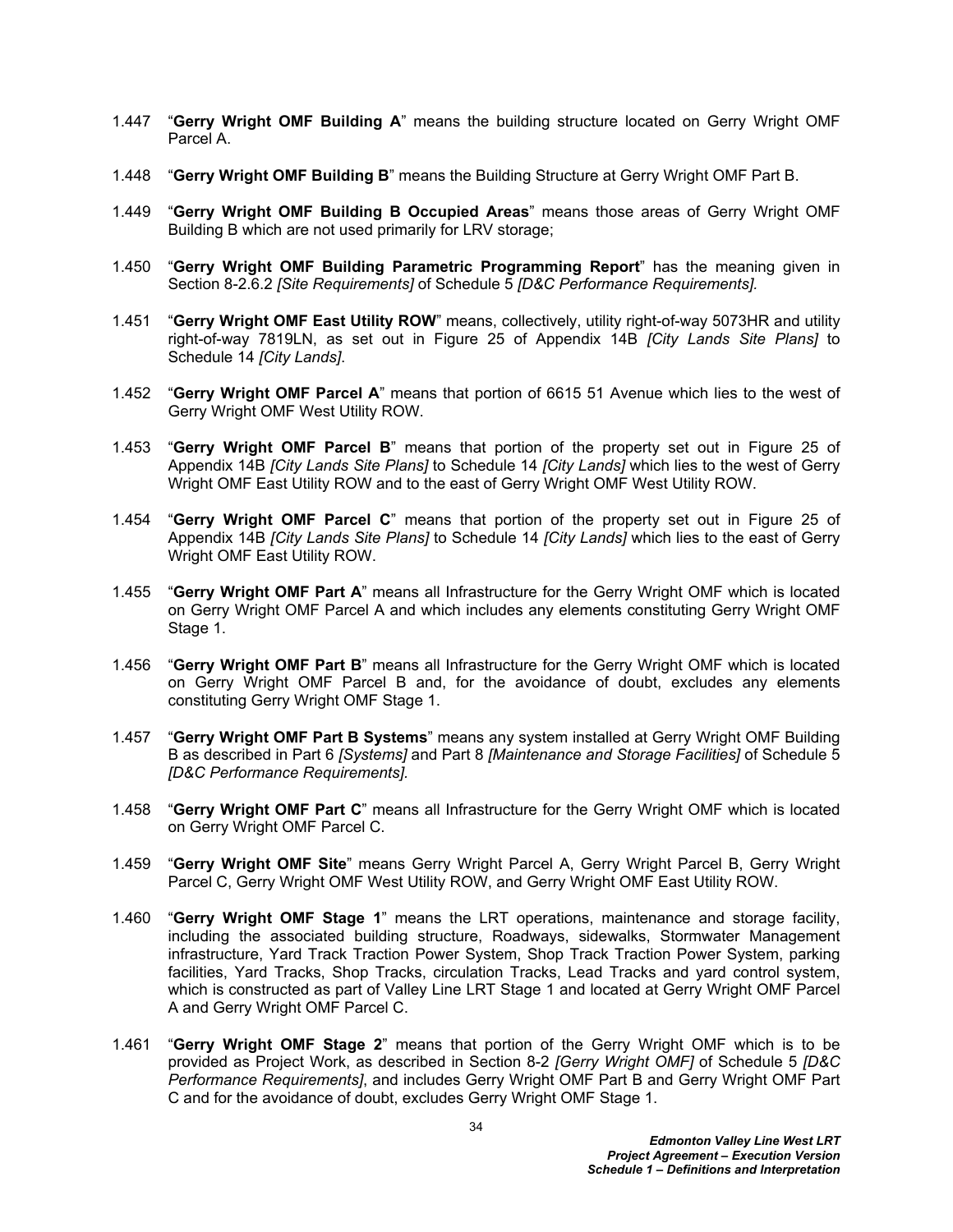- 1.462 "**Gerry Wright OMF Stage 2 TPSS Design Package**" has the meaning given in Section 6-2.3.1 *[Traction Power - General]* of Schedule 5 *D&C Performance Requirements]*.
- 1.463 "**Gerry Wright OMF West Utility ROW**" means, collectively, utility right-of-way 205JF, utility rightof-way 6503JR, utility right-of-way 4584JV, and utility right-of-way 4523RT, as set out in Figure 25 of Appendix 14B *[City Lands Site Plans]* to Schedule 14 *[City Lands]*.
- 1.464 "**Gerry Wright OMF Work Plan**" has the meaning give in Section 1-1.4.2 *[Scheduling and Coordination of Integration Points]* of Schedule 5 *[D&C Performance Requirements]*.
- 1.465 "**Gerry Wright OMF Yard Circulation Report**" has the meaning given in Section 8-2.5.2 *[Yard and Yard Tracks]* of Schedule 5 *[D&C Performance Requirements]*.
- 1.466 "**GHG**" has the meaning given in Section 1(g) of Schedule 10 *[Environmental Performance Requirements]*.
- 1.467 "**GHG and Environmental Benefits**" has the meaning given in Section 1(g) of Schedule 10 *[Environmental Performance Requirements]*.
- 1.468 "**Glenora Stop**" means the Stop located as set out in Table 1-1.2.2-1 *[Stops and Stations]* of Schedule 5 *[D&C Performance Requirements]*.
- 1.469 "**Glenwood/Sherwood Stop**" means the Stop located as set out in Table 1-1.2.2-1 *[Stops and Stations]* of Schedule 5 *[D&C Performance Requirements]*.
- 1.470 "**Global Wayfinding Maps**" means the maps described in Section 5-2.7.11.6 *[Global Wayfinding Maps]* of Schedule 5 *[D&C Performance Requirements]*.
- 1.471 "**Good Industry Practice**" means using standards, practices, methods and procedures to a good commercial standard, conforming to Applicable Law and exercising that degree of skill and care, diligence, prudence and foresight which would reasonably and ordinarily be expected from a qualified, skilled and experienced person engaged in a similar type of undertaking under the same or similar circumstances in the Province of Alberta, provided that this definition applies throughout the Project Work.
- 1.472 "**Governmental Authority**" means any federal, provincial, territorial, regional, municipal or local governmental authority, quasi-governmental authority, court, government or self-regulatory organization, commission, board, tribunal, organization, or any regulatory, administrative or other agency, or any political or other subdivision, department, or branch of any of the foregoing, having legal jurisdiction in any way over the City, any aspect of the performance of the Agreement or to the extent it has or performs legislative, judicial, regulatory, administrative or other functions within its jurisdiction.
- 1.473 "**Government of Canada Yield**" means on any date the average of the bid side market yield to maturity and the offer side market yield to maturity ("mid yield to maturity") for spot settlement that a non-callable Government of Canada bond would yield if issued in Canadian dollars in Canada with 100% of the principal amount paid on the date equal to the average remaining life of the Bonds; and where no Government of Canada bond has a maturity equal to such average remaining life, or a bond matures on such date but is not actively traded, then the "Government of Canada Yield" will be the linearly interpolated yield between two actively traded bonds with maturity dates closest to such date, the first of which shall have a maturity date prior to such date and the second of which shall have a maturity date after such date, as determined by Project Co and acceptable to the City acting reasonably, and where the market yield for the Government of Canada bonds will be calculated as the average of the mid yields to maturity determined by two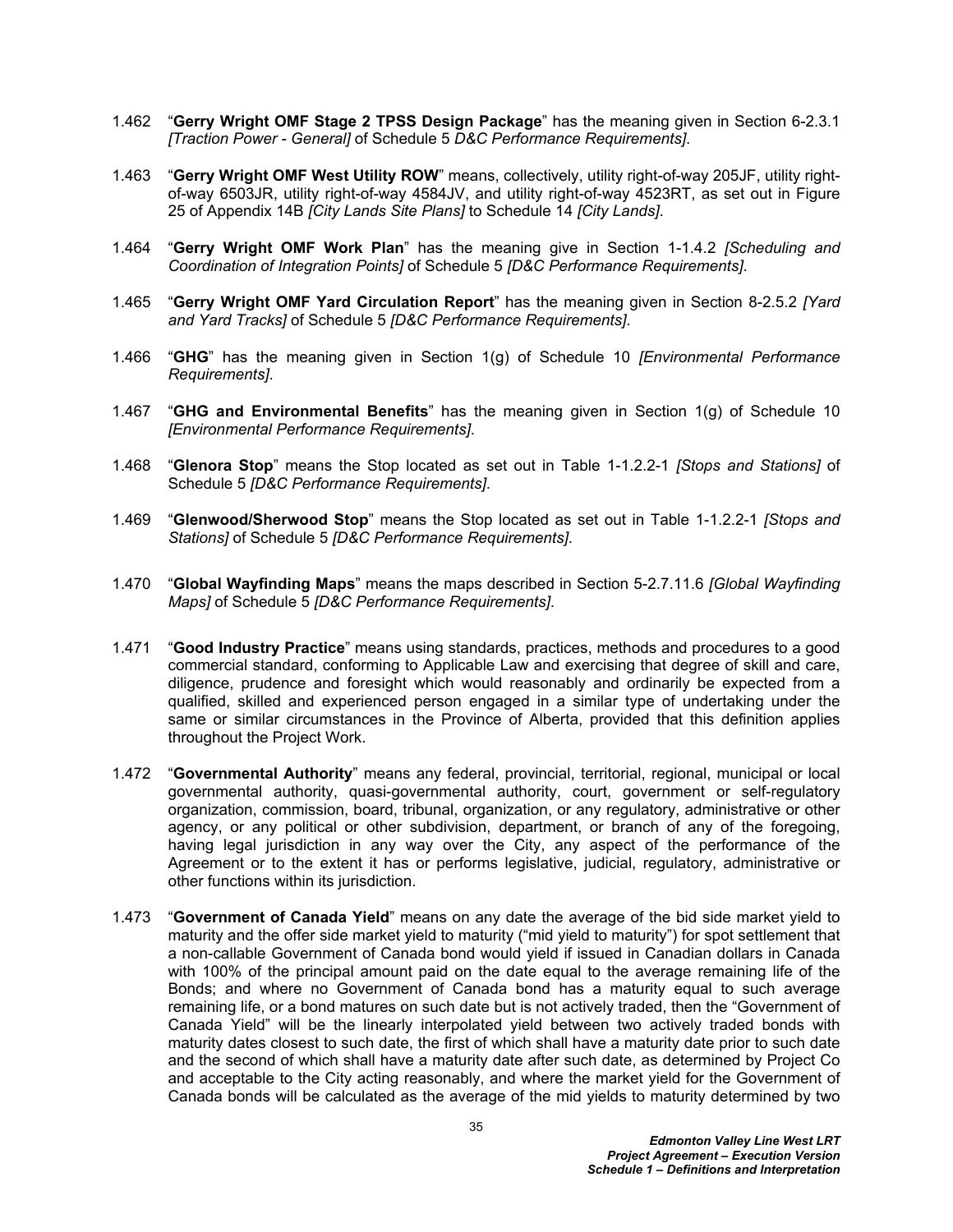major independent financial institutions active in the Canadian bond market selected by Project Co and acceptable to the City acting reasonably.

- 1.474 "**Grade Crossing**" means an at-grade intersection between the Trackway and any combination of Roadway, sidewalk, SUP, or other regularly used vehicular or pedestrian pathway.
- 1.475 "**Grade Crossing Hazard Analysis**" has the meaning given in Section 5.4 *[Safety and Security Certification Program]* of Schedule 4 *[Design and Construction Protocols]*.
- 1.476 "**Groat Ravine**" is that area located within the Lands that falls within the Bylaw 7188 boundary as shown in Figure 3 of Schedule 10 *[Environmental Performance Requirements]*.
- 1.477 "**Grounding and Bonding Plan**" has the meaning given in Section 1-2.7 *[Grounding and Bonding]* of Schedule 5 *[D&C Performance Requirements]*.
- 1.478 "**Grovenor/142 Street Stop**" means the Stop located as set out in Table 1-1.2.2-1 *[Stops and Stations]* of Schedule 5 *[D&C Performance Requirements]*.
- 1.479 "**Grovenor and Glenora Character Zone**" means the Character Zone described in Section 2-3.5 *[Grovenor and Glenora Character Zone]* of Schedule 5 *[D&C Performance Requirements]*.
- 1.480 "**GST**" means the value-added tax imposed pursuant to Part IX of the *Excise Tax Act* (Canada), and any successor legislation thereto.
- 1.481 "**Harmful Code**" has the meaning given in Section 1.1 *[Definitions]* of Schedule 8 *[Intellectual Property]*.
- 1.482 "**Hazard**" means a source of potential harm, or a situation with a potential for causing harm, in terms of personal injury or damage to health, the environment, property and other things of value; or some combination thereof.
- 1.483 "**Hazard Analyses**" means analyses performed to identify hazardous conditions for the purpose of their elimination or control and "**Hazard Analysis**" shall have a corresponding meaning.
- 1.484 "**Hazard Brake**" means a revocable brake function meeting the requirements set out in EN-13452 (Emergency 3).
- 1.485 "**Hazard Log**" has the meaning given in Section 5.4 *[Safety and Security Program]* of Schedule 4 *[Design and Construction Protocols]*.
- 1.486 "**Hazardous Substances**" means hazardous substances as that term is defined in EPEA.
- 1.487 "**Hazardous Substances and Waste Management Plan**" means the plan prepared by Project Co in accordance with Section 15.7(b) of Schedule 10 *[Environmental Performance Requirements]*.
- 1.488 "**Headway**" means the amount of time that elapses between the arrival of any two Trains travelling in the same direction at:
	- (a) a Stop or Station; or
	- (b) any point on the LRT Corridor.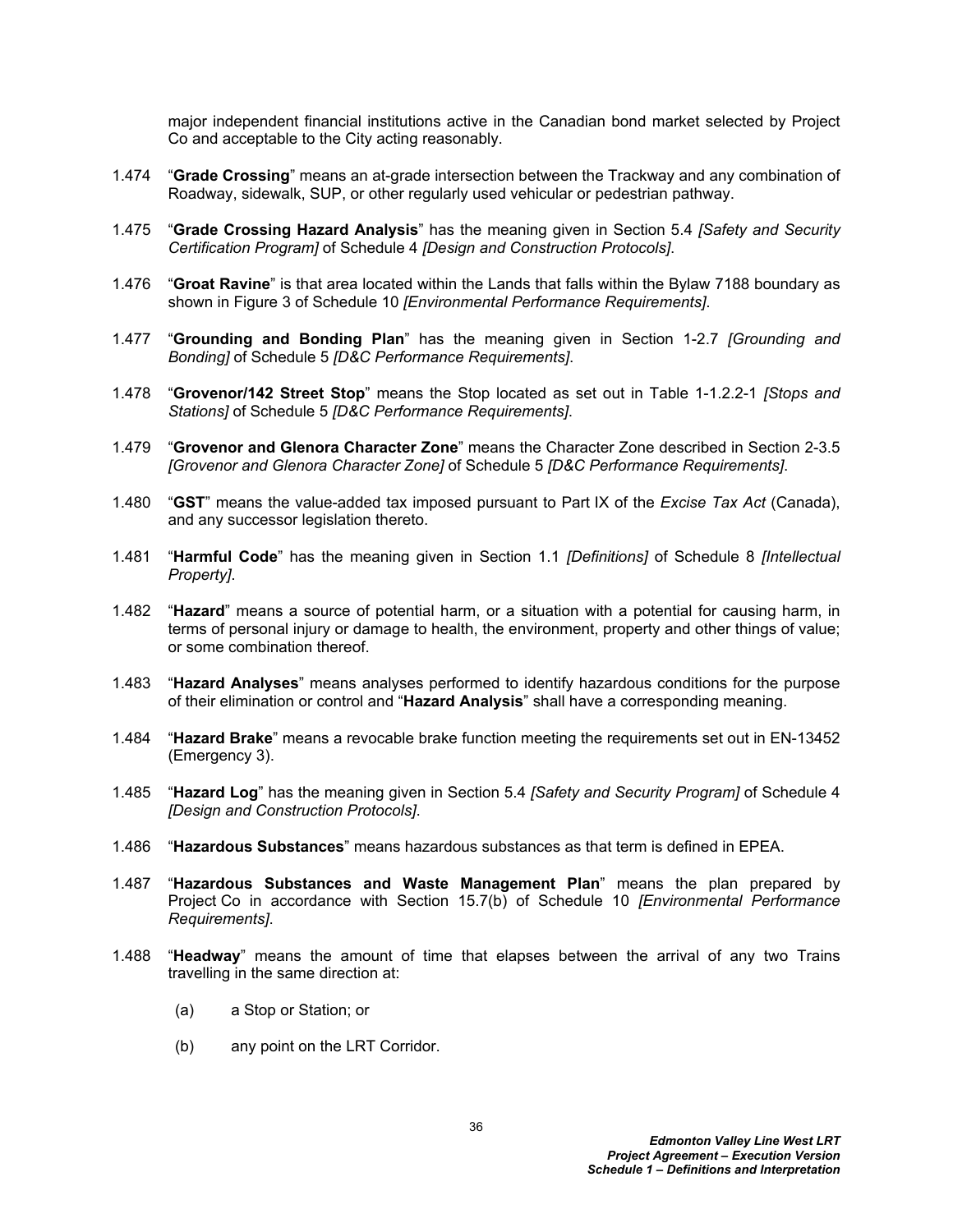- 1.489 "**Health and Safety Management System**" means the occupational health and safety management system developed by Project Co in accordance with Section 2.1 *[Health and Safety Management Supplementary]* of Schedule 11 *[Construction Safety Requirements]*.
- 1.490 "**Hedge Provider**" means a person that has entered into a Hedging Agreement with Project Co pursuant to the Senior Financing Agreements, together with their successors and permitted assigns.
- 1.491 "**Hedging Agreement**" means an agreement relating to the hedging of interest rate risk entered into by Project Co and the Hedge Provider(s) pursuant to the Senior Financing Agreements.
- 1.492 "**Held Rights**" has the meaning given in Section 3.4(b) of Schedule 8 *[Intellectual Property]*.
- 1.493 "**High Water Level**" or "**HWL**" means the maximum water level within a Stormwater Management Facility during its design event.
- 1.494 "**Historical Resources**" means property of archaeological, paleontological or heritage significance located in, under or on the City Lands.
- 1.495 "**Historical Resources Act**" means the *Historical Resources Act* (Alberta).
- 1.496 "**Holding Company**" means, with respect to a corporation, another corporation of which the first corporation is a "subsidiary" as defined in the *Canada Business Corporations Act* as of the date of this Agreement.
- 1.497 "**HST**" means the value-added tax imposed pursuant to Part IX of the *Excise Tax Act* (Canada), and any successor legislation thereto.
- 1.498 "**Human Factors Report**" means the report prepared pursuant to and in accordance with Section 5.9 *[Human Factors Specialist]* of Schedule 4 *[Design and Construction Protocols]*.
- 1.499 "**Human Factors Specialist**" means the individual appointed pursuant to and in accordance with Section 5.9 *[Human Factors Specialist]* of Schedule 4 *[Design and Construction Protocols]*.
- 1.500 "**ICS Integration Ready Date**" has the meaning given in Section 13.1 *[Advance Notice of ICS Integration Ready Date]* of Schedule 4 *[Design and Construction Protocols]*.
- 1.501 "**ICS Integration Ready Date Certificate**" has the meaning given in Section 13.5(a) *[Certification of ICS Integration Ready Date]* of Schedule 4 *[Design and Construction Protocols]*.
- 1.502 "**ICS Interface Control Document**" has the meaning given in Section 6-1.3 *[Train Control System (TCS)]* of Schedule 5 *[D&C Performance Requirements]*.
- 1.503 "**Identified Encumbrances**" means all Encumbrances specifically identified in Schedule 14 *[City Lands]* Appendix 14A *[City Lands Descriptions and Identified Encumbrances]*.
- 1.504 "**In-Service Road Safety Audit**" has the meaning given in Section 5.8.3 *[In-Service Road Safety Audits]* of Schedule 4 *[Design and Construction Protocols]*.
- 1.505 "**In-Service Road Safety Audit Report**" has the meaning given in Section 5.8.3 *[In-Service Road Safety Audits]* of Schedule 4 *[Design and Construction Protocols]*.
- 1.506 "**In-Service Road Safety Audit Certificate**" has the meaning given in Section 5.8.3 *[In-Service Road Safety Audits]* of Schedule 4 *[Design and Construction Protocols]*.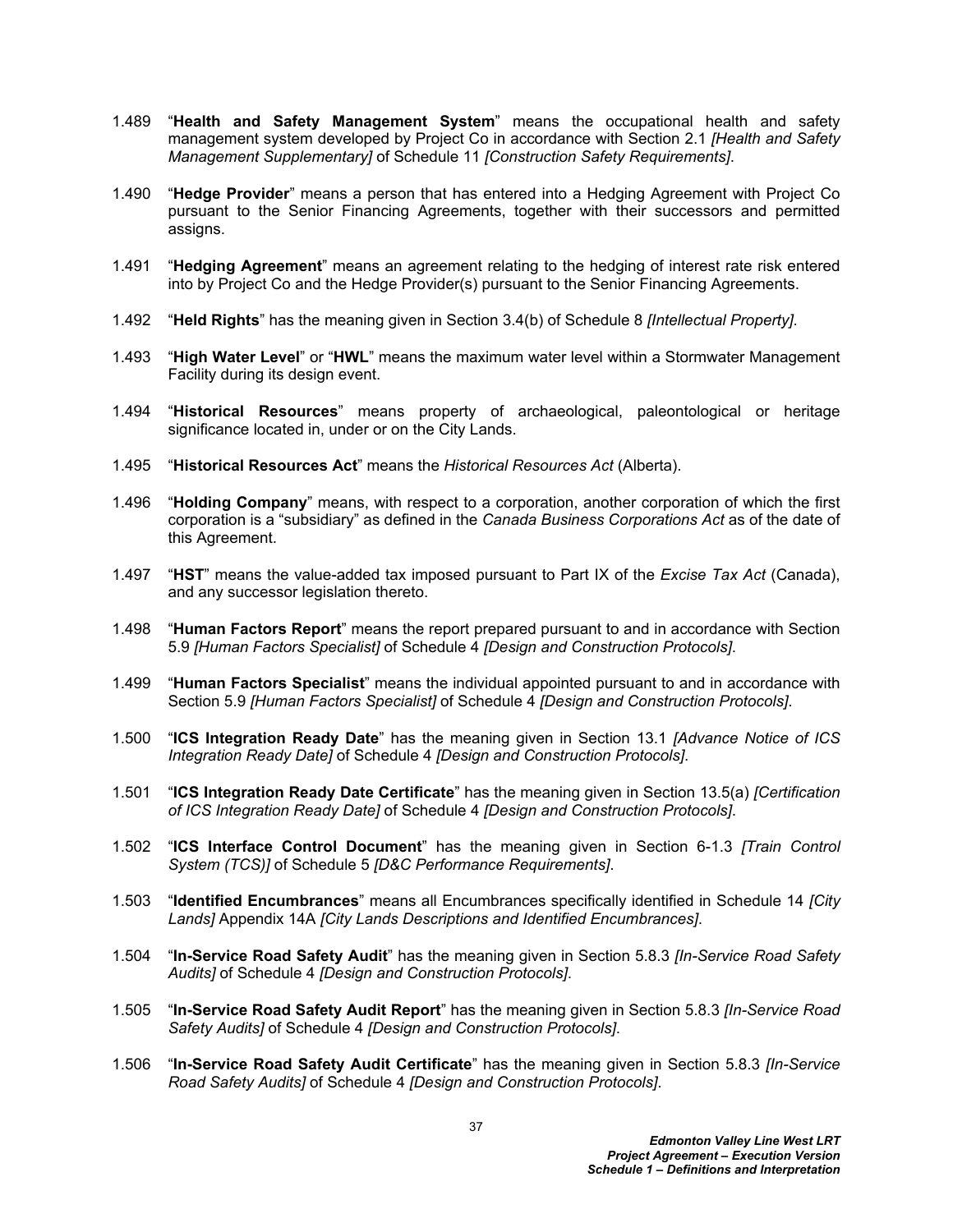- 1.507 "**In-Service Road Safety Response Report**" has the meaning given in Section 5.8.3 *[In-Service Road Safety Audits]* of Schedule 4 *[Design and Construction Protocols]*.
- 1.508 "**Incident**" has the meaning given in Section 3.14 *[Incident Reporting and Insurance Claim Settlement]* of Schedule 17 *[Insurance Requirements]*.
- 1.509 "**Included Source Materials**" has the meaning given in Section 4.2(d) of Schedule 8 *[Intellectual Property]*.
- 1.510 "**Incomplete City Utility Work**" has the meaning given in Section 1.1 *[Definitions]* of Schedule 28 *[Project Approvals and Utility Matters]* Part 2 *[Utility Matters]*.
- 1.511 "**Incorporated Infrastructure**" means Existing Infrastructure located on the Lands, as of the Commercial Close, which is incorporated into, or forms part of, the Infrastructure.
- 1.512 "**Incurable Default**" means a Default that is by its nature or by reason of prevailing circumstances incapable of being cured in all material respects, but does not include any Default that is a failure to carry out a particular obligation by a particular date or within a particular period where it is possible to subsequently perform that obligation, albeit not by or within the relevant date or period.
- 1.513 "**Indemnifiable Taxes**" has the meaning given in Section 8.5 *[Taxes]* of the Agreement.
- 1.514 "**Indemnified Party**" has the meaning given in Section 18.3 *[Conduct of Indemnified Claims]* of the Agreement.
- 1.515 "**Indemnifying Party**" has the meaning given in Section 18.3 *[Conduct of Indemnified Claims]* of the Agreement.
- 1.516 "**Indemnity Claim**" has the meaning given in Section 18.3 *[Conduct of Indemnified Claims]* of the Agreement.
- 1.517 "**Independent Certifier**" has the meaning given in Section 1 *[Appointment]* of Schedule 15 *[Independent Certifier].*
- 1.518 "**Independent Certifier Agreement**" means the agreement between the City, Project Co and the Independent Certifier on the terms generally as set out in Appendix 15A *[Independent Certifier Agreement]* of Schedule 15 *[Independent Certifier]* as amended, supplemented or replaced from time to time in accordance with the agreement.
- 1.519 "**Independent Certifier Payment Certificate**" or has the meaning given in Section 1.2(d) of Appendix 1 *[Functions]* of Appendix 15A *[Independent Certifier Agreement]* of Schedule 15 *[Independent Certifier]*
- 1.520 "**Independent Performance Demonstration Certifier**" or "**IPDC**" means the independent performance demonstration certifier appointed by the City, Project Co, the Operator and the LRV Supplier pursuant to Article 7 *[Independent Performance Demonstration Certifier]* of Schedule 6 *[Interface Agreement]*.
- 1.521 **"Independent Performance Demonstration Certifier Agreement"** means the agreement between the City, Project Co, the Operator, the LRV Supplier and the Independent Performance Demonstration Certifier on the terms generally as set out in Appendix 6A *[Independent Performance Demonstration Certifier Agreement]* to Schedule 6 *[Interface Agreement].*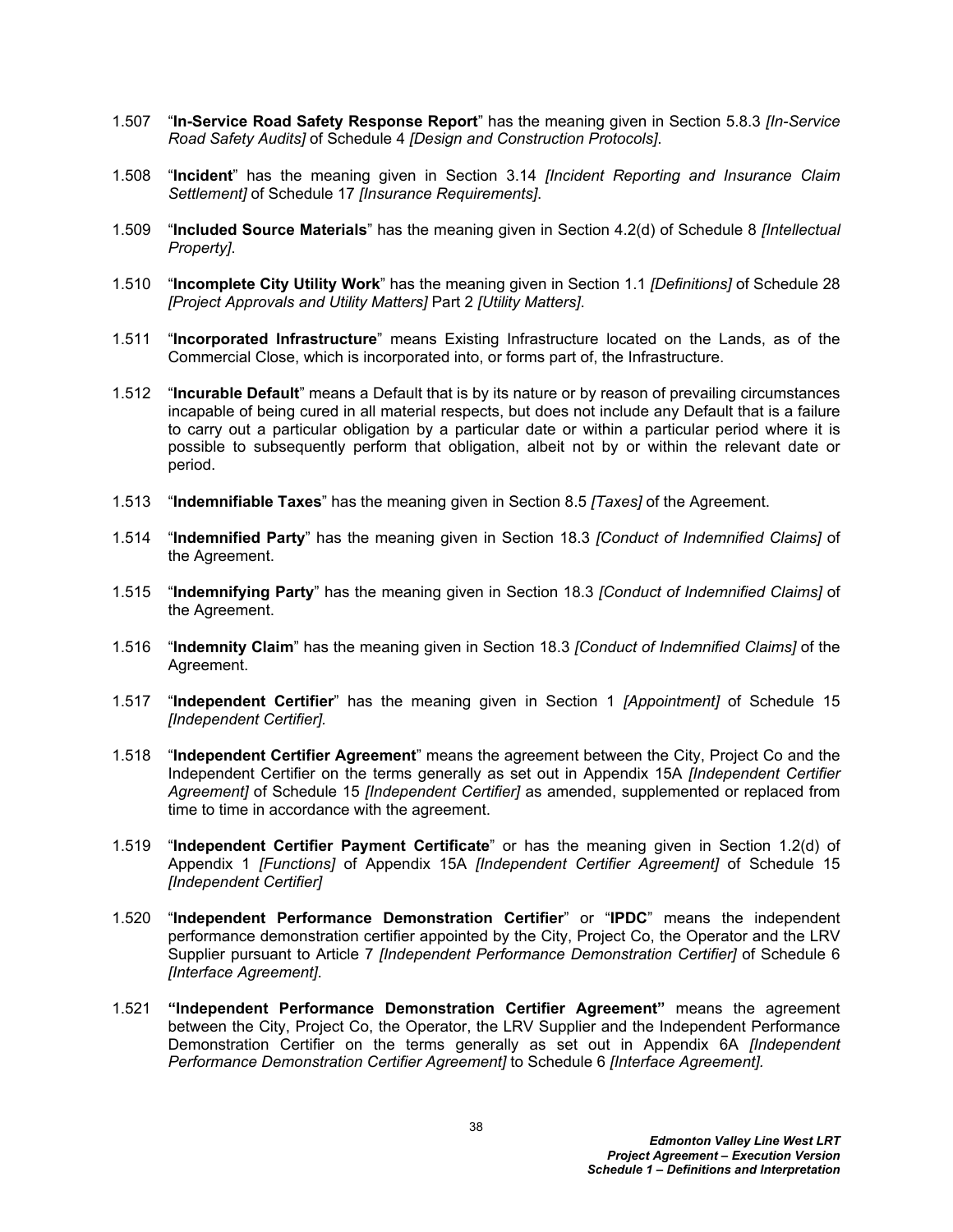- 1.522 "**Independent Road Safety Auditor**" has the meaning given in Section 5.8.1 *[General]* of Schedule 4 *[Design and Construction Protocols]*.
- 1.523 "**Indigenous**" refers to Stakeholders listed on Appendix 12A *[Indigenous Engagement: Shareholders]* to Schedule 12 *[Communications and Engagement]*.
- 1.524 "**Indirect Losses**" means losses for punitive, exemplary or aggravated damages, for loss of profits, anticipated profits, loss of product, loss of goodwill, loss of fare revenue, loss of production, economic loss, loss of business or loss of business opportunity sustained by a Party (but does not include any loss of profit of Project Co specifically under or in connection to the Agreement and this Project) and not by third parties, or for consequential loss or for indirect loss of any nature suffered or allegedly suffered by either Party.
- 1.525 "**Ineligible Utilities Costs**" has the meaning given in Section 1.1 *[Definitions]* of Schedule 28 *[Project Approvals and Utility Matters]* Part 2 *[Utility Matters]*.
- 1.526 "**Infrastructure**" means all civil, structural, mechanical, electrical, instrumentation, Equipment, components, systems, sub-systems, Spare Parts and other improvements to be designed, created, constructed, procured, supplied, tested, or commissioned by Project Co pursuant to the Agreement, including all light rail transit infrastructure, equipment, vehicles, components, systems and sub-systems, Incorporated Infrastructure, all associated transit and park infrastructure, trackwork, guideways, Roadways, pavement, bridges, tunnels, buildings, facilities, utility connections, amenities, structures, fences and barriers, curbs, culverts, drainage systems including outfalls and storm water management ponds, grassed areas, sidewalks, hedges and trees, planted areas, footways, recreational paths, walking and cycling trails, Traffic Signal Equipment, road lighting, communications installations, embankments and retaining walls, and including any System Enhancements.
- 1.527 "**Infrastructure Performance Demonstration**" has the meaning given in Section 1.2 *[Definitions]*  of Schedule 7 *[Performance Demonstration Requirements]*.
- 1.528 "**Infrastructure Performance Demonstration Commencement Date**" has the meaning given in Section 1.2 *[Definitions]* of Schedule 7 *[Performance Demonstration Requirements]*.
- 1.529 "**Infrastructure Performance Demonstration Completion Date**" means the date when Infrastructure Performance Demonstration has been successfully completed pursuant to and in accordance with this Agreement. It shall be the date shown on the Certificate of Infrastructure Performance Demonstration Completion.
- 1.530 "**Infrastructure Performance Demonstration Longstop Date**" has the meaning given in Section 1.2 *[Definitions]* of Schedule 7 *[Performance Demonstration Requirements]*.
- 1.531 "**Infrastructure Performance Demonstration Monitoring Plan**" has the meaning given in Section 3.3 *[Performance Demonstration Requirements]* of Schedule 7 *[Performance Demonstration Requirements]*
- 1.532 "**Infrastructure Performance Demonstration Monitoring Reports**" has the meaning given in Section 3.4 *[Performance Demonstration Requirements]* of Schedule 7 *[Performance Demonstration Requirements].*
- 1.533 "**Infrastructure Performance Demonstration Period**" has the meaning given in Section 1.2 *[Definitions]* of Schedule 7 *[Performance Demonstration Requirements]*.
- 1.534 "**Infrastructure Training and Assessment Plan**" has the meaning given in Section 10.2.2 *[Infrastructure Training and Assessment Plan]* of Schedule 4 *[Design and Construction Protocols]*.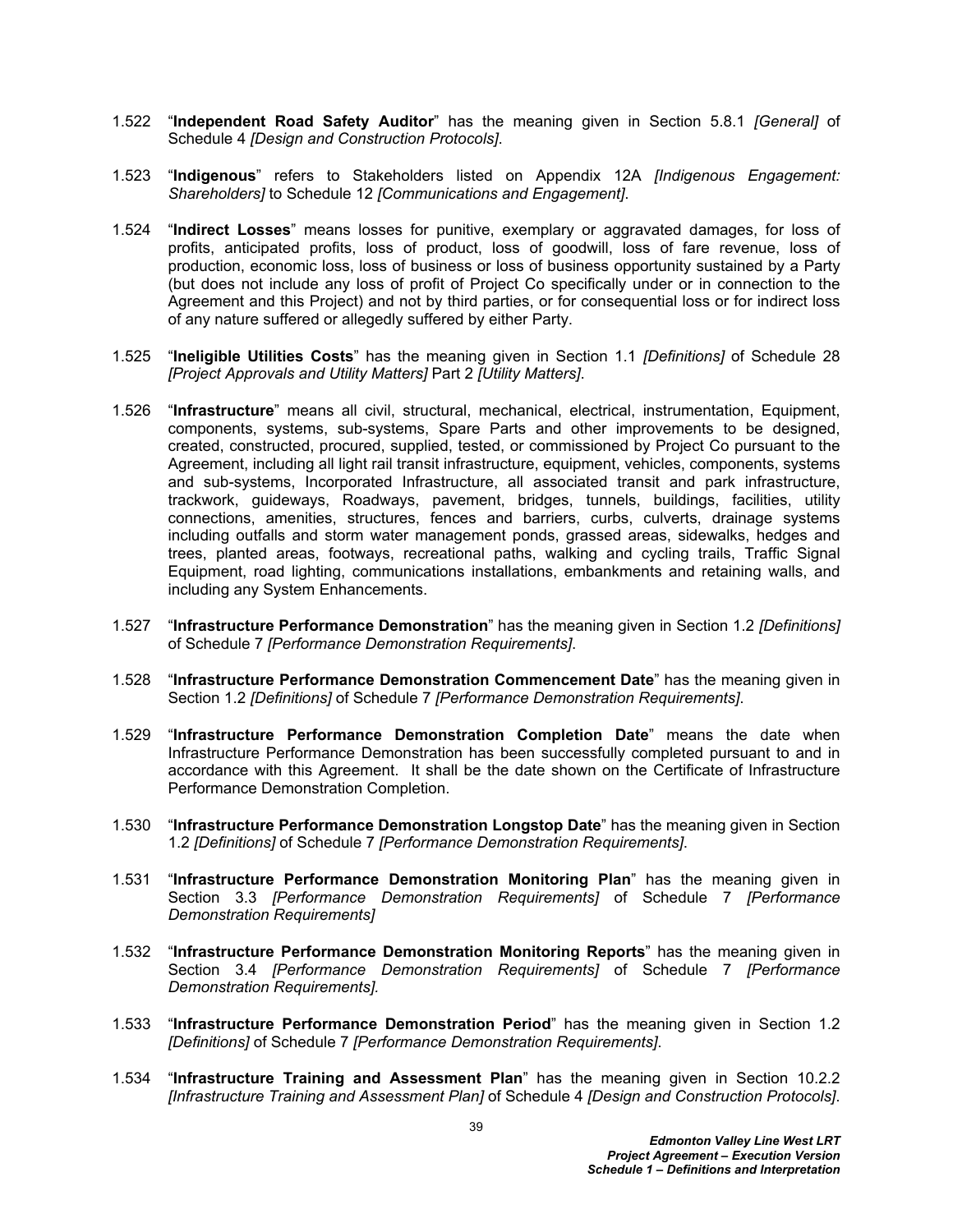- 1.535 "**Infrastructure Training Plan**" has the meaning given in Section 10.2.2 *[Infrastructure Training Plan]* of Schedule 4 *[Design and Construction Protocols]*.
- 1.536 "**Infringed Party**" has the meaning given in Section 4.14(c) of Schedule 8 *[Intellectual Property]*.
- 1.537 "**Infringement Claim**" has the meaning given in Section 1.1 *[Definitions]* of Schedule 8 *[Intellectual Property]*.
- 1.538 "**Infringing Intellectual Property**" has the meaning given in Section 4.14(c) of Schedule 8 *[Intellectual Property]*.
- 1.539 "**Initial Countdown Notice**" has the meaning given in Section 14.1 *[Initial Countdown Notice]* of Schedule 4 *[Design and Construction Protocols]*.
- 1.540 "**Initial Eligible Utilities Costs**" has the meaning given in Section 1.1 *[Definitions]* of Schedule 28 *[Project Approvals and Utility Matters]* Part 2 *[Utility Matters]*.
- 1.541 "**Initial Meeting**" has the meaning given in Section 2.3 *[Diligent Negotiation]* of Schedule 20 *[Dispute Resolution Procedure]*.
- 1.542 "**Initial Phase 1 Countdown Notice**" has the meaning given in Section 12.1 *[Initial Phase 1 Countdown Notice]* of Schedule 4 *[Design and Construction Protocols]*.
- 1.543 "**Initial Submission**" has the meaning given in Section 2.5 *[Fast Track Referee Process]* in Schedule 20 *[Dispute Resolution Procedure]*.
- 1.544 "**Initiating Party**" has the meaning given in Section 2.2 *[Dispute Notice and Response]* of Schedule 20 *[Dispute Resolution Procedure]*.
- 1.545 "**Innovation Proposal**" has the meaning given in Section 6.1 *[Innovation and Value Engineering]* of Schedule 13 *[Changes].*
- 1.546 "**Inquiry Register**" means the register required to be established by Project Co pursuant to Section 5.1(l) of Schedule 12 *[Communications and Engagement].*
- 1.547 "**Inspection and Test Plan**" means a plan prepared by Project Co in accordance with Section 6.2 *[Inspection and Test Plans]* of Schedule 9 *[Quality Management]*.
- 1.548 "**Insurance Proceeds**" means the amount of any insurance proceeds received by a Person pursuant to any policy of insurance required to be maintained under the Agreement, other than:
	- (a) any policy of insurance maintained by the City solely for the benefit of the City; and
	- (b) for the purposes of Section 9.3 *[Project Co's Obligations Damage or Destruction]*, Section 9.7 *[Application of Insurance Proceeds If No Termination]* and Section 9.8 *[Application of Insurance Proceeds In Case of Termination]*, insurance proceeds received by Project Co from the delay in start-up insurance described in Section 1.1(a)(vi) *[All Risks Builders Risk Insurance]* and Section 1.7 *[All Risks Ocean Marine Cargo Insurance]* of Appendix 17A *[Insurance Requirements]*.
- 1.549 "**Insurance Receivables**" means the amount of any insurance proceeds which a Person is entitled to receive, but which have not been received, pursuant to any policy of insurance required to be maintained under the Agreement other than:
	- (a) any policy of insurance maintained by the City solely for the benefit of the City; and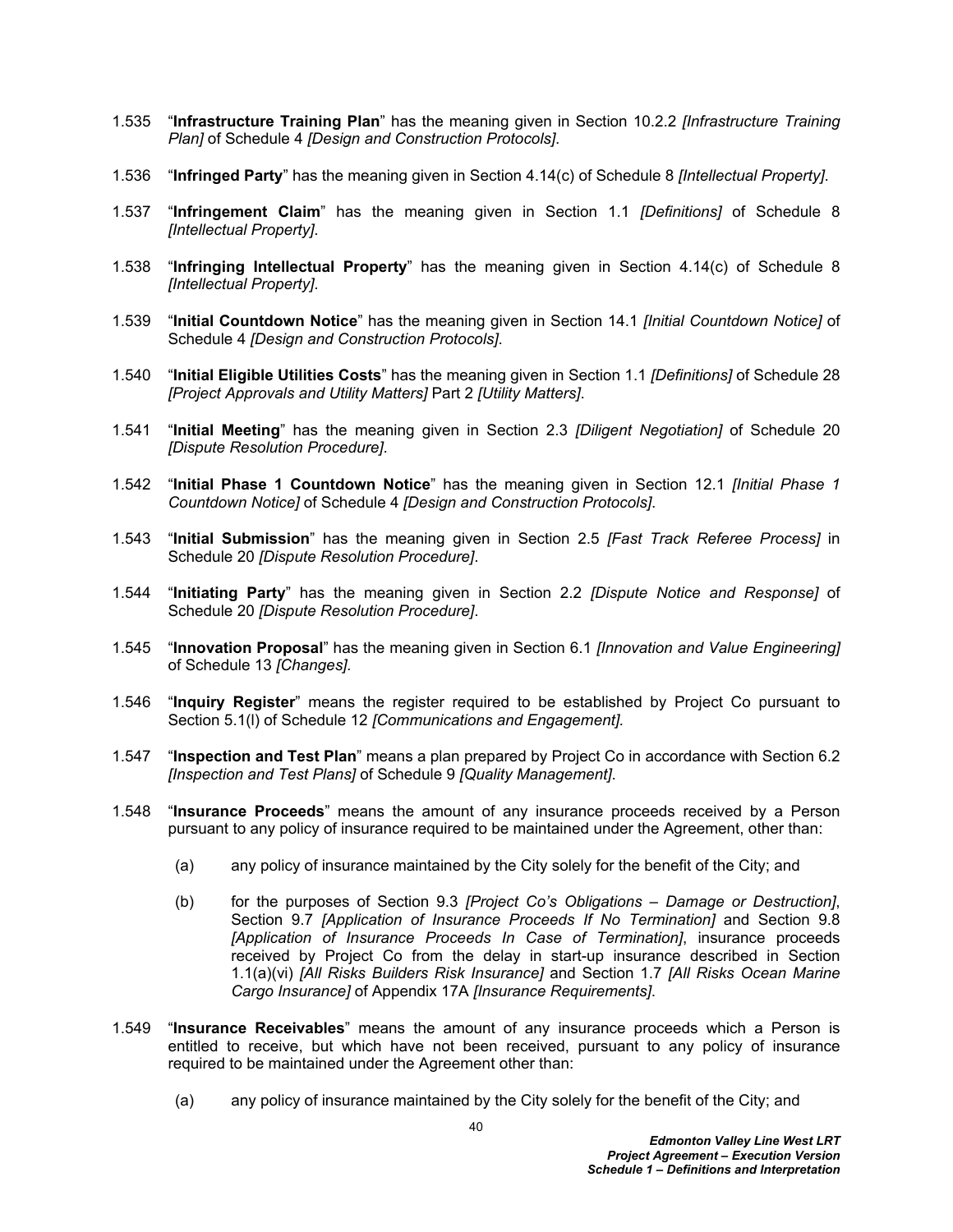- (b) for the purposes of Section 9.3 *[Project Co's Obligations Damage or Destruction]*, Section 9.7 *[Application of Insurance Proceeds If No Termination] [Application of Insurance Proceeds In Case of Termination]*, insurance proceeds Project Co is entitled to receive from the delay in start-up insurance described in Section 1.1(a)(vi) *[All Risks Builders Risk Insurance]* and Section 1.7 *[All Risks Ocean Marine Cargo Insurance]* of Appendix 17A *[Insurance Requirements]*.
- 1.550 "**Insurance Trust Account**" has the meaning given in Appendix 17B *[Insurance Trust Agreement]* of Schedule 17 *[Insurance Requirements].*
- 1.551 "**Insurance Trust Agreement**" has the meaning given in Appendix 17B *[Insurance Trust Agreement]* of Schedule 17 *[Insurance Requirements].*
- 1.552 "**Insurance Trustee**" has the meaning given in Appendix 17B *[Insurance Trust Agreement]* of Schedule 17 *[Insurance Requirements].*
- 1.553 "**Integrally Coloured Concrete**" means a concrete mix where pigmented admixtures, either in liquid or powder form, are intentionally added to a specified concrete mix design to provide an integral, durable and consistent colour between batches of concrete that is resistant to fading and degradation when exposed to the elements for the lifespan of the concrete.
- 1.554 "**Integrated Control System**" or "**ICS**" means a central control room system that manages, controls and supervises Train movements on the mainline over its defined route limits
- 1.555 "**Integrated LRV Commissioning**" means all of the work, activities and tasks required to completely and successfully complete the integration of the LRVs into the Infrastructure.
- 1.556 "**Integrated Pest Management Plan**" has the meaning given in Section 12(a) of Schedule 10 *[Environmental Performance Requirements]*.
- 1.557 "**Integrated Project Management Plan**" has the meaning given in Section 2.1(a) *[General]* of Schedule 4 *[Design and Construction Protocols]*.
- 1.558 "**Integration**" means the Design, Construction, testing, inspection and Commissioning of all elements of the Infrastructure, in part and as a whole, such that all components of the Infrastructure function together as one coherent system, notwithstanding the creation of the Infrastructure as separate components, in accordance with the Design and Construction Requirements and otherwise as required in accordance with the Agreement, and "**Integrated**" and "**integrate**" shall have a corresponding meaning.
- 1.559 "**Integration Commissioning Sub-Plan**" means the plan prepared by Project Co in accordance with Section 9.4.6.4 *[Integration Commissioning Sub-Plan]* of Schedule 4 *[Design and Construction Protocols].*
- 1.560 "**Integration Manager**" means the Key Individual identified by such title in Appendix 26A *[Key Individuals]* of Schedule 26 *[Representatives and Key Individuals]*, or such replacement as may be designated by Project Co pursuant to Section 3.2 *[Change of Key Individual or Job Specifications or Responsibilities]* of Schedule 26 *[Representatives and Key Individuals]*.
- 1.561 "**Integration Management**" has the meaning given in Section 5.7.1 *[General]* of Schedule 4 *[Design and Construction Protocols]*.
- 1.562 "**Integration Management Sub-Plan**" means the plan described in Section 5.2.2.1 *[Integration Management Sub-Plan]* of Schedule 4 *[Design and Construction Protocols]*.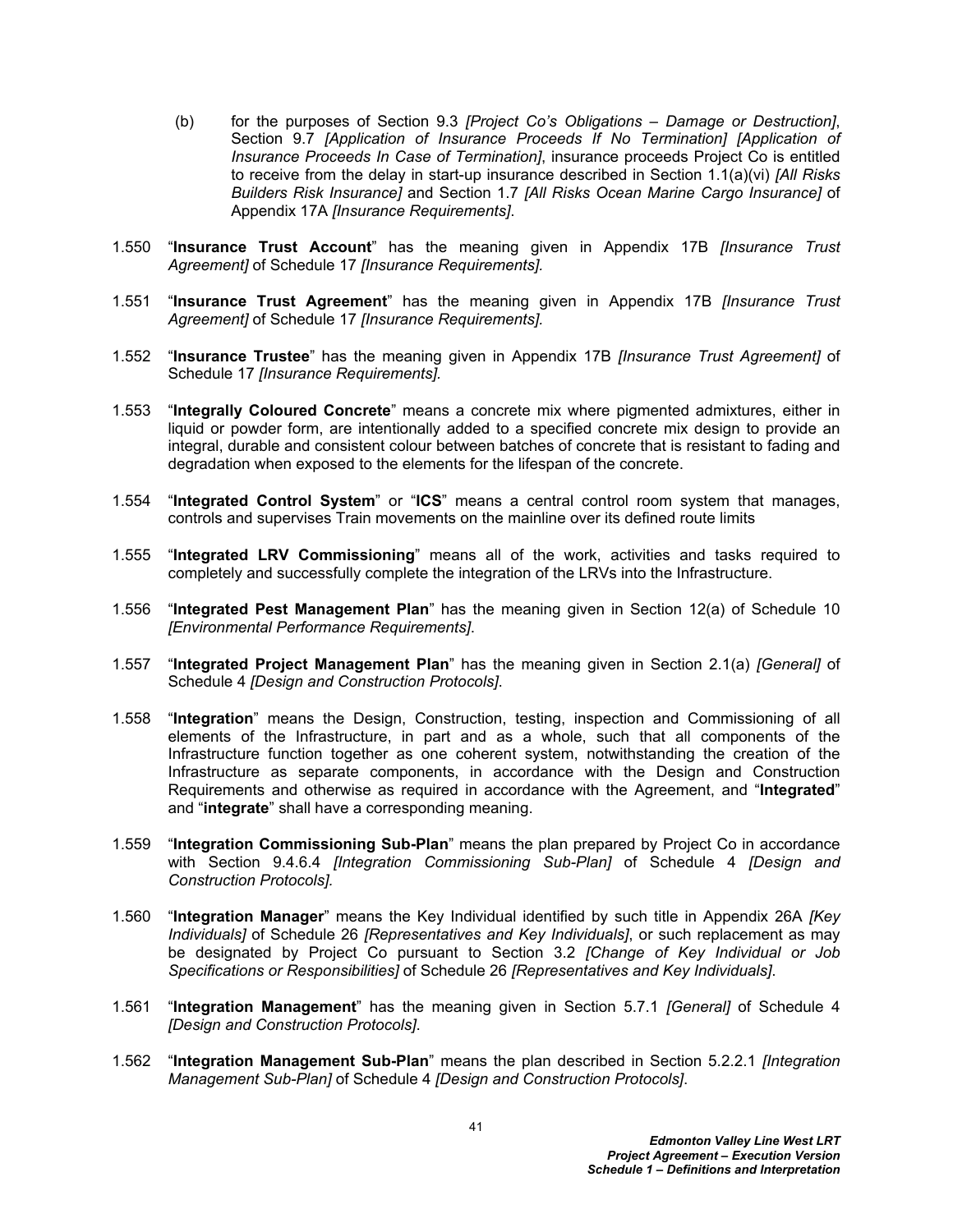- 1.563 "**Integration Register**" has the meaning given in Section 5.7.1 *[General]* of Schedule 4 *[Design and Construction Protocols]*.
- 1.564 "**Integration Sub-committee**" means the sub-committee described in Section 5.7.4 of Schedule 4 *[Design and Construction Protocols]*.
- 1.565 "**Intellectual Property**" has the meaning given in Section 1.1 *[Definitions]* of Schedule 8 *[Intellectual Property]*.
- 1.566 "**Intellectual Property Rights**" has the meaning given in Section 1.1 *[Definitions]* of Schedule 8 *[Intellectual Property]*.
- 1.567 "**Interface Agreement**" means the interface agreement to be entered into by the City, Project Co, the Operator, and the LRV Supplier, substantially in the form attached as Schedule *6 [Interface Agreement]*.
- 1.568 "**Interim Design**" means a design in respect of a component of the Infrastructure, produced by Project Co in accordance with Schedule 4 *[Design and Construction Protocols]* which is still in development and is not a Final Design.
- 1.569 "**Interim Design Review Sub-committee**" means the sub-committee established pursuant to Section 6.8(g) of Schedule 4 *[Design and Construction Protocols]*.
- 1.570 "**Internal Noise**" means the noise levels measured inside the passenger area of the LRV.
- 1.571 "**IP Certificate**" has the meaning given in Section 4.15(a) of Schedule 8 *[Intellectual Property]*.
- 1.572 "**Isolation Switch Design Package**" has the meaning given in Section 6-2.3.4 *[Shop TPSS and Yard TPSS]* of Schedule 5 *[D&C Performance Requirements]*.
- 1.573 "**Issues Management**" has the meaning given to it in Section 3.10 *[Issues Management]* of Schedule 12 *[Communications and Engagement].*
- 1.574 "**Issues Register**" means the register required to be established by Project Co pursuant to Section 5.1(k) of Schedule 12 *[Communications and Engagement].*
- 1.575 "**IV & V Team**" has the meaning given in Section 5.3 *[*Independent Verification and Validation*]* of Schedule 4 *[*Design and Construction Protocols*]*.
- 1.576 "**Invoice Date**" has the meaning given in Section 1.1 *[Definitions]* of Schedule 27 *[Compensation on Termination]*.
- 1.577 "**Jasper Place Character Zone**" means the area described in Section 2-3.4.1 *[Jasper Place Opportunity Area]* of Schedule 5 *[D&C Performance Requirements]*.
- 1.578 "**Jasper Place Opportunity Area**" means the Character Zone described in Section 2-3.4 *[Jasper Place Character Zone]* of Schedule 5 *[D&C Performance Requirements]*.
- 1.579 "**Jasper Place Stop**" means the Stop located as set out in Table 1-1.2.2-1 *[Stops and Stations]* of Schedule 5 *[D&C Performance Requirements]*.
- 1.580 "**Jasper Place Transit Centre**" means the existing transit centre at Jasper Place including the passenger loading platforms, the central building, the bus circulation road and the accesses onto Stony Plain road and 100A Avenue.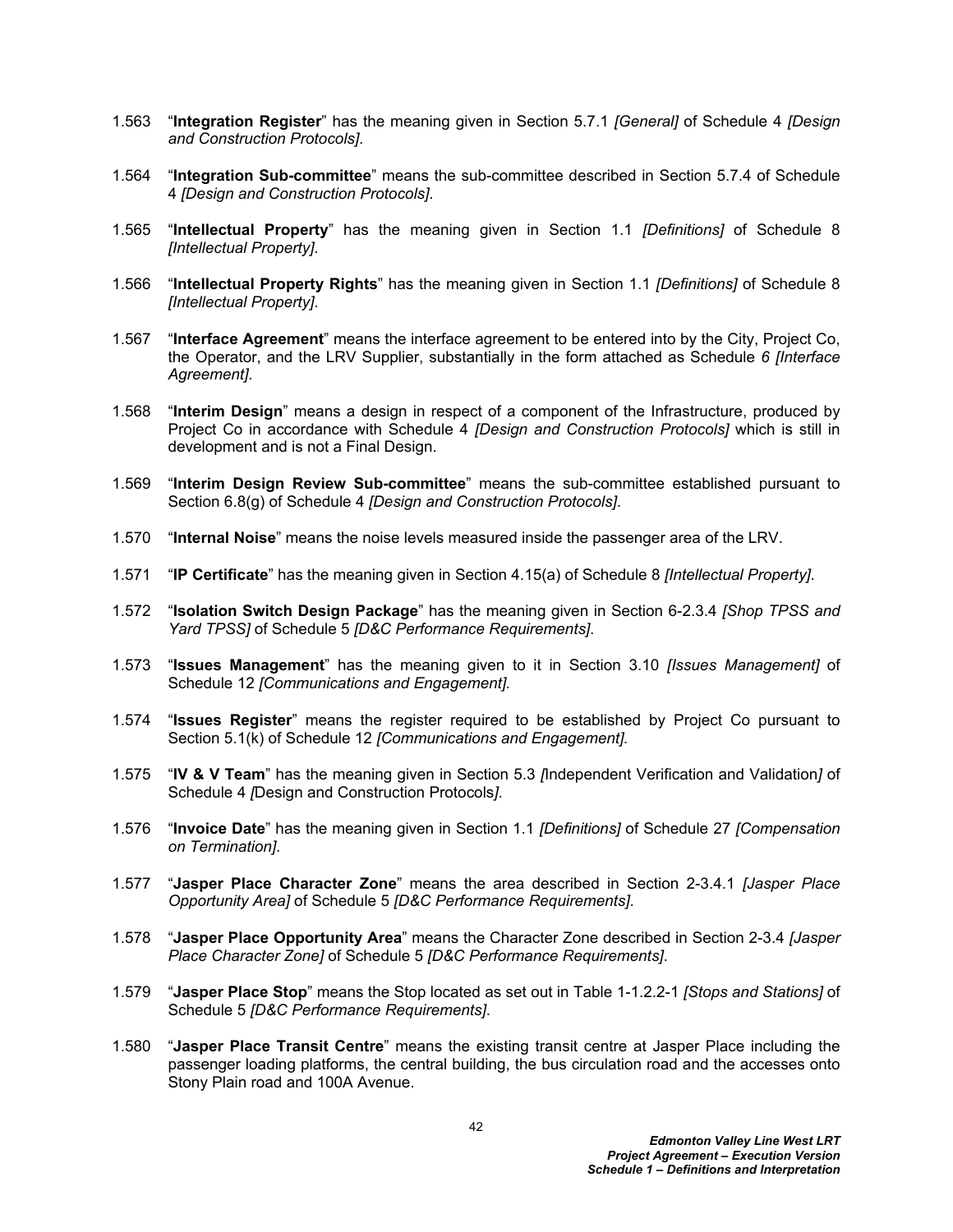- 1.581 "**Key Date(s)**" means a date/dates included in Appendix 3A *[Key Dates]* of Schedule 3 *[Construction Schedule].*
- 1.582 "**Key Individual**" has the meaning given in Section 3.1(a) of Schedule 26 *[Representatives and Key Individuals]*.
- 1.583 "**Kiss and Ride**" means a designated Passenger pick-up and drop-off area located adjacent to a Stop or Station.
- 1.584 "**Known Contaminated Locations**" has the meaning given in Section 15.4 *[Known Contamination]* of Schedule 10 *[Environmental Performance Requirements].*
- 1.585 "**L1 Ground** means the enclosed area on the ground level at the Stations. L1 Ground is at-grade.
- 1.586 "**L2 Mezzanine**" means the mezzanine level at the Stations (level between L1 Ground and L3 Platform).
- 1.587 "**L3 Platform**" means the level at the Stations, where the Valley Line LRT Platform(s) is/are located.
- 1.588 "**Lands**" means the City Lands, Adjoining Lands and any Additional Lands.
- 1.589 "**Landscape Fence**" means a double boarded wood fence on private property.
- 1.590 "**Landscape and Vegetation Handback Date**" means the first July 31 following the second anniversary of the Construction Completion Date, subject to extension under Section 17 *[Landscape and Vegetation Handback Requirements]* of Schedule 4 *[Design and Construction Protocols]*.
- 1.591 "**Landscape Handback Requirements**" has the meaning given in Section 2-15 *[Landscape Handback Requirements]* of Schedule 5 *[D&C Performance Requirements]*.
- 1.592 "**Landscaped Areas**" means all areas of the Lands required to be landscaped in accordance with Section 2-14 *[Landscape Architecture]*
- 1.593 "**Lane Closure**" means the reduction of a travel lane width to less than the minimum allowed or closure of a travel lane to bus or vehicular traffic, as a result of Construction of the Infrastructure, including activities within a road segment.
- 1.594 "**Lane Closure Condition**" means the applicable lane closure as identified in Table 1 *[Lane Closure Hour Adjustment Rates]* of Schedule 16 *[Payment Mechanism]*.
- 1.595 "**Lane Closure Credit**" means the sum, in Canadian dollars, to be paid by the City to Project Co in accordance with the Agreement, as calculated in Section 2.3 *[Lane Closure Adjustment]* of Schedule 16 *[Payment Mechanism]*.
- 1.596 "**Lane Closure Credit Multiplier**" has the meaning given in Section 2.3 *[Lane Closure Adjustment]* of Schedule 16 *[Payment Mechanism]*.
- 1.597 "**Lane Closure Deduction**" means the sum, in Canadian dollars, to be deducted by the City from Payments to Project Co in accordance with the Agreement, as calculated in Section 2.3 *[Lane Closure Adjustment]* of Schedule 16 *[Payment Mechanism]*.
- 1.598 "**Lane Closure Deduction Multiplier**" has the meaning given in Section 2.3 *[Lane Closure Adjustment]* of Schedule 16 *[Payment Mechanism]*.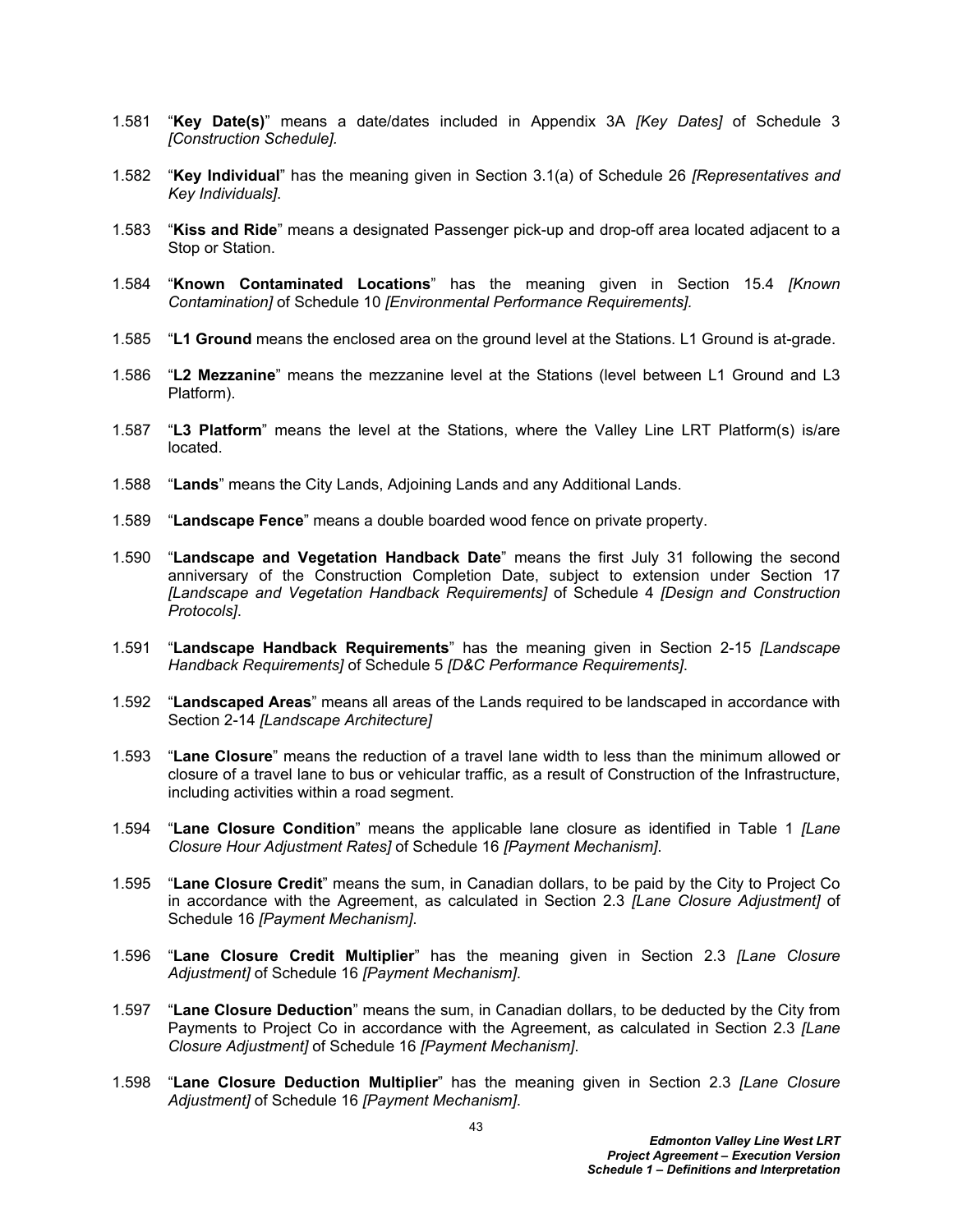- 1.599 "**Lane Closure Hour Adjustment Rate**" has the meaning given in Table 1 *[Lane Closure Hour Adjustment Rates]* of Schedule 16 *[Payment Mechanism]*.
- 1.600 "**Lane Closure Hours**" means the total number of hours that a Lane Closure is in effect.
- 1.601 "**Latent Defect Warranty Period**" means:
	- (a) In respect of Gerry Wright OMF Stage 2, the period of time commencing two years after the Phase 1 Construction Completion Date and expiring on the last day of the period within which Notice of such Construction Latent Defect is permitted to be given pursuant to the *Limitations Act* (Alberta); and
	- (b) In respect of the Infrastructure (other than Gerry Wright OMF Stage 2), the period of time commencing two years after the Construction Completion Date and expiring on the last day of the period within which Notice of such Construction Latent Defect is permitted to be given pursuant to the *Limitations Act* (Alberta).
- 1.602 **"Lead Track''** means Tracks connecting the Mainline Track to Yard Track.
- 1.603 "**LEED**" means Leadership in Energy and Environmental Design.
- 1.604 "**LEED Amount**" has the meaning given in Section 4.5 *[LEEDS® Silver Certification]* of Schedule 4 *[Design and Construction Protocols]*.
- 1.605 "**LEED Letter of Credit**" has the meaning given in Section 4.5 *[LEEDS® Silver Certification]* of Schedule 4 *[Design and Construction Protocols]*.
- 1.606 "**LEED Letter of Credit Holdback**" has the meaning given in Section 4.5 *[LEEDS® Silver Certification]* of Schedule 4 *[Design and Construction Protocols]*.
- 1.607 "**LEED Rating System**" means CaGBC's Leadership in Energy & Environmental Design (LEED) v4.
- 1.608 "**LEED Silver Certification**" means the award of a LEED Silver certification from the CaGBC under the LEED Rating System.
- 1.609 "**Legal Fault**" means negligence, nuisance, wilful misconduct, breach of, non-compliance with or default under any Project Documents or Applicable Law, or any other basis in law or equity by which one Party may be liable to another, whether by act or omission, and with respect to Project Co shall include the Legal Fault of a Project Co Person and with respect to the City shall include the Legal Fault of a City Person.
- 1.610 "**Legislative Holdback**" means the holdback(s) to be retained under Section 18(1) of the BLA.
- 1.611 "**Legislative Holdback Payment**" means the payment described in Section 1.5 *[Legislative Holdback Payment]* of Schedule 16 *[Payment Mechanism].*
- 1.612 "**Legislative Holdback Payment Certificate**" has the meaning given in Section 8.3(c) of the Agreement.
- 1.613 "**Legislative Holdback Payment Date**" means the date on which the Legislative Holdback Payment is due to Project Co in accordance with Section 3.9.4 of Schedule 16 *[Payment Mechanism]*.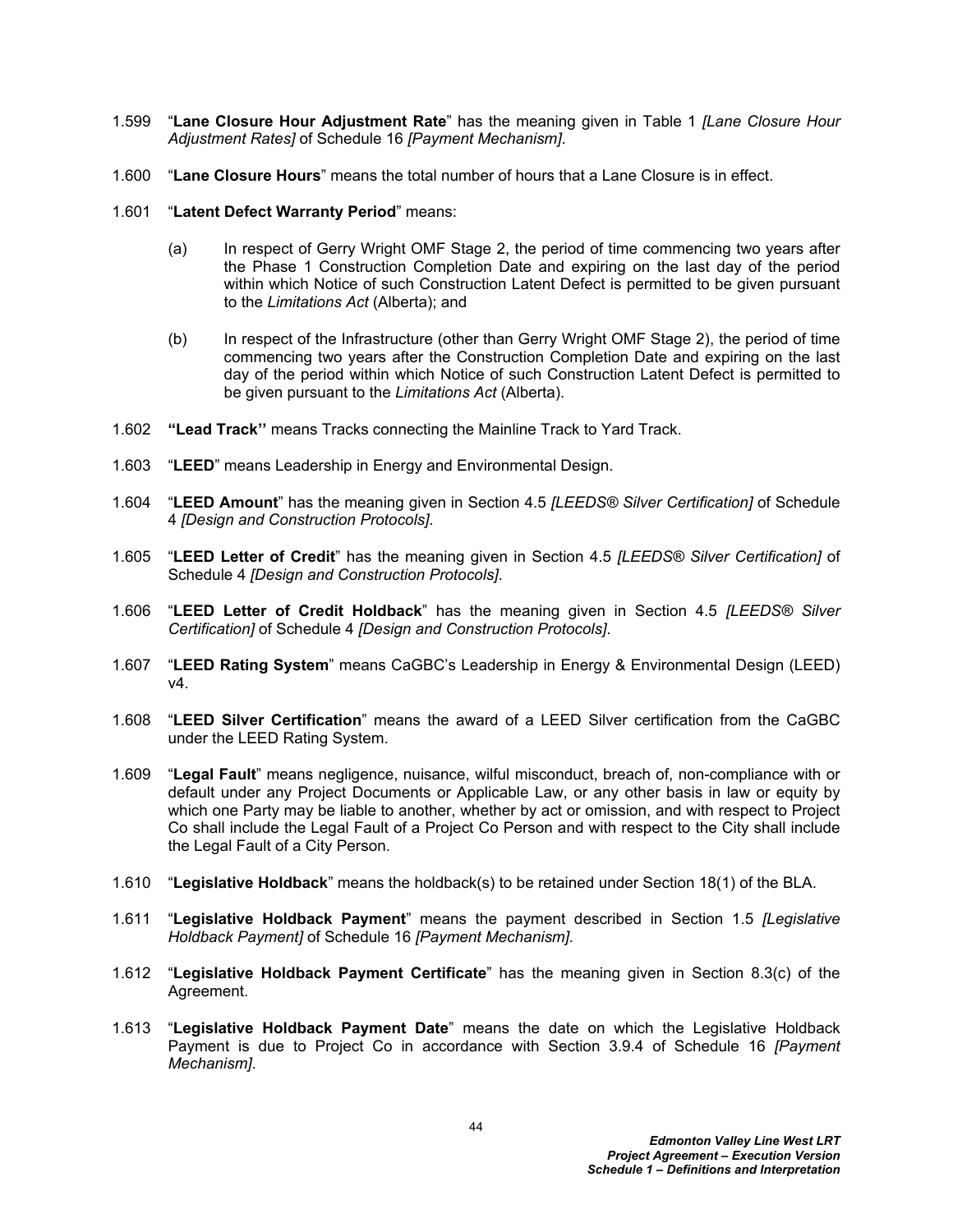- 1.614 "**Lender Endorsements**" has the meaning given in Appendix 17B *[Lender Endorsements]* of Schedule 17 *[Insurance Requirements].*
- 1.615 "**Lenders' Agent**" has the meaning given in Schedule 21 *[Direct Lender Agreement]*.
- 1.616 "**Lewis Farms Park and Ride**" means Lewis Farms Stop, the Lewis Farms Permanent Parking Facility, the Lewis Farms Temporary Parking Facility and associated access roads.
- 1.617 "**Lewis Farms Permanent Parking Facility**" has the meaning given in Section 3-4.3.1 *[Lewis Farms Park and Ride Requirements]* of Schedule 5 *[D&C Performance Requirements]*.
- 1.618 "**Lewis Farms Stop**" means the stop located as set out in Table 1-1.2.2-1 *[Stops and Stations]* of Schedule 5 *[D&C Performance Requirements]*.
- 1.619 "**Lewis Farms Site**" means the City Lands located on W-300, W-301, W303 and W323, as set out in Schedule 14 *[City Lands]*.
- 1.620 "**Lewis Farms Storage Facility**" means the LRT operations, maintenance and storage facility located at the Lewis Farms Site.
- 1.621 "**Lewis Farms Storage Facility Building**" means the Building Structure at the Lewis Farms Storage Facility.
- 1.622 "**Lewis Farms Storage Facility Building Parametric Programming Report**" has the meaning given in Section 8-3.6.3 *[Site Requirements]* of Schedule 5 *[D&C Performance Requirements].*
- 1.623 "**Lewis Farms Storage Facility Occupied Areas**" means those areas of Lewis Farms Storage Facility which are not used primarily for LRV storage.
- 1.624 "**Lewis Farms Temporary Parking Facility**" has the meaning given in Section 3-4.3.1 *[Lewis Farms Park and Ride Requirements]* of Schedule 5 *[D&C Performance Requirements]*.
- 1.625 "**Lewis Farms Transit Centre**" means the existing transit centre at Lewis Farms including the passenger loading platforms, the central building, the bus circulation road, the accesses onto Webber Greens Drive and the access onto the existing park and ride access road.
- 1.626 "**Lewis Farms Yard Circulation Report**" has the meaning given in Section 8-3.5.2 *[Yard and Yard Tracks]* of Schedule 5 *[D&C Performance Requirements]*
- 1.627 "**License**" has the meaning given in Section 1.1 *[Definitions]* of Schedule 8 *[Intellectual Property]*.
- 1.628 "**License Breach Order**" has the meaning given in Section 4.3(d) of Schedule 8 *[Intellectual Property]*.
- 1.629 "**Licensed Intellectual Property**" has the meaning given in Section 1.1 *[Definitions]* of Schedule 8 *[Intellectual Property]*.
- 1.630 "**Licensee**" has the meaning given in Section 1.1 *[Definitions]* of Schedule 8 *[Intellectual Property]*.
- 1.631 "**Licensor**" has the meaning given in Section 1.1 *[Definitions]* of Schedule 8 *[Intellectual Property]*.
- 1.632 "**Light Rail Transit**" or "**LRT**" means a transit system that utilizes LRVs that run on Tracks in a dedicated corridor.

45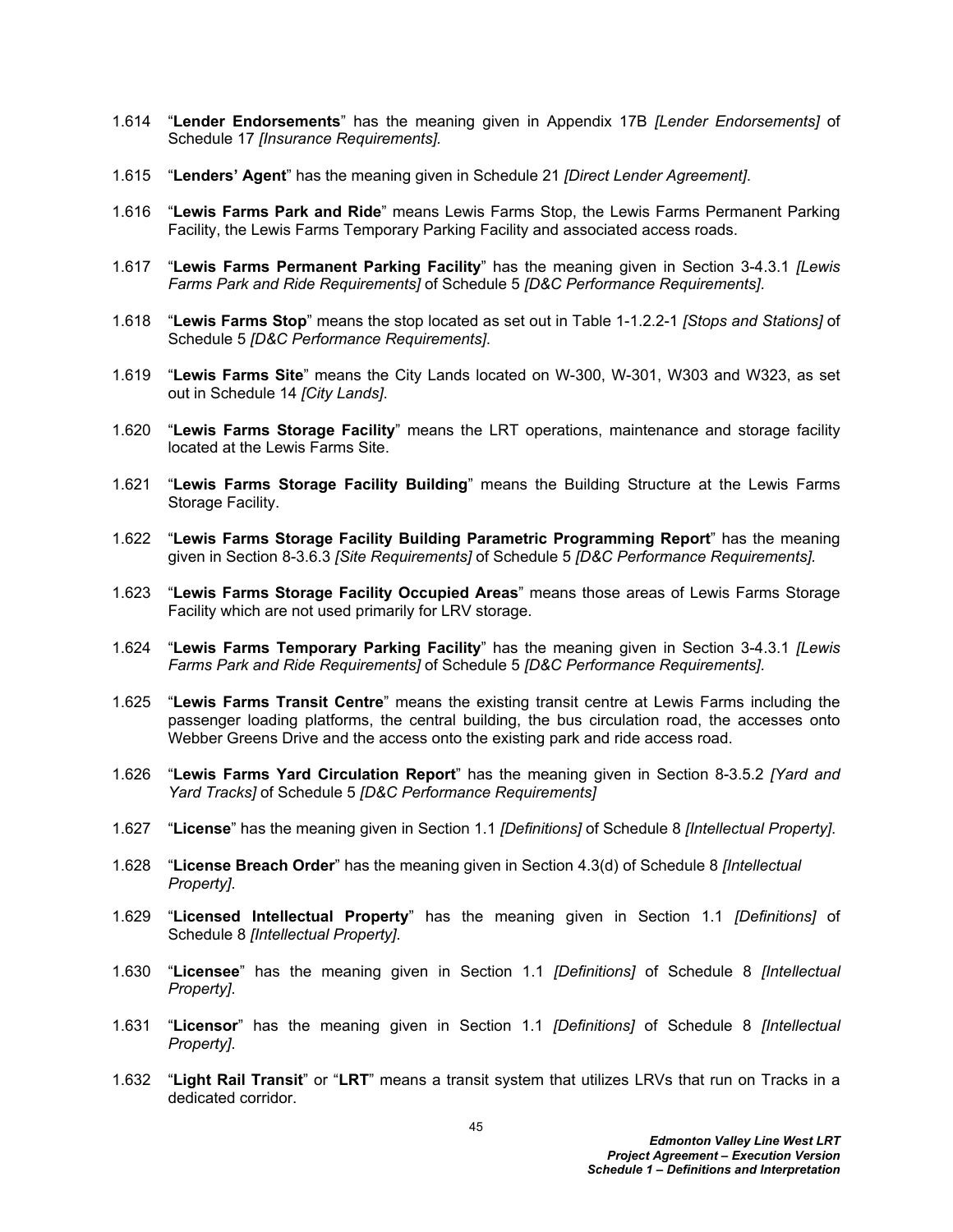- 1.633 "**Light Rail Vehicle**" or "**LRV**" refers to a single bi-directional passenger rail transit vehicle, used to carry passengers on the Valley Line LRT system.
- 1.634 "**Light Rail Vehicle Supplier**" or "**LRV Supplier**" means the Person that is selected by the City to design, manufacture and supply the Stage 2 LRVs.
- 1.635 "**Light Rail Vehicle Supply Contract**" means the supply agreement between the Light Rail Vehicle Supplier and the City.
- 1.636 "**Limited Relief Event**" has the meaning given in Section 11.1.2 *[Limited Relief Events]* of the **Agreement**
- 1.637 "**Line-of-Sight**" means a mode of LRT operation whereby the LRV is driven in such a manner that the LRV can be safely stopped short of any On-Track Obstruction.
- 1.638 "**Load Flow Simulation Study**" has the meaning given in Section 6-2.3.1 *[Traction Power General]* of Schedule 5 *D&C Performance Requirements]*.
- 1.639 "**Location-Time Chart**" has the meaning given in Section 3.1(v) of Schedule 3 *[Construction Schedule]*.
- 1.640 "**Local Conduits**" has the meaning given in Section 6-1.5 *[Systems Duct Bank and Associated Infrastructure]* of Schedule 5 *[D&C Performance Requirements]*.
- 1.641 "**Lock**" has the meaning given in Section 1.1 *[Definitions]* of Schedule 8 *[Intellectual Property]*.
- 1.642 "**Long Stop Date**" means 1 year after the Target Construction Completion Date, as adjusted in accordance with the Agreement.
- 1.643 "**Look Back Period**" means a period of three consecutive calendar months over which the total value of Non-Performance Event Payment Adjustments will be measured on the final day of the period.
- 1.644 "**Losses**" means any and all damages, losses, loss of revenue, loss of passenger revenue, loss of profit, loss of business opportunity, liabilities, charges, judgments, court orders, penalties, fines, assessments, costs (including finance costs) and expenses (including legal and other professional charges and expenses on a full indemnity basis and including reasonable costs of mitigation incurred in complying with any obligation to mitigate losses) of any nature and kind whatsoever and howsoever arising, whether under statute or contract, at common law, in equity, in connection with judgments or criminal or quasi criminal proceedings, or otherwise, and whether direct, indirect or consequential, and "Loss" will be construed accordingly.
- 1.645 "**Low Impact Development**" means management of stormwater runoff closest to its source through combining multiple measures that mimic natural processes, including settlement, infiltration, filtering and plant uptake to minimize the impacts of runoff on downstream systems.
- 1.646 "**LRT Corridor**" means the right of way containing the Trackway, redeveloped Roadways, sidewalks, SUPs and other appurtenances.
- 1.647 "**LRT-Prepare-to-Stop**" has the meaning given in Section 6-4.4 *[LRT Traffic Signals]* of Schedule 5 *[D&C Performance Requirements]*.
- 1.648 "**LRT-Proceed**" has the meaning given in Section 6-4.4 *[LRT Traffic Signals]* of Schedule 5 *[D&C Performance Requirements]*.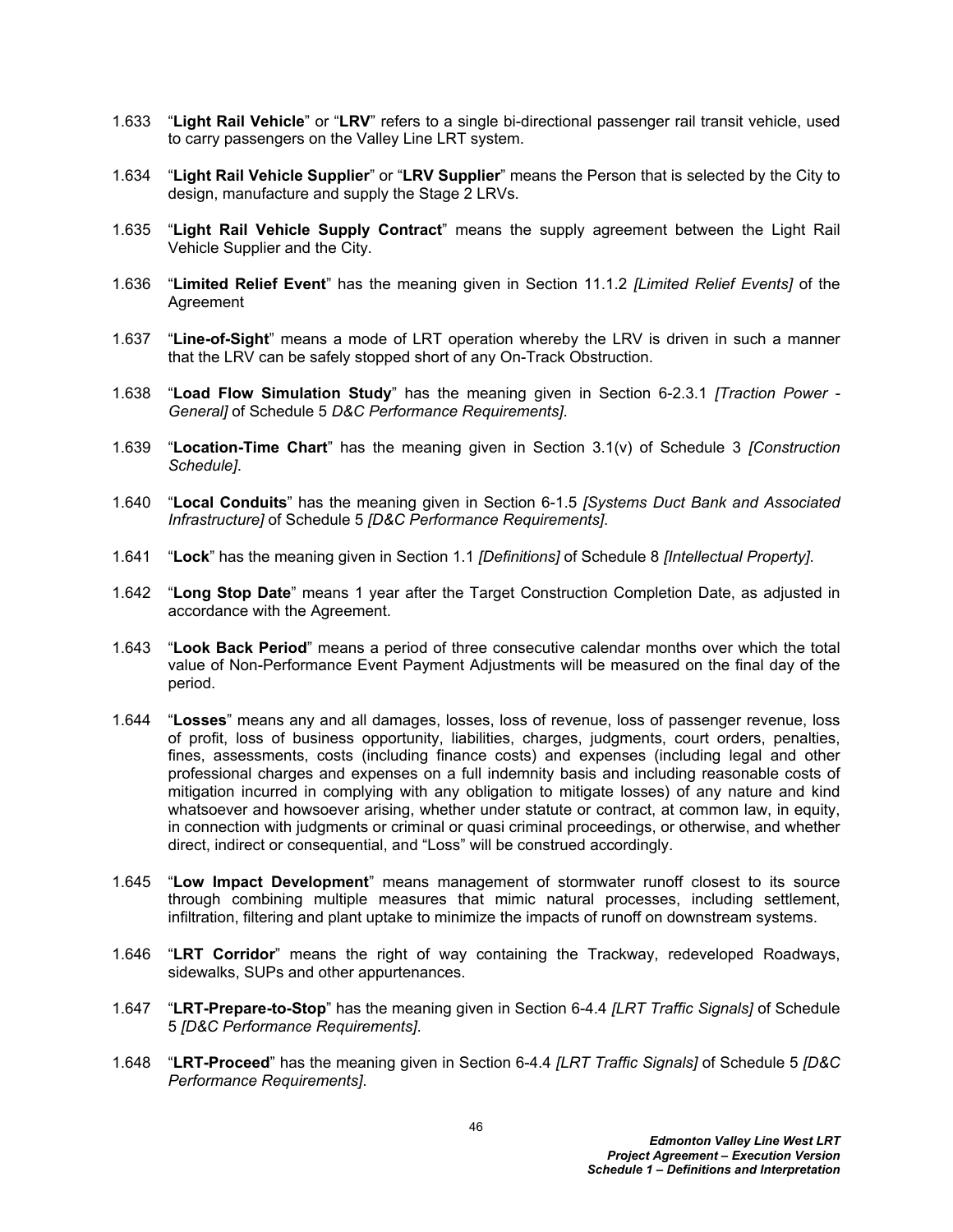- 1.649 "**LRT-Stop**" has the meaning given in Section 6-4.4 *[LRT Traffic Signals]* of Schedule 5 *[D&C Performance Requirements]*.
- 1.650 "**LRT CCTV Subsystem**" means that portion of the Valley Line CCTV System described in Section 6-1.11.2.1 *[General Surveillance Requirements and Coverage]* of Schedule 5 *[D&C Performance Requirements]*.
- 1.651 "**LRT Traffic Signal**" means a luminary style traffic appliance that provides visual indication to the LRV for the purpose of controlling movements through signalized intersections.
- 1.652 "**LRT Zone of Influence**" means a clear zone, based on data compiled during development of the Preliminary Reference Design, in which all non-LRT Utility Infrastructure shall be relocated away from, and having dimensions of 4m horizontally from any Preliminary Reference Design track centerline and 1.83m vertically below top of rail.
- 1.653 "**LRV CCTV Subsystem**" means that portion of the Valley Line CCTV System described in Section 6-1.11.2.1 *[General Surveillance Requirements and Coverage]* of Schedule 5 *[D&C Performance Requirements]*.
- 1.654 "**LRV CCTV System Integration Plan**" has the meaning given in Section 6-1.11.2.3 *[Video Storage Requirements]* of Schedule 5 *[D&C Performance Requirements]*.
- 1.655 "**LRV Commissioning**" means the process of commissioning a Stage 2 LRV, performed by the City, the LRV Supplier or Other Contractors.
- 1.656 "**LRV Integration Schedule**" has the meaning given in Section 8.1 of Schedule 3 *[Construction Schedule]*.
- 1.657 "**MacEwan Arts/112 Street Stop**" means the Stop located as set out in Table 1-1.2.2-1 *[Stops and Stations]* of Schedule 5 *[D&C Performance Requirements]*.
- 1.658 "**MacKinnon Ravine**" means the area shown in Figure 2 of Appendix 10A of Schedule 10 *[Environmental Performance Requirements]*.
- 1.659 "**MacKinnon Ravine Pedestrian Bridge**" means the timber bridge structure crossing MacKinnon Ravine between Stony Plain Road and Summit Drive, east of 149 Street.
- 1.660 "**MacKinnon Ravine Retaining Wall**" means the proposed new retaining wall on the south side of Stony Plain Road west of 149 Street.
- 1.661 "**Mainline TPSS**" means a Traction Power Substation used to provide Traction Power for the Mainline Traction Power System.
- 1.662 "**Mainline TPSS Design Package**" has the meaning given in Section 6-2.3.2 *[TPSS]* of Schedule 5 *D&C Performance Requirements]*.
- 1.663 "**Mainline Track**" means the principal line or lines of the Infrastructure that are for required revenue operations.
- 1.664 "**Maintenance**" means all inspections, servicing, maintenance, repair and renewal of the Infrastructure.
- 1.665 "**Maintenance and Storage Facilities**" means the Lewis Farms Storage Facility and the Gerry Wright OMF Stage 2, including all associated equipment, components, materials, systems and sub-systems.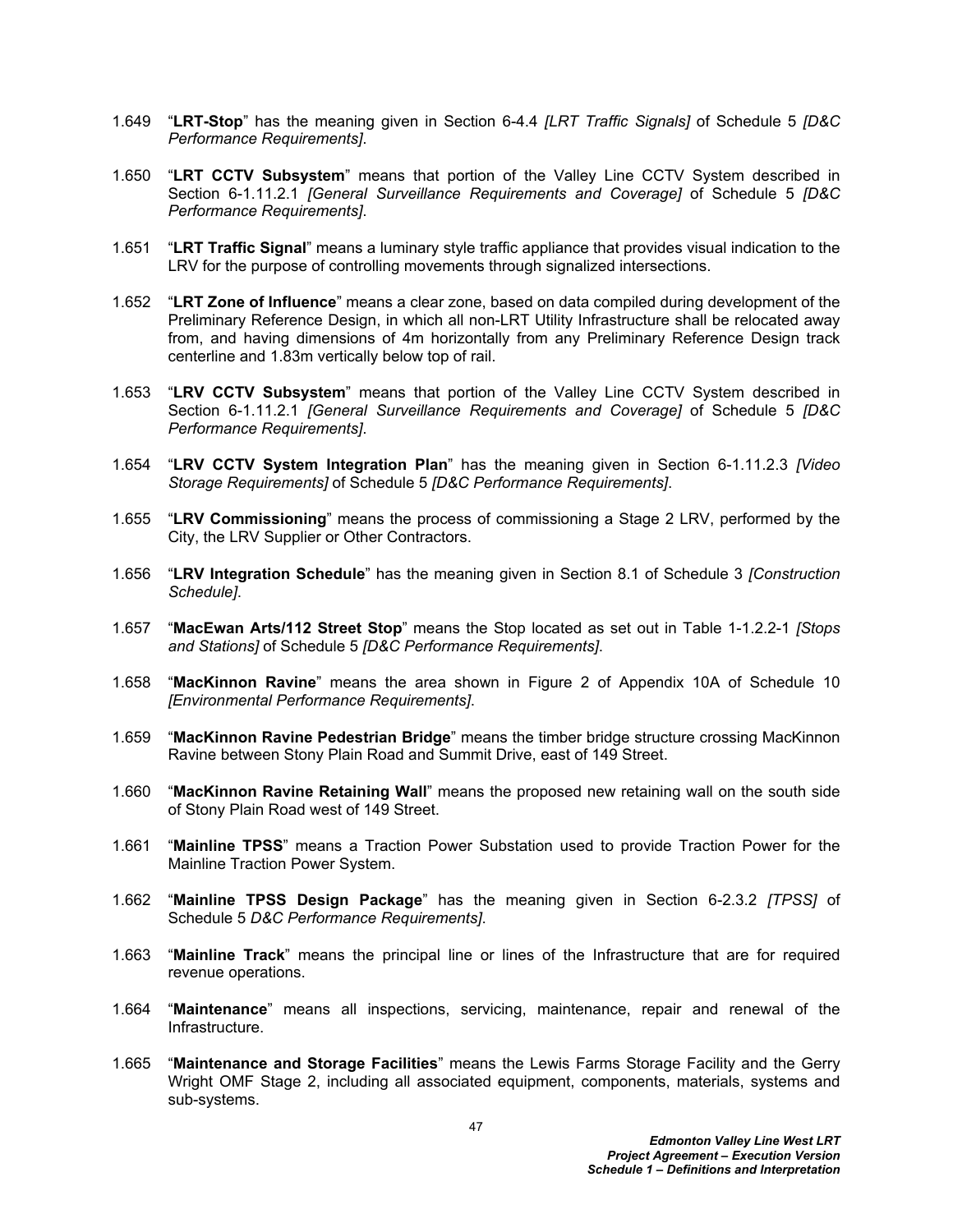- 1.666 "**Maintenance Concept**" means the concept developed by Project Co pursuant to Section 10.6.2(d) of Schedule 4 *[Design and Construction Protocols]*.
- 1.667 "**Maintenance and Asset Management System**" means the system used by TransEd Partners to manage maintenance for Valley Line LRT Stage 1.
- 1.668 "**Major Deficiency**" means any Deficiency that:
	- (a) impacts safety or safe operation of the Infrastructure;
	- (b) impacts the operation where the Deficiency would result in a service affecting impact or delay to a single or multiple Trains, as well as impacting the ability to monitor the status of any system; and
	- (c) is a major defect in installation or quality resulting in non-operational impacts that have a direct impact to the public.
- 1.669 "**Major Drainage**" means overland drainage conveyance and storage systems that carry flows not intercepted by, or beyond the capacity of the Minor Drainage system, including associated Stormwater Management Facilities.
- 1.670 "**Major Environmental Breach**" means:
	- (a) any deliberate breach or deliberate contravention of an Applicable Law relating to the Environment or an Environmental Permit;
	- (b) any Release, storage, handling, transportation, disposal or other dealing with a Hazardous Substance that contravenes an Applicable Law relating to the Environment or an Environmental Permit and that is in an amount greater than the lesser of (A) 100 kg or 100 litres, as applicable, or (B) the amount that causes or is capable of causing any effect described in (d) below;
	- (c) any failure to obtain an Environmental Permit; and
	- (d) any other contravention of Applicable Law relating to the Environment or an Environmental Permit that:
		- (i) causes or is capable of causing any damage to the Environment in an area greater than 5 square meters;
		- (ii) injures or is capable of injuring the health or safety of any person;
		- (iii) injures or is capable of injuring any mammal or any species listed as threatened, endangered or extirpated under any Applicable Law relating to the Environment or the residence or other habitat of any of the foregoing to the extent that residence or habitat is protected under any Applicable Law relating to the Environment or Environmental Permit; or
		- (iv) injures or is capable of injuring more than 5 individuals of any life form that is not described in (c)(iii) above, or the residence of other habitat of that life form to the extent that residence or habitat is protected under any Applicable Law relating to the Environment or an Environmental Permit,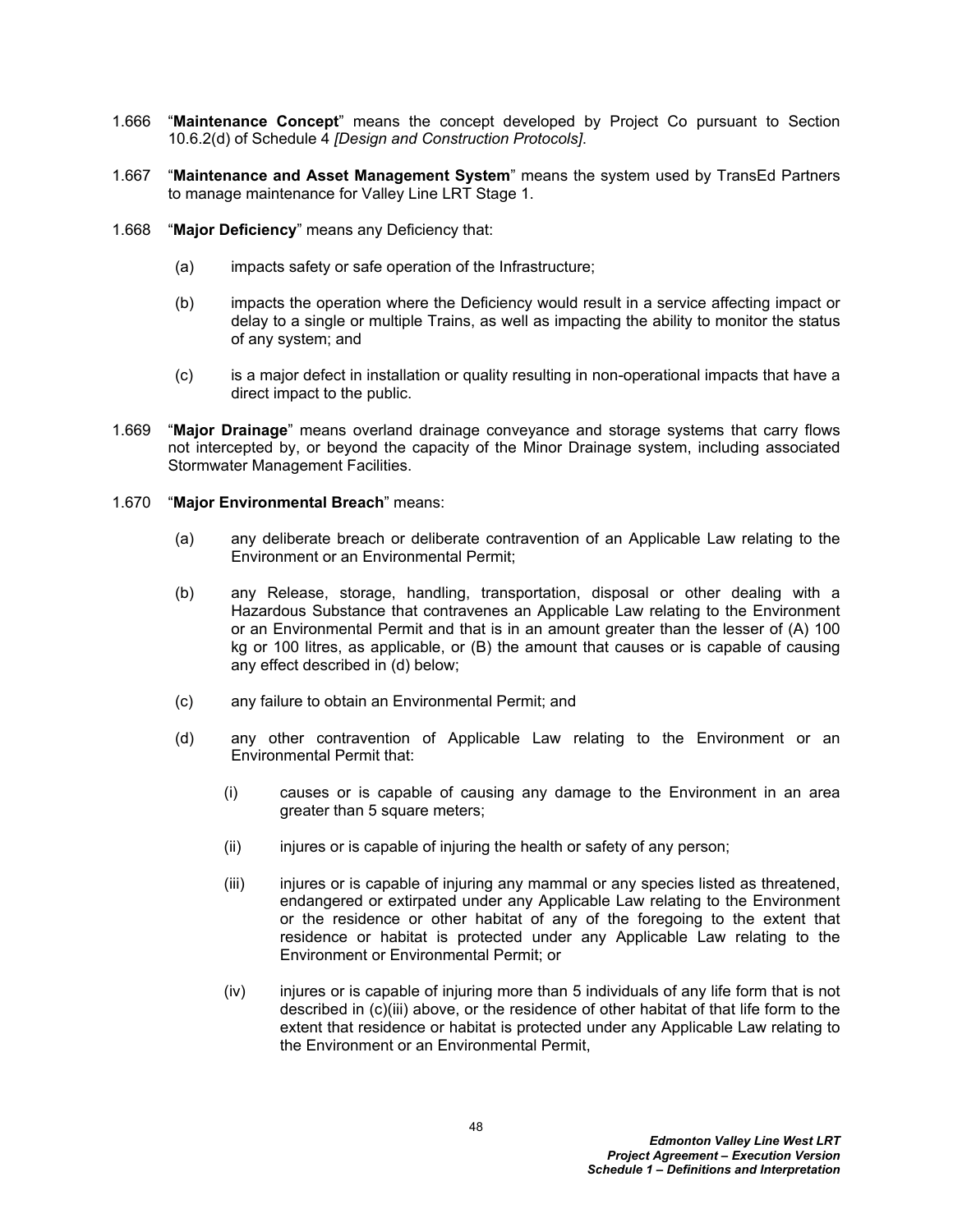provided that the assessment of whether a contravention is capable of causing damage or injury will be made without regard to any dilution that may occur at or subsequent to the point of introduction of any substance into the Environment;

- 1.671 "**Major Failure**" means a failure that must be rectified for the Train to achieve its specified performance and does not cause a delay to service more than a headway in effect.
- 1.672 "**Major Lane Closure**" has the meaning given in Section 1-4.2.8 A 2 *[Traffic Accommodation Closure Types]* of Schedule 5 *[D&C Performance Requirements]*.
- 1.673 "**Major Transit Route Closure**" has the meaning given in Section 1-4.2.8 A1 *[Traffic Accommodation Closure Types]* of Schedule 5 *[D&C Performance Requirements]*.
- 1.674 "**Make Good**", "**Made Good**", "**Making Good**" and derivatives thereof, means, as applicable, repairing, restoring, refurbishing, rehabilitating, removing and replacing or performing filling operation on: (a) the Project Work as required under the Agreement; or (b) any existing components disturbed (including Existing Infrastructure) due to the Project Work, to at least the condition existing at the commencement of the Project Work, in terms of construction integrity, finishes, alignment with existing adjoining surfaces, compatibility of materials and sound attenuation.
- 1.675 "**Manufacturer Warranty**" has the meaning given in Section 7.1 *[Warranty Obligations]* of the Agreement and "**Manufacturer Warranties**" shall have a corresponding meaning.
- 1.676 "**Master Clock**" means a system for synchronizing all time-based event logging and reporting.
- 1.677 "**Material Adverse Effect**" occurs when a Default, on its own or taken together with any other Defaults:
	- (a) creates a material risk to public safety or to the Environment;
	- (b) creates a material risk of significant liability to third parties for the City; or
	- (c) demonstrates a marked or persistent inability or unwillingness on the part of Project Co to adhere to its obligations under the Agreement.
- 1.678 "**Maximum Design Speed**" means the highest speed at which a Train can safely travel on a given section of Track, based on the Track geometry and in accordance with Section 3-1.1.3 [*Design Speeds*] of Schedule 5 [*D&C Performance Requirements*].
- 1.679 "**Maximum Operating Speed**" means the speed at which Trains will travel on a given section of Track, being the lowest of the posted speed set out in Table 3-2.5.1 *[Roadways Posted Speed (Main Alignment)]* for the Roadway adjacent to such Track, the Maximum Design Speed and the speed required to fulfill the requirements for Line-of-Sight operation.
- 1.680 "**Maximum Project Co Excess Eligible Utilities Costs Amount**" has the meaning given in Section 1.1 *[Definitions]* of Schedule 28 *[Project Approvals and Utility Matters]* Part 2 *[Utility Matters*.
- 1.681 "**Maximum Service Level**" means the highest Service Level, providing the highest level of System Capacity, which shall be not less than the Design Capacity.
- 1.682 "**Meadowlark Park Character Zone**" means the Character Zone described in Section 2-3.3 *[Meadowlark Park Character Zone]* of Schedule 5 *[D&C Performance Requirements]*.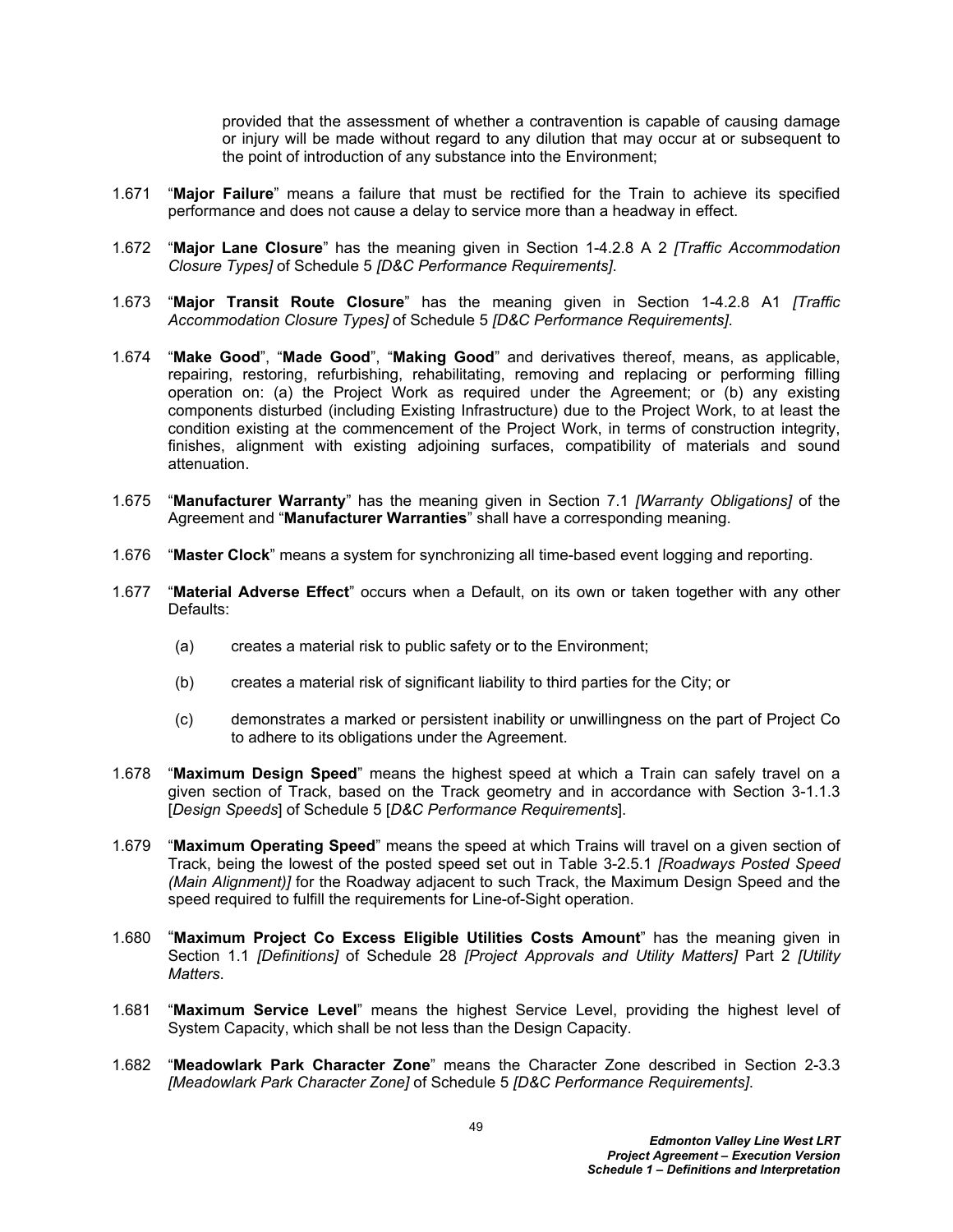- 1.683 "**Meadowlark Stop**" means the Stop located on as set out in Table 1-1.2.2-1 *[Stops and Stations]* of Schedule 5 *[D&C Performance Requirements]*.
- 1.684 "**Mean Time between Failure**" or "**MTBF**" means all failures that are attributed to all RAM Failure Categories. MTBF (hours) = Operating Hours in Period / ∑All failures (Minor, Major, Significant).
- 1.685 "**Mean Time between Service Affecting Failure**" or "**MTBSAF**" means the result in hours of Operating Hours in a Period divided by the sum of Significant Failures.
- 1.686 "**Mean Time to Restore**" or "**MTTR**" means the statistical mean of the time taken to restore any product, component subsystem or system, or any combination thereof back to operational service, excluding the time required to diagnose the fault and to marshal personnel, equipment and material to site.
- 1.687 "**Migration Plan**" has the meaning given in Section 9.4.3 *[Migration Plan]* of Schedule 4 *[Design & Construction Protocols]*.
- 1.688 "**Minor Drainage**" means an underground storm sewer collection, conveyance and storage system, including: roadway gutters, catch basins, storm leads, manholes, storm sewers, storage tanks, equalization chambers and other appurtenances.
- 1.689 "**Minor Environmental Breach**" means any breach of an Applicable Law relating to the Environment or an Environmental Permit that is not a Major Environmental Breach.
- 1.690 "**Minor Failure**" means any failure of equipment and that of which does not meet the criteria of Major or Significant.
- 1.691 "**Minor Lane Closure**" has the meaning given in Section 1-4.2.8 A 3 *[Traffic Accommodation Closure Types]* of Schedule 5 *[D&C Performance Requirements]*.
- 1.692 "**Misericordia Station**" means the above-grade Station located on the Misericordia Hospital Site.
- 1.693 "**Misericordia Site**" means areas bounded by the "Misericordia Pedestrian Priority Zone" as indicated in the Project Description Drawings.
- 1.694 "**Mislocated Utilities**" means the Utility Infrastructure located wholly outside of the deviation allowances set out in the table below from the base line information in the survey base plans, existing or as-built utility base files (Combined Civil Survey-ground, Combined Utilities Surveyground, VLW-0408-02-UT-PE-EXST and VLW-0408-02-UT-PE-BUILT) where the base line from which the deviation is measured is as follows:
	- (a) horizontal deviations are measured from the line or symbol depicted, applying the applicable Quality Level horizontal and width measures as appropriate, and survey data supplied; or
	- (b) vertical deviations are measured based upon the following parameters:
		- (i) Quality Level A elevation of the stated location;
		- (ii) Quality Level B elevation of:
			- A. 1.2m standard depth below grade for shallow utilities plus width;
			- B. 2.6m for water; and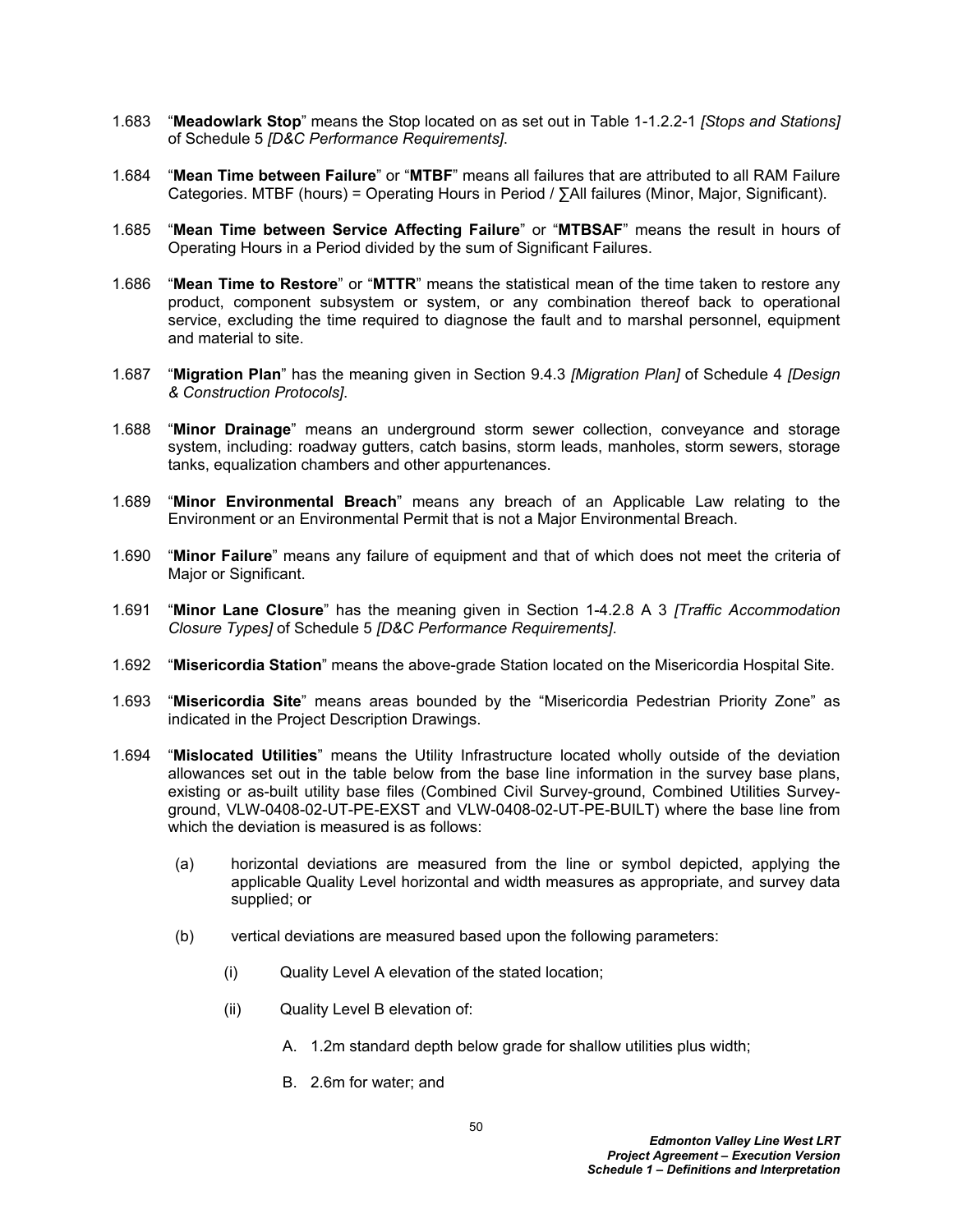- C. Identified invert elevation for sewer infrastructure as contained in the DRAINS table (where a figure exists);
- (iii) Quality Level C elevation of (in ascending precedence):
	- A. Services: as per the applicable standard for the type of Utility;
	- B. ULA application quoted planned depth;
	- C. Depth quoted on the drawing whether plan/profile alignment or as specifically identified with a location; and
	- D. As-built location and elevation contained on drawings or transmitted to Project Co the respective Utility;
- (iv) Quality Level D elevation of:
	- A. Services: as per the applicable standard for the type of Utility;
	- B. 1.2m standard depth below grade for shallow utilities plus width;
	- C. 2.6m for water; and
	- D. Identified invert elevation for sewer infrastructure as contained in the DRAINS table (where a figure exists);

Deviations are measured from the centre of the baseline reference to the centre of the field identified item. Where the data available pertains to a part of the item other than the centre (i.e. the surveyed corner of a vault), the baseline deviation shall be applied to the representative location rather than the object's centre.

Abandoned line types are considered Quality level D where the applicable Utility type can be determined.

| <b>QUALITY</b> |                         | <b>APPLICABLE</b>                  | <b>ALLOWABLE DEVIATION (m)</b> |                 |
|----------------|-------------------------|------------------------------------|--------------------------------|-----------------|
| <b>LEVEL</b>   |                         | <b>UTILITIES</b>                   | <b>HORIZONTAL</b>              | <b>VERTICAL</b> |
| A              | Hydrovac<br>locations   | <b>All Utilities</b>               | 0.5                            | 0.5             |
| <b>LINES</b>   |                         |                                    |                                |                 |
| B              |                         |                                    |                                |                 |
|                | Horizontal<br>Alignment | <b>Applicable Utilities</b>        | 1                              |                 |
|                | Item width              |                                    | 1                              |                 |
|                | Elevation               |                                    |                                | QL-D            |
| C              |                         |                                    |                                |                 |
|                | Horizontal<br>Alignment | All Utilities (except as<br>below) | 1                              |                 |
|                | Item width              |                                    | 1                              |                 |
|                | Elevation               |                                    |                                | QL-D            |
|                | Horizontal              | CTEL, PWR                          | $\overline{2}$                 |                 |

## **Mislocated Utility Deviation Table**

*Edmonton Valley Line West LRT Project Agreement – Execution Version Schedule 1 – Definitions and Interpretation*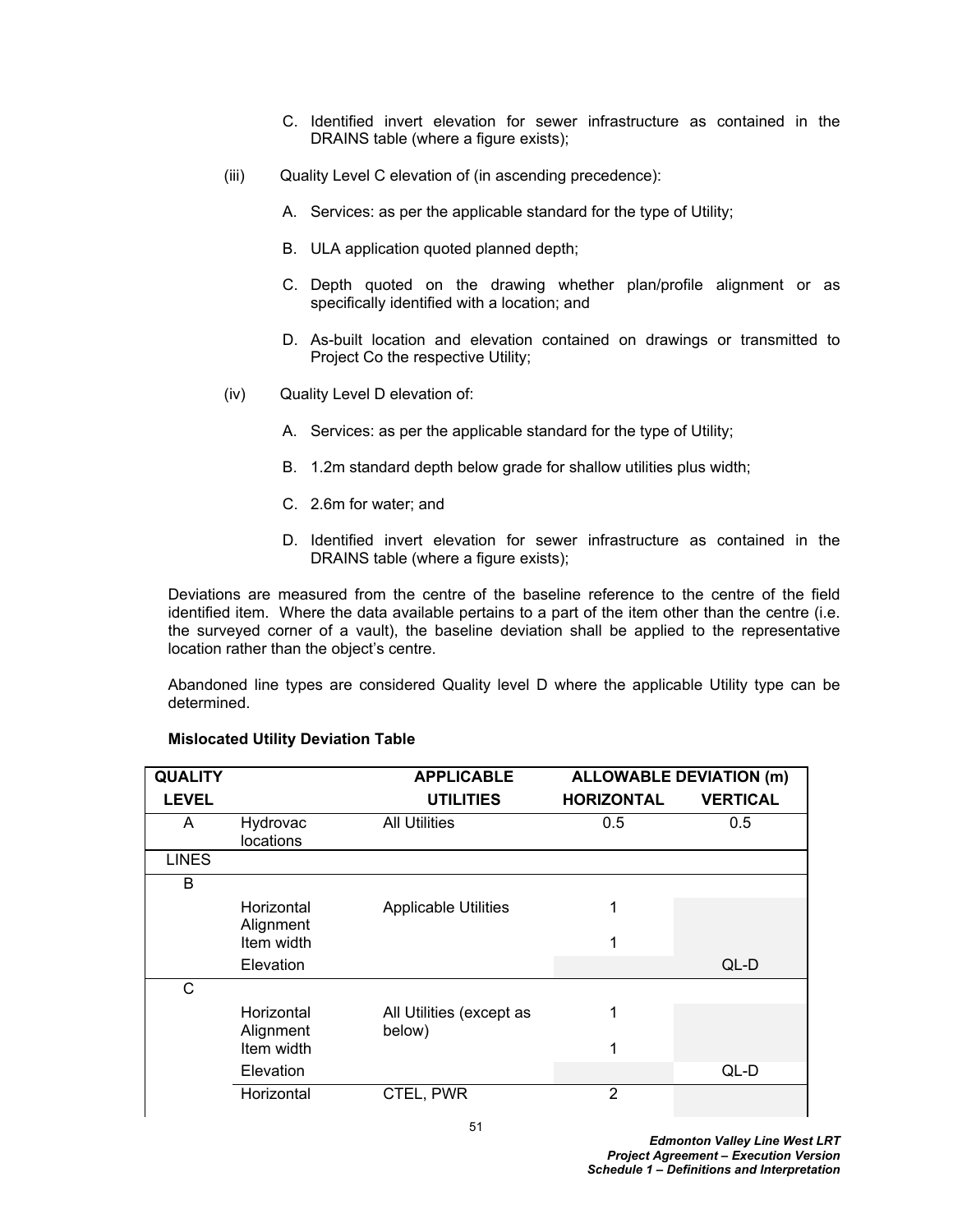|                                                                    | Alignment               |                                            |                |                              |  |  |  |
|--------------------------------------------------------------------|-------------------------|--------------------------------------------|----------------|------------------------------|--|--|--|
|                                                                    | Item width              |                                            | 1              |                              |  |  |  |
|                                                                    | Elevation               |                                            |                | QL-D                         |  |  |  |
| D                                                                  |                         |                                            |                |                              |  |  |  |
|                                                                    | Horizontal              | All Utilities (except as                   | 3              |                              |  |  |  |
|                                                                    | Alignment               | below)                                     |                |                              |  |  |  |
|                                                                    | Item width              |                                            | 1              |                              |  |  |  |
|                                                                    | Elevation               |                                            |                | $\overline{2}$               |  |  |  |
|                                                                    | Horizontal<br>Alignment | <b>SEW</b>                                 | 3              |                              |  |  |  |
|                                                                    | Elevation               |                                            |                | $\overline{2}$               |  |  |  |
|                                                                    | Horizontal              | SEW-s, WAT-s                               | $6\phantom{1}$ |                              |  |  |  |
|                                                                    | Alignment               |                                            |                |                              |  |  |  |
|                                                                    | Elevation               |                                            |                | $+0.5$ above $/-2m$<br>below |  |  |  |
| <b>SYMBOL</b>                                                      |                         |                                            |                |                              |  |  |  |
| S                                                                  |                         |                                            |                |                              |  |  |  |
| Surveyed                                                           | Horizontal              | All Utilities (except as                   | 1              |                              |  |  |  |
|                                                                    | Location                | below)                                     |                |                              |  |  |  |
|                                                                    | Item width              |                                            | $\overline{2}$ |                              |  |  |  |
|                                                                    | Horizontal<br>Location  | Network vaults and<br>vault investigations | 0.5            |                              |  |  |  |
| Not                                                                | Horizontal              | All Utilities (except as                   | $\overline{2}$ |                              |  |  |  |
| Surveyed                                                           | Location<br>Item width  | below)                                     | $\overline{2}$ |                              |  |  |  |
|                                                                    |                         |                                            |                |                              |  |  |  |
| <b>UTILITIES</b>                                                   |                         |                                            |                |                              |  |  |  |
| Distribution power                                                 |                         | PWR DCT, PWR                               |                |                              |  |  |  |
| Transmission power                                                 |                         | <b>PWR</b>                                 |                |                              |  |  |  |
| Telecommunications                                                 |                         | CTEL (Combined                             |                |                              |  |  |  |
|                                                                    |                         | telecoms)                                  |                |                              |  |  |  |
|                                                                    |                         | <b>TELUS</b>                               |                |                              |  |  |  |
|                                                                    |                         | <b>SHAW</b>                                |                |                              |  |  |  |
|                                                                    |                         | <b>ROGERS</b>                              |                |                              |  |  |  |
|                                                                    |                         | <b>BELL</b><br>ZAYO                        |                |                              |  |  |  |
| Water                                                              |                         | <b>WAT</b>                                 |                |                              |  |  |  |
| Sewer                                                              |                         | SEW (all sewer mains)                      |                |                              |  |  |  |
|                                                                    |                         | COMB                                       |                |                              |  |  |  |
|                                                                    |                         | <b>SAN</b>                                 |                |                              |  |  |  |
|                                                                    |                         | <b>STM</b>                                 |                |                              |  |  |  |
| Abandoned (ABND)                                                   |                         | <b>ABND</b>                                |                |                              |  |  |  |
| Pipelines                                                          |                         | OIL                                        |                |                              |  |  |  |
| Services - suffix                                                  |                         | -S                                         |                |                              |  |  |  |
| Shallow utilities are buried power, telecom, or gas infrastructure |                         |                                            |                |                              |  |  |  |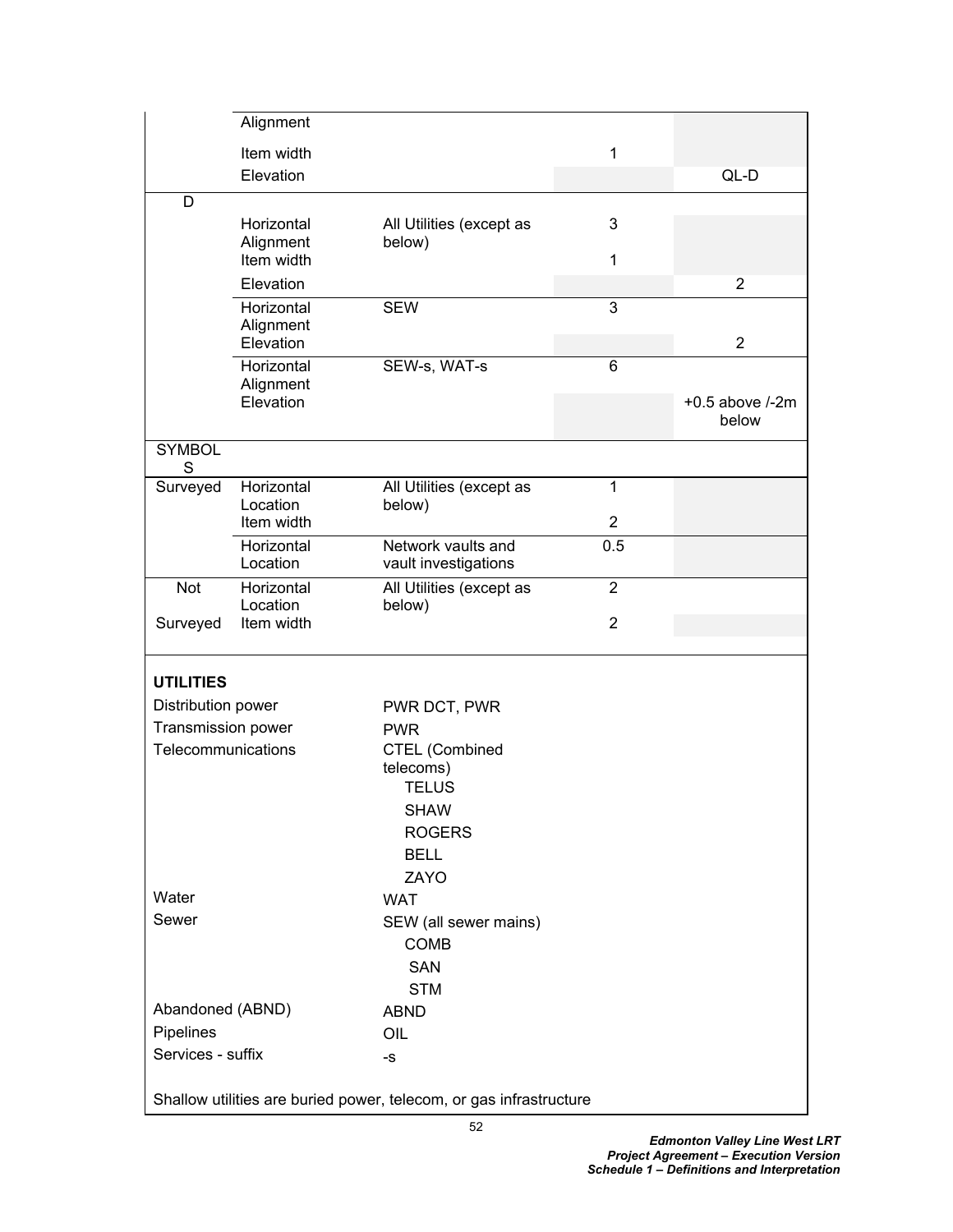For certainty, the following Utility Infrastructure is excluded from, and shall not constitute, a Mislocated Utility in any circumstances:

- (c) aerial Infrastructure;
- (d) Utility Infrastructure outside of City Lands; and
- (e) where DRAINS does not contain an elevation, and no as-built record exists of that sewer infrastructure, there is no baseline upon which to determine a deviation.
- 1.695 "**Modification**" or "**Modify**" has the meaning given in Section 1.1 *[Definitions]* of Schedule 8 *[Intellectual Property]*.
- 1.696 "**Modified Wiring Design**" has the meaning given in Section 6-4.3.7 *[Traffic Controller and Cabinet]* of Schedule 5 *[D&C Performance Requirements]*.
- 1.697 "**Monthly Payment Certificate**" means the certificate in the form of Appendix 16C *[Monthly Payment Certificate]* to Schedule 16 *[Payment Mechanism]*.
- 1.698 "**Monthly Progress Report**" means a report as set out in Section 3.2.1 *[Monthly Progress Report]* of Schedule 4 *[Design & Construction Protocols]*.
- 1.699 "**Muskakosi Natural Area**" or "**MNA**" means the natural area located directly west of the Lewis Farms Park and Ride site, as shown in Figure 5 of Appendix 10A *[Figures]* of Schedule 10 *[Environmental Performance Requirements]*.
- 1.700 "**National Building Code Alberta Edition**" or "**NBCAE**" means the National Building Code Alberta Edition 2019 promulgated under the *Safety Codes Act* (Alberta).
- 1.701 "**National Fire Code Alberta Edition**" or "**NFCAE**" means the National Fire Code Alberta Edition promulgated under the *Safety Codes Act* (Alberta).
- 1.702 "**Native Forest Reclamation Areas**" has the meaning given in Section 20.1(b) of Schedule 10 *[Environmental Performance Requirements].*
- 1.703 "**Native Forest Reclamation Plan**" means the plan prepared by Project Co in accordance with Section 20.3 *[Native Forest Reclamation Plan]* of Schedule 10 *[Environmental Performance Requirements]*.
- 1.704 "**Naturalization**" means the establishment of an ecosystem that is semi-natural in character, comprises species that are both native to the region and appropriate to site conditions and remains unmanicured and sustainable following establishment.
- 1.705 "**Naturalization Areas**" has the meaning given in Section 21.1(b) of Schedule 10 *[Environmental Performance Requirements]*.
- 1.706 "**Naturalization Plan**" means the plan prepared by Project Co in accordance with Section 21.3 *[Naturalization Plan]* of Schedule 10 *[Environmental Performance Requirements].*
- 1.707 "**Negotiation Period**" has the meaning given in Section 2.3 *[Diligent Negotiation]* of Schedule 20 *[Dispute Resolution Procedure]*.
- 1.708 "**Neighbourhood**" means a Stop Canopy type as set out in Section 2-10.2.3 *[Canopies]* of Schedule 5 *[D&C Performance Requirements]*.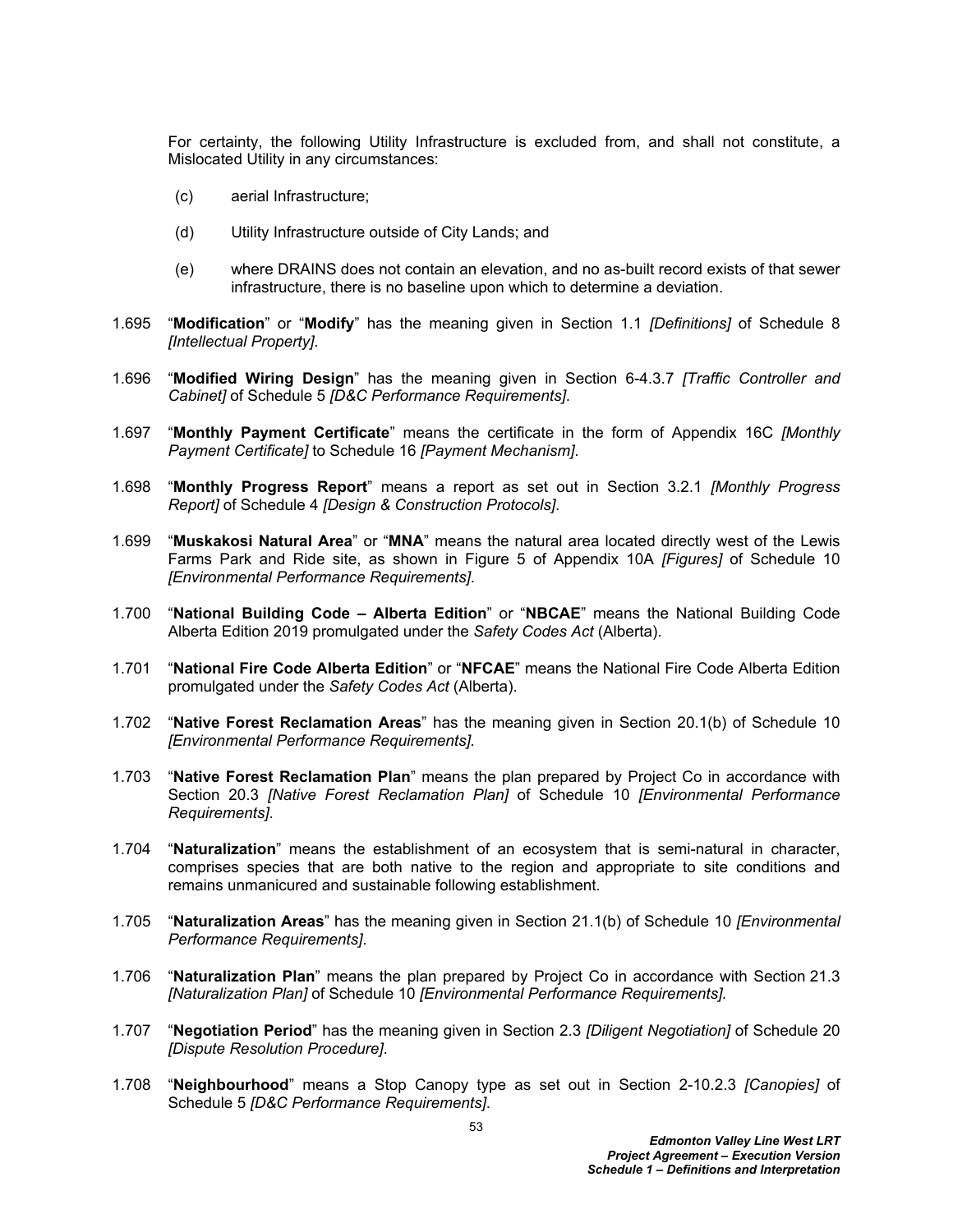- 1.709 "**Network Management System**" or "**NMS**" means a system for centralized monitoring of all IP networked devices.
- 1.710 "**Night Time**" means the period of time between the hours of 21:00 to 06:00 during Business Days and Non-Business Days.
- 1.711 "**NMS Integration Plan for Network Components**" has the meaning given in Section 6-1.16 *[Network Management System]* of Schedule 5 *D&C Performance Requirements]*.
- 1.712 "**NMS Integration Plan for Switches, Servers and End Devices**" has the meaning given in Section 6-1.16 *[Network Management System]* of Schedule 5 *[D&C Performance Requirements]*.
- 1.713 "**Noise and Vibration Monitoring**" has the meaning given in Section 3.6.1 *[Noise and Vibration Monitoring]* of Schedule 7 *[Performance Demonstration Requirements]*.
- 1.714 "**Noise Attenuation Wall**" means a wall constructed for the purpose of attenuation of noise.
- 1.715 "**Noise Control Sub-Plan**" means the plan described in Section 6.4.5.6 *[Construction Noise Control Sub-Plan]* of Schedule 4 *[Design and Construction Protocols]*.
- 1.716 "**Noise Impact Assessment Report**" has the meaning set out in Section 1-2.1.5D *[Noise Control]* of Schedule 5 *[D&C Performance Requirements]*.
- 1.717 "**Non-Business Day**" means Saturday, Sunday or statutory holidays in the Province of Alberta.
- 1.718 "**Non-Chargeable Cause**" has the meaning given in Section 1.2 *[Definitions]* of Schedule 7 *[Performance Demonstration Requirements].*
- 1.719 "**Non-Chargeable Failure**" has the meaning given in Section 1.2 *[Definitions]* of Schedule 7 *[Performance Demonstration Requirements].*
- 1.720 "**Nonconformity**" means a Deficiency or a failure of the Project Work to adhere to documented procedures.
- 1.721 "**Nonconformity Report**" or "**NCR**" means a document issued in accordance with Section 9.2 *[Addressing Nonconformities]* of Schedule 9 *[Quality Management]*, to detail the description, proposed rectification and proposed disposition of an identified Nonconformity.
- 1.722 "**Nonconformity Tracking System**" means a system to track Nonconformity Reports issued by the City or Project Co as set out in Section 9.4 *[Nonconformity Report Tracking System]* of Schedule 9 *[Quality Management]*.
- 1.723 "**Non-Default Termination Sum**" has the meaning given in Section 4.1 *[Consequences]* of Schedule 27 *[Compensation on Termination]*.
- 1.724 "**Non-Performance Event**" or "**NPE**" means an event described in Table 8 *[Non-Performance Events]* of Appendix 16B *[Non-Performance Events Payment Adjustments]* to Schedule 16 *[Payment Mechanism]*.
- 1.725 "**Non-Performance Event Payment Adjustment**" or "**NPE Payment Adjustment**" means the adjustment made pursuant to and in accordance with Section 2.7 *[Non-Performance Event Payment Adjustment]* of Schedule 16 *[Payment Mechanism]*.
- 1.726 "**Non-Resident**" means a person that is, at the relevant time, a non-resident of Canada for the purposes of the *Income Tax Act* (Canada).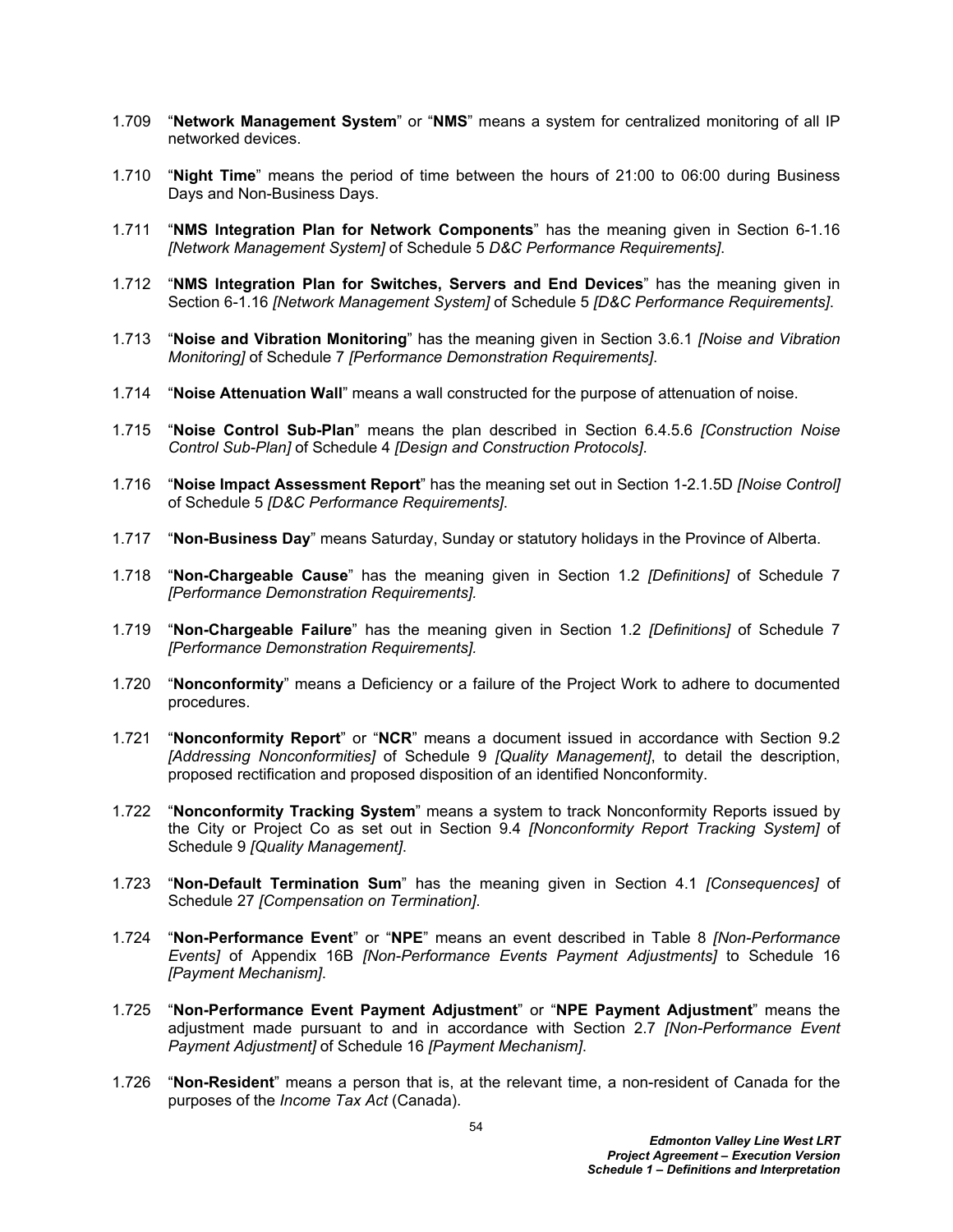- 1.727 **"Non-Service Affecting Event"** has the meaning given in Section 1.2 *[Definitions]* of Schedule 7 *[Performance Demonstration Requirements].*
- 1.728 "**Normal Water Level**" or "**NWL**" means the typical or normal elevation of the surface of the standing water within a Stormwater Management Facility during dry weather periods.
- 1.729 "**NorQuest Stop**" means the Stop located as set out in Table 1-1.2.2-1 *[Stops and Stations]* of Schedule 5 *[D&C Performance Requirements]*.
- 1.730 "**Notice** has the meaning given in Section 17 *[Notices]* of the Agreement.
- 1.731 "**Notice of Declination**" has the meaning given in Section 2.5(b) *[Fast Track Referee Process]* of Schedule 20 *[Dispute Resolution Procedure].*
- 1.732 "**Notice of Default**" means a notice from the City to Project Co specifying a Default.
- 1.733 "**Notice of Occupancy**" has the meaning given in Section 1-3.5 *[Maintenance During Construction]* of Schedule 5 *[D&C Performance Requirements]*.
- 1.734 "**Notified Party**" has the meaning given in Section 10.2 *[*Procedure on Force Majeure Event*]* of the Agreement.
- 1.735 "**Notifying Party**" has the meaning given in Section 10.2 *[*Procedure on Force Majeure Event*]* of the Agreement.
- 1.736 "**NSRVS**" means North Saskatchewan River Valley System.
- 1.737 "**O&M Leader**" means the Key Individual identified by such title in Appendix 26A *[Key Individuals]*  of Schedule 26 *[Representatives and Key Individuals]*, or such replacement as may be designated by Project Co pursuant to Section 3.2 *[Change of Key Individual or Job Specifications or Responsibilities]* of Schedule 26 *[Representatives and Key Individuals]*.
- 1.738 "**O&M Requirements Definition Report**" has the meaning given in Section 1-2.1.4 *[Operations and Maintenance Compliance]* of Schedule 5 *[D&C Performance Requirements]*.
- 1.739 "**Objection Notice**" has the meaning given in Section 2.5 *[Fast Track Referee Process]* of Schedule 20 *[Dispute Resolution Procedure]*.
- 1.740 "**Observations**" has the meaning given in Section 4.6 *[Submittal Endorsed "Observations"]* of Schedule 2 *[Submittal Review Procedure]*.
- 1.741 "**Occupied Right of Way**" has the meaning given in Section 1-3.5 *[Maintenance During Construction]* of Schedule 5 *[D&C Performance Requirements]*.
- 1.742 "**OCS Design Package**" has the meaning given in Section 6-3.3.8 *[Design Drawing Set and Submittals]* of Schedule 5 *[D&C Performance Requirements]*.
- 1.743 "**OCS Pole Spacing and Stagger Report**" has the meaning given in Section 6-3.3.2 *[Overhead Catenary System Configuration]* of Schedule 5 *[D&C Performance Requirements]*.
- 1.744 "**OCS Test Plan**" has the meaning given in Section 6-3.3.7 *[Field Testing]* of Schedule 5 *[D&C Performance Requirements]*.
- 1.745 "**Off-Peak**" means the period of time between the hours of 09:00 to 15:30 and 18:30 to 21:00 during Business Days; 06:00 to 21:00 on Non-Business Days.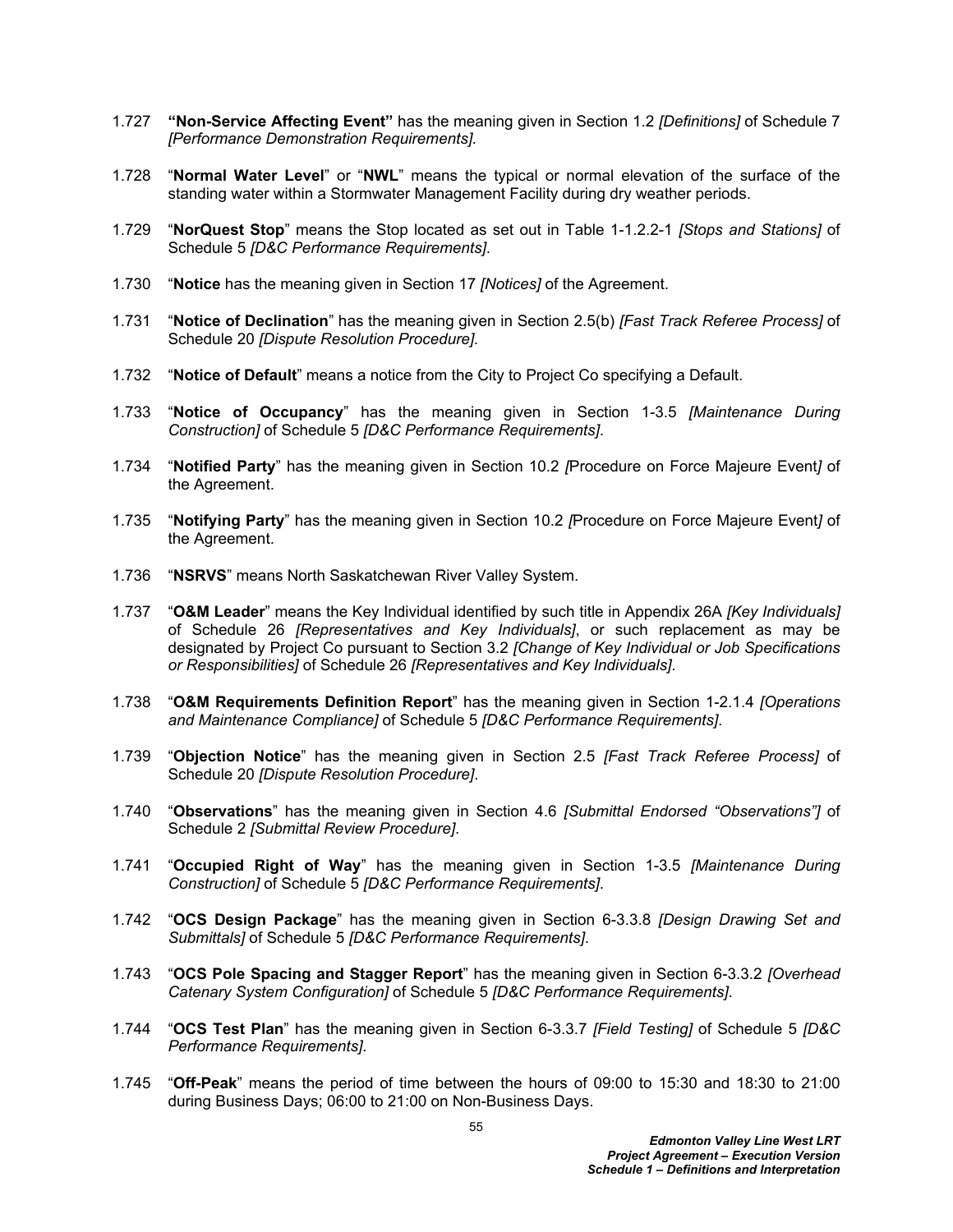- 1.746 "**Office Supervisory Control**" or "**OSC**" means a system with the capability of centrally monitoring the location of all Trains on a dynamic status basis.
- 1.747 "**Oliver Square Utility Complex**" refers to the Utility Complex located in the vicinity of 104 Avenue and 114 Street as illustrated in Appendix 5-1A *[Project Description Drawings]* in Part 1 *[General]* of Schedule 5 *[D&C Performance Requirements].*
- 1.748 "**On-Street Construction and Maintenance**" or "**OSCAM**" means the permissions and procedures required for all work on City road right of ways.
- 1.749 "**On-track Obstruction**" means any item, person or Track Occupancy, within the limits of the Trackway.
- 1.750 "**On-track Vehicle**" means any Stage 1 LRV, Stage 2 LRV and rail-borne auxiliary equipment that operates within the Trackway, whether it is operated on steel wheels or on rubber tires, including work trains and on-track maintenance equipment.
- 1.751 "**Open Source Software**" has the meaning given in Section 1.1 *[Definitions]* of Schedule 8 *[Intellectual Property]*.
- 1.752 "**Operating and Maintenance Manual**" has the meaning given in Section 10.6 *[Operating and Maintenance Manuals]* of Schedule 4 *[Design and Construction Protocols]*.
- 1.753 "**Operating Rule Book**" has the meaning give in Section 10.6.3 *[Standard Operating Procedures and Rule Book]* of Schedule 4 *[Design and Construction Protocols]*.
- 1.754 "**Operational and Maintenance Readiness Sub-committee**" means the committee established pursuant to Section 5.10 *[Operational and Maintenance Readiness Sub-committee]* of Schedule 4 *[Design and Construction Protocols].*
- 1.755 "**Operability and Maintainability Parameters**" means the procedures which will be followed by the Operator, as specified in Appendix 5-1D *[Operability and Maintainability Parameters]* to Schedule 5 *[D&C Performance Requirements].*
- 1.756 "**Operations Control Centre**" means a self-contained operations control facility located within Gerry Wright OMF Building A, that includes all interfaces, equipment, systems and sub-systems required for the performance of the activities defined in Section 2.2(e) *[Principles of Operation]* of Appendix 5-1D *[Operability and Maintainability Parameters]* of Schedule 5 [*D&C Performance Requirements*].
- 1.757 "**Operations Plan**" has the meaning given in Section 1-2.1.4 *[Operations and Maintenance Compliance]* of Schedule 5 *[D&C Performance Requirements]*.
- 1.758 "**Operator**" means the City Person that is selected by the City to operate and maintain the Infrastructure.
- 1.759 "**Opportunity Area**" means a defined geographic area within a Character Zone for which specific SUI requirements have been specified.
- 1.760 "**Original Spread**" means the spread between the yield to maturity of the Bonds and the interpolated yield to maturity of a Government of Canada bond with a maturity equal to the average remaining life of the Bonds on the date of pricing.
- 1.761 "**Other Approvals**" has the meaning given in Section 2.1(b) of Schedule 28 *[Project Approvals and Utility Matters]* Part 1 *[Project Approvals]*.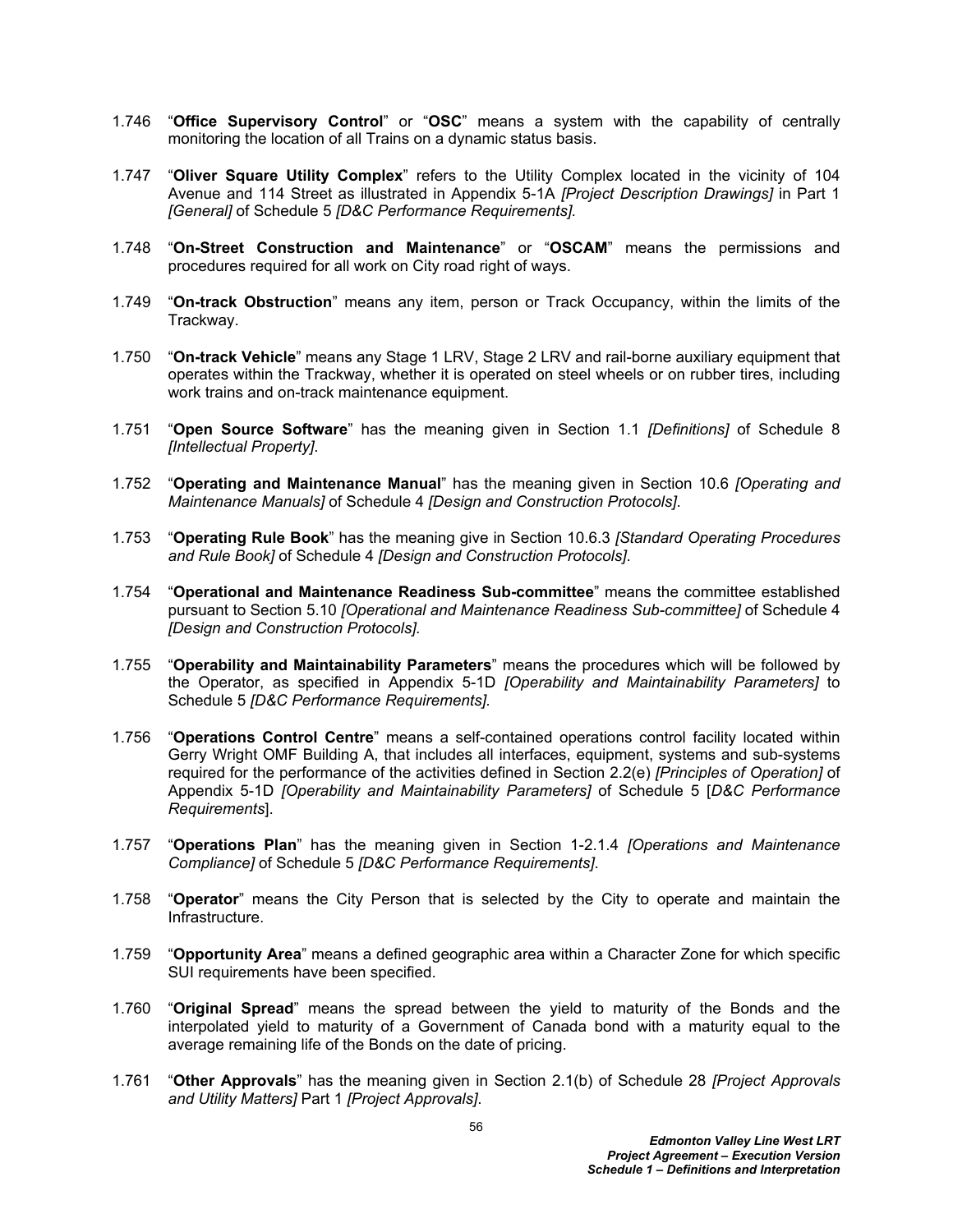- 1.762 "**Other Contractor**" means a City Person or other contractor or consultant that is engaged in the performance of Other Works at the relevant time, but excludes the LRV Supplier and the Operator.
- 1.763 "**Other Structures**" means all:
	- (a) Track, Track ties and Track fixings, excluding any Track slabs and Trackway supporting structures;
	- (b) OCS poles;
	- (c) sign support structures;
	- (d) traffic signal poles;
	- (e) supports for traffic regulatory signs, traffic control signs and informational signs;
	- (f) Roadway lighting poles;
	- (g) Roadways;
	- (h) Sidewalks, excluding any portions which are integrated with a Platform;
	- (i) SUPs, excluding any portions which are integrated with a Platform or a Transportation Structure;
	- (j) retaining structures with a maximum height of 1.2m or less;
	- (k) culverts 1.5m or less in diameter;
	- (l) pedestrian bridges with a span of less than 10m; and
	- (m) pole bases, other than OCS pole bases or bases mounted on Transportation Structures.
- 1.764 "**Other Works**" mean any work or activity, other than City Works, City Activities and Utility Works, being performed on the Lands by an Other Contractor at any time during the Term, pursuant to an express, written:
	- (a) contract entered into by the City; or
	- (b) permission, consent, approval, certificate, license, authorization or permit issued by the City.
- 1.765 "**Overall Communications Strategy**" means the strategy required to be developed by Project Co pursuant to Section 5.1(a) of Schedule 12 *[Communications and Engagement].*
- 1.766 "**Overhead Catenary System**" or "**OCS**" means a system of overhead wires that distribute DC power from the Traction Power System to the Light Rail Vehicle via a pantograph mounted on the Light Rail Vehicle.
- 1.767 "**Ownership**", "**Own**", "**Owned**" and "**Owner**" have the meanings given in Section 1.1 *[Definitions]* of Schedule 8 *[Intellectual Property]*.
- 1.768 "**Oxidation Induction Time**" or "**OIT**" has the meaning given in ASTM D3895.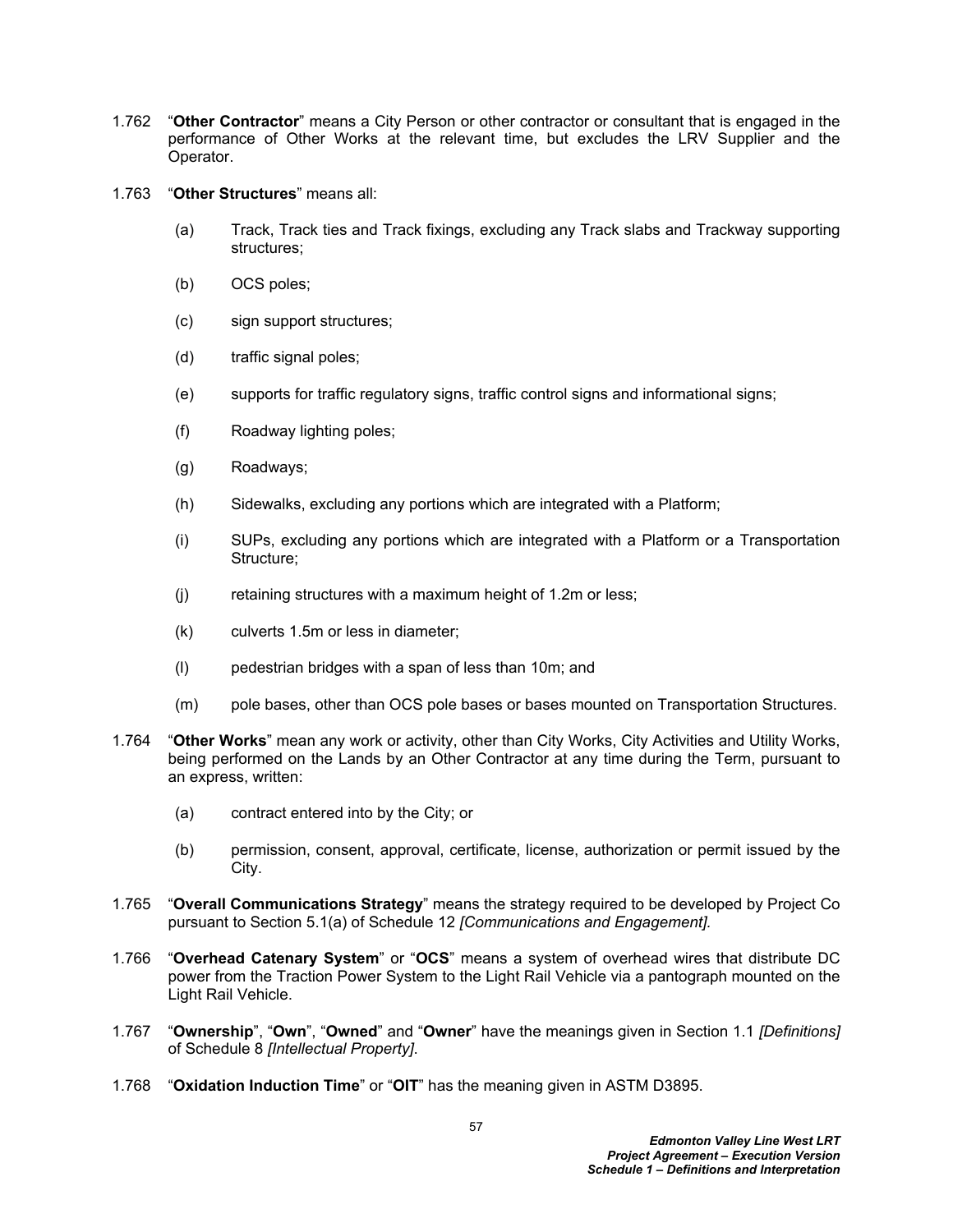- 1.769 "**Partial Priority**" means a Transit Signal Priority arrangement whereby the Train is afforded a higher priority phase sequence than road traffic, such that the punctual arrival of the Train within a prescribed time interval after initiating the Partial Priority call, will result in a deterministic period of time within which a proceed phase will be provided.
- 1.770 "**Partner**" means each of the General Partner, as a general partner, and each of Colas MIP Inc. and Parsons MIP Inc., as a limited partner, and each other Person that is admitted as a general partner or limited partner, as the case may be, of Project Co pursuant to its limited partnership agreement, in each case in its capacity as a general partner or limited partner, as the case may be, of Project Co and including its successors and assignees permitted under the agreement.
- 1.771 "**Party**" means Project Co or the City, as applicable and "**Parties**" means both of them.
- 1.772 "**Passenger**" means a Person using Trains to travel in a manner consistent with intended use.
- 1.773 "**Passenger Emergency Alarm**" means a two-way communication device, installed on an LRV, for Passengers to communication the Driver in an Emergency.
- 1.774 "**Passenger Interface Equipment**" means the following items at Stops and Stations: TVMs, Validators, VMSs, Global Wayfinding Maps, ETS TV screens, ATMs, and corporate advertising screens.
- 1.775 "**Payments**" means the sum, in Canadian dollars, determined in accordance with Section 1 *[Payments]* of Schedule 16 *[Payment Mechanism].*
- 1.776 "**PA/VMS Integration Plan**" has the meaning given in Section 6-1.20.2 *[PA/VMS System]* of Schedule 5 *D&C Performance Requirements]*.
- 1.777 "**PA/VMS Test Plan**" has the meaning given in Section 6-1.20.2 *[PA/VMS System]* of Schedule 5 *D&C Performance Requirements]*.
- 1.778 "**PA/VMS Test Plan Result Report**" has the meaning given in Section 6-1.20.2 *[PA/VMS System]* of Schedule 5 *D&C Performance Requirements]*.
- 1.779 "**PDC Parties**" or "**PDC Party**" has the meaning given in Section 1.2 *[Definitions]* of Schedule 7 *[Performance Demonstration Requirements].*
- 1.780 "**Peak Traffic**" means the period of time between the hours of 06:00 to 09:00 and 15:30 to 18:30 during Business Days.
- 1.781 **"Pedestal Track"** means Track used to access and service the underside of an LRV.
- 1.782 "**Pedestrian Clear Width**" means the Platform zone shown on Figure 5-2.7.3 *[Stop Platform Functional Lay-Out]* of Schedule 5 *[D&C Performance Requirements]*.
- 1.783 "**Pedestrian Priority Zones**" or "**PPZs**" are delineated areas along the LRT Corridor where safe and comfortable pedestrian movement is intended to be prioritized.
- 1.784 "**Pedway**" means an underground or overhead dedicated pedestrian walkway.
- 1.785 "**Percent Completion for Construction Payment**" means the percentage of construction completion as determined in accordance with Section 2.1 *[Percent Completion for Construction Payment]* of Schedule 16 *[Payment Mechanism].*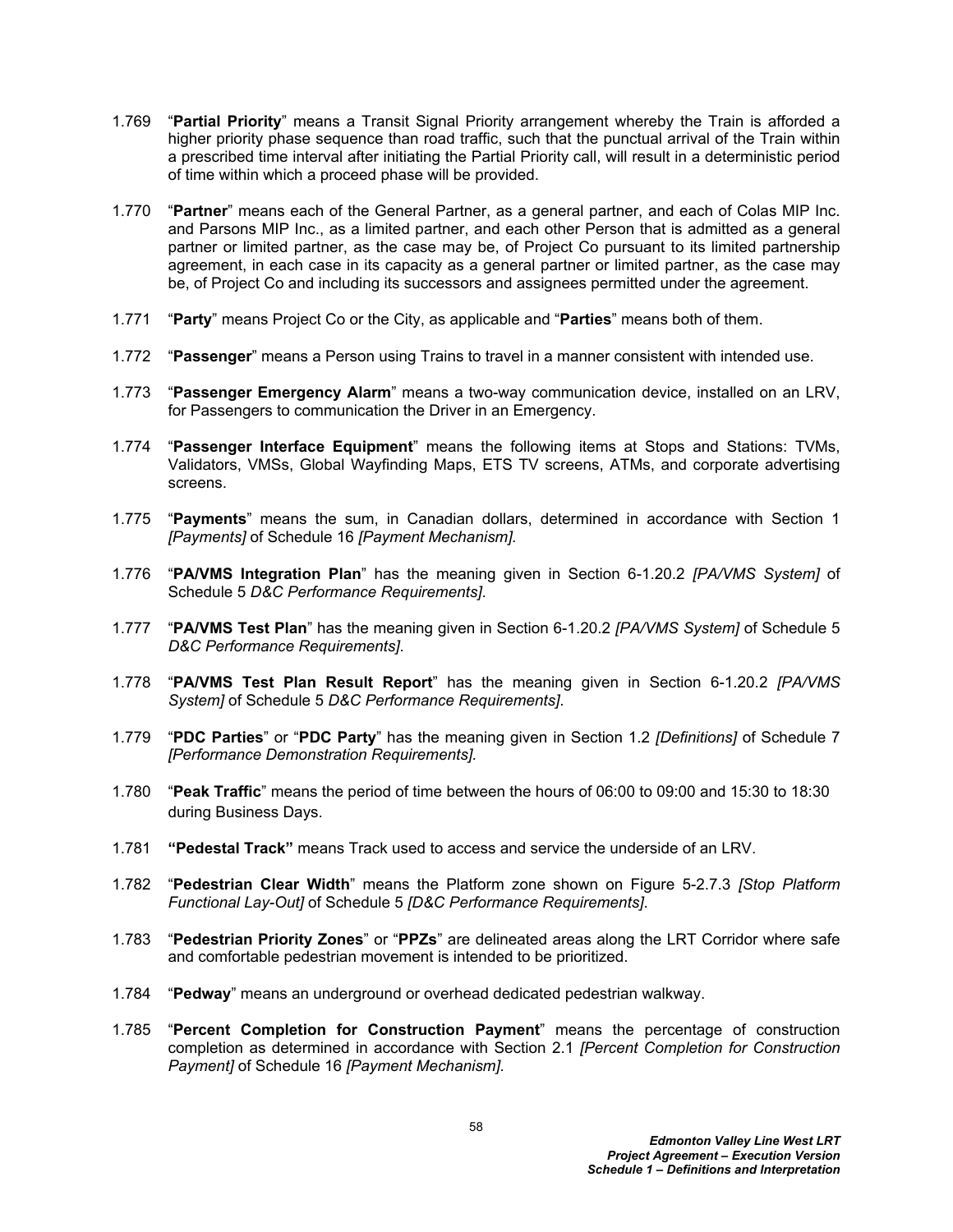- 1.786 "**Percent Completion Default Date**" means the date that is 32 months following Commercial Close, provided that such date shall be adjusted to the extent of any adjustment to the Target Phase 1 Construction Completion Date or Target Construction Completion Date pursuant to a Relief Event, a Limited Relief Event or an event of Force Majeure*.*
- 1.787 "**Performance Demonstration**" has the meaning given in Section 1.2 *[Definitions]* of Schedule 7 *[Performance Demonstration Requirements].*
- 1.788 "**Performance Demonstration Committee**" has the meaning given in Section 1.2 *[Definitions]* of Schedule 7 *[Performance Demonstration Requirements].*
- 1.789 "**Performance Guarantee of Construction Guarantor**" means the guarantee of Construction Guarantor in the form of Schedule 31 *[Form of Performance Guarantee of Construction Guarantor]* to the Agreement.
- 1.790 "**Performance Letter of Credit**" has the meaning given in Section 21.4 *[Performance Letter of Credit]* of the Agreement.
- 1.791 "**Performance Letter of Credit Holdback**" has the meaning given in Section 21.4 *[Performance Letter of Credit]* of the Agreement.
- 1.792 "**Performance Letter of Credit Required Amount**" has the meaning given in Section 21.4 *[Performance Letter of Credit]* of the Agreement.
- 1.793 "**Performance Security**" means the Bonds, the Performance Letter of Credit, the Performance Guarantee of Construction Guarantor, the Construction Completion Deficiencies Letter of Credit, the Construction Completion Deficiencies Holdback, the LEED Letter of Credit and all other any and all security instruments, agreements or arrangements in any form, including without limitation guarantees, indemnities, performance bonds, payment bonds, letters of credit, letters of guarantee and security interests in real or personal property expressly required pursuant to the Agreement or Schedule 17 *[Insurance and Performance Security Requirements]*.
- 1.794 "**Permitted Combination**" has the meaning given in Section 1.1 *[Definitions]* of Schedule 8 *[Intellectual Property]*.
- 1.795 "**Permitted Encumbrances**" means all:
	- (a) Identified Encumbrances;
	- (b) statutory exceptions, reservations, limitations, provisos, qualifications and conditions contained in the *Land Titles Act* (Alberta) and reservations or exceptions of mines and minerals; and
	- (c) other Encumbrances which do not adversely affect the City Lands licence granted to Project Co pursuant to Section 4.1 *[Access and Use]* and the ability of Project Co to perform the Project Work as contemplated by this Agreement,
	- and "**Permitted Encumbrance**" means any one of them.
- 1.796 "**Permitted Letter of Credit Provider**" means any Schedule 1 Bank whose senior debt subject to conversion under the Canadian bank recapitalization "bail-in" regime is rated by at least two of S&P, Moody's, Fitch or DBRS at or above the following levels, in each case without negative outlook:
	- (a) A- or higher by S&P;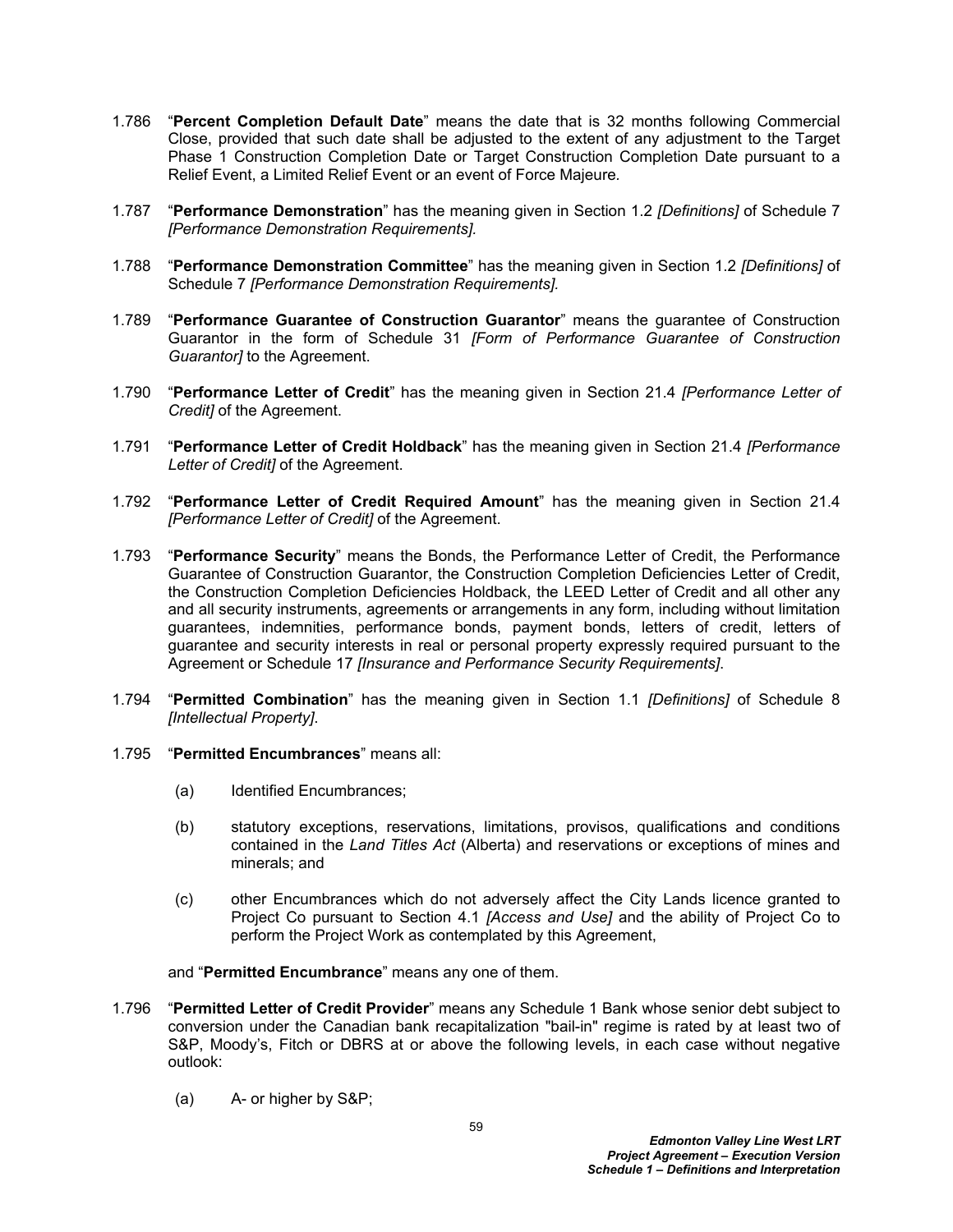- (b) A3 or higher by Moody's;
- (c) A- or higher by Fitch;
- (d) A (low) by DBRS,

or if no Schedule 1 Bank has such a credit rating, then:

- (e) the then-highest rated Schedule 1 Bank, provided that such bank shall have a minimum rating of BBB or its equivalent from at least two Rating Agencies.
- 1.797 "**Permitted Purposes**" has the meaning given in Section 1.1 *[Definitions]* of Schedule 8 *[Intellectual Property]*.
- 1.798 "**Person**" means an individual, legal personal representative, corporation, body corporate, firm, partnership, trust, trustee, syndicate, joint venture, unincorporated organization, co-owners arrangement or other business entity.
- 1.799 "**Personnel**" has the meaning given in Section 1.1 *[Definitions]* of Schedule 8 *[Intellectual Property]*.
- 1.800 "**Phase 1 Commissioning Certificate**" means a certificate in respect of Phase 1 Commissioning Work as provided by Project Co pursuant to Section 9.9.1 *[Phase 1 Commissioning Certificate]* of Schedule 4 *[Design and Construction Protocols].*
- 1.801 "**Phase 1 Commissioning Plan**" has the meaning given in Section 9.4.1 *[Phase 1 Commissioning Plan]* of Schedule 4 *[Design and Construction Protocols].*
- 1.802 "**Phase 1 Commissioning Program Report**" has the meaning given in Section 9.10.1 *[Phase 1 Commissioning Program Report]* of Schedule 4 *[Design and Construction Protocols]*.
- 1.803 "**Phase 1 Commissioning Register**" has the meaning given in Section 9.8.1 *[Phase 1 Commissioning Register]* of Schedule 4 *[Design and Construction Protocols]*.
- 1.804 "**Phase 1 Safety and Security Certificate**" has the meaning given in Section 12.5 [*Conditions Precedent for Phase 1 Construction Completion*] of Schedule 4 [*Design and Construction Protocols*].
- 1.805 "**Phase 1 Safety and Security Verification Report**" means has the meaning given in Section 5.4.1 *[General]* of Schedule 4 *[Design and Construction Protocols].*
- 1.806 "**Phase 1 Commissioning Schedule**" has the meaning given in Section 9.5.1 *[Phase 1 Commissioning Schedule]* of Schedule 4 *[Design and Construction Protocols]*.
- 1.807 "**Phase 1 Commissioning Work**" means all of the work, activities and tasks required to completely and successfully complete the Commissioning of the Gerry Wright OMF, including all equipment, components, systems, sub-systems and Integrated LRV Commissioning.
- 1.808 "**Phase 1 Construction Completion**" means that all of the conditions precedent to the Phase 1 Construction Completion specified in Section 12.8 *[Conditions Precedent to Phase 1 Construction Completion]* of Schedule 4 *[Design and Construction Protocols]*, that have not been waived by the City, have been achieved, as certified by the Independent Certifier.
- 1.809 "**Phase 1 Construction Completion Date**" means the date when all the conditions precedent to Phase 1 Construction Completion that have not been waived by the City have been satisfied, as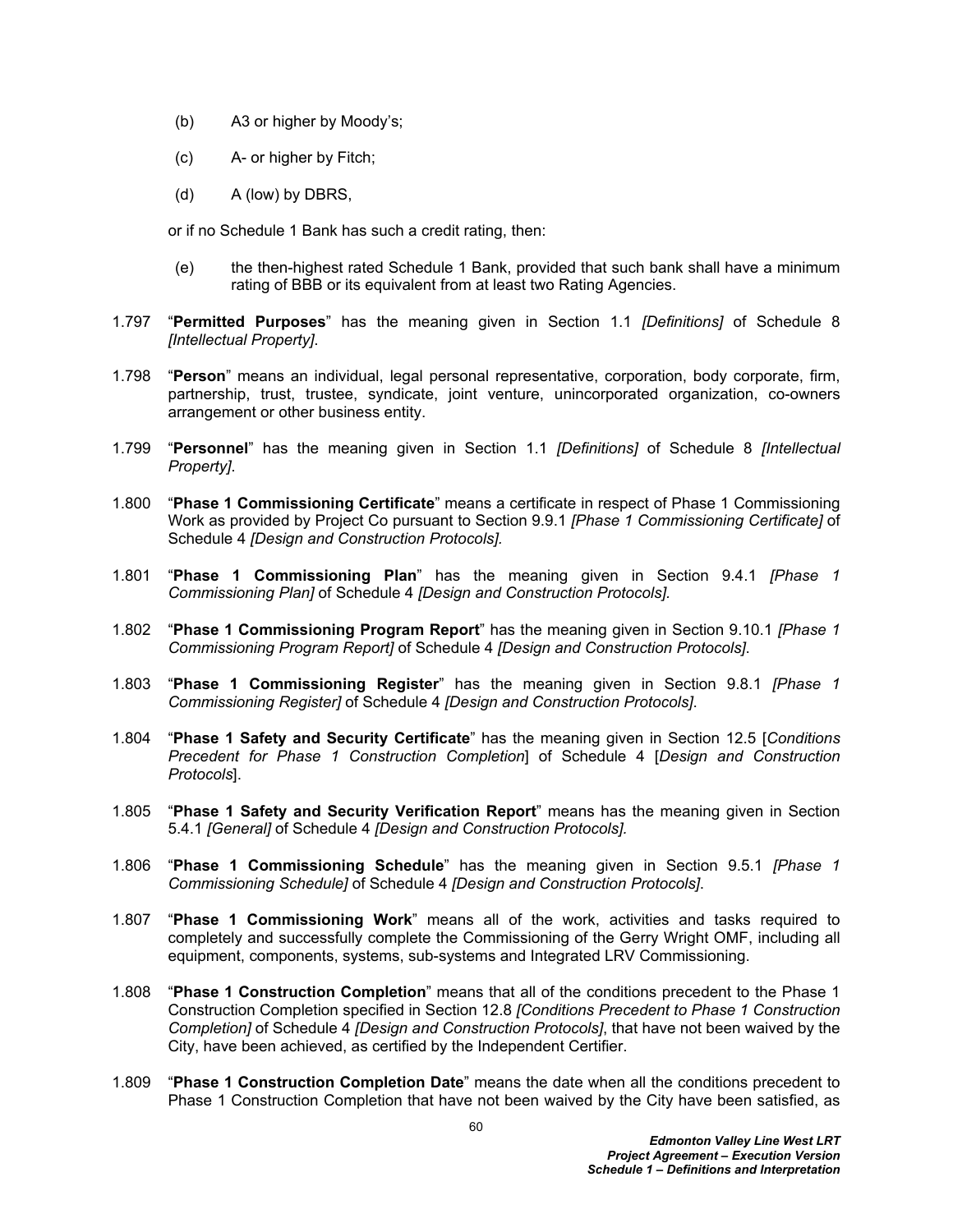certified by the Independent Certifier in accordance with Section 12.8 *[Certification of Construction Completion]* of Schedule 4 *[Design and Construction Protocols]*. It shall be the date shown on the Certificate of Phase 1 Construction Completion.

- 1.810 "**Phase 1 Construction Completion Deficiencies**" means any defects, Deficiencies, Nonconformities and items of outstanding work (including in relation to seasonal work) arising from or related to the work required to achieve Phase 1 Construction Completion, and:
	- (a) which, in the opinion of the Independent Certifier, acting reasonably, are not required to be rectified or completed in order to achieve Phase 1 Construction Completion; or
	- (b) which are required to be included on the list of Phase 1 Construction Completion Deficiencies by the City pursuant to Section 12.4(b) of Schedule 4 *[Design and Construction Protocols].*
- 1.811 "**Phase 1 Construction Completion Deficiencies Holdback**" has the meaning given in Section 12.15 *[Phase 1 Construction Completion Deficiencies Holdback]* of Schedule 4 *[Design and Construction Protocols]*.
- 1.812 "**Phase 1 Construction Completion Deficiencies Holdback Repayment**" means the amount owing to Project Co for Phase 1 Construction Completion Deficiencies rectified that will be calculated in accordance with Section 1.6 [*Phase 1 Construction Completion Deficiencies Holdback Repayment*] of Schedule 16 [*Payment Mechanism*].
- 1.813 "Phase 1 **Construction Completion Deficiencies Letter of Credit**" has the meaning given in Section 12.16 *[Phase 1 Construction Completion Deficiencies Letter of Credit]* of Schedule 4 *[Design and Construction Protocols]*.
- 1.814 "**Phase 1 Construction Completion Deficiency Deadline**" has the meaning given in Section 12.11 *[Correction of Phase 1 Construction Completion Deficiencies]* of Schedule 4 *[Design and Construction Protocols]*.
- 1.815 "**Phase 1 Construction Completion Deficiency Deduction"** means the amounts incurred by the City to engage others to perform the work necessary to complete and rectify such Phase 1 Construction Completion Deficiency in accordance with Section 12.15(b) of Schedule 4 [*Design and Construction Protocols]*.
- 1.816 "**Phase 1 Construction Completion (OMF-B) Payment**" means the sum, in Canadian dollars, payable by the City to Project Co in accordance with the Agreement, as calculated in Section 1.3 *[Phase 1 Construction Completion (OMF-B) Payment]* of Schedule 16 *[Payment Mechanism]*.
- 1.817 "**Phase 1 Design and Construction Report**" has the meaning given in Section 11.5 *[Phase 1 Design and Construction Report]* of Schedule 4 *[Design and Construction Protocols].*
- 1.818 "**Phase 1 Infrastructure**" means Gerry Wright OMF Stage 2.
- 1.819 "**Phase 1 Project Work**" means the Project Work required to be completed in relation to the Phase 1 Infrastructure and to achieve Phase 1 Construction Completion.
- 1.820 "**Phase 1 Training and Assessment Plan**" has the meaning given in Section 10.2.1 *[Phase 1 Training and Assessment Plan]* of Schedule 4 *[Design and Construction Protocols]*.
- 1.821 "**Phase 1 Training Plan**" has the meaning given in Section 10.2.1 *[Phase 1 Training Plan]* of Schedule 4 *[Design and Construction Protocols]*.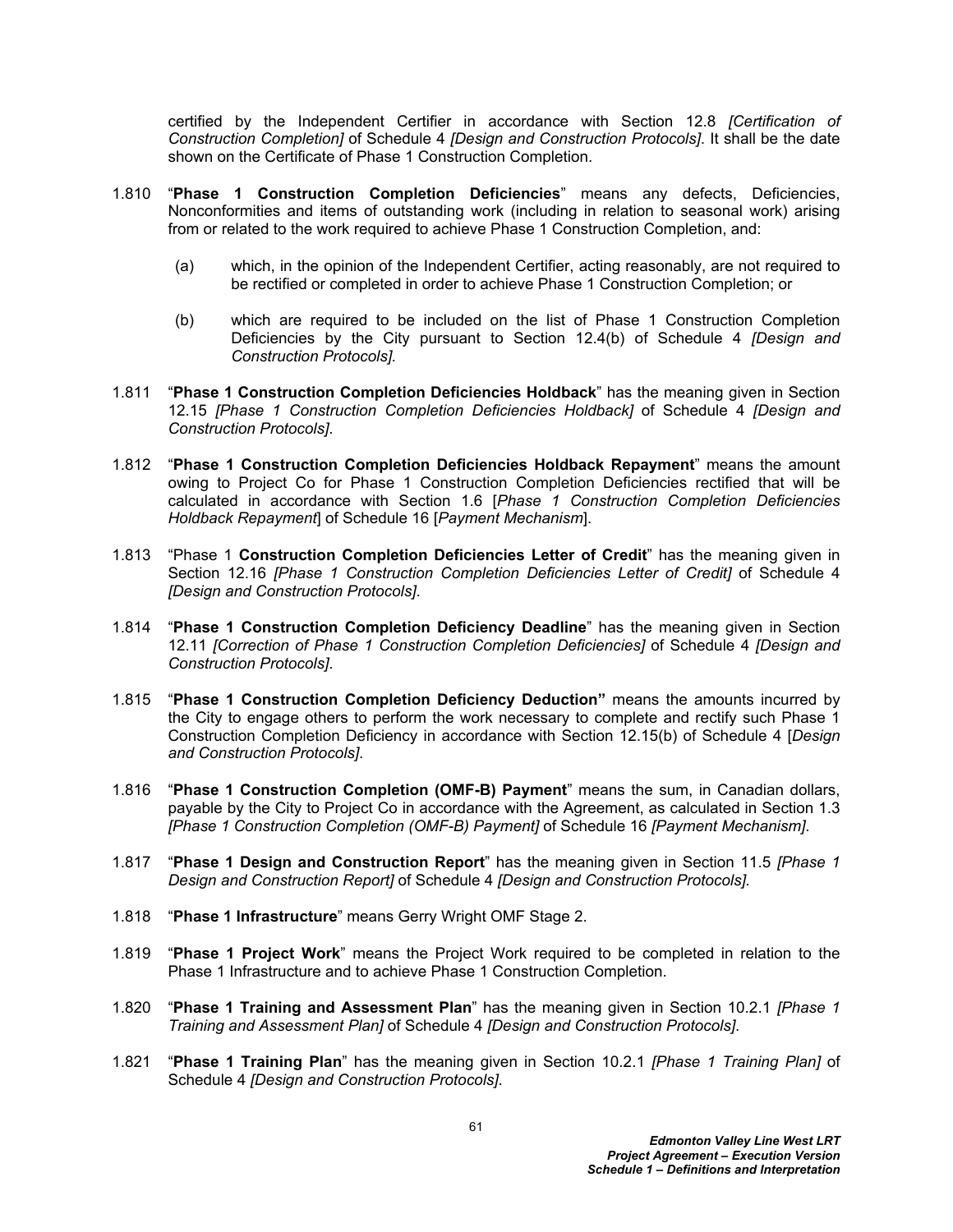- 1.822 "**Phase 1 Warranty Period**" means the period of time beginning at the Phase 1 Construction Completion Date and ending two years after the Phase 1 Construction Completion Date as such period may be extended pursuant to Section 7.2(a) of the Agreement.
- 1.823 "**Physical Barrier**" means the barrier described in Section 2-4.5.3 *[Safety Barriers]* of Schedule 5 *[D&C Performance Requirements]*.
- 1.824 "**Pile Concrete**" means the concrete classed as "Pile" in Table 4-1.6.1-1 *[Concrete Classes]* of Schedule 5 *[D&C Performance Requirements]*.
- 1.825 "**Pipeline Company**" has the meaning given in Section 1.1 *[Definitions]* of Schedule 28 *[Project Approvals and Utility Matters]* Part 2 *[Utility Matters]*.
- 1.826 "**Pipeline Agreement**" has the meaning given in Section 2.5.4 *[Pipeline Agreements]* of Schedule 28 *[Project Approvals and Utility Matters]* Part 2 *[Utility Matters]*.
- 1.827 "**Pipeline Infrastructure**" has the meaning given in Section 1.1 *[Definitions]* of Schedule 28 *[Project Approvals and Utility Matters]* Part 2 *[Utility Matters]*.
- 1.828 "**Pipeline Work**" has the meaning given in Section 1.1 *[Definitions]* of Schedule 28 *[Project Approvals and Utility Matters]* Part 2 *[Utility Matters]*.
- 1.829 "**Planning Branch**" means the City Planning Branch of Urban Form and Corporate Strategy for the City.
- 1.830 "**Platform**" means that portion of the Station or Stop designated for Passengers to board and alight from Trains.
- 1.831 "**Platform Access Point**" means a location at which Passengers enter a Stop Platform from a Sidewalk, SUP or crosswalk.
- 1.832 "**Positive Drainage**" means continuous downhill grades in which water can flow without ponding.
- 1.833 "**Potential Incident** means an incident which, if left unresolved has the potential to become a Security Incident.
- 1.834 "**Potential Nonconformity Report**" or "**Potential NCR**" means a document issued by the City in accordance with Section 9.3 *[Potential Nonconformity Reports]* of Schedule 9 *[Quality Management]*, to detail the description of an identified Nonconformity.
- 1.835 "**Power over Ethernet**" or "**PoE**" means a technology for wired local area networks that allows the electrical current necessary for the operation of each device to be carried by the data cables rather than by power cords.
- 1.836 "**Pre-emption**" is a notification of an approaching Light Rail Vehicle, as forwarded to the Traffic Signal controller by the Automatic Grade Crossing Warning System.
- 1.837 "**Pre-ULA Process**" has the meaning given in Section 1.1 *[Definitions]* of Schedule 28 *[Project Approvals and Utility Matters]* Part 2 *[Utility Matters]*.
- 1.838 "**Preliminary Construction Schedule**" has the meaning given in Section 2.1(a) of Schedule 3 *[Construction Schedule]*.
- 1.839 "**Preliminary Public Art Integration Schedule**" has the meaning given in Section 6.1 of Schedule 3 *[Construction Schedule]*.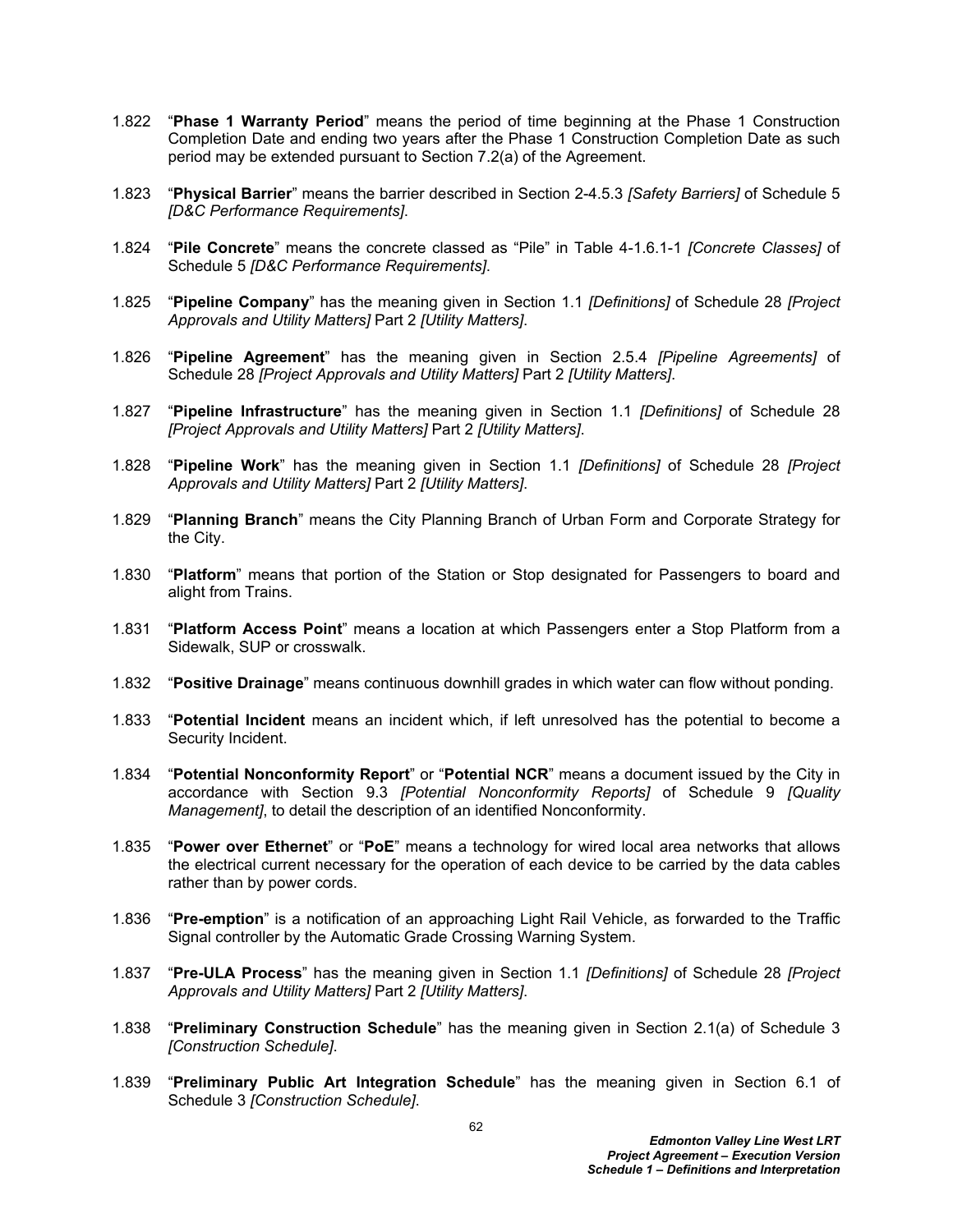- 1.840 "**Preliminary Reference Design**" means preliminary design work undertaken during the City planning of the Project and included in the Disclosed Data, and for which the City makes no warranties in regards to its suitability for Final Design.
- 1.841 "**Preservation Tree**" means an existing tree that is identified as a "preservation tree" in the Tree Valuation Inventory.
- 1.842 "**Preventive Action**" means action to eliminate the cause of a potential Nonconformity or other undesirable situation in order to prevent its occurrence.
- 1.843 "**Previously Paid Monthly GST Amount**" means a GST amount to be determined as provided for below which in the aggregate is equal to the amount of the Section 8.5(c) Payment. The amount of each Previously Paid Monthly GST Amount shall be:
	- (a) the amount of the Section 8.5(c) Payment amortized on a straight line basis over the Payments due over the remainder of the Term following the payment of the Section 8.5(c) Payment subject to an alternative basis on which to amortize the remaining unapplied Section 8.5(c) Payment as provided for by Applicable Law in which case the City shall determine the Previously Paid Monthly GST Amount in accordance with such Applicable Law, provided that the City may, at any time, proceed to obtain an advance ruling under the Excise Tax Act (Canada) (or rely upon an existing advance ruling under the Excise Tax Act (Canada)) in respect to some other basis for amortizing the remaining unapplied Section 8.5(c) Payment over the Payments due over the remainder of the Term, and in such event, the remaining unapplied Section 8.5(c) Payment may be amortized over the Payments in a manner provided for in the advance ruling if the City so determines;
	- (b) communicated by the City to Project Co in writing at the same time that the City pays Project Co the Section 8.5(c) Payment; and
	- (c) credited to the City in each payment invoice sent by Project Co to the City following the payment of the Section 8.5(c) Payment.
- 1.844 "**Prime**" means the annual rate of interest from time to time declared by The Toronto-Dominion Bank (or its successor, in the event of a merger or amalgamation) as its prime rate for Canadian dollar commercial loans in Canada.
- 1.845 "**Prime Contractor**" has the meaning given in Section 1.2 *[Prime Contractor]* and Appendix 11A *[Prime Contractor Designation]* of Schedule 11 *[Construction Safety Requirements].*
- 1.846 "**Process NCR**" has the meaning given in Section 9.4.1(h) of Schedule 9 *[Quality Management].*
- 1.847 "**Product NCR**" has the meaning given in Section 9.4.1(h) of Schedule 9 *[Quality Management].*
- 1.848 "**Professional Engineer**" means a professional engineer licensed by the APEGA to practice in the Province of Alberta.
- 1.849 "**Professional Geologist**" means a professional geoscientist licensed by the APEGA to practice in the Province of Alberta.
- 1.850 "**Program Management Plan**" has the meaning given in Section 5.2 *[Program Management Plan]* of Schedule 4 *[Design and Construction Protocols].*
- 1.851 "**Prohibited Act**" has the meaning given in Section 20.3 *[Lobbying, Corrupt Practices and Other Prohibited Acts]* of the Agreement.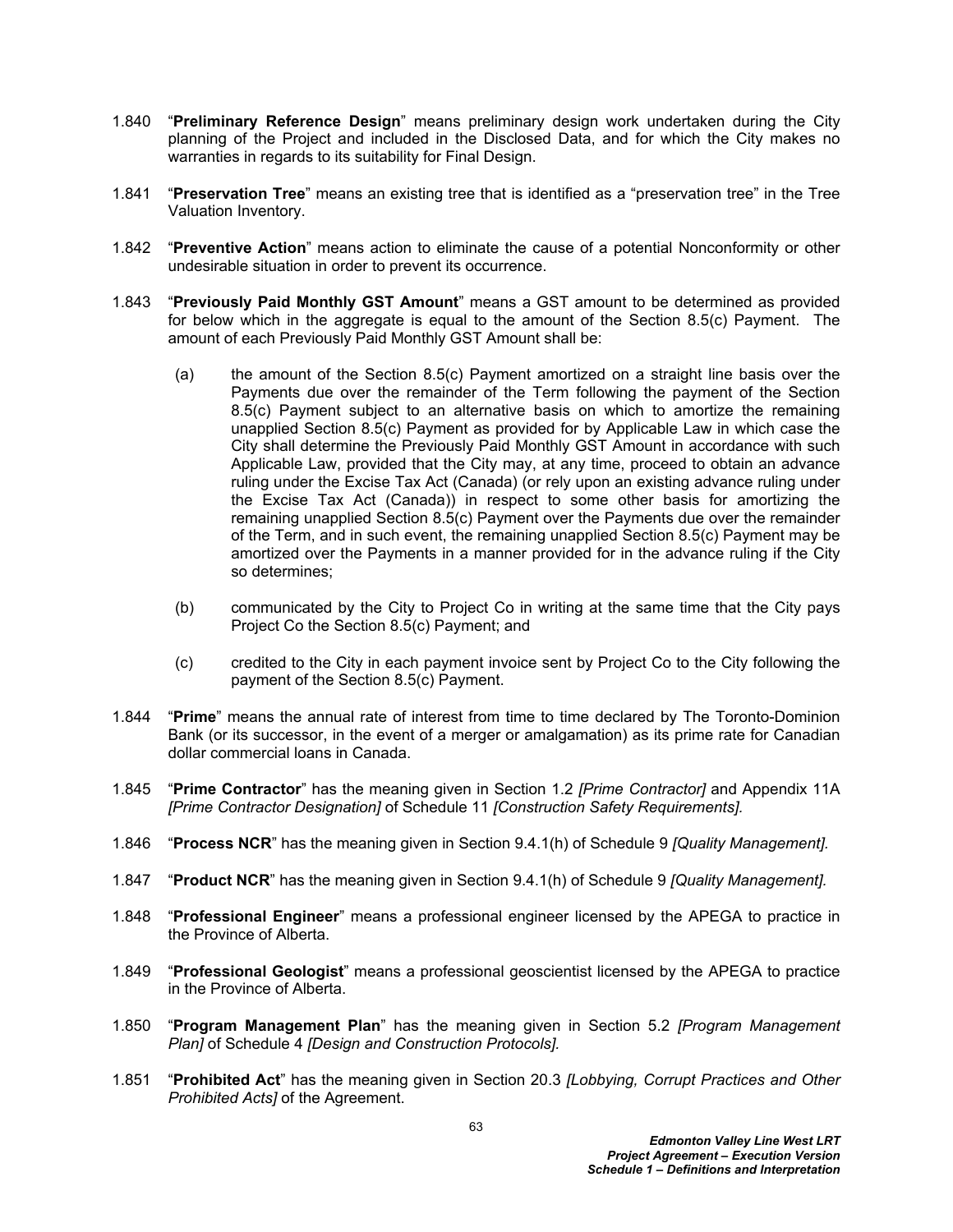- 1.852 "**Project**" means:
	- (a) the design, construction and financing (in part), of the Infrastructure; and
	- (b) all other ancillary work and service required by the Agreement.
- 1.853 "**Project Agreement Arbitration**" has the meaning given in Section 4.4 *[Consolidation with Third Party Disputes]* of Schedule 20 *[Dispute Resolution Procedure]*.
- 1.854 "**Project Approval**" has the meaning given in Section 1(a) of Schedule 28 *[Project Approvals and Utility Matters]* Part 1 *[Project Approvals]*.
- 1.855 "**Project Co**" means Marigold Infrastructure Partners Limited Partnership.
- 1.856 "**Project Co Amount**" has the meaning given in Section 1.1 *[Definitions]* of Schedule 27 *[Compensation on Termination]*.
- 1.857 "**Project Co Default Termination Sum**" has the meaning given in Section 3.1 *[Compensation]* of Schedule 27 *[Compensation on Termination]*.
- 1.858 "**Project Co Embedded Software**" has the meaning given in Section 1.1 *[Definitions]* of Schedule 8 *[Intellectual Property]*.
- 1.859 "**Project Co Intellectual Property**" has the meaning given in Section 1.1 *[Definitions]* of Schedule 8 *[Intellectual Property]*.
- 1.860 "**Project Co Licensed Software**" has the meaning given in Section 1.1 *[Definitions]* of Schedule 8 *[Intellectual Property]*.
- 1.861 "**Project Co Person**" means:
	- (a) the Project Contractors;
	- (b) the Subcontractors;
	- (c) any Person engaged by Project Co, any Project Contractor or Subcontractor, from time to time as may be permitted by the Agreement to procure or manage the provision of the Project Work (or any of them); and
	- (d) in respect of each of the above, their subcontractors of any tier, agents, employees, officers and directors; and
	- (e) any invitee of Project Co or any of the Project Co Persons referred to in (a) to (d) above who enters upon the Lands,

but does not include a Passenger.

- 1.862 "**Project Co Personnel**" has the meaning given in Section 1.1 *[Definitions]* of Schedule 8 *[Intellectual Property]*.
- 1.863 "**Project Co Utility Work**" has the meaning given in Section 1.1 *[Definitions]* of Schedule 28 *[Project Approvals and Utility Matters]* Part 2 *[Utility Matters]*.
- 1.864 "**Project Co's Environmental Obligations**" has the meaning given in Section 1(b) of Schedule 10 *[Environmental Performance Requirements]*.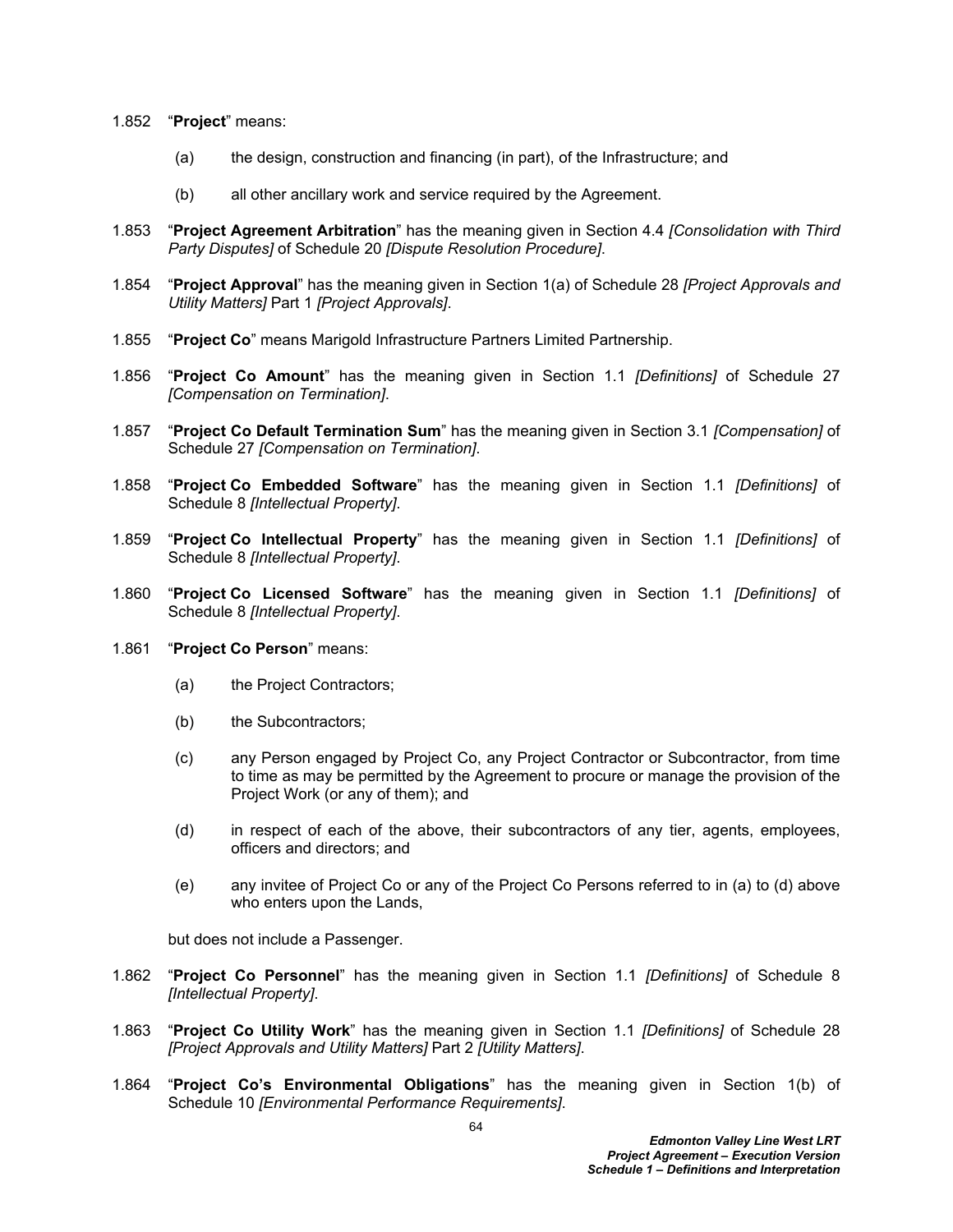- 1.865 "**Project Co's Proposal**" means the Technical Proposal and the Financial Proposal submitted by Project Co in response to the RFP.
- 1.866 "**Project Co's Representative**" means , and is the Key Individual identified by such title in Appendix 26A *[Key Individuals]* of Schedule 26 *[Representatives and Key Individuals]*, or such replacement as may be designated by Project Co pursuant to Section 3.2 *[Change of Key Individual or Job Specifications or Responsibilities]* of Schedule 26 *[Representatives and Key Individuals]*.
- 1.867 "**Project Contract**" mean the agreements between Project Co and Project Contractors (including the Construction Contract) relating to a certain component of Project Work as outlined in Schedule 22 *[Project Contracts and Collateral Agreements]*.
- 1.868 "**Project Contractor**" means a contractor (including the Construction Contractor), other than Project Co, who is a party to a Project Contract.
- 1.869 "**Project Contractor Intellectual Property**" has the meaning given in Section 1.1 *[Definitions]* of Schedule 8 *[Intellectual Property]*.

## 1.870 "**Project Documents**" means

- (a) the Agreement;
- (b) the constating documents for Project Co;
- (c) the Senior Financing Agreements;
- (d) the Direct Lender Agreement;

and all other documents executed and delivered by or on behalf of the parties pursuant to Schedule 25 *[Completion Documents]* and "**Project Document**" means any one of such Project **Documents** 

- 1.871 "**Project Financing**" means third party sourced financing (of whatever nature, and inclusive of Senior Debt Financing) arranged by or on behalf of Project Co (having regard to the payments to be made by the City) sufficient to carry out and complete the Project in accordance with the Project Requirements; but, in any event, not exceeding the amount of Project Financing indicated in or by the Financial Proposal and, if applicable, having regard to the interest rate adjustment contemplated by the RFP and elected by Project Co at the Financial Submission Date, (as such amount may be adjusted in accordance with the definition of Senior Debt Financing).
- 1.872 "**Project Forces Work**" has the meaning given in Section 4.1 *[Cost Plus Percentage Valuation]* of Schedule 13 *[Changes]*.
- 1.873 "**Project Intellectual Property**" has the meaning given in Section 1.1 *[Definitions]* of Schedule 8 *[Intellectual Property]*.
- 1.874 "**Project Records** means any Record created or collected for the Project, and includes all Records referenced in section 4 *[Records to be Kept]* of Schedule 19 *[Records and Reports]*.
- 1.875 "**Project Requirements**" means the standards, specifications, procedures, criteria, guidelines and other requirements applicable to the Project Work, including the Design and Construction Requirements and all other requirements set out in the Agreement, as amended, supplemented or replaced from time to time after the Effective Date in accordance with the Agreement*.*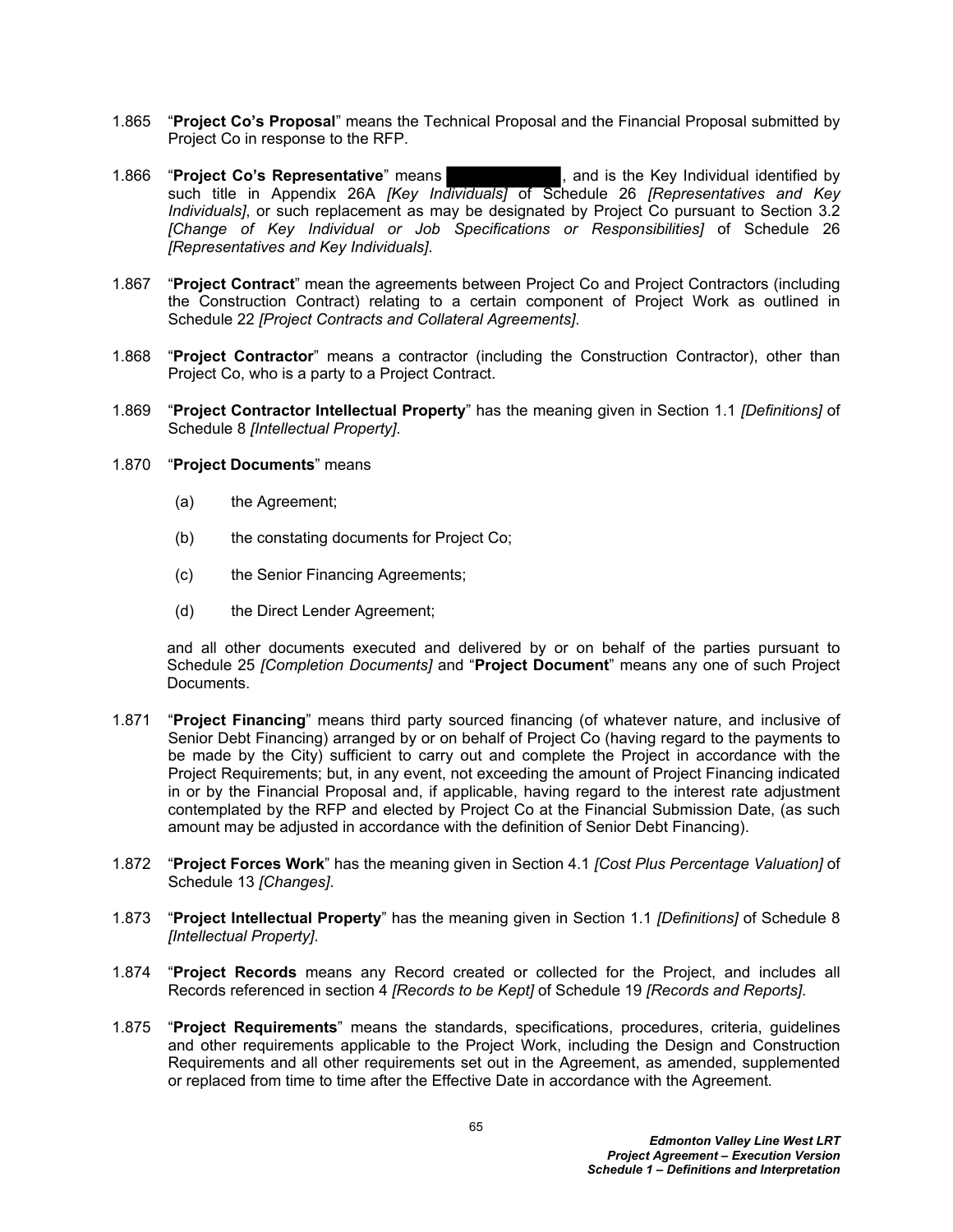- 1.876 "**Project Safety and Security Certificate**" has the meaning given in Section 5.4.1 *[General]* of Schedule 4 *[Design and Construction Protocols]*.
- 1.877 "**Project Work**" means all activities of or required of Project Co in connection with the performance of any obligations of Project Co under the Agreement, and the conduct of all work and operations of Project Co, and/or Project Co Persons on, or in relation to, the Project, including the Design and Construction, Integration, Commissioning, Performance Demonstration, and the performance by Project Co of all financial obligations in accordance with the Agreement.
- 1.878 "**Property Fence**" means a fence on private property.
- 1.879 "**Proposal Extracts**" means the documents, or parts thereof, described as such in Schedule 23 *[Extracts from Proposal].*
- 1.880 "**Proposed Plan**" has the meaning given in Section 9.2.1(c) of Schedule 9 *[Quality Management]*.
- 1.881 "**Protected Tree**" means any tree not identified for removal in the current TRRP Plan.
- 1.882 "**Protection Railing**" means a railing meeting the requirements set out in Section 2-4.5.3.1 *[Protection Railings]* of Schedule 5 *[D&C Performance Requirements]*.
- 1.883 "**PTFE**" has the meaning given in CAN/CSA S6.
- 1.884 "**Public Address**" or "**PA**" means a system that provides audible notifications at Stops and Stations.
- 1.885 "**Public Art**" means artwork acquired for the Project at the locations outlined in Section 2-7 *[Public Art]* of Schedule 5 *[D&C Performance Requirements]*, in accordance with the City of Edmonton policy C458C "Percent for Art to Provide and Encourage Art in Public Areas".
- 1.886 "**Public Art Integration Schedule**" has the meaning given in Section 6.6 of Schedule 3 *[Construction Schedule].*
- 1.887 "**Public Art Lead**" means the Project Co Person who is leading the Public Art work.
- 1.888 "**Public Engagement**" has the meaning given in Section 3.13 *[Public Engagement]* of Schedule 12 *[Communications and Engagement].*
- 1.889 "**Public Utility Agreement**" has the meaning given in Section 1.1 *[Definitions]* of Schedule 28 *[Project Approvals and Utility Matters]* Part 2 *[Utility Matters]*.
- 1.890 "**Public Utility Company**" has the meaning given in Section 1.1 *[Definitions]* of Schedule 28 *[Project Approvals and Utility Matters]* Part 2 *[Utility Matters]*.
- 1.891 "**Public Utility Infrastructure**" has the meaning given in Section 1.1 *[Definitions]* of Schedule 28 *[Project Approvals and Utility Matters]* Part 2 *[Utility Matters]*.
- 1.892 "**Public View**" means the view of any portion of the Infrastructure from any location that can be accessed by the general public without trespassing.
- 1.893 "**Pulling Tension Calculations**" has the meaning given in Section 6-2.3.6 *[Traction Power Duct Bank]* of Schedule 5 *[D&C Performance Requirements]*.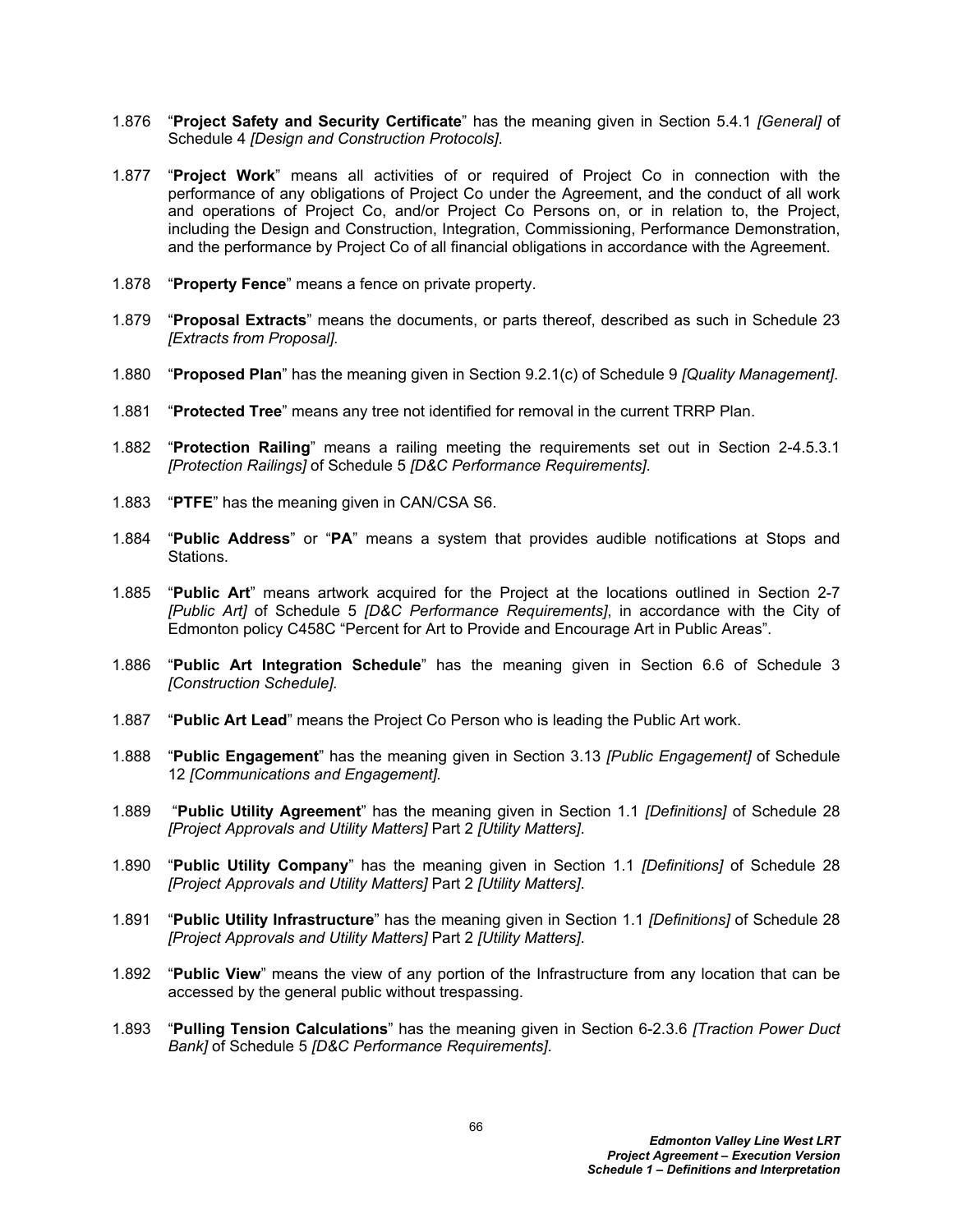- 1.894 "**Qualification Testing**" means any test that is directed to proving that all requirements regarding Equipment, including any derived requirements, are met as defined in the provisions for satisfactory fulfillment of those requirements.
- 1.895 "**Qualified**" means being knowledgeable of the work, the hazards involved and the means to control the hazards, by reason of education, training, experience or a combination thereof.
- 1.896
- 1.897 "**Quality**" means the totality of characteristics of a product or service that bear on its ability to satisfy stated and implied requirements or needs.
- 1.898 "**Quality Assurance**" or "**QA**" means all the planned and systematic actions and processes needed to provide adequate confidence that products or services will fulfill the Project Requirements for Quality.
- 1.899 "**Quality Audit**" means a systematic, independent and documented process for obtaining audit evidence relating to quality and evaluating it objectively to determine the extent to which such audit criteria are fulfilled.
- 1.900 "**Quality Audit Plan**" means a documented procedure which identifies the steps used to audit a process, a portion of Work or a Subcontractor for compliance with the Quality Management System and which is capable of identifying Nonconformities.
- 1.901 "**Quality Audit Plan Updates**" means any planned or unplanned amendments to the Quality Audit Plans.
- 1.902 "**Quality Control**" or "**QC**" means inspection, test or examination techniques used to ensure that materials, products or services conform to Project Requirements.
- 1.903 "**Quality Documentation**" means all documentation to be prepared, submitted (where applicable) and implemented by Project Co in accordance with Schedule 9 *[Quality Management].*
- 1.904 "**Quality Field Staff**" has the meaning given in Section 5.2.2(a) of Schedule 9 *[Quality Management].*
- 1.905 "**Quality Management Plan**" **or** "**QMP**" means each detailed quality management plan of Project Co detailing which procedures and associated resources shall be applied by whom and when for each aspect of the Project Work required in accordance with the agreement, including the Design Quality Management Plan, the Construction Quality Management Plan and the Environmental and Quality Management Plan.
- 1.906 "**Quality Management Report**" has the meaning given in Section 3.7 *[Monthly Quality Management Reports]* of Schedule 9 *[Quality Management].*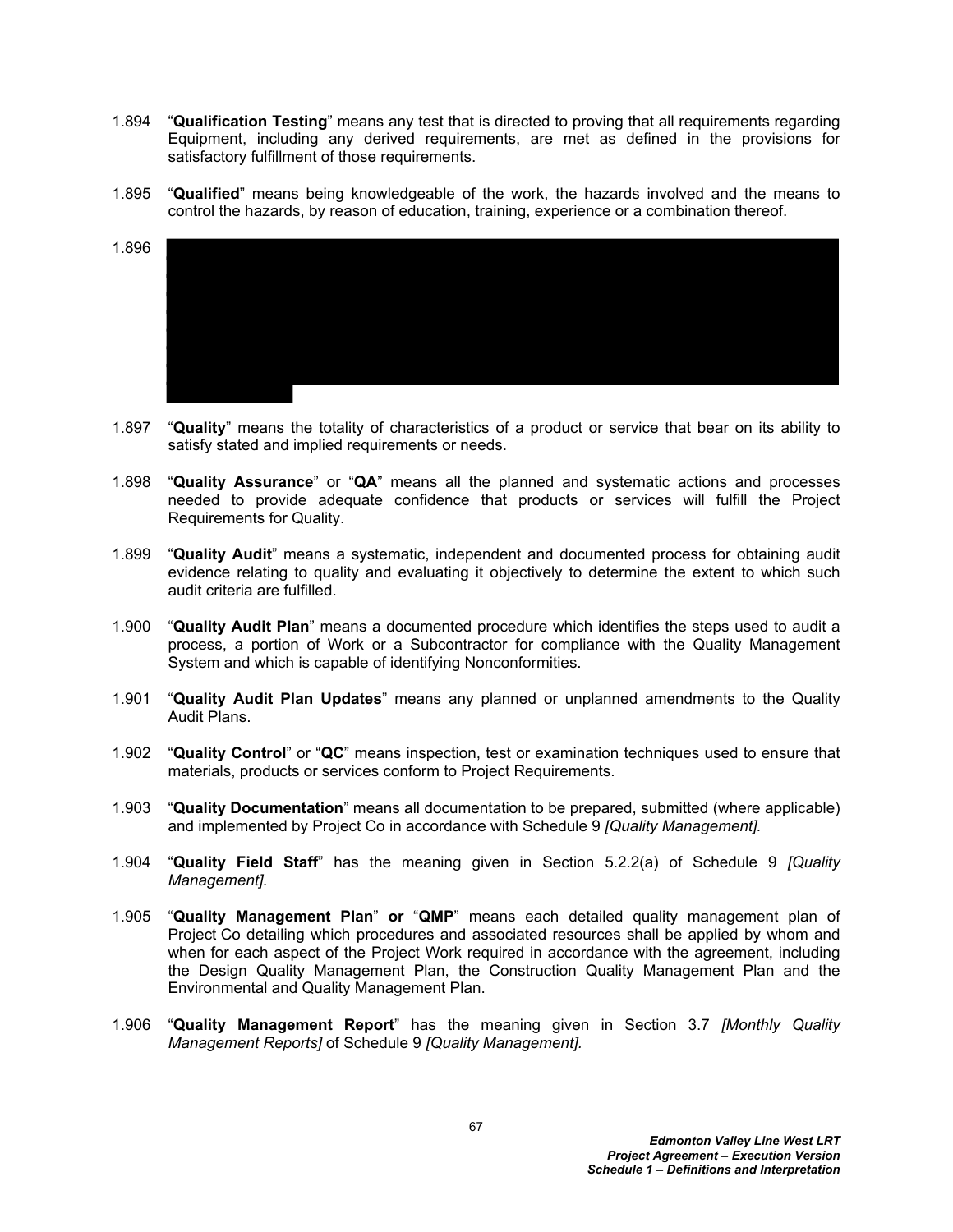- 1.907 "**Quality Management System**" or "**QMS**" means the organizational structure, responsibilities, procedures, processes and resources necessary to manage the quality function effectively for the Project Work in accordance with Schedule 9 *[Quality Management]*.
- 1.908 "**Quality Manager**" means the individual described in Section 5.1 *[Quality Manager]* of Schedule 9 *[Quality Management]*, and is the Key Individual identified by such title in Appendix 26A *[Key Individuals]* of Schedule 26 *[Representatives and Key Individuals]*, or such replacement as may be designated by Project Co pursuant to Section 3.2 *[Change of Key Individual or Job Specifications or Responsibilities]* of Schedule 26 *[Representatives and Key Individuals]*.
- 1.909 "**Quality Manual**" means the manual described in Appendix 9A *[*Quality Manual*]* of Schedule 9 *[*Quality Management*]*.
- 1.910 "**Quality Objectives**" means the objectives related to Quality that are measurable and consistent with the Quality Policy and which are to be formally expressed and recorded in the Quality Manual in accordance with Schedule 9 *[Quality Management]*, provided that, alternatively, each Quality Management Plan may have its own Quality Objectives which are directly related to applicable Quality Policy expressed or recorded in the Quality Manual.
- 1.911 "**Quality Policy**" means the overall intentions and direction of Project Co related to Quality applicable to the overall organization, (including Project Co and the Project Co Persons), involved in performing the Project Work which are to be formally expressed and recorded in the Quality Manual and as further defined in ISO 9000, in accordance with Schedule 9 *[Quality Management]*, provided that, alternatively, each Quality Management Plan may have its own Quality Policies which are directly related to applicable Quality Objectives expressed or recorded in the Quality Manual.
- 1.912 "**Quality Records**" has the meaning given in Section 3.6.1 of Schedule 9 *[Quality Management]*.
- 1.913 "**Quality Team**" has the meaning given in Section 5.2.1 of Schedule 9 *[Quality Management]*.
- 1.914 "**Radio System Integration Plan**" has the meaning given in Section 6-1.12.4 *[Radio System Integration with LRVs]* of Schedule 5 *[D&C Performance Requirements]*.
- 1.915 "**Rail Systems**" means those systems described in Section 6-1.1 *[Introduction]* of Schedule 5 *[D&C Performance Requirements]*.
- 1.916 "**RAM Program**" has the meaning given in Section 5.6.1 *[General]* of Schedule 4 *[Design and Construction Protocols]*.
- 1.917 "**Rare Plant**" has the meaning given in Section 19.2(a) of Schedule 10 *[Environmental Performance Requirements]*.
- 1.918 "**Real Property Interest**" means the nature of the interest in land, such as fee simple interest, lease, licence, right of way, under surface right, or permanent/temporary easement.
- 1.919 "**Rebuttal Submission**" has the meaning given in Section 2.5 *[Fast Track Referee Process]* of Schedule 20 *[Dispute Resolution Procedure].*
- 1.920 "**Receiving Party**" has the meaning given in Section 2.2 *[Dispute Notice and Response]* of Schedule 20 *[Dispute Resolution Procedure]*.
- 1.921 "**Record**" has the meaning given to it in the *Freedom of Information and Protection of Privacy Act* (Alberta).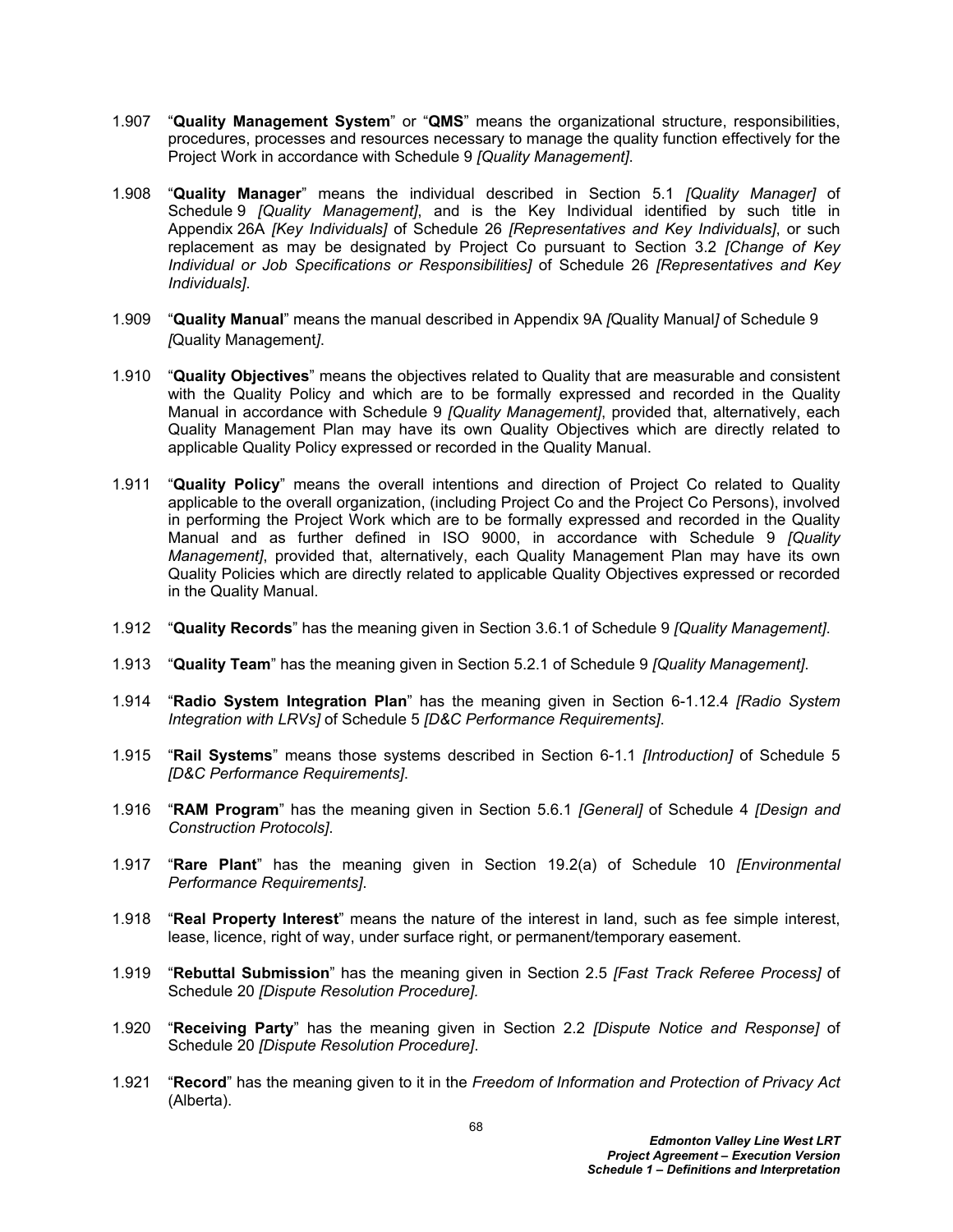- 1.922 "**Record Drawings**" means signed and sealed drawings prepared by the inspecting Professional Engineer or architect, using as-built information, after verifying in detail the actual conditions of the completed Infrastructure as it is constructed, including any changes.
- 1.923 "**Records Management Protocol**" has the meaning given in Section 2 *[Records Management Protocol]* of Schedule 19 *[Records and Reports].*
- 1.924 "**Record of Comments and Observations Form**" or "**ROCO Form**" has the meaning given in Section 4.10 *[Submittal Reviews – Record Of Comments and Observations (ROCO)]* of Schedule 2 *[Submittal Review Procedure]*.
- 1.925 "**Recovery Schedule**" has the meaning given in Section 5.1 of Schedule 3 *[Construction Schedule].*
- 1.926 "**Rectification Period**" means the period of time from the point a Non-Performance Event is triggered, following a breach in performance pursuant to obligations under this Agreement, to the point the breach is rectified in accordance with the criteria stated in Table 8 *[Non Performance Events]* in Schedule 16 *[Payment Mechanism]*.
- 1.927 "**Referee**" has the meaning given in Section 2.5 *[Fast Track Referee Process]* of Schedule 20 *[Dispute Resolution Procedure].*
- 1.928 "**Referee Agreement**" has the meaning given in Section 3.1 *[Appointment of Standing Referees]* of Schedule 20 *[Dispute Resolution Procedure]*.
- 1.929 "**Referee Appointment Notice**" has the meaning given in Section 2.5 *[Fast Track Referee Process]* of Schedule 20 *[Dispute Resolution Procedure]*.
- 1.930 "**Referee Notice**" has the meaning given in Section 2.5 *[Fast Track Referee Process]* of Schedule 20 *[Dispute Resolution Procedure]*.
- 1.931 "**Referee Review Period**" has the meaning given in Section 2.6(d) *[*Referee's Decision*]* of Schedule 20 *[*Dispute Resolution Procedure.*]*
- 1.932 "**Referee Selection Notice**" has the meaning given in Section 2.5 *[Fast Track Referee Process]*  of Schedule 20 *[Dispute Resolution Procedure]*.
- 1.933 "**Reference Wheelchair**" means a wheelchair with dimensions of 1070mm x 660mm, as described in the Alberta Pedestrian Accessibility Design Guide.
- 1.934 "**Regulatory Approval**" has the meaning given in Section 2.1(a) of Schedule 28 *[Project Approvals and Utility Matters]* Part 1 *[Project Approvals]*.
- 1.935 "**Reinstatement Plan**" has the meaning given in Section 9.3 *[Reinstatement Plan]* of the Agreement.
- 1.936 "**Reinstatement Work**" has the meaning given in Section 9.2 *[Project Co's Obligations Damage or Destruction]* of the Agreement.
- 1.937 "**Rejected**" has the meaning given in Section 4.5 *[Submittal Endorsed "Rejected"]* of Schedule 2 *[Submittal Review Procedure]*.
- 1.938 "**Release**" includes any spill, leak, deposit, pumping, pouring, emission, emptying, discharging, injecting, escape, leaching, migration, disposal, dumping or other form of release of a Hazardous Substance, or permitting of any of the foregoing.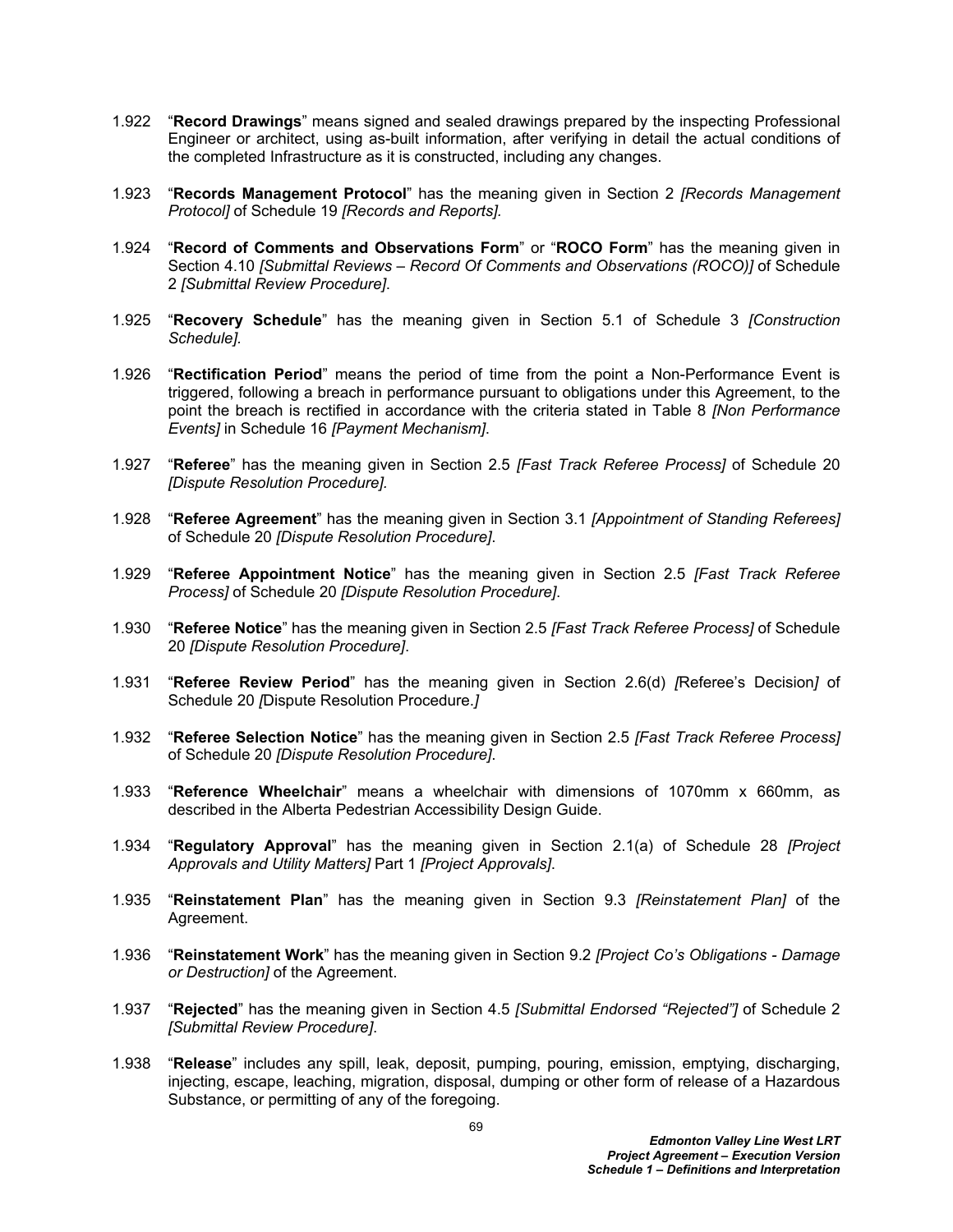- 1.939 "**Relief Event**" has the meaning given in Section 11.1.1 *[Relief Events]* of the Agreement.
- 1.940 "**Relocated Utility Work**" has the meaning given in Section 1.1.17(a) *[Definitions]* of Schedule 28 *[Project Approvals and Utility Matters]* Part 2 *[Utility Matters]*.
- 1.941 "**Remaining Infrastructure Warranty Period**" means the period of time beginning at the Construction Completion Date and ending two years after the Construction Completion Date as such period may be extended pursuant to Section 7.2(a) of the Agreement.
- 1.942 "**Remedial Action**" has the meaning given in Section 14.5 *[City's Remedial Rights]* of the Agreement.
- 1.943 "**Remnant Land Parcel**" means a disturbed portion of the City Lands on which structures, facilities or other infrastructure is not required to be constructed as part of the Project.
- 1.944 "**Removable and Replaceable Components**" has the meaning given in Section 1-7.5.2 *[City Recoverable Items]* of Schedule 5 *[D&C Performance Requirements]*.
- 1.945 **"Removal Tree"** means any tree identified for removal in the current TRRP Plan.
- 1.946 "**Replacement Work**" has the meaning given in Section 4.8(c) of Schedule 8 *[Intellectual Property]*.
- 1.947 "**Reporting Error**" means any error or omission in a report required in Section 3.2 *[Monthly Reports for Construction Payments during the Term]* of Schedule 16 *[Payment Mechanism]*.
- 1.948 "**Reporting Failure Penalty**" has the meaning given in Section 3.10 *[Reporting Errors]* of Schedule 16 *[Payment Mechanism]*.
- 1.949 "**Representative**" means the City's Representative or Project Co's Representative and "**Representatives**" means both of them.
- 1.950 "**Request for Excess Eligible Utilities Costs Payment**" has the meaning set out in Section 4.1.7 *[Utility Costs]* of Schedule 28 *[Project Approvals and Utility Matters]* Part 2 *[Utility Matters]*.
- 1.951 "**Requirements Management**" has the meaning given in Section 5.5.1 *[General]* of Schedule 4 *[Design and Construction Protocols]*.
- 1.952 "**Required Amount**" has the meaning given in Section 21.4 *[Performance Letter of Credit]* of the Agreement.
- 1.953 "**Requirements Management Sub-Plan**" means the plan described in Section 5.2.2.2 *[Requirements Management Sub-Plan]* of Schedule 4 *[Design and Construction Protocols]*.
- 1.954 "**Response**" has the meaning given in Section 2.2 *[Disputed Notice and Response]* of Schedule 20 *[Dispute Resolution Procedure].*
- 1.955 "**Research and Evaluation Plan**" means the plan required to be developed by Project Co pursuant to Section 5.1(i) of Schedule 12 *[Communications and Engagement].*
- 1.956 "**Restricted Person**" means any Person who (or any member of a group of persons acting together, any one of which):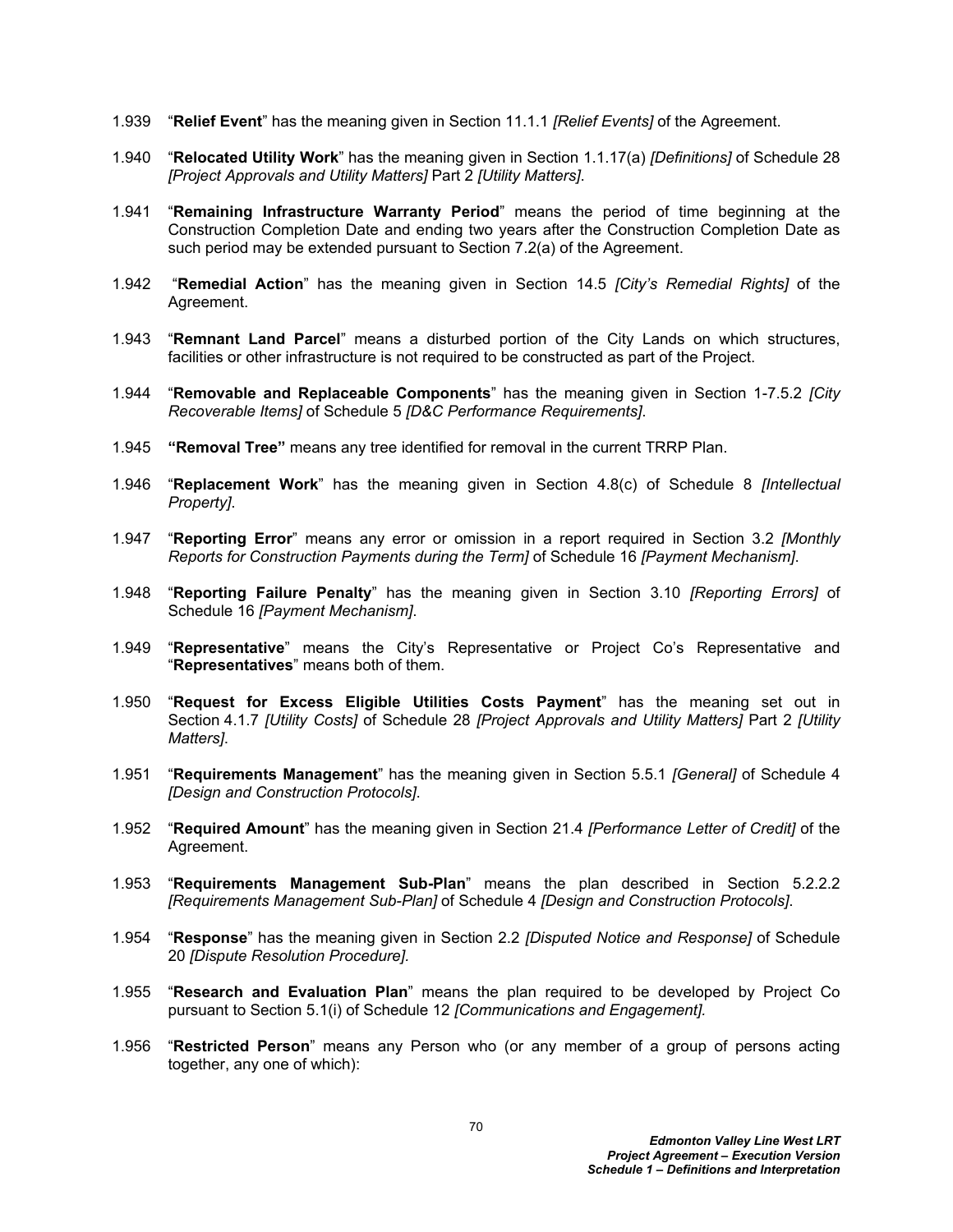- (a) has, directly or indirectly, its principal or controlling office in a country that is subject to any economic or political sanctions imposed by Canada for reasons other than its trade or economic policies;
- (b) is or has been involved in the illegal manufacture, sale, distribution or promotion of narcotic substances or arms, or is or has been involved in the promotion, support or carrying out of terrorism;
- (c) in the case of an individual, he or she (or in the case of a legal entity, any of the members of the board of directors or its senior executive managers) has been sentenced to imprisonment or otherwise given a custodial sentence (other than a suspended sentence) for any criminal offence (other than minor traffic offences or misdemeanours) less than 5 years prior to the date at which the determination of whether the person falls within this definition is being made;
- (d) has as its primary business the acquisition of distressed assets or investments in companies or organizations which are or are believed to be insolvent or in a financial standstill situation or potentially insolvent;
- (e) is subject to any claim of the City or the Province of Alberta in any proceedings (including regulatory proceedings) which have been concluded or are pending at the time at which the determination of whether the person falls within this definition is being made and which (in respect of any such pending claim, if it were to be successful) would, in the City's view, in either case, be reasonably likely to materially affect the ability of Project Co to perform its obligations under the agreement; or
- (f) has been convicted of an offence under the *Proceeds of Crime (Money Laundering) and Terrorist Financing Act* (Canada), or has been convicted of the commission of a money laundering offence or a terrorist activity financing offence under the *Criminal Code* (Canada).
- 1.957 "**Review Period**" has the meaning given in Section 4.2 *[Time for City Review]* of Schedule 2 *[Submittal Review Procedure]*.
- 1.958 "**Review Procedure**" means the procedure set out in Section 4 *[Review Procedure]* of Schedule 2 *[Submittal Review Procedure]*.
- 1.959 "**Revised Anticipated Construction Completion Date**" has the meaning given in Section 14.1 *[Initial Countdown Notice]* of Schedule 4 *[Design and Construction Protocols]*.
- 1.960 "**Revised Anticipated Phase 1 Construction Completion Date**" has the meaning given in Section 12.1 *[Initial Phase 1 Countdown Notice]* of Schedule 4 *[Design and Construction Protocols]*.
- 1.961 "**Revised Final Financial Model**" means the financial model submitted as part of financial proposal "VLS-3".
- 1.962 "**RFP**" means the request for proposals issued by the City on March 13, 2020 in respect of the Project.
- 1.963 "**RFQ**" means the request for qualifications issued by the City on January 7, 2020 in respect of the Project.
- 1.964 "**Rights of Way Consent and Access Agreements**" has the meaning given in Section 1.1 *[Definitions]* of Schedule 28 *[Project Approvals and Utility Matters]* Part 2 *[Utility Matters]*.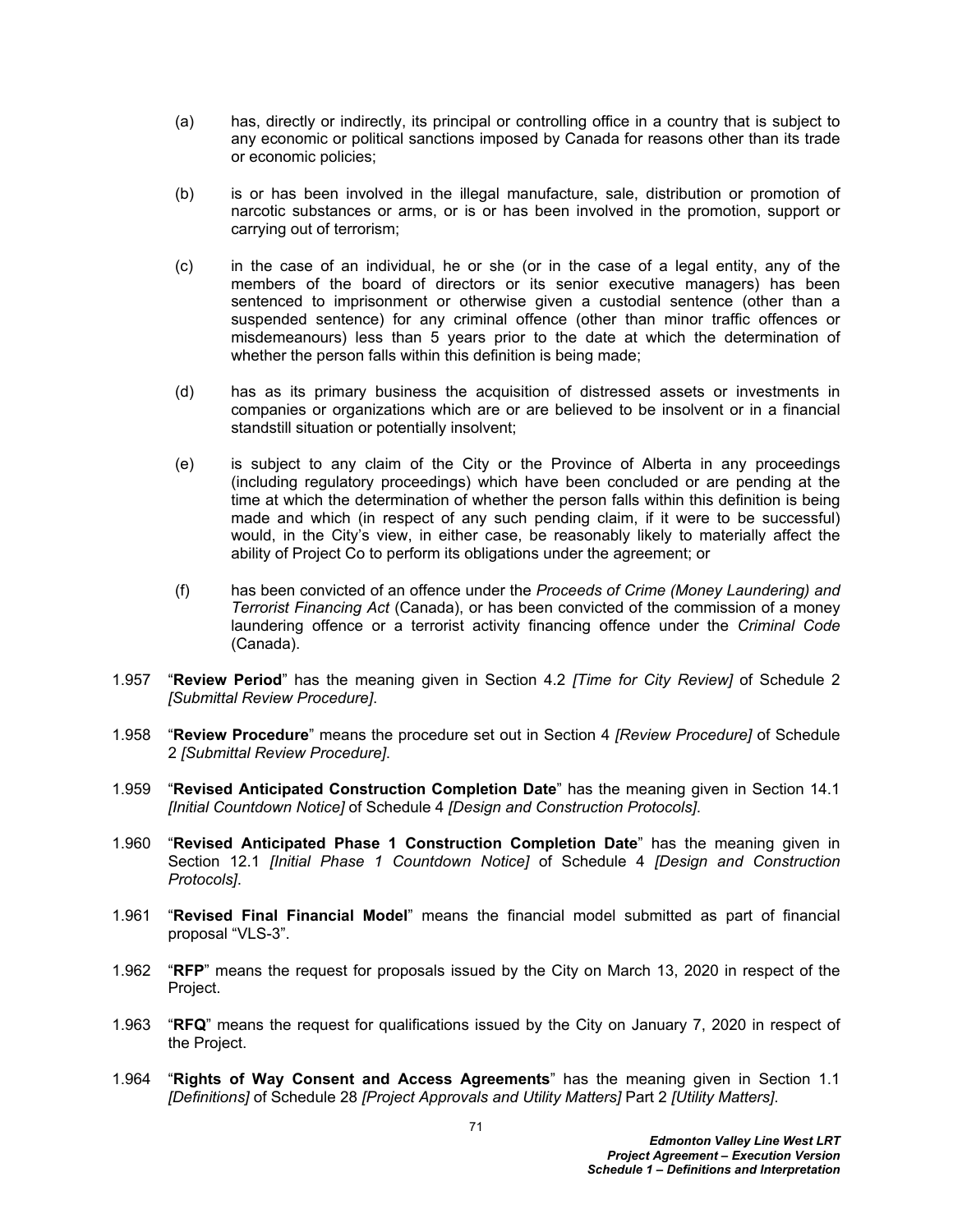- 1.965 "**Road Closure**" means the closure to traffic and removal of any portion of a public Roadway or alley, requiring a bylaw process to enable the closure.
- 1.966 "**Road Safety Audit**" means a Detailed Design Road Safety Audit or an In-Service Road Safety Audit.
- 1.967 "**Road Traffic Signal**" means a luminary style traffic appliance that provides visual indication to vehicular traffic for the purpose of controlling movements through signalized intersections.
- 1.968 "**Roadway**" means the driving surfaces of the road, including the travelled lanes, shoulders and shoulder rounding, and where applicable, designated bike lanes.
- 1.969 "**Roadway Boulevard Landscape Area**" means the landscape area between a Roadway and either an adjacent property or walkway as illustrated in Figure 2-14.4.1 *[Illustrated Landscape Area Definitions]* of Schedule 5 *[D&C Performance Requirements]*.
- 1.970 "**Roadway Category**" means the category assigned to each Roadway Section as specified in Table 1-4.2.5-1 *[Roadway Closure Restrictions and Road Categories]* of Schedule 5 *[D&C Performance Requirements]*.
- 1.971 "**Roadway Intersection Landscape Area**" means the area described as such in Figure 2-14.4.1 *[Illustrated Landscape Area Definitions]* of Schedule 5 *[D&C Performance Requirements]*.
- 1.972 "**Roadway Island Landscape Area**" means the landscape area within islands or medians within a Roadway intersection as illustrated in Figure 2-14.4.1 *[Illustrated Landscape Area Definitions]* of Schedule 5 *[D&C Performance Requirements]*.
- 1.973 "**Roadway Median Landscape Area**" means the landscape area within the median of a Roadway as illustrated in Figure 2-14.4.1 *[Illustrated Landscape Area Definitions]* of Schedule 5 *[D&C Performance Requirements]*.
- 1.974 "**Roadway Section**" means a Roadway section specified in Table 1-4.2.5-1 *[Roadway Closure Restrictions and Road Categories]* of Schedule 5 *[D&C Performance Requirements]*.
- 1.975 "**Routine Tests**" refers to all the tests required to demonstrate that the equipment at LRU, system and vehicle levels meets the functional and operational requirements and "**Routine Testing**" shall have a corresponding meaning.
- 1.976 **"Run Time"** means the time taken for a Train to travel along a section of Track.
- 1.977 "**Safe Work Procedures**" or "**SWP**" means a safe work procedure prepared by Project Co in accordance with Section 3.4 *[Safe Work Procedures]* of Schedule 11 *[Construction Safety Requirements]*.
- 1.978 "**Safety and Security Certification Program**" has the meaning given in Section 5.4.1 *[General]* of Schedule 4 *[Design and Construction Protocols]*.
- 1.979 "**Safety and Security Certification Verification Report**" has the meaning given in Section 5.4.1 *[General]* of Schedule 4 *[Design and Construction Protocols].*
- 1.980 "**Safety Sub-committee**" means the Safety and Security Review Committee (as defined in the *Handbook for Transit Safety and Security Certification*, published by the U.S. Department of Transportation, Federal Transit Administration.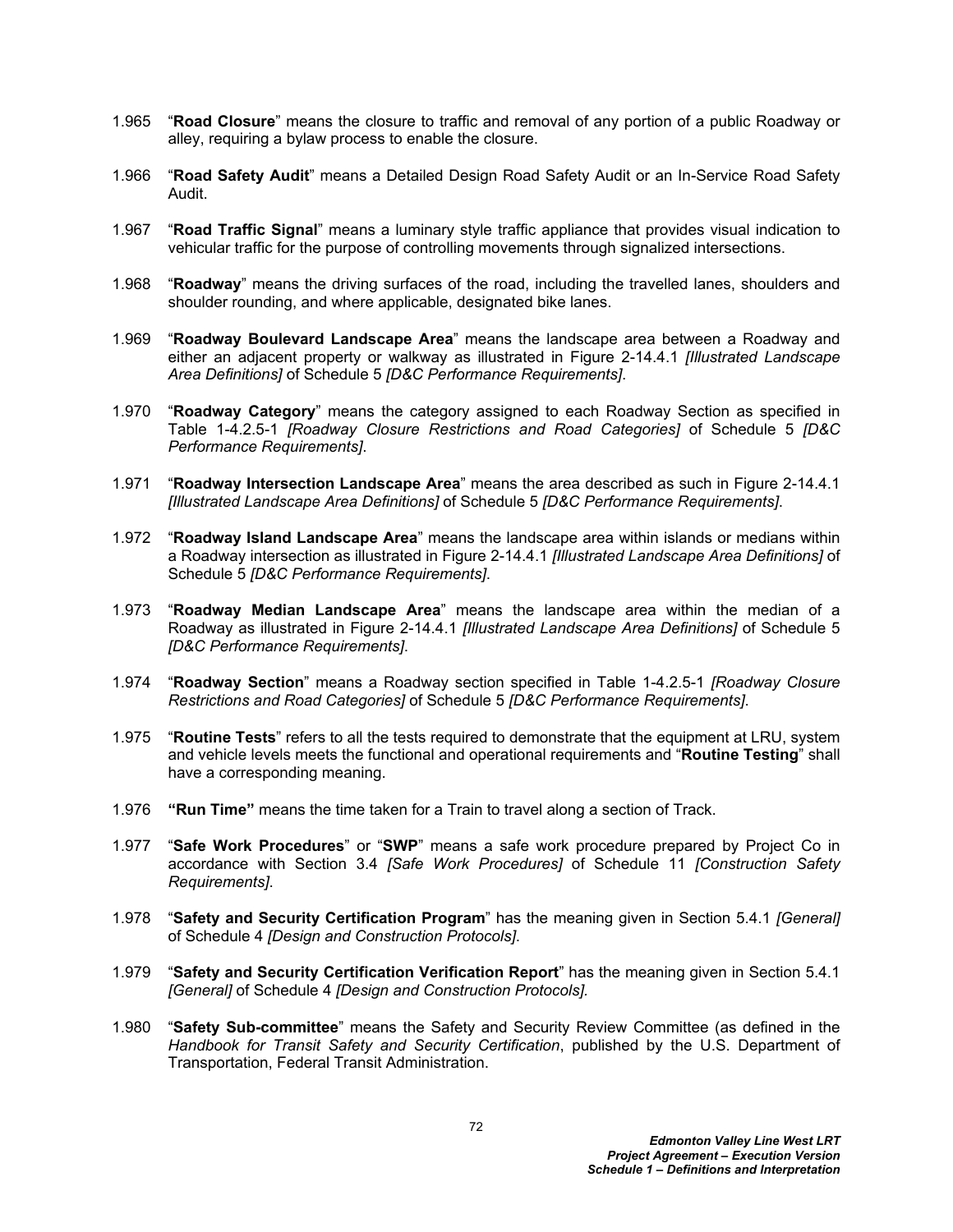- 1.981 "**Safety Management Plan**" or "**SMP**" means a safety management plan prepared by Project Co in accordance with Section 3.1 *[Safety Management Plan]* of Schedule 11 *[Construction Safety Requirements]*.
- 1.982 "**Safety Manager**" means the Key Individual identified by such title in Appendix 26A *[Key Individuals]* of Schedule 26 *[Representatives and Key Individuals]*, or such replacement as may be designated by Project Co pursuant to Section 3.2 *[Change of Key Individual or Job Specifications or Responsibilities]* of Schedule 26 *[Representatives and Key Individuals]*.
- 1.983 "**Schedule Basis**" has the meaning given in Section 3.1(x) of Schedule 3 *[Construction Schedule]*.
- 1.984 "**Schedule Update**" has the meaning given in Section 4.1 of Schedule 3 *[Construction Schedule].*
- 1.985 "**Second Interim Building SCADA Design Package**" has the meaning given in Section 6-1.14.2 *[Building SCADA]* of Schedule 5 *[D&C Performance Requirements]*.
- 1.986 "**Second Interim CCTV Design Package**" has the meaning given in Section 6-1.11.2.1 *[General Surveillance Requirements and Coverage]* of Schedule 5 *[D&C Performance Requirements]*.
- 1.987 "**Second Interim CTS Design Package**" has the meaning given in Section 6-1.7.1 *[Communications Transmission System (CTS)]* of Schedule 5 *[D&C Performance Requirements]*.
- 1.988 "**Second Interim Data Centre Design Package**" has the meaning given in Section 6-1.8 *[Data Centres]* of Schedule 5 *[D&C Performance Requirements]*.
- 1.989 "**Second Interim Data Radio System Design Package**" has the meaning given in Section 6- 1.12.3.5 *[Submittals]* of Schedule 5 *[D&C Performance Requirements]*.
- 1.990 "**Second Interim PA/VMS Design Package**" has the meaning given in Section 6-1.20.2 *[PA/VMS System]* of Schedule 5 *D&C Performance Requirements]*.
- 1.991 "**Second Interim Security and Alarm Systems Design Package**" has the meaning given in Section 6-1.15 *[Security and Alarm System]* of Schedule 5 *[D&C Performance Requirements]*.
- 1.992 "**Second Interim Systems Duct Bank Design Package**" has the meaning given in Section 6-1.5 *[Systems Duct Bank and Associated Infrastructure]* of Schedule 5 *[D&C Performance Requirements]*.
- 1.993 "**Second Interim Telephone Design Package**" has the meaning given in Section 6-1.13.2 *[Telephones]* of Schedule 5 *[D&C Performance Requirements]*.
- 1.994 "**Second Interim Voice Radio System Design Package**" has the meaning given in Section 6- 1.12.2.5 *[Submittals]* of Schedule 5 *[D&C Performance Requirements]*.
- 1.995 "**Second Interim Wayside Equipment Design Package**" has the meaning given in Section 6-1.6 *[Wayside Equipment and Wayside Equipment Enclosures]* of Schedule 5 *[D&C Performance Requirements]*.
- 1.996 "**Second NMS Design Submission**" has the meaning given in Section 6-1.16 *[Network Management System]* of Schedule 5 *D&C Performance Requirements]*.
- 1.997 "**Secondary Track**" means Track that is connected to the Mainline Track for the purpose of switching, dispatching, receiving and storing of Trains and On-track Vehicles.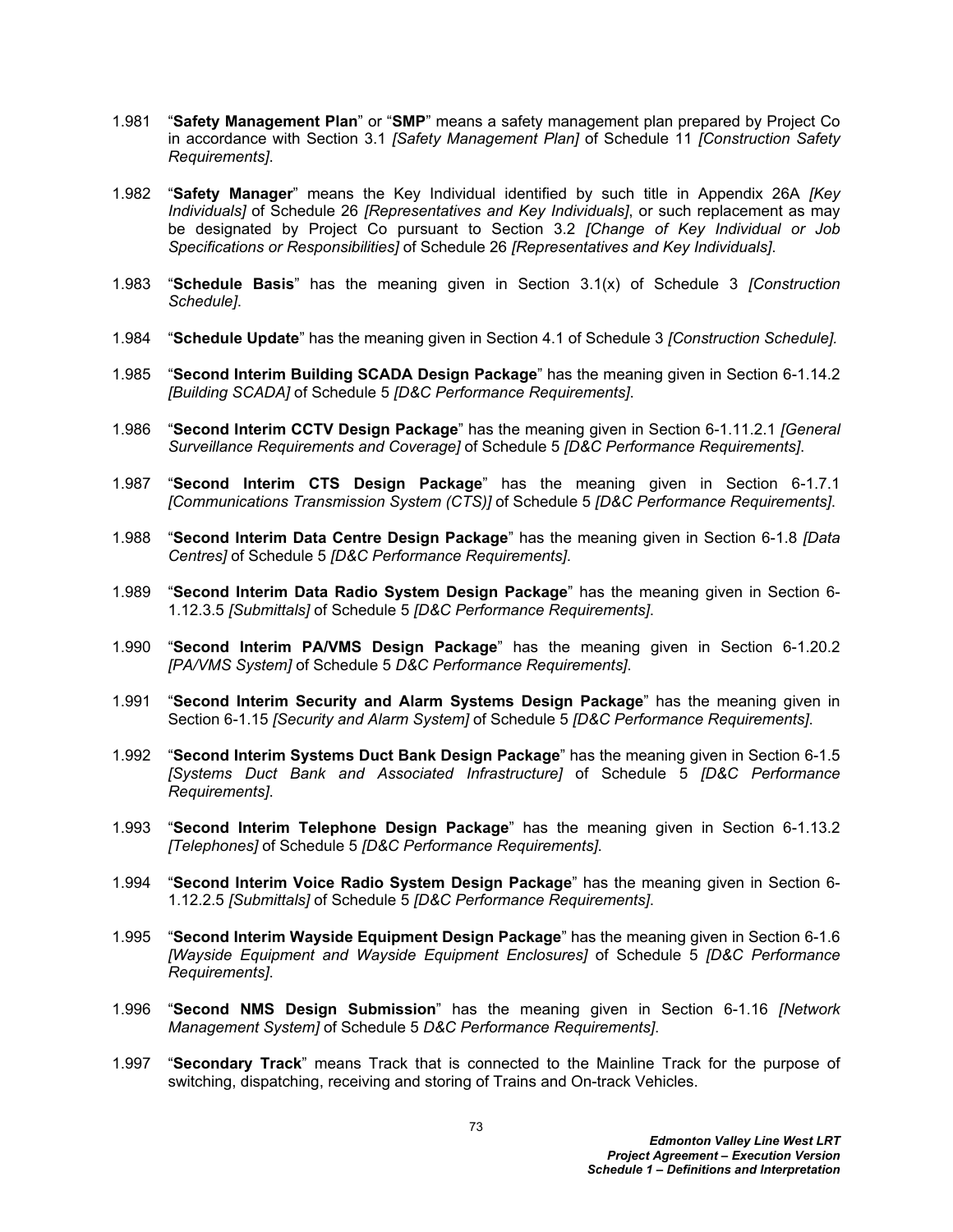- 1.998 "**Section 8.5(c) Payment**" means payment of the GST payable by the City to Project Co under Section 8.5(c) *[Taxes]* of the Agreement (pursuant to paragraph 168(3)(c) of the *Excise Tax Act* (Canada)).
- 1.999 "**Security and Alarm Systems Integration Plan**" has the meaning given in Section 6-1.15 *[Security and Alarm System]* of Schedule 5 *[D&C Performance Requirements]*.
- 1.1000 "**Security and Alarm System PICO Test Plan**" has the meaning given in Section 6-1.15 *[Security and Alarm System]* of Schedule 5 *[D&C Performance Requirements]*.
- 1.1001 "**Security Brake**" is a braking function engages when a failure of one or more critical LRV control system(s) has compromised the integrity of either the emergency brake or service brake application and that meets the requirements set out in EN 13452.
- 1.001A "**Security Documents**" has the meaning given in Schedule 21 *[Direct Lender Agreement]*.
- 1.1002 "**Security Incident**" means a breach of the applicable security protocols, as set out in the Security Program or Site Specific Security Plan, as applicable.
- 1.1003 "**Security Program**" has the meaning given in Section 1.2 *[Security Program]* of Schedule 29 *[Security Matters]*.
- 1.1004 "**Selected Referee**" has the meaning given in Section 2.5 *[Fast Track Referee Process]* of Schedule 20 *[Dispute Resolution Procedure].*
- 1.1005 "**Senior Debt Amount**" has the meaning given in Section 1.1 *[Definitions]* of Schedule 27 *[Compensation on Termination]*.
- 1.1006 "**Senior Debt Financing**" means any part of the Project Financing that is debt financing (including capitalized interest) and that, through arrangement with Project Co has or shares in a first charge on, or otherwise has or shares in first priority to, the payments made pursuant to the Project Agreement; but not in any event exceeding the amount of the Senior Debt Financing indicated in or by the Financial Proposal adjusted for any increase or decrease in that amount that is:
	- (a) attributable solely to movements in interest rates between the Financial Submission Date and the earlier of the initial financial closing of the Senior Debt Financing and one year after the Commercial Close; and
	- (b) in the case of an increase, communicated to the City within 14 days after Project Co causes or agrees to the increase;

and subject to the above limit means, in the event that the debt financing is initially raised in a currency other than Canadian dollars, the equivalent Canadian dollar amount that is: (i) if the amount raised is converted into Canadian dollars by a hedging instrument, the Canadian dollar equivalent, taking into account both the amount raised and the hedging instrument; or (ii) if the amount raised is not converted into Canadian dollars by a hedging instrument, the equivalent in Canadian dollars at the time the financing is raised.

- 1.1007 "**Senior Debt Makewhole**" has the meaning given in Section 1.1 *[Definitions]* of Schedule 27 *[Compensation on Termination]*.
- 1.1008 "**Senior Debt Service Amount**" means, for any period, the principal and interest payable by Project Co or any Project Co Person to the Senior Lenders in the normal course under the Senior Financing Agreements, provided that at any time where any portion of the interest payable to the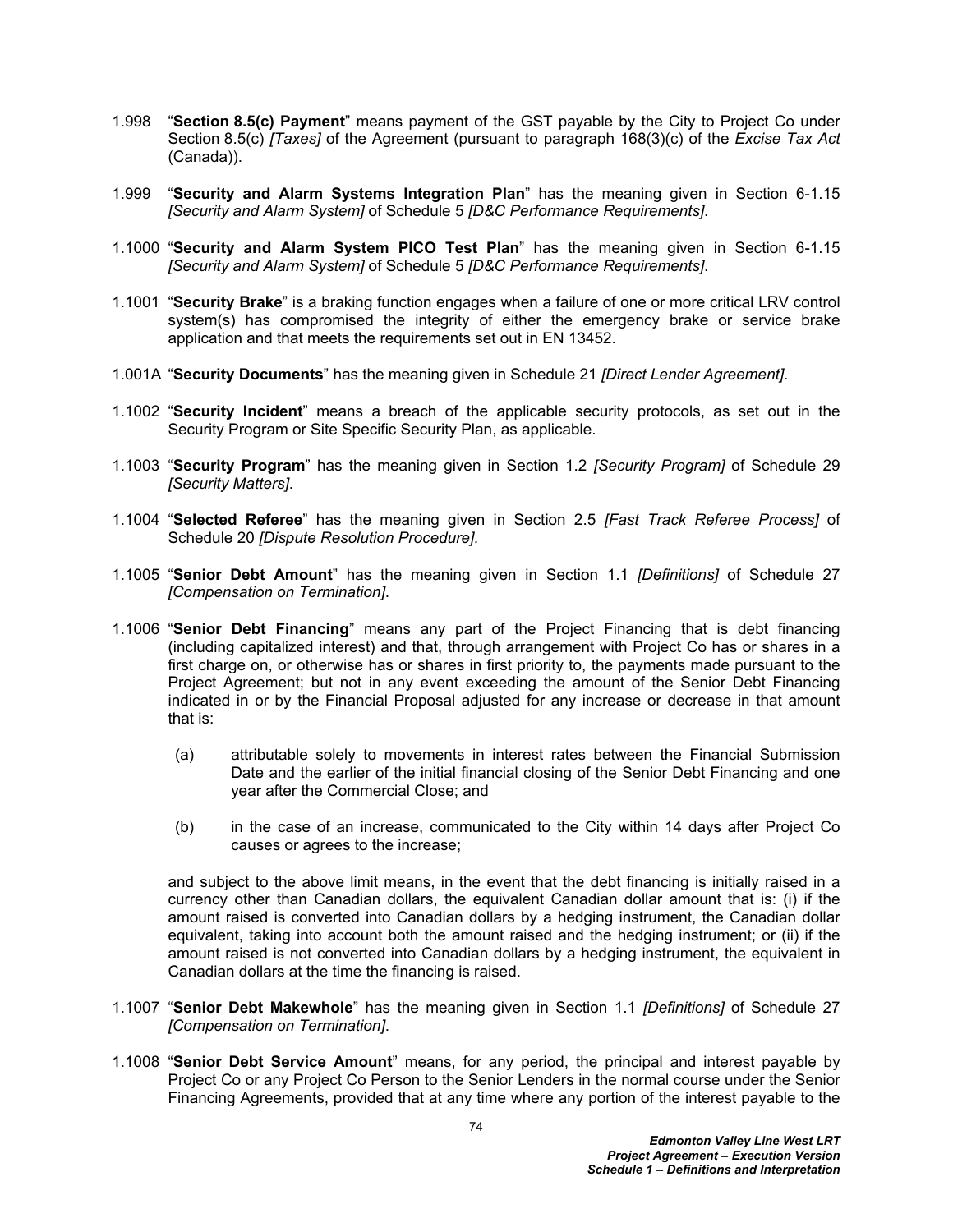Senior Lenders is subject to a Hedging Agreement between Project Co and a Hedge Provider, interest payable on account of such portion of interest payable to the Senior Lenders shall be calculated based on the fixed rate payable by Project Co under such Hedging Agreement without regard to whether such fixed rate is payable directly to a Senior Lender or to the Hedge Provider under the relevant Hedging Agreement and all references to interest payable to the Senior Lenders under this Project Agreement shall be construed accordingly.

- 1.1009 "**Senior Financing Agreements**" means any or all of the agreements or instruments to be entered into by Project Co or any of its Affiliates relating to the Senior Debt Financing of the Project, including, for greater certainty, the Credit Agreement, the Security Documents and any agreements or instruments to be entered into by Project Co or any of its Affiliates relating to the rescheduling of their indebtedness in respect of the financing of the Project or the refinancing of the Project, as each of the foregoing may be amended from time to time.
- 1.1010 "**Senior Lenders**" means all or any of the Persons who provide financing pursuant to the Senior Financing Agreements, including their respective permitted successors and assigns and, for greater clarity, excludes any Hedge Provider and its permitted successors and assigns.
- 1.1011 "**Sensitive Areas**" has the meaning given in Section 2(b) of Schedule 10 *[Environmental Performance Requirements]*.
- 1.1012 "**Sensitive Information**" has the meaning given in Section 17.5 *[Public Disclosure of Agreement]* of the Agreement.
- 1.1013 "**Service Affecting Event**" has the meaning given in Section 1.2 *[Definitions]* of Schedule 7 *[Performance Demonstration Requirements]*.
- 1.1014 "**Service Brake**" means the maximum braking effort employed to stop an LRV in a nonemergency situation and in accordance with EN 13452.
- 1.1015 **"Service Readiness**" means that all of the conditions precedent to commencing passenger service of the Valley Line West LRT as contained in the Services Contract that have not been waived by the City have been satisfied in accordance with the Services Contract.
- 1.1016 **"Service Readiness Date**" means the date on which Service Readiness occurs.
- 1.1017 "**Services Contract**" means the contract between the Operator and the City for, *inter alia*, the operation and maintenance of the Valley Line West LRT.
- 1.1018 "**Serviceability Limit State**" or "**SLS**" has the meaning given in CAN/CSA S6
- 1.1019 "**Sewer Service Connection**" means underground pipes that extend through the ROW from property lines to municipal sewers designed to convey runoff from properties to municipal storm or combined sewers, or wastewater from properties to municipal wastewater or combined sewers.
- 1.1020 "**Shared Use Path**" or "**SUP**" means an off road facility primarily used by bicyclists and pedestrians, including pedestrians with disabilities, including those who use nonmotorized or motorized wheeled mobility devices.
- 1.1021 "**Shelter**" means a structure described in Section 5-2.6.7 *[Shelters]* of Schedule 5 *[D&C Performance Requirements]*.
- 1.1022 "**Shop Track**" means Track that is inside any building within a Maintenance and Storage Facility.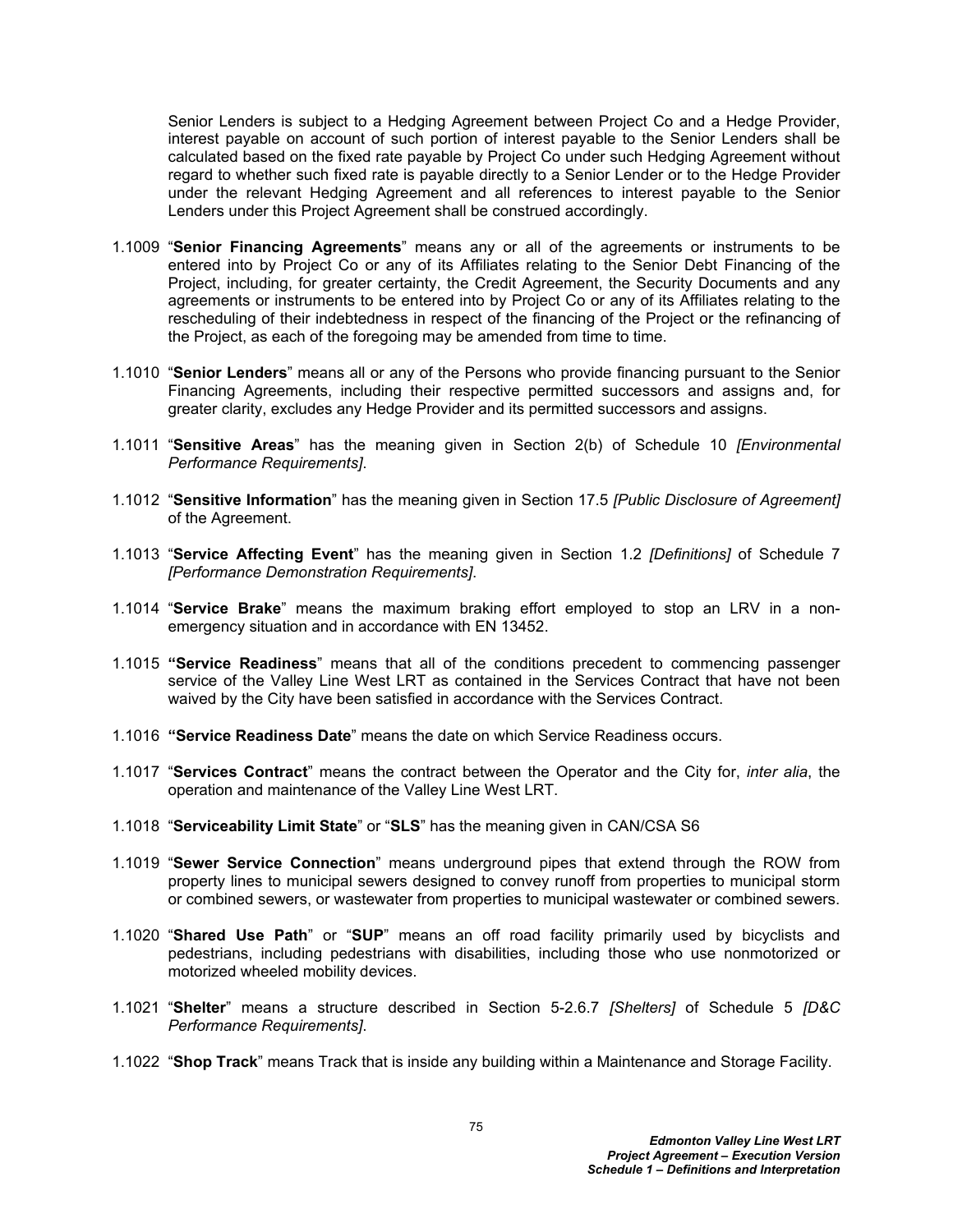- 1.1023 "**Shop Traction Power System**" means the Traction Power System that is inside any building within a Maintenance and Storage Facility.
- 1.1024 "**Sighting Distance**" means the distance measured along the railway from a decision point to the point at which an approaching train becomes visible in any direction from which a train may approach.
- 1.1025 "**Signalling Commissioning Sub-Plan**" means the plan prepared by Project Co in accordance with Section 9.4.6.2 *[Signalling Commissioning Sub-Plan]* of Schedule 4 *[Design and Construction Protocols].*
- 1.1026 "**Significant Failure**" means a failure that prevents Train movement or causes a delay to service greater than five (5) minutes.
- 1.1027 "**Site**" means, at any time and from time to time, a portion of the Lands:
	- (a) on which Project Co is engaged in any Project Work;
	- (b) on which any Project Work activities have been commenced but not completed in their entirety; or
	- (c) that is within an active construction footprint associated with the Project.
- 1.1028 "**Site Reports**" has the meaning given in Section 10.1 of Schedule 3 *[Construction Schedule]*.
- 1.1029 "**Site Soil Resistivity Reading**" has the meaning given in Section 6-2.3.7 *[Substation and Earthing Connections]* of Schedule 5 *[D&C Performance Requirements]*.
- 1.1030 "**Site Specific Security Plan**" has the meaning given in Section 1.5 *[Site Specific Security Plans]* of Schedule 29 *[Security Matters]*.
- 1.1031 "**Social Media Strategy**" means the strategy required to be developed by Project Co pursuant to Section 5.1(e) of Schedule 12 *[Communications and Engagement].*
- 1.1032 "**Software**" has the meaning given in Section 1.1 *[Definitions]* of Schedule 8 *[Intellectual Property]*.
- 1.1033 "**Software Maintenance and Support**" has the meaning given in Section 1.1 *[Definitions]* of Schedule 8 *[Intellectual Property]*.
- 1.1034 "**Software Tools**" has the meaning given in Section 1.1 *[Definitions]* of Schedule 8 *[Intellectual Property]*.
- 1.1035 "**Soil Cells**" are structural units used to provide support to paved surfaces where trees are intended to be grown.
- 1.1036 "**Soils Impacted by Deicing Compounds**" has the meaning given in Section 15.5(a) of Schedule 10 *[Environmental Performance Requirements]*.
- 1.1037 "**Source Materials**" has the meaning given in Section 1.1 *[Definitions]* of Schedule 8 *[Intellectual Property]*.
- 1.1038 "**Spare Parts**" means those spare parts and replacement components which are identified in the Spare Parts List.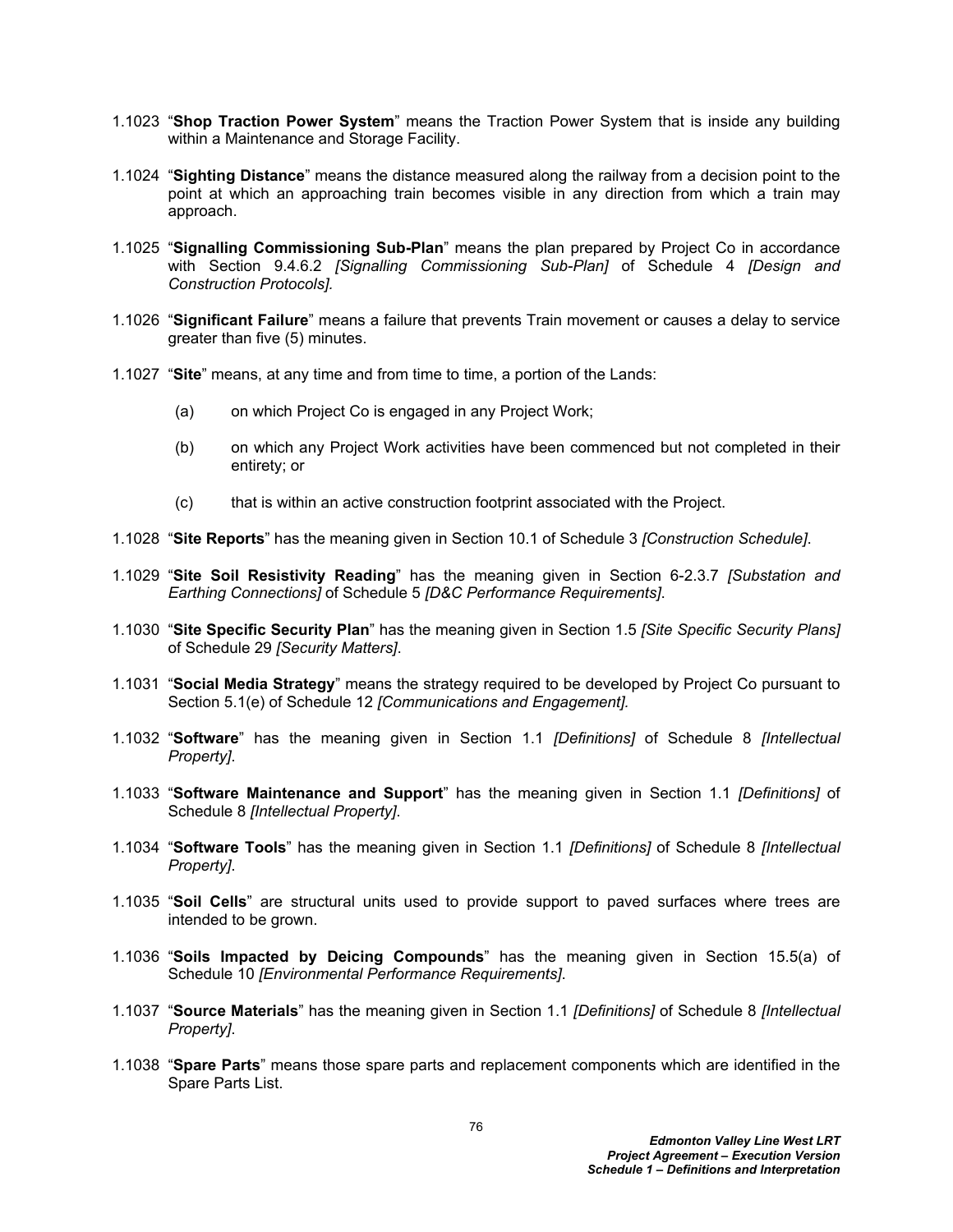- 1.1039 "**Spare Parts List**" means the list required to be prepared by Project Co pursuant to Section 5.6.6 *[Spare Parts]* of Schedule 4 *[Design and Construction Protocols].*
- 1.1040 "**Special Trackwork**" means Trackwork components or fittings that are fabricated in whole, or in part, from regular rolled rail sections. The term Special Trackwork includes turnouts, crossovers, diamond crossing, restraining guard rail, expansion or sliding rail joints, and restraining devices required as part of the structural interface elements.
- 1.1041 "**Specified Existing Infrastructure**" means:
	- (a) the existing Trackway just to the west of the 102 Street Stop up to 5m east of the friction buffer installed on Valley Line LRT Stage 1;
	- (b) the existing Systems Duct Bank at the west end of the 102 Street Stop; and
	- (c) the existing Overhead Catenary System from the terminus just west of the 102 Street Stop up to the east end of the 102 Street Stop.
- 1.1042 "**Splash Zone Surface**" means any surface which may be exposed to de-icing salts, including:
	- (a) Roadway, Platform, WEM Transit Centre passenger loading area, Misericordia Station plaza, SUP and sidewalk surfaces;
	- (b) any other surface to which de-icing salts are applied;
	- (c) any surface within 6m horizontally of a Roadway surface to which de-icing salts are applied, unless such surface is at least 3m above the surface receiving de-icing salts;
	- (d) any concrete surface within 2m horizontally of a Platform, WEM Transit Centre passenger loading area, Misericordia Station plaza, SUP or sidewalk surface or any other surface to which de-icing salts are applied, unless such surface is at least 2m above the surface receiving de-icing salts;
	- (e) any steel surface within 2m horizontally of a Platform, WEM Transit Centre passenger loading area, Misericordia Station plaza, SUP, or sidewalk surface or any other surface to which de-icing salts are applied, unless such surface is at least 4m above the surface receiving de-icing salts;
	- (f) any Trackway within 30m horizontally of the location at which the Track crosses a Roadway; and
	- (g) any buried surfaces within 1.0m below a surface to which de-icing salts are applied;
	- (h) any Trackway within 2m horizontally of the location at which the Track crosses a pedestrian crossing; and
	- (i) any interior surface of a Building Structure within 2m of an entrance adjacent to a surface receiving de-icing salts.
- 1.1043 "**SR&ED**" has the meaning given in Section 8.5 *[Taxes]* of the Agreement.
- 1.1044 "**Stage 1 LRV**" means an LRV procured under the Valley Line LRT Stage 1 contract.
- 1.1045 "**Stage 2 LRV**" means an LRV supplied by the LRV Supplier for the Valley Line LRT Stage 2.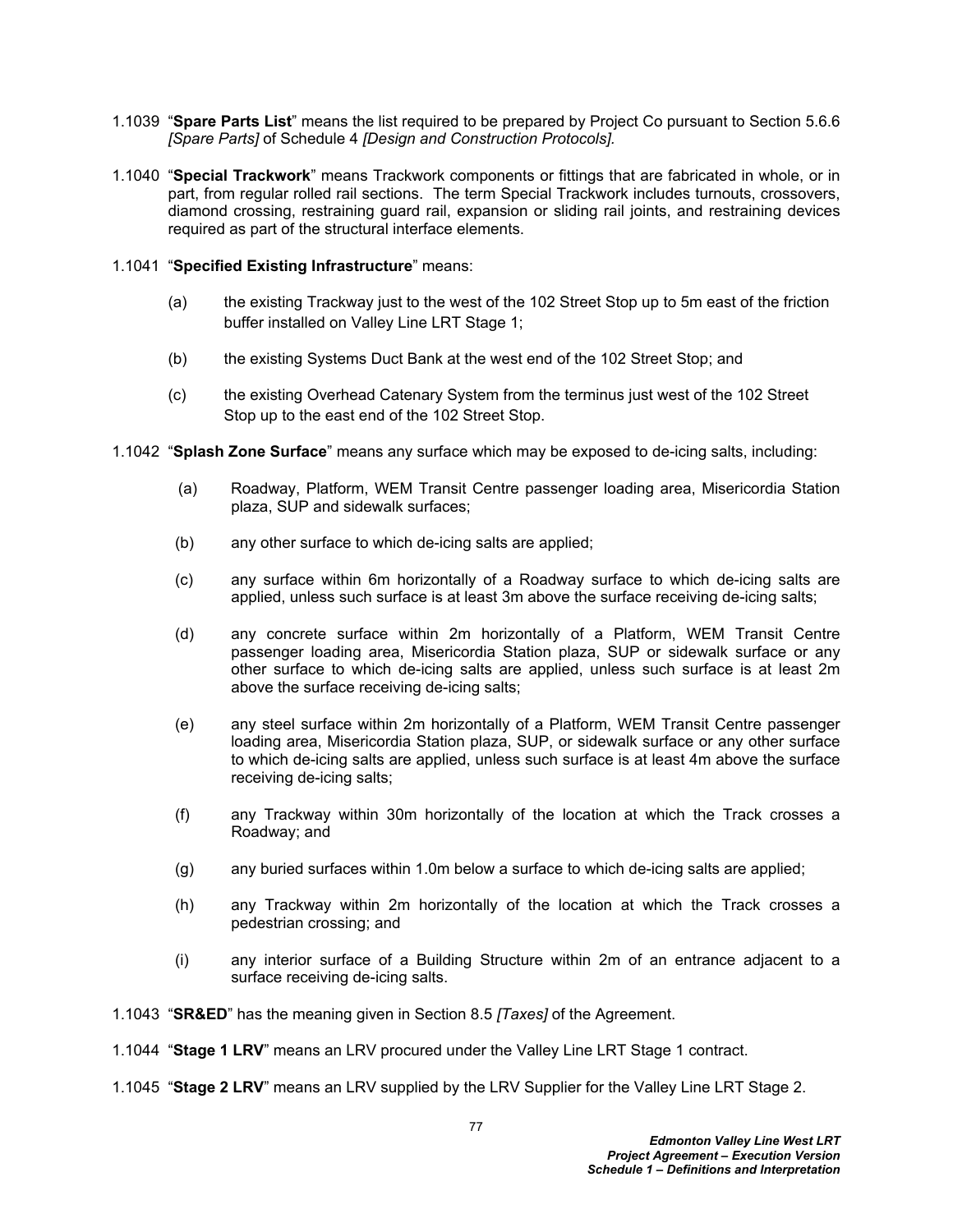- 1.1046 "**Stage 2 LRV OMF-B Design Criteria**" has the meaning given in Section 6.1(c) of Schedule 4 *[Design and Construction Protocols].*
- 1.1047 "**Stakeholder Register**" means the register required to be established by Project Co pursuant to Section 5.1(j) of Schedule 12 *[Communications and Engagement].*
- 1.1048 "**Stakeholder Relations**" has the meaning given in Section 3.11 *[Stakeholder Relations]* of Schedule 12 *[Communications and Engagement].*
- 1.1049 "**Stakeholder Relations Strategy**" means the strategy required to be developed by Project Co pursuant to Section 5.1(h) of Schedule 12 *[Communications and Engagement].*
- 1.1050 "**Stakeholders**" means individuals or groups that have an interest in the Project, with whom Project Co will interact in the course of the Project Work, including pursuant to Schedule 12 *[Communications and Engagement]* and Appendix 12B *[Stakeholders]* of Schedule 12 *[Communications and Engagement]*.
- 1.1051 "**Standard Due Diligence**" means the reasonable due diligence investigations and enquiries that would ordinarily be conducted by an experienced contractor entering into a contract for work similar to the Project Work taking into account the information in the Disclosed Data as well as information that is reasonably identifiable:
	- (a) by an experienced contractor that could have been made by a person earnestly trying to understand a topic or mitigate a potential issue and any restrictions and limitations on the conduct of supplemental due diligence expressly set out in the RFP or necessarily arising from the terms and conditions of the RFP including the procurement timetable; or
	- (b) using means available to the experienced contractor (e.g. online materials through google searches) or other inquiries that reasonably could have been made by a person earnestly trying to understand a topic or mitigate a potential issue.
- 1.1052 "**Standard Operating Procedures**" means the document that outlines the standard operating procedures developed for Valley Line LRT Stage 1*.*
- 1.1053 "**Standing Referees**" has the meaning given in Section 3.1 *[Appointment of Standing Referees]* of Schedule 20 *[Dispute Resolution Procedure]*.
- 1.1054 "**Station**" means a location where Trains will pick up or drop off Passengers on an Elevated Guideway, at which utilization of stairs, elevators and/or escalators is required to access the Platform.
- 1.1055 "**Stony Plain Road/132 Street Utility Complex**" refers to the Utility Complex located on Stony Plain Road between 132 Street and Glenora Crescent as illustrated in Appendix 5-1A *[Project Description Drawings]* in Part 1 *[General]* of Schedule 5 *[D&C Performance Requirements]*.
- 1.1056 "**Stony Plain Road/144 Street Utility Complex**" refers to the Utility Complex located on Stony Plain Road between 143 Street and 144 Street as illustrated in Appendix 5-1A *[Project Description Drawings]* in Part 1 *[General]* of Schedule 5 *[D&C Performance Requirements]*.
- 1.1057 "**Stony Plain Road/149 Street Stop**" means the Stop located as set out in Table 1-1.2.2-1 *[Stops and Stations]* of Schedule 5 *[D&C Performance Requirements]*.
- 1.1058 "**Stony Plain Road Bridge**" has the meaning given in Section 1-1.2.3 *[Key Transportation Structures]* of Schedule 5 *[D&C Performance Requirements]*.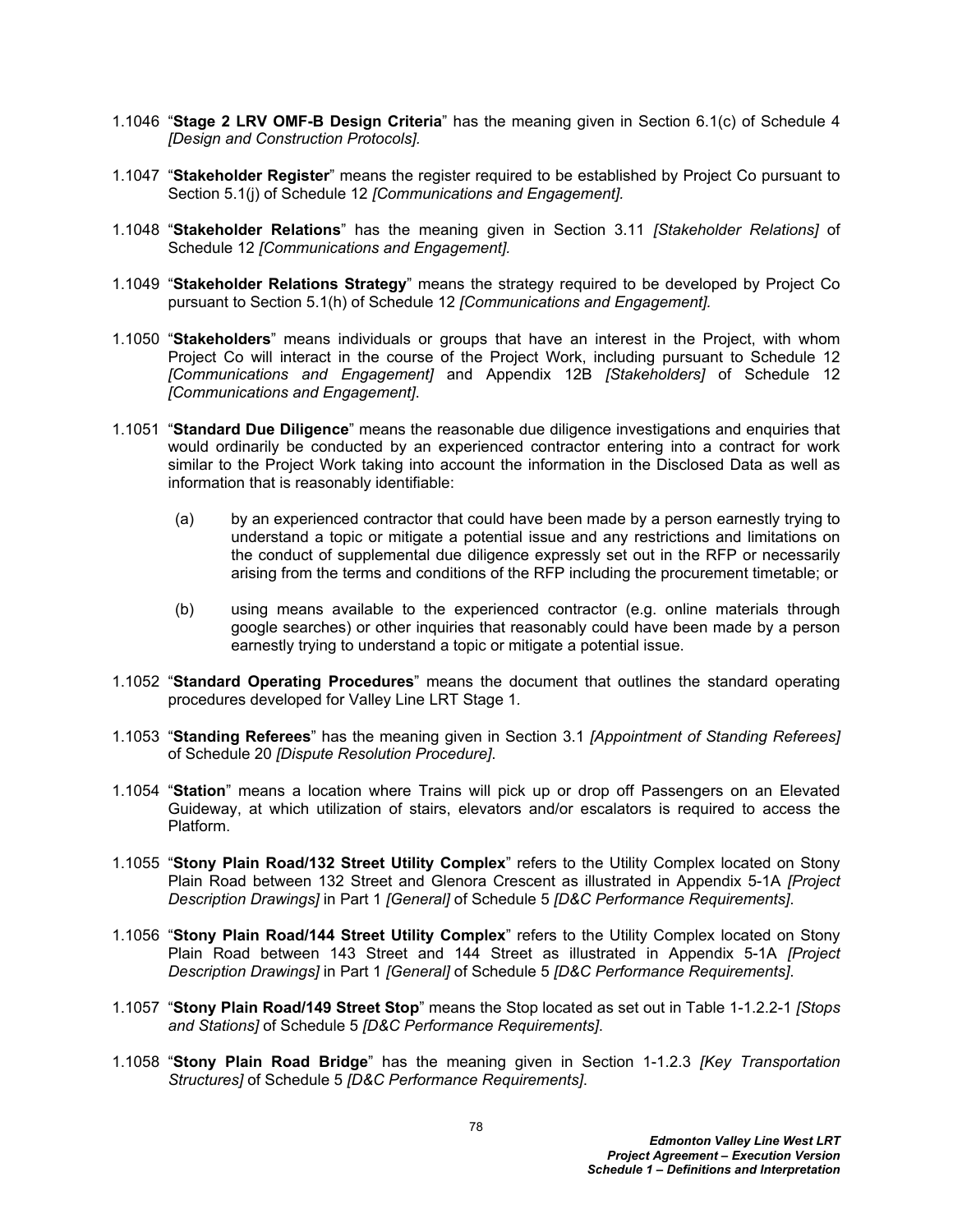- 1.1059 "**Stony Plain Road Bridge Availability Payment Deduction**" means the daily deduction for Full Closure of Stony Plain Road between 124 Street and 139 Street calculated in accordance with Section 2.6 *[Stony Plain Road Bridge Availability Payment Deduction]* of Schedule 16 *[Payment Mechanism]*.
- 1.1060 "**Stony Plain Road Bridge Availability Payment Deduction Rate**" has the meaning given in Section 2.6 *[Stony Road Bridge Availability Payment Deduction]* of Schedule 16 *[Payment Mechanism]*.
- 1.1061 "**Stop**" means a location where Trains will pick up or drop off Passengers at-grade, where only ramps are required to access the Platform.
- 1.1062 "**Stop PI Theme**" has the meaning given in Section 2-3.1 *[Introduction]* of Schedule 5 *[D&C Performance Requirements]*.
- 1.1063 "**Stormwater Management**" means the management of the quantity and quality of that portion of rain and snowmelt that does not soak into the ground or is intercepted by vegetation.
- 1.1064 "**Stormwater Management Facility**" **or** "**SWMF**" a surface storage facility that collects and treats site runoff from events up to the design flood event, for release at a controlled rate to the downstream sewer system.
- 1.1065 "**Stormwater Management System**" means the combination of Major Drainage systems, Minor Drainage systems and associated infrastructure designed to provide Stormwater Management for the Lands and the Infrastructure.
- 1.1066 "**Stray Current**" means any extraneous direct currents in the earth.
- 1.1067 "**Stray Current Baseline Survey**" has the meaning given in Section 1-2.4.1 *[General Requirements]* of Schedule 5 *[D&C Performance Requirements]*.
- 1.1068 "**Stray Current Design Criteria and Mitigation Report**" has the meaning given in Section 1- 2.4.1 *[General Requirements]* of Schedule 5 *[D&C Performance Requirements]*.
- 1.1069 "**Stray Current Operational Survey**" has the meaning given in Section 1-2.4.1 *[General Requirements]* of Schedule 5 *[D&C Performance Requirements]*.
- 1.1070 "**Stray Current Plan**" has the meaning given in Section 1-2.4.1 *[General Requirements]* of Schedule 5 *[D&C Performance Requirements]*.
- 1.1071 "**Stray Current Program**" has the meaning given in Section 1-2.4.1 *[General Requirements]* of Schedule 5 *[D&C Performance Requirements]*.
- 1.1072 "**Stray Current Survey Procedure and Test Report**" has the meaning given in Section 1-2.4.1 *[General Requirements]* of Schedule 5 *[D&C Performance Requirements]*.
- 1.1073 "**Street Lighting**" means the lighting infrastructure required to illuminate the Roadway, sidewalks, SUPs, crosswalks, WEM Transit Centre and Lewis Farms Park and Ride, except Lewis Farms Stop, for safety purposes.
- 1.1074 "**Street Tree**" means a Canopy Tree or a Columnar Tree planted in the landscape areas identified in Figure 2-14.4.1 *[Illustrated Landscape Area Definitions]* of Schedule 5 *[D&C Performance Requirements]*.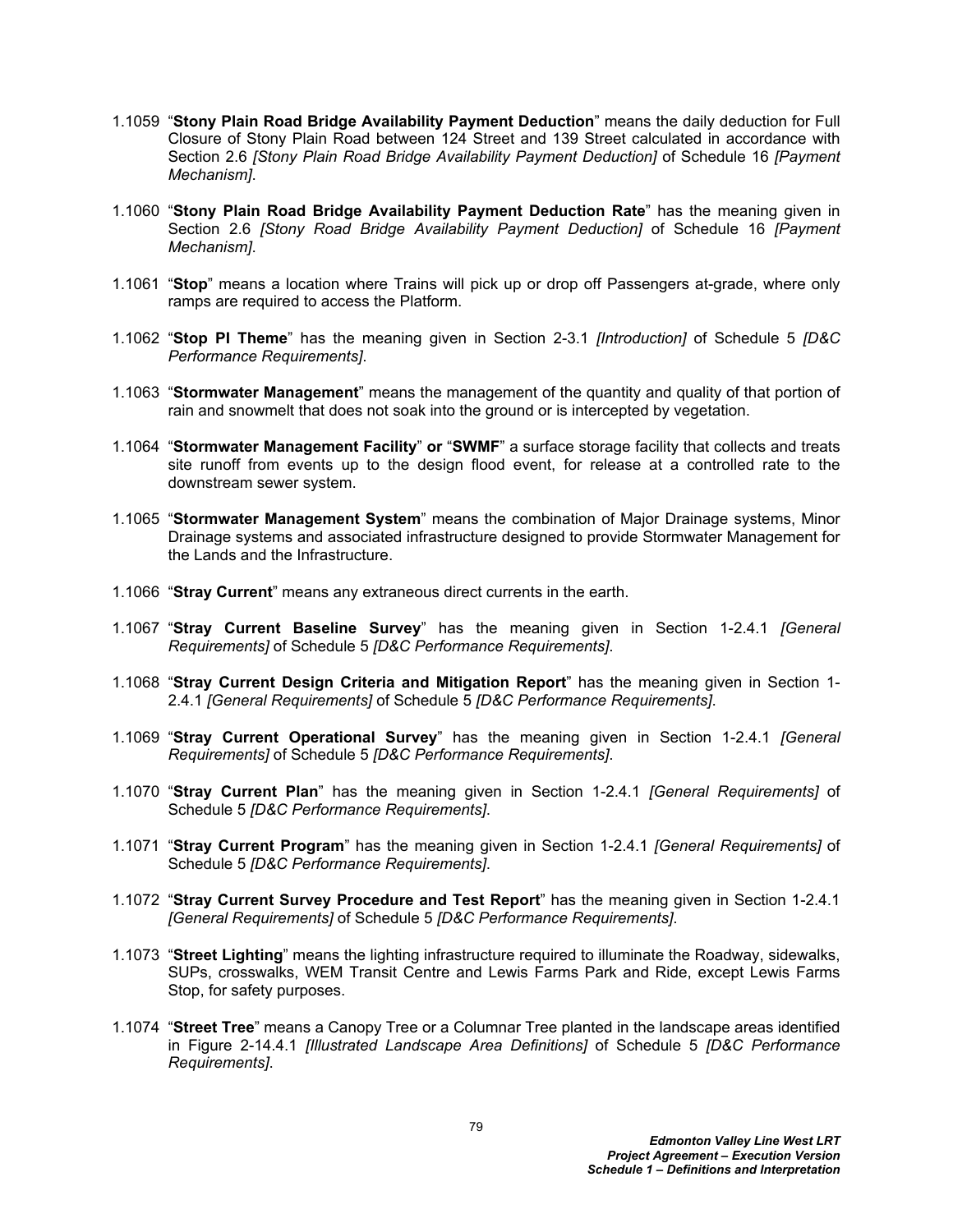- 1.1075 "**Structural Soil Cells**" are a stormwater Low Impact Development approach to managing stormwater runoff closest to its source through the natural processes of filtration, infiltration, storage, evapotranspiration and plant uptake. In addition, to use for LID systems, Structural Soil Cells may be used to provide adequate soil volumes for trees exclusive of use in LID systems.
- 1.1076 "**Structure**" means a Building Structure or a Transportation Structure.
- 1.1077 "**Subcontract**" means a contract entered into by a Project Contractor (except Project Contracts) or a Sub-contractor of a Project Contractor of any tier, with one or more Persons in connection with the carrying out of Project Co's obligations under the Agreement, as such Subcontract may be amended or replaced from time to time.
- 1.1078 "**Sub-contractors**" or "**Subcontractors**" means any subcontractor of Project Co engaged by or through Project Co to perform any of the Project Work, including any of the Project Contractors, and any subcontractor of any other subcontractor at any tier.
- 1.1079 "**Subcontractor Embedded Software**" has the meaning given in Section 1.1 *[Definitions]* of Schedule 8 *[Intellectual Property]*.
- 1.1080 "**Subcontractor Included Software**" has the meaning given in Section 1.1 *[Definitions]* of Schedule 8 *[Intellectual Property]*.
- 1.1081 "**Subcontractor Intellectual Property**" has the meaning given in Section 1.1 *[Definitions]* of Schedule 8 *[Intellectual Property]*.
- 1.1082 "**Subcontractor Losses**" has the meaning given in Section 1.1 *[Definitions]* of Schedule 27 *[Compensation on Termination]*.
- 1.1083 "**Subcontractor Personnel**" has the meaning given in Section 1.1 *[Definitions]* of Schedule 8 *[Intellectual Property]*.
- 1.1084 "**Subcontractor Separately Licensed Software**" has the meaning given in Section 1.1 *[Definitions]* of Schedule 8 *[Intellectual Property]*.
- 1.1085 "**Subgrade**" means a layer of compacted material with load-bearing strength, located below the road pavement that provides support for the pavement.
- 1.1086 "**Submittal**" has the meaning given in Section 1.1 *[Application]* of Schedule 2 *[Submittal Review Procedure]*.
- 1.1087 "**Submittal Schedule and Register**" has the meaning given in Section 6.4.1 *[General]* of Schedule 4 *[Design and Construction Protocols]*.
- 1.1088 "**submitted**" means submitted in accordance with the Review Procedure and "**submit**" shall have a corresponding meaning.
- 1.1089 "**Subsequent Countdown Notice**" has the meaning given in Section 14.1 *[Initial Countdown Notice]* of Schedule 4 *[Design and Construction Protocols]*.
- 1.1090 "**Subsequent Phase 1 Countdown Notice**" has the meaning given in Section 12.1 *[Initial Phase 1 Countdown Notice]* of Schedule 4 *[Design and Construction Protocols]*.
- 1.1091 "**SUI Leader**" means the Key Individual identified by such title in Appendix 26A *[Key Individuals]*  of Schedule 26 *[Representatives and Key Individuals]*, or such replacement as may be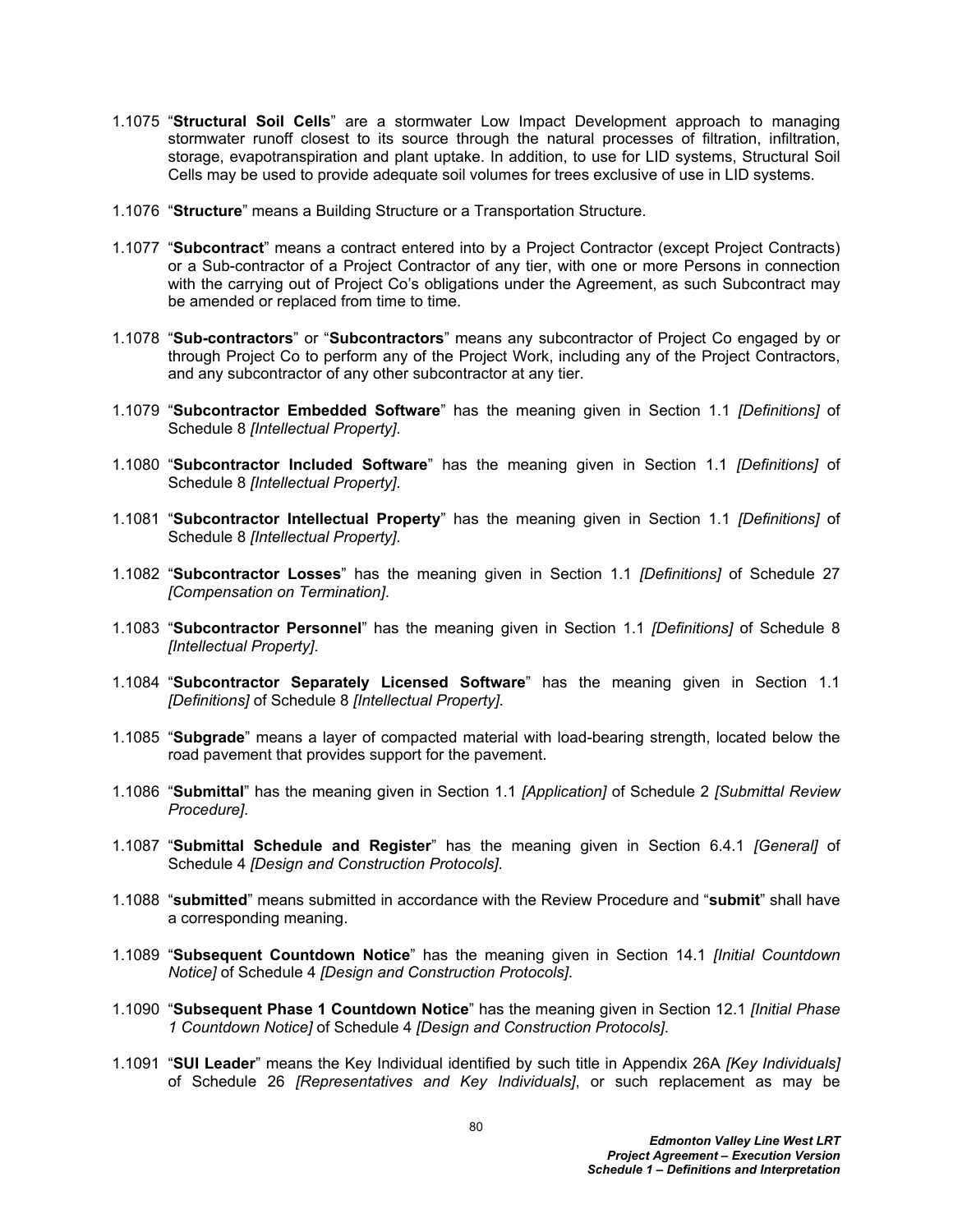designated by Project Co pursuant to Section 3.2 *[Change of Key Individual or Job Specifications or Responsibilities]* of Schedule 26 *[Representatives and Key Individuals]*.

- 1.1092 "**SUI Principles**" means the principles that provide a high quality, fully accessible, safe, efficient, visually integrated, and environmentally sustainable LRT Corridor and includes the objectives, key values, themes, aesthetics and other requirements as outlined in Part 2 *[Sustainable Urban Integration]* of Schedule 5 *[D&C Performance Requirements]*.
- 1.1093 "**Support Systems**" means wayside equipment enclosures, duct banks, electrical cables and boxes, and poles including shared use poles for lighting or fixtures that suspends the OCS system.
- 1.1094 "**Surety**" means the Person issuing the Bonds.
- 1.1095 "**Surrebuttal Submission**" has the meaning given in Section 1.1 *[Definitions]* of Schedule 20 *[Dispute Resolution Procedure]*.
- 1.1096 "**Surveillance Study**" has the meaning given in Section 6-1.11.2.1 *[General Surveillance Requirements and Coverage]* of Schedule 5 *[D&C Performance Requirements]*.
- 1.1097 "**Sustainable Procurement Policy Report**" has the meaning given in Section 1-1.6.4.6 *[Materials]* of Schedule 5 *[D&C Performance Requirements]*.
- 1.1098 "**Sustainable Urban Integration**" or "**SUI**" means a focus on the mutually-supportive integration of the Infrastructure into the urban context within which it exists.
- 1.1099 "**Switch Position Indicator**" is a dwarf signal that provides an indication of the position and locked condition of the facing point Track switch in front of which it is positioned.
- 1.1100 "**System Cabling Separation Guidelines**" has the meaning given in Section 6-1.5 *[Systems Duct Bank and Associated Infrastructure]* of Schedule 5 *[D&C Performance Requirements]*.
- 1.1101 "**System Enhancement**" has the meaning given in Section 1.1 *[Definitions]* of Schedule 8 *[Intellectual Property]*.
- 1.1102 "**System Ride Quality**" is to maintain ride quality in accordance with the requirements of Section 3-1.1.2 *[Track Alignment]* and Section 3.5 *[System Ride Quality]* of Schedule 7 *[Performance Demonstration Requirements]*.
- 1.1103 "**Systems**" means all facilities and associated infrastructure related to Rail Systems, Traffic Signals, Overhead Catenary System and Traction Power System
- 1.1104 "**Systems Duct Bank**" means a buried network of raceways along the LRT corridor for protection of signal, communication, electrical power and City Fibre cables.
- 1.1105 "**Target Construction Completion Date**" means December 15, 2026, as adjusted in accordance with the Agreement.
- 1.1106 "**Target ICS Integration Ready Date**" means June 18, 2026, as adjusted in accordance with the Agreement.
- 1.1107 "**Target Lane Closure Costs**" means the sum, in Canadian dollars, as indicated in Table 7 *[Valued Items]* of Appendix 16A *[Payment and Payment Adjustment Inputs]* of Schedule 16 *[Payment Mechanism]*.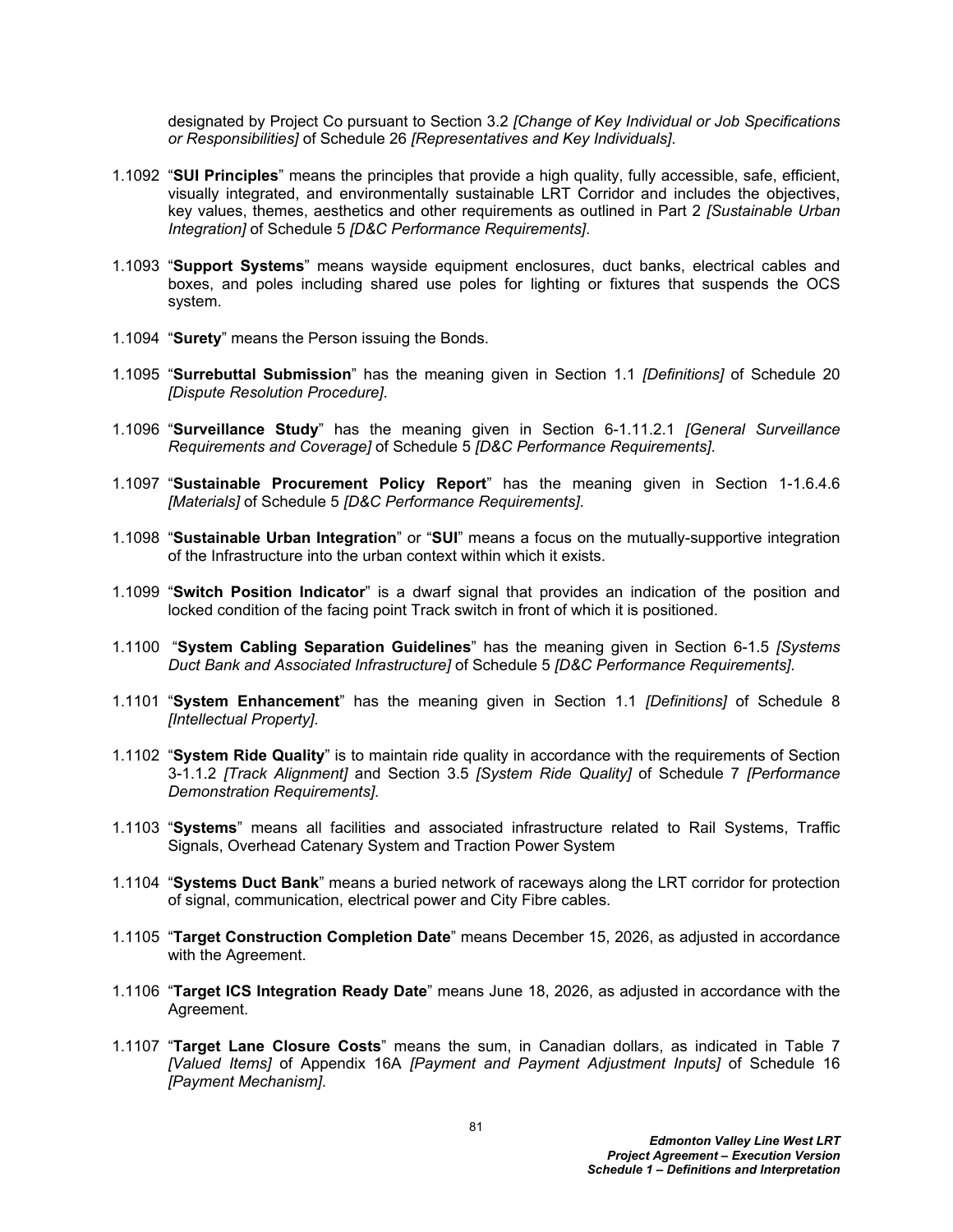- 1.1108 "**Target Phase 1 Construction Completion Date**" means March 31, 2025 as adjusted in accordance with the Agreement.
- 1.1109 "**Target Stony Plain Road Bridge Availability Date**" means the date which is 800 days following the first date on which there is Full Closure of the Stony Plain Road Bridge in accordance with Section 1-4.2.5 [*Roadway Closure Restrictions*] of Schedule 5 [*D&C Performance Requirements*], as such date may be adjusted in accordance with Sections 10 and 11 of the Agreement.
- 1.1110 "**Target Transit Impact Costs**" means the sum, in Canadian dollars, as indicated in Table 7 *[Valued Items]* of Appendix 16A *[Payment and Payment Adjustment Inputs]* of Schedule 16 *[Payment Mechanism]*.
- 1.1111 "**Target Tree Compensation Value**" means the total compensation value of trees within the City Lands, specified in Table 7 *[Valued Items]* of Appendix 16A *[Payment and Payment Adjustment Inputs]* to Schedule 16 *[Payment Mechanism].*
- 1.1112 "**Taxes**" means any and all taxes, levies, imposts, duties, fees, withholdings, assessments, deductions or whatsoever, imposed, assessed, levied or collected by any Governmental Authority, together with interest thereon and penalties with respect thereto, and includes all GST and HST except where stated to the contrary.
- 1.1113 "**TCS Design Package**" has the meaning given in Section 6-1.3 *[Train Control System (TCS)]* of Schedule 5 *[D&C Performance Requirements]*.
- 1.1114 "**Technical Documentation**" has the meaning given in Section 1.1 *[Definitions]* of Schedule 8 *[Intellectual Property]*.
- 1.1115 "**Technical Proposal**" means the final technical proposal "VLS-2" submitted by Project Co in response to the RFP.
- 1.1116 "**Technical Referee Panel**" has the meaning given in Section 2.5 *[Fast Track Referee Process]* of Schedule 20 *[Dispute Resolution Procedure]*.
- 1.1117 "**Technical Submission Date**" means the *[*VLS2*]* submission date as set out in the RFP.
- 1.1118 "**Telephone System Integration Plan**" has the meaning given in Section 6-1.13.2 *[Telephones]*  of Schedule 5 *[D&C Performance Requirements]*.
- 1.1119 "**Temporary Works**" means works that are performed to serve a specific temporary function in the execution of the Project Work and in respect of which any resulting infrastructure is removed at such time when its temporary use is no longer required.
- 1.1120 "**Term**" has the meaning given in Section 5.8 of the Agreement.
- 1.1121 "**Termination**" means termination of the agreement by the City under Section 15.2 *[Termination by City]* prior to the Expiry Date.
- 1.1122 "**Termination by Project Co**" means termination of the agreement by Project Co under Section 15.3 *[Termination by Project Co]*.
- 1.1123 "**Termination Date**" means the earlier of the Expiry Date and the date of earlier termination of the Agreement in accordance with its terms.
- 1.1124 "**Termination Event**" has the meaning given in Section 14.6 *[Termination Events]* of the Agreement.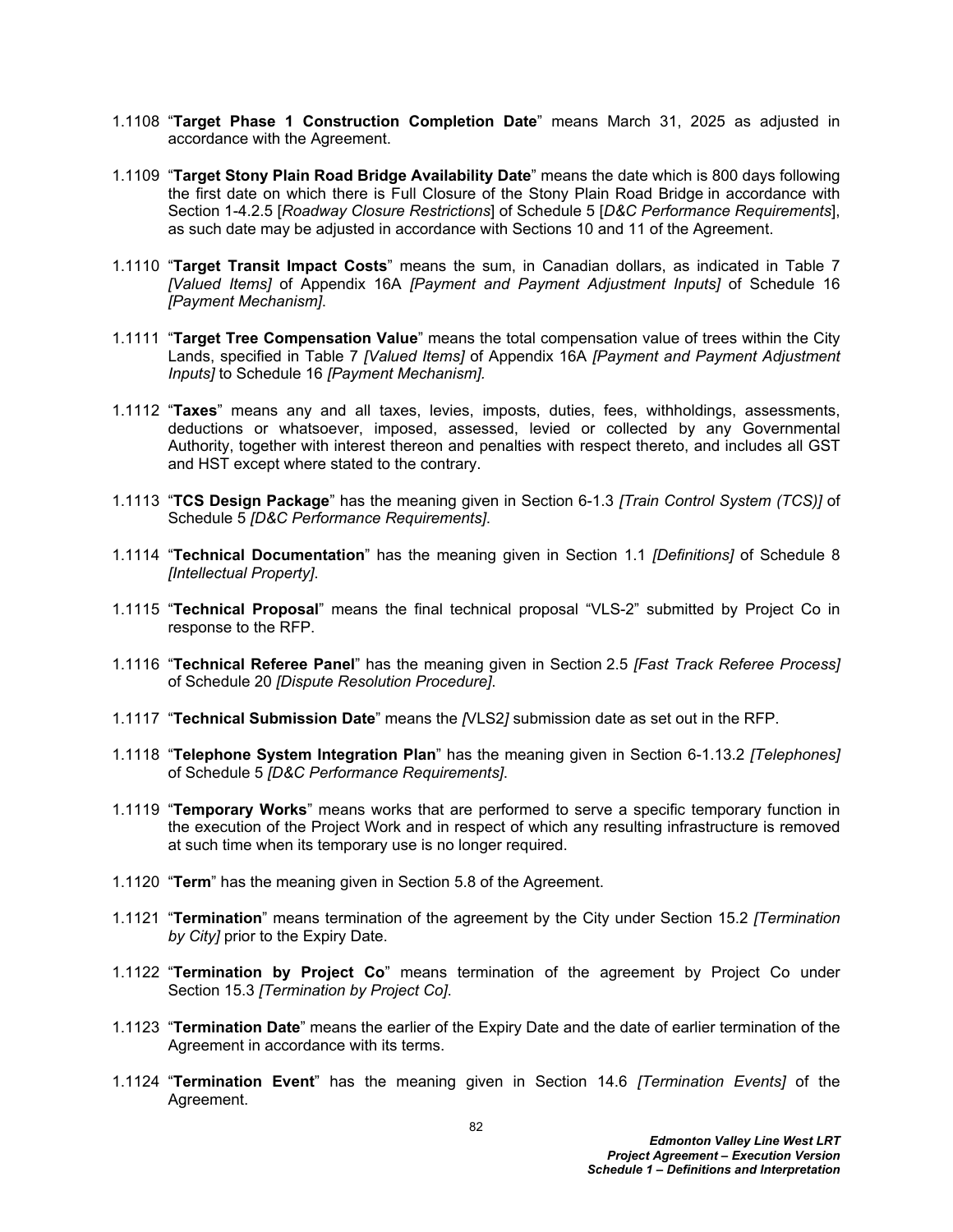- 1.1125 "**Termination for Convenience**" means termination of the agreement by the City under Section 15.2(b) *[Termination by City]*.
- 1.1126 "**Termination Payment**" means a payment under Section 27 *[Compensation on Termination]* of the Agreement.
- 1.1127 "**Terminus Stop**" means the Stop, as the context requires.
- 1.1128 "**TESP Binder**" has the meaning given in Section 6-5.3 *[TESP Documentation]* of Schedule 5 *[D&C Performance Requirements]*.
- 1.1129 "**Test Procedures**" has the meaning given in Section 9.8.3(a) *[Test Procedures]* of Schedule 4 *[Design and Construction Protocols]*.
- 1.1130 "**The Yards/116 St. Stop**" means the Stop located as set out in Table 1-1.2.2-1 *[Stops and Stations]* of Schedule 5 *[D&C Performance Requirements]*.
- 1.1131 "**Third Party Arbitration**" has the meaning given in Section 4.4 *[Consolidation with Third Party Disputes]* of Schedule 20 *[Dispute Resolution Procedure].*
- 1.1132 "**Third Party Embedded Software**" has the meaning given in Section 1.1 *[Definitions]* of Schedule 8 *[Intellectual Property]*.
- 1.1133 "**Third Party Input**" has the meaning given in Section 2.2 *[Delivery of Change Estimate]* of Schedule 13 *[Changes].*
- 1.1134 "**Third Party Intellectual Property**" has the meaning given in Section 1.1 *[Definitions]* of Schedule 8 *[Intellectual Property]*.
- 1.1135 "**Third Party Licensed Software**" has the meaning given in Section 1.1 *[Definitions]* of Schedule 8 *[Intellectual Property]*.
- 1.1136 "**Third Party Litigation**" has the meaning given in Section 4.4 *[Consolidation with Third Party Disputes]* of Schedule 20 *[Dispute Resolution Procedure].*
- 1.1137 "**Ticket Vending Machine**" or "**TVM**" means a device for collecting fares and issuing tickets for use on the ETS Transit Network.
- 1.1138 "**TLC**" has the meaning given in Section 1.6 of Schedule 11 *[Construction Safety Requirements]*.
- 1.1139 "**Total Capital Cost Amount**" is the amount, in Canadian nominal dollars, related to Project Co's capital cost, as indicated in Table 6 *[Total Capital Cost Amount]* of Appendix 16A *[Payment and Payment Adjustment Inputs]* to Schedule 16 *[Payment Mechanism]*, as the same may be adjusted pursuant to a Change Order Confirmation.
- 1.1140 "**Total Existing Number of Lanes**" means the number of lanes within each Roadway section in use associated with each Roadway Section as shown in Table 1-4.2.5-1 *[Roadway Construction Restrictions]* of Schedule 5 *[D&C Performance Requirements]*.
- 1.1141 "**Total Future Number of Lanes**" means the number of lanes in each Roadway Section, post construction, as shown in Table 1-4.2.5-1 *[Roadway Construction Restrictions]* of Schedule 5 *[D&C Performance Requirements]*.
- 1.1142 "**TPSS Factory Acceptance Test Plan**" has the meaning given in Section 6-2.4.1 *[General]* of Schedule 5 *[D&C Performance Requirements]*.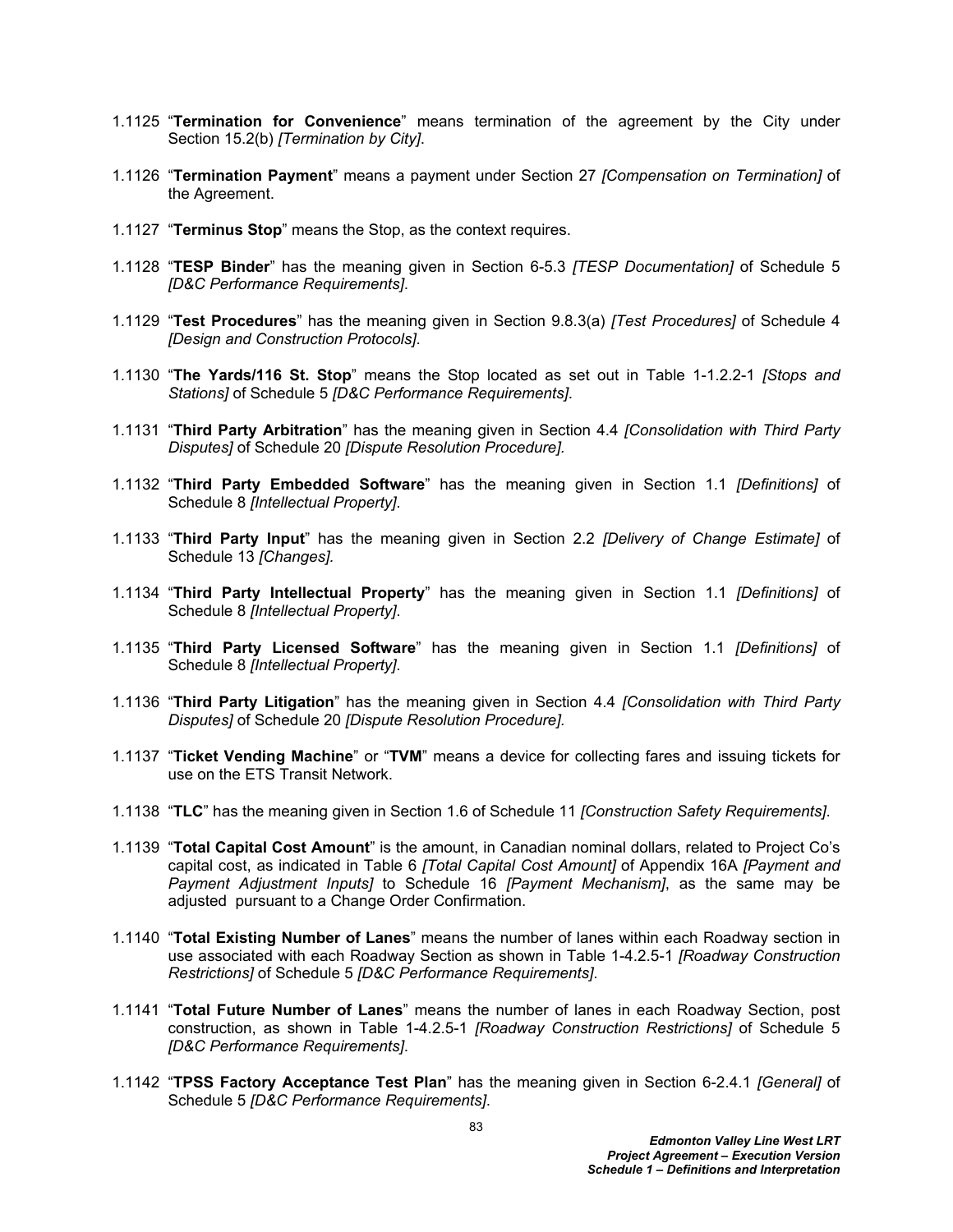- 1.1143 "**TPSS Ground Grid Design**" has the meaning given in Section 6-2.3.7 *[Substation and Earthing Connections]* of Schedule 5 *[D&C Performance Requirements]*.
- 1.1144 "**Track**" means an assembly of rolled steel rails and fastenings supported by a structure over which the Light Rail Vehicles and On-track Vehicles operate.
- 1.1145 "**Track Brake**" means a form of electro-magnetic brake which increases the brake force from the electro-magnetic application of metal shoes directly onto the tracks.
- 1.1146 "**Track Circuit**" means a Vital electrical circuit which uses the rails as the conductors between transmitting and receiving devices, for the purpose of detecting a Track Occupancy between the specified limits bounded by the circuit.
- 1.1147 "**Track Clearance Envelope"** means the space occupied by the maximum vehicle Dynamic Envelope plus effects due to curvature and superelevation, construction and maintenance tolerances of the track structure, construction tolerances of adjacent wayside structures and running clearances, as defined in Table 1-2.1.8-1 [*Track Clearance Envelope Widths*] in Section 1-2.1.8 [*LRV Accommodation*] of Schedule 5 [*D&C Performance Requirements*].
- 1.1148 "**Track Design Criteria**" has the meaning given in Section 3-1.1.1 *[Reference Standards]* of Schedule 5 *[D&C Performance Requirements]*.
- 1.1149 "**Track Occupancy**" means when an On-track Vehicle is either stationary or in motion on a Mainline Track.
- 1.1150 "**Track Optimization Study**" has the meaning given in Section 3-1.1.2 *[Track Alignment]* of Schedule 5 *[D&C Performance Requirements]*.
- 1.1151 "**Track Power System Protection Scheme**" has the meaning given in Section 6-2.3.4 *[Shop TPSS and Yard TPSS]* of Schedule 5 *[D&C Performance Requirements]*.
- 1.1152 "**Trackway**" means a Track structure, including the Track, Track supporting systems, concrete slabs, and Trackway drainage system, including the concrete infill strip between the Tracks for Embedded Track and Direct Fixation Track.
- 1.1153 "**Trackway Boulevard Landscape Area**" means the landscape area between the Trackway edge and a Roadway as illustrated in Figure 2-14.4. *[Illustrated Landscape Area Definitions]* of Schedule 5 *[D&C Performance Requirements]*.
- 1.1154 "**Traction Power**" means the propulsion energy required to operate Trains.
- 1.1155 "**Traction Power Cable**" has the meaning given in Section 6-2.9A *[Traction Power Cabling]* of Schedule 5 *[D&C Performance Requirements]*.
- 1.1156 "**Traction Power Commissioning Sub-Plan**" means the plan prepared by Project Co in accordance with Section 9.4.6.1 *[Traction Power Commissioning Sub-Plan]* of Schedule 4 *[Design and Construction Protocols].*
- 1.1157 "**Traction Power Distribution**" means an element of the Traction Power System that distributes the Traction Power supply and delivers the LRV propulsion energy to Trains.
- 1.1158 "**Traction Power Duct Bank**" means a buried network of raceways along portions of the LRT Corridor for protection of Traction Power Distribution feeder and negative return cables.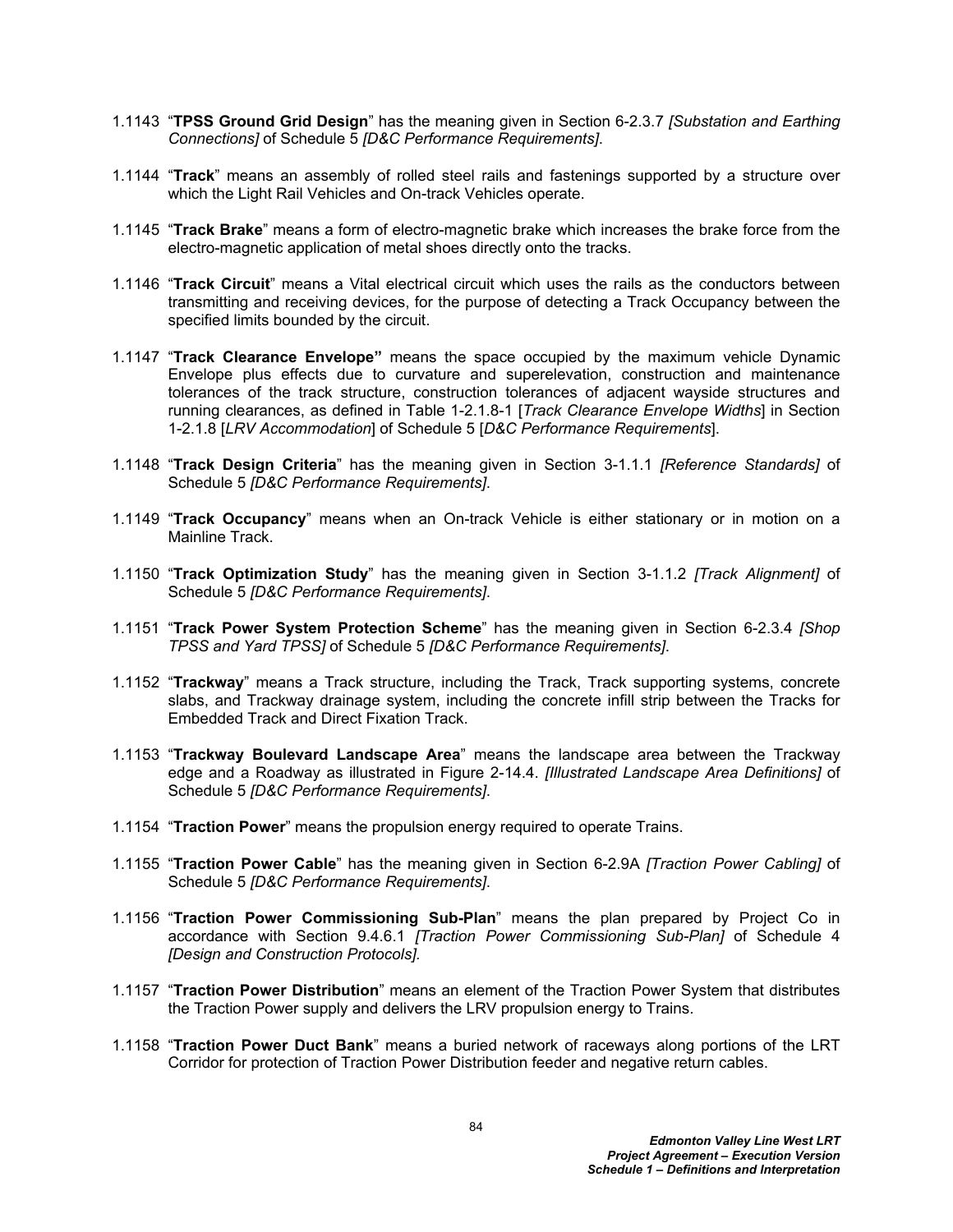- 1.1159 "**Traction Power SCADA**" or "**Traction Power SCADA System**" means a SCADA system to remotely monitor and control the Traction Power System including switching and isolation capabilities.
- 1.1160 "**Traction Power SCADA System I/O Schedule**" has the meaning given in Section 6-2.3.13 *[Traction Power SCADA System]* of Schedule 5 *[D&C Performance Requirements]*.
- 1.1161 "**Traction Power Substation**" or "**TPSS**" means a facility for performing power conversion by receiving primary electrical power from an electrical utility, transforming the power to a lower usable voltage, and converting it from AC to DC to supply energy to the Traction Power System.
- 1.1162 "**Traction Power System**" means an electrical network of Traction Power Substations and electrical distribution cabling and infrastructure to supply energy to a Train operating on the Track. The Traction Power System includes the Mainline Traction Power System, the Yard Traction Power System, the Shop Traction Power System and any Alternative Traction Power Distribution System.
- 1.1163 "**Trade-Marks**" means any registered or unregistered mark, trade-mark, service mark, distinguishing guise, logo, insignia, seal, design or symbol.
- 1.1164 "**Traffic Accommodation Plan**" or "**TAP**" has the meaning given in Section 1-4.2.7 *[Traffic Accommodation Plan (TAP)]* of Schedule 5 *[D&C Performance Requirements]*.
- 1.1165 "**Traffic Accommodation Request**" or **"TAR**" has the meaning given in Section 1-4.2.6 *[Traffic Accommodation Request (TAR)]* of Schedule 5 *[D&C Performance Requirements]*.
- 1.1166 "**Traffic Accommodation Strategy**" or "**TAS**" has the meaning given in Section 1-4.2.8 *[Traffic Accommodation Strategy]* of Schedule 5 *[D&C Performance Requirements]*.
- 1.1167 "**Traffic Control Device(s)**" means any person, sign, signal, marking or device placed upon, over or adjacent to a Roadway by or at the direction of a Governmental Authority, for the purpose of regulating, warning, guiding or informing a Train operator, Roadway vehicle operator, bicyclist or pedestrian of an existing condition or hazard.
- 1.1168 "**Traffic Controller**" means a computerized control and coordination system for lighting traffic signals at signalized intersections.
- 1.1169 "**Traffic Signa**l" means a Road Traffic Signal or an LRT Traffic Signal.
- 1.1170 "**Traffic Signal Equipment**" has the meaning given in Section 6-4.3.8 *[Traffic Signal Construction Requirements]* of Schedule 5 *[D&C Performance Requirements]*.
- 1.1171 "**Traffic Signal Timing Sheets**" means data and information used for configuring the Traffic Controllers and designing traffic signal layouts.
- 1.1172 "**Train**" means one and two Light Rail Vehicles operating as a single unit.
- 1.1173 "**Train Control System**" or "**TCS**" means a Vital system for enforcement of train separation, in which the governing devices are activated by the movements of Trains into and out of specified limits of Track.
- 1.1174 "**Train Delay"** has the meaning given in Section 1.2 *[Definitions]* of Schedule 7 *[Performance Demonstration Requirements].*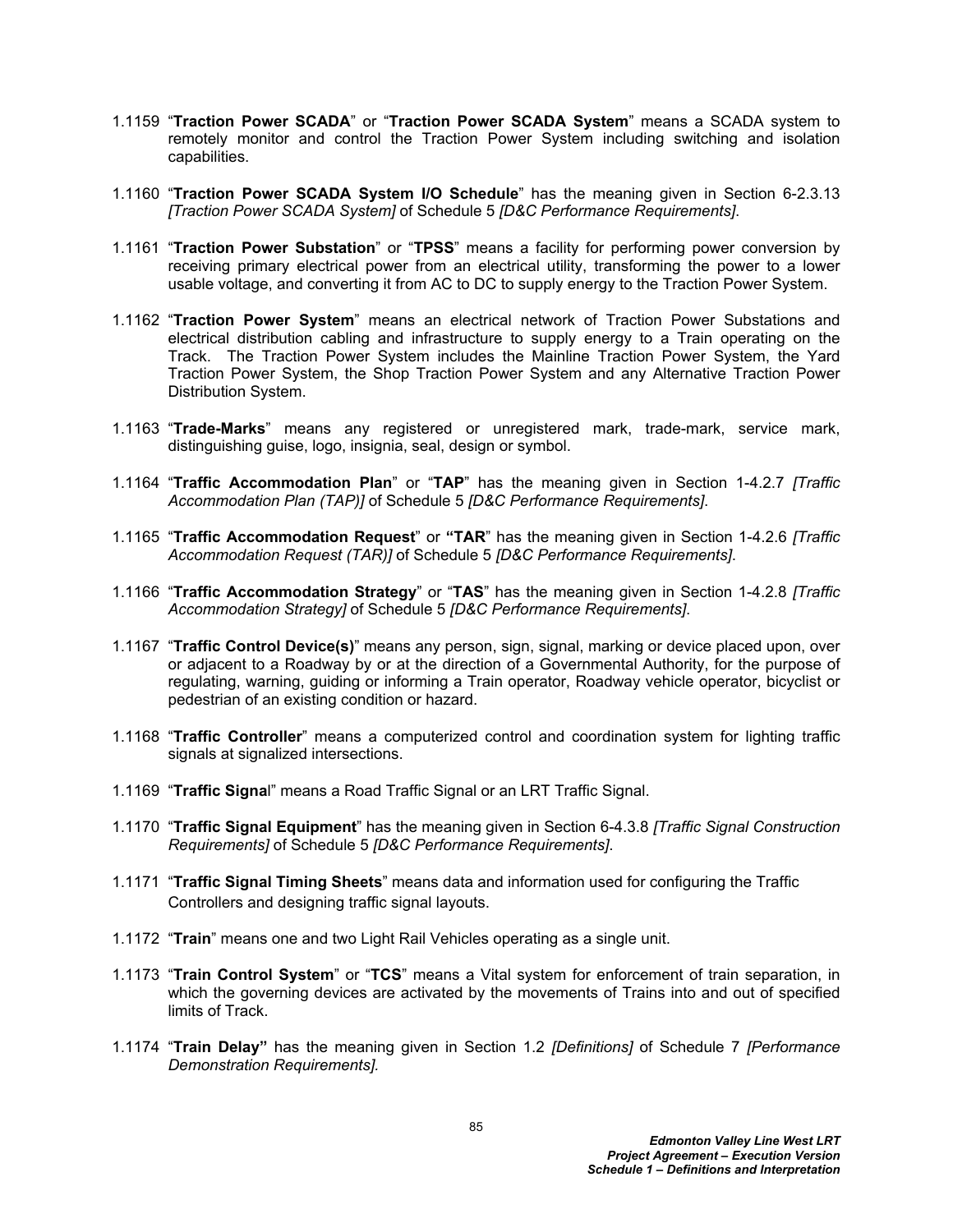- 1.1175 "**Train Routing and Priority System**" or "**TRPS**" means an arrangement of special purpose Vital or non-Vital computing devices, logic controllers, Light Rail Vehicle on-board GPS receivers, wireless transceivers, transponders, display panels and/or control units; wayside transponders, loops, antennas, data radios, interrogators; and/or special purpose modules which comprise a system for initiating Transit Signal Priority sequences for execution by the traffic controller(s), and for initiating Train routing commands for conditional execution by the Train Control System.
- 1.1176 "**Training Program**" means the program developed by Project Co pursuant to Section 10.1 *[Training Program]* of Schedule 4 *[Design and Construction Protocols]*.
- 1.1177 "**TransEd Partners**" means the consortium that entered into a contract with the City to design, build, finance, operate, maintain and rehabilitate Valley Line LRT Stage 1.
- 1.1178 "**Transit Centre**" means a location where multiple buses can stop simultaneously to allow transfer between routes.
- 1.1179 "**Transit Impact Adjustment**" means the sum, in Canadian dollars, calculated in accordance with Section 2.4 *[Transit Impact Adjustment]* of Schedule 16 *[Payment Mechanism]* that represents the cost of delay along construction corridors and periodic road closures that impact operation of the City's Bus Network.
- 1.1180 "**Transit Impact Credit**" means the sum, in Canadian dollars, payable by the City to Project Co in accordance with the Agreement, as calculated in Section 2.4 of *[Transit Impact Adjustment]* Schedule 16 *[Payment Mechanism]*.
- 1.1181 "**Transit Impact Credit Multiplier**" has the meaning given in Section 2.4 *[Transit Impact Adjustment]* of Schedule 16 *[Payment Mechanism]*.
- 1.1182 "**Transit Impact Deduction**" means the sum, in Canadian dollars, to be deducted by the City from Payments to Project Co in accordance with the Agreement, as calculated in Section 2.4 *[Transit Impact Adjustment]* of Schedule 16 *[Payment Mechanism]*.
- 1.1183 "**Transit Impact Deduction Multiplier**" has the meaning given in Section 2.4 *[Transit Impact Adjustment]* of Schedule 16 *[Payment Mechanism]*.
- 1.1184 "**Transit Impact Roadway Section**" means any of the Roadway Sections defined in Table 3 *[Daily Transit Impact Rates]* and Table 4 *[Daily Transit Closure Rates]* of Schedule 16 *[Payment Mechanism]*.
- 1.1185 "**Transit Notification**" means written notice provided to the City in accordance with Section 1-4.1 *[Transportation Management Coordination]* of Schedule 5 *[D&C Performance Requirements]* regarding impacts to a Roadway identified as servicing one or more bus routes.
- 1.1186 "**Transit Oriented Development**" or "**TOD**" means a mixed-use residential and commercial area designed to maximize access to public transport, and often incorporates features to encourage transit ridership.
- 1.1187 "**Transit Signal Priority**" or "**TSP**" means techniques used to minimize Light Rail Vehicle delays at Grade Crossings through the optimized timing of Traffic Signals.
- 1.1188 "**Transportation Accommodation**" means the safe accommodation of vehicular, bicycle, pedestrian and other travel modes through or adjacent to an active work site.
- 1.1189 "**Transportation Closure**" means the closure of any vehicular, bicycle or pedestrian route.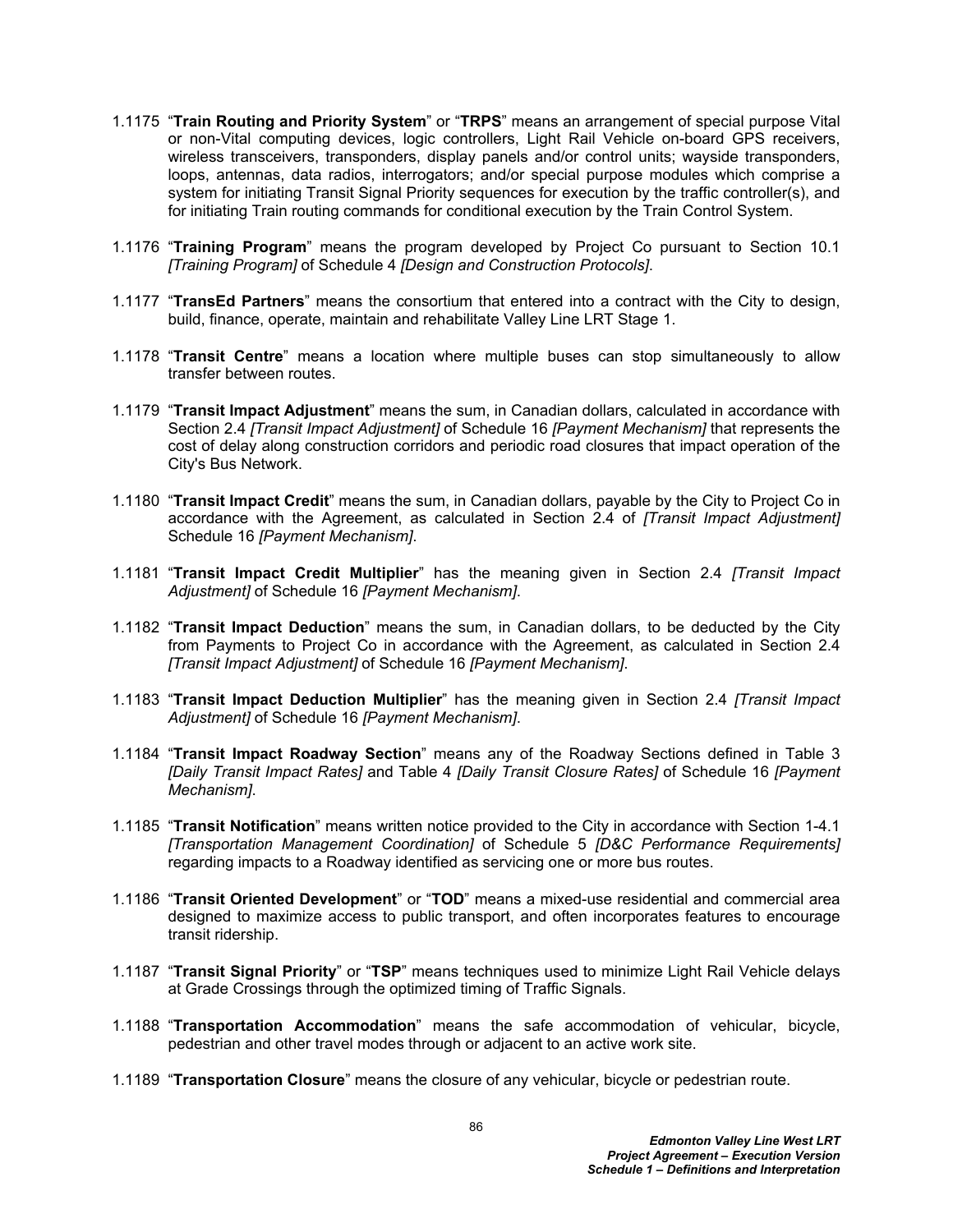- 1.1190 "**Transportation Electrical Service Plan Process Form**" or "**TESP Process Form**" has the meaning given in Section 6-5.2 *[TESP Process Form]* of Schedule 5 *[D&C Performance Requirements]*.
- 1.1191 "**Transportation Management**" means the coordination of safe and efficient routes for all transportation modes, including vehicles, bicycles and pedestrians, through or around work sites.
- 1.1192 "**Transportation Management Plan**" has the meaning given in Section 7.4.1 *[Transportation Management Plan (TMP)]* of Schedule 4 *[Design and Construction Protocols]*.
- 1.1193 "**Transportation Structure**" means any structure forming part of the Infrastructure, other than a Building Structure or an Other Structure. For clarity, Transportation Structure includes:
	- (a) Elevated Guideways;
	- (b) Elevated Guideway Ramps;
	- (c) bridges, excluding pedestrian bridges with a span less than 10m;
	- (d) retaining walls with a maximum height over 1.2m;
	- (e) the MacKinnon Ravine Retaining Wall;
	- (f) Trackway slabs, including Trackway slabs at the Gerry Wright OMF Site and the Lewis Farms Site;
	- (g) Trackway supporting structures;
	- (h) OCS pole bases and bases mounted on Transportation Structures;
	- (i) slope stabilization measures; and
	- (j) Utility protection structures.
- 1.1194 "**Transportation Utility Corridor**" or "**TUC**" means the area of land regulated by Alberta Infrastructure. The TUC is shown in Appendix 14B *[City Lands Site Plans]* of Schedule 14 *[City Lands]*.
- 1.1195 "**Travel Time**" has the meaning given in Section 1.2 *[Definitions]* of Schedule 7 *[Performance Demonstration Requirements]*.
- 1.1196 "**Tree Compensation Payment Credit**" means the sum, in Canadian dollars, to be paid by the City to Project Co in accordance with the Agreement, as calculated in Section 2.5 *[Tree Removal Adjustment]* of Schedule 16 *[Payment Mechanism]*.
- 1.1197 "**Tree Compensation Payment Credit Rate**" has the meaning given in Section 2.5 *[Tree Removal Adjustment]* of Schedule 16 *[Payment Mechanism]*.
- 1.1198 "**Tree Compensation Payment Deduction**" means the sum, in Canadian dollars, to be deducted from Payments by the City to Project Co in accordance with the Agreement, as calculated in Section 2.5 *[Tree Removal Adjustment]* of Schedule 16 *[Payment Mechanism]*.
- 1.1199 "**Tree Compensation Payment Deduction Rate**" has the meaning given in Section 2.5 *[Tree Removal Adjustment]* of Schedule 16 *[Payment Mechanism]*.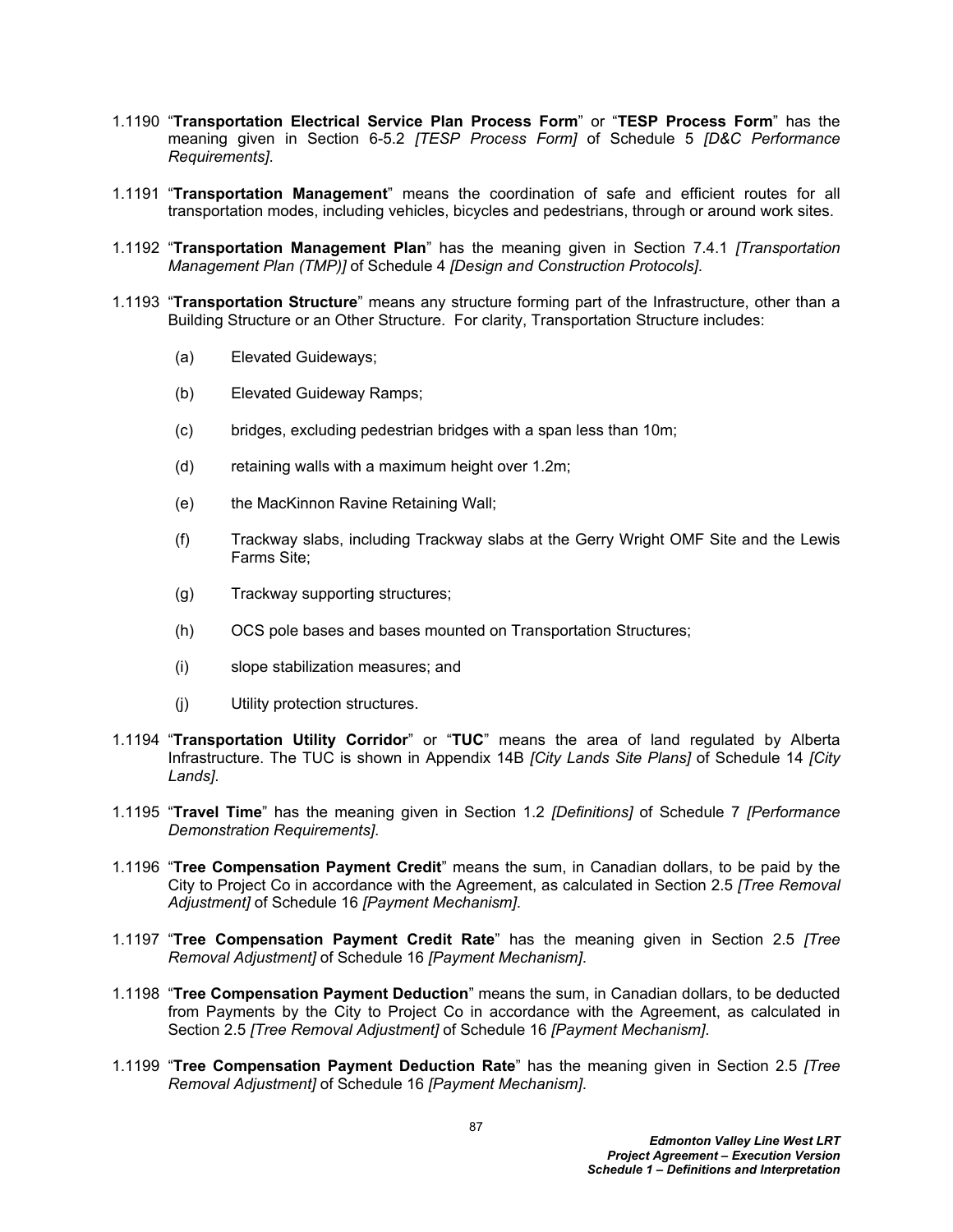- 1.1200 "**Tree Identification Number**" means the identification number assigned to a tree located within the City Lands and as set out in the Tree Valuation Inventory.
- 1.1201 "**Tree Management Log**" means a detailed log produced and maintained by Project Co regarding practices and incidents related to existing Protected Trees. The Tree Management Log shall document all tree protection, root management, branch management measures and procedures for trees damaged during Construction as identified in Section 2-14.13 *[Tree Retention, Removal and Protection]*, Section 2-14.13.3 *[Tree Protection in Critical Root Zones]*, Section 2- 14.13.4 *[Root Management Procedures]*, Section 2-14.13.5 *[Branch Management Procedures]* and Section 2-14.13.6 *[Procedures for Trees Damaged During Construction]* of Schedule 5 *[D&C Performance Requirements]*.
- 1.1202 "**Tree Removal Adjustment**" means the sum, in Canadian dollars, to be paid or deducted from Payments by the City to Project Co in accordance with the Agreement, as calculated in Section 2.5 *[Tree Removal Adjustment]* of Schedule 16 *[Payment Mechanism]*.
- 1.1203 "**Tree Retention, Removal, and Protection Plan**" or "**TRRP Plan**" means a plan developed by Project Co regarding existing trees and Forested Areas within the Lands in accordance with Section 2-14.15 *[Tree Retention, Removal, and Protection]* of Schedule 5 *[D&C Performance Requirements]*.
- 1.1204 "**Tree Risk Assessment**" means a systematic process to identify, analyse and evaluate a tree's structural integrity and other factors that affect the level of risk to people or property and to provide information for mitigating the risk in accordance with ANSI A300 – Part 9: Tree Risk Assessment a. Tree Structure Assessment.
- 1.1205 "**Tree Valuation Inventory**" means the tree valuation inventory included in the Disclosed Data of existing trees within the Lands as set out in Section 2-14.15 *[Tree Retention, Removal, and Protection]* of Schedule 5 *[D&C Performance Requirements]*.
- 1.1206 "**TRPS Design Report**" has the meaning given in Section 6-1.4 [*Train Routing And Priority System (TRPS)*] of Schedule 5 *[D&C Performance Requirements]*.
- 1.1207 "**TRPS Integration Plan**" has the meaning given in Section 6-1.4 [*Train Routing And Priority System (TRPS)*] of Schedule 5 *[D&C Performance Requirements]*.
- 1.1208 "**Type GU**" has the meaning given in CSA A3001.
- 1.1209 "**Type HS**" has the meaning given in CSA A3001.
- 1.1210 "**ULA Process**" has the meaning given in Section 6.1.7 *[Utility Work Requirements]* of Schedule 28 *[Project Approvals and Utility Matters]* Part 2 *[Utility Matters]*.
- 1.1211 "**Ultimate Limit State**" or "**ULS**" has the meaning given in CAN/CSA S6.
- 1.1212 "**Underdrain**" means a perforated piped drainage system installed underground below a structure to collect and convey subsurface water.
- 1.1213 "**Under Guideway Landscape Area**" has the meaning given in Section 2-14.6.5 *[Under Guideway Landscape Area]* of Schedule 5 *[D&C Performance Requirements].*
- 1.1214 "**Underrepresented Groups**" means those groups identified in the table contained in Section 4.6 *[Community Employment Benefits Plan]* of Schedule 4 *[Design and Construction Protocols]*.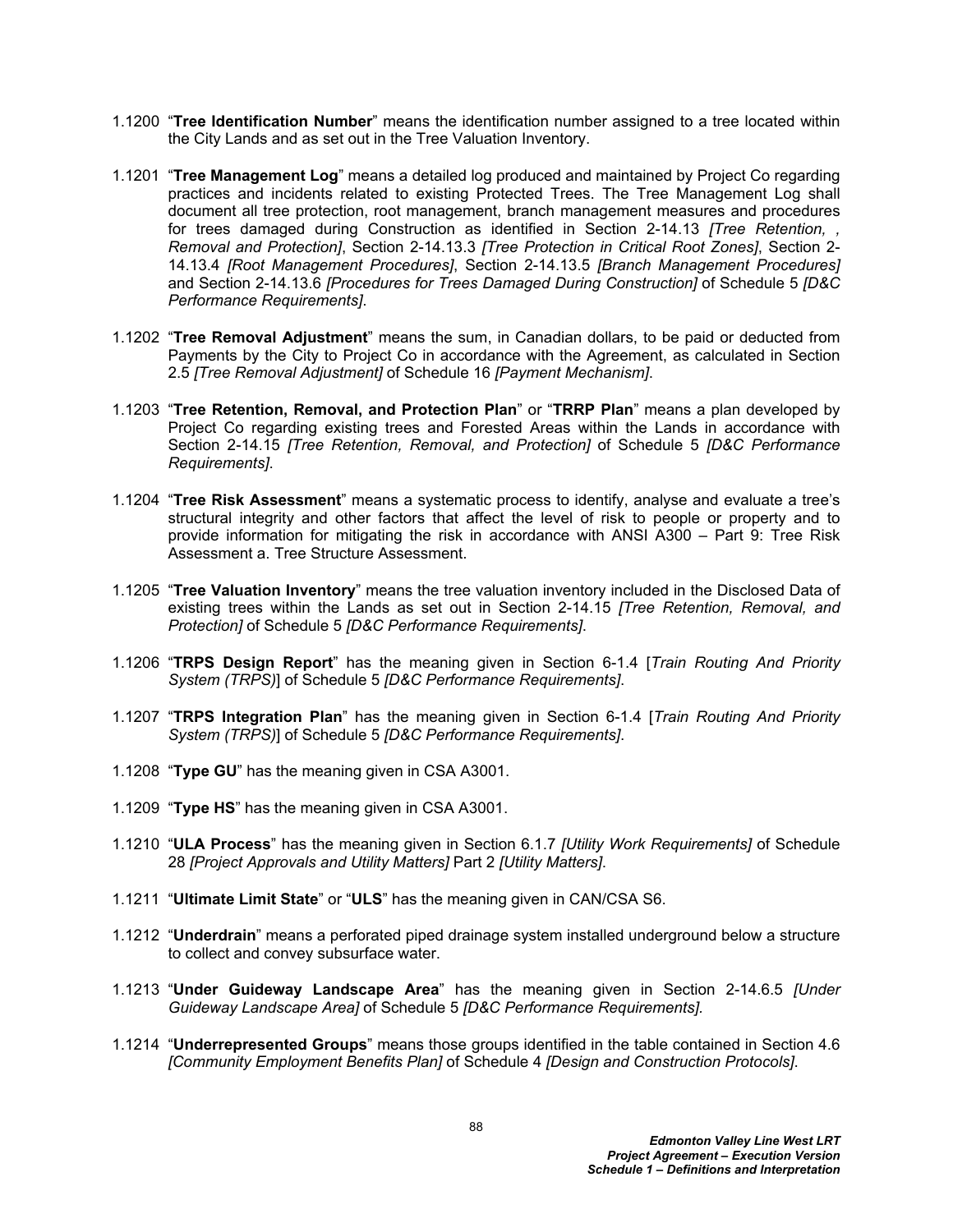- 1.1215 "**Undisclosed Functionality**" has the meaning given in Section 1.1 *[Definitions]* of Schedule 8 *[*Intellectual Property*]*.
- 1.1216 "**Universal Transverse Mercator**" or "**UTM**" is a 2-dimensional coordinate system to give locations on the surface of the Earth.
- 1.1217 "**Unmetered Street Lighting Load Change Report**" has the meaning given in Section 6-1.9.8 *[Lighting and Receptacle Metered Services]* of Schedule 5 *[D&C Performance Requirements]*.
- 1.1218 "**Unusable Soil**" has the meaning given in Section 15.5(b) of Schedule 10 *[Environmental Performance Requirements]*.
- 1.1219 "**Urban"** means a Stop Canopy type as set out in Section 2-10.2.3 *[Canopies]* of Schedule 5 *[D&C Performance Requirements]*.
- 1.1220 "**Use**" has the meaning given in Section 1.1 *[Definitions]* of Schedule 8 *[Intellectual Property]*.
- 1.1221 "**Utilities Manager**" means the Key Individual identified by such title in Appendix 26A *[Key Individuals]* of Schedule 26 *[Representatives and Key Individuals]*, or such replacement as may be designated by Project Co pursuant to Section 3.2 *[Change of Key Individual or Job Specifications or Responsibilities]* of Schedule 26 *[Representatives and Key Individuals]*.
- 1.1222 "**Utility**" means electric power, communication, cable television, water, gas, oil, petroleum products, steam, chemicals, sewage, drainage, irrigation, fire or police signal systems and other similar systems and includes utility facilities which are owned or leased by the City for its own use, or otherwise dedicated solely to City use.
- 1.1223 "**Utility Agreement**" has the meaning given in Section 1.1 *[Definitions]* of Schedule 28 *[Project Approvals and Utility Matters]* Part 2 *[Utility Matters]*.
- 1.1224 "**Utility Best Practices**" has the meaning given in Section 2.2 *[Utility Best Practices]* of Schedule 28 *[Project Approvals and Utility Matters]* Part 2 *[Utility Matters]*.
- 1.1225 "**Utility Company**" has the meaning given in Section 1.1 *[Definitions]* of Schedule 28 *[Project Approvals and Utility Matters]* Part 2 *[Utility Matters]*.
- 1.1226 "**Utility Company Breach**" means a breach of, or a non-compliance by a Utility Company with, a specific requirement or obligation set out in an Existing Utility Agreement, or Pipeline Agreement, including a failure to comply with a specified timeframe for review, response or performance of any other obligation, provided the City has not confirmed in a City Support Statement or otherwise in writing (and acknowledged by Project Co), or it has been determined through the Dispute Resolution Procedure, that the requirement is not relevant or applicable to the Utility Work activity in question.
- 1.1227 "**Utility Company Fault**" means the Legal Fault of a Utility Company in its performance of Utility Work.
- 1.1228 "**Utility Complex**" means one or more associated Building Structures which collectively house any combination of the following: signals, communications equipment, AC electrical distribution equipment, fixed mounted engine generators or TPSS, in secure, climate controlled, walk-in compartments or rooms.
- 1.1229 "**Utility Complex Site**" means the boundaries for each locations of the Utility Complex, as defined in Appendix 5-1A *[Project Description Drawings]* of Schedule 5 *[D&C Performance Requirements]*.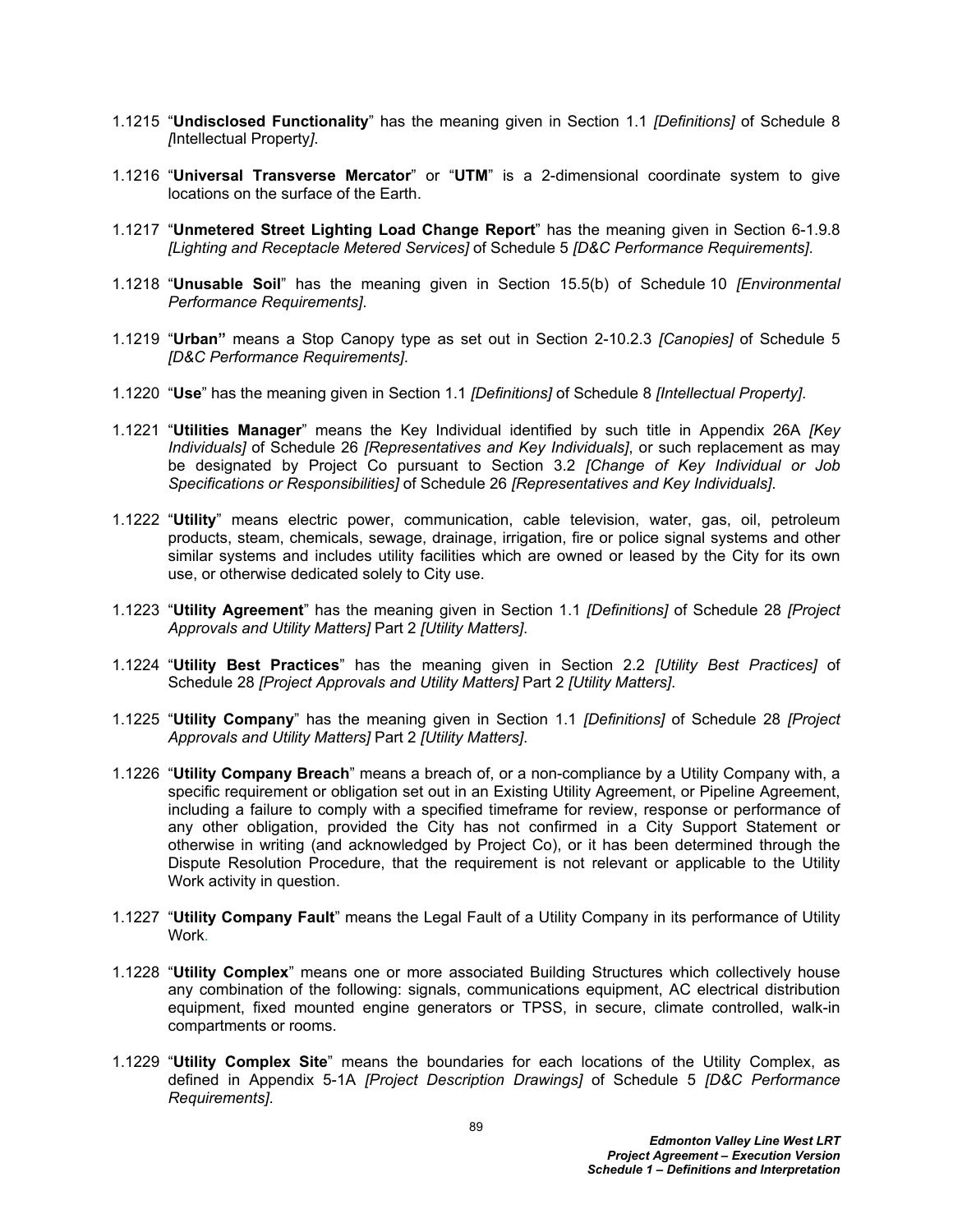- 1.1230 "**Utility Conflict(s)**" has the meaning given in Section 6.2 *[Utility Conflicts]* of Schedule 28 *[Project Approvals and Utility Matters]* Part 2 *[Utility Matters]*.
- 1.1231 "**Utility Coordination**" has the meaning given in Section 1.1 *[Definitions]* of Schedule 28 *[Project Approvals and Utility Matters]* Part 2 *[Utility Matters]*.
- 1.1232 "**Utility Coordination Plan**" has the meaning given in Section 2.4 *[Utility Coordination Plan]* of Schedule 28 *[Project Approvals and Utility Matters]* Part 2 *[Utility Matters]*.
- 1.1233 "**Utility Design**" has the meaning given in Section 1.1 *[Definitions]* of Schedule 28 *[Project Approvals and Utility Matters]* Part 2 *[Utility Matters]*.
- 1.1234 "**Utility Encumbrance**" means any of the following:
	- (a) Utilities (including unregistered rights of way, easements, licence rights and other similar interests) that: (i) are identified through Disclosed Data; or (ii) would have been identified had Project Co made diligent inquiry through Alberta One Call Corporation or GeoEdmonton;
	- (b) Existing Utility Agreements; and
	- (c) Future Utility Work.
- 1.1235 "**Utility Infrastructure**" has the meaning given in Section 1.1 *[Definitions]* of Schedule 28 *[Project Approvals and Utility Matters]* Part 2 *[Utility Matters]*.
- 1.1236 "**Utility Infrastructure Left in Place**" has the meaning given in Section 6.4 *[Utility Infrastructure Left in Place]* of Schedule 28 *[Project Approvals and Utility Matters]* Part 2 *[Utility Matters]*.
- 1.1237 "**Utility Report**" has the meaning given in Section 2.7 *[Utility Work Reporting]* of Schedule 28 *[Project Approvals and Utility Matters]* Part 2 *[Utility Matters]*.
- 1.1238 "**Utility Service Connections**" has the meaning given in Section 1.1 *[Definitions]* of Schedule 28 *[Project Approvals and Utility Matters]* Part 2 *[Utility Matters]*.
- 1.1239 "**Utility Work**" has the meaning given in Section 1.1 *[Definitions]* of Schedule 28 *[Project Approvals and Utility Matters]* Part 2 *[Utility Matters]*.
- 1.1240 "**Utility Work Relief Event**" has the meaning given in Section 11.1 *[Relief Event Defined]* of the Agreement.
- 1.1241 "**Vacant Lot**" means a whole or partial portion of a Remnant Land Parcel that has been cleared of structures.
- 1.1242 "**Validator**" means a device, located in accordance with Section 5-2.7.11.3 *[Validators]* of Schedule 5 *[D&C Performance Requirements]*, for providing tap on / tap off Passenger functionality.
- 1.1243 "**Valley Line CCTV System**" has the meaning given in Section 6-1.11 *[CCTV System]* of Schedule 5 *[D&C Performance Requirements]*.
- 1.1244 "**Valley Line LRT**" means the full line from Mill Woods to Lewis Farms, including both Valley Line LRT Stage 1 and Valley Line LRT Stage 2.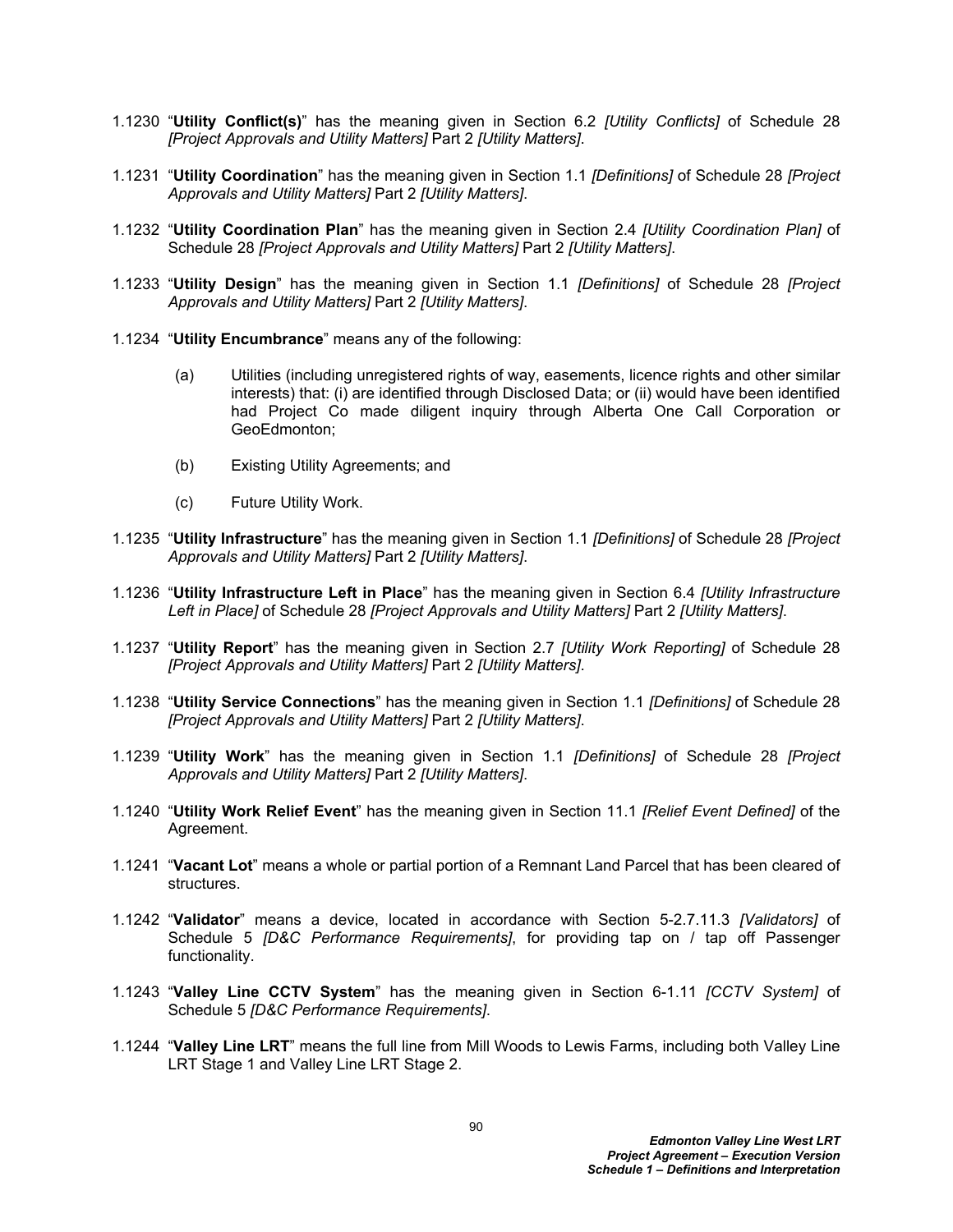- 1.1245 "**Valley Line LRT CTS to ETS Integration Plan**" has the meaning given in Section 6-1.7.1 *[Communication Transmission System (CTS)]* of Schedule 5 *[D&C Performance Requirements]*.
- 1.1246 "**Valley Line LRT Stage 1**" or "**Valley Line SE LRT**" means the portion of the Valley Line from Mill Woods to Downtown that is currently under construction and expected to be in operation during the Term, which will be connected to the Project.
- 1.1247 "**Valley Line LRT Stage 1 and Operator Integration Schedule**" has the meaning given in Section 7.3 of Schedule 3 *[Construction Schedule]*.
- 1.1248 "**Valley Line LRT Stage 1 and Valley Line LRT Stage 2 Administrative Data Network Integration Plan**" has the meaning given in Section 8-1.3.4.1 *[General Requirements]* of Schedule 5 *[D&C Performance Requirements]*.
- 1.1249 "**Valley Line LRT Stage 1 Data Radio System Evaluation**" has the meaning given in Section 6- 1.12.3.2 *[Extension of Valley Line LRT Stage 1 Data Radio System]* of Schedule 5 *[D&C Performance Requirements]*.
- 1.1250 "**Valley Line LRT Stage 1 Survey Schedule and Plan**" has the meaning given in Section 1-1.4.2 *[Scheduling and Coordination of Integration Points]* of Schedule 5 *[D&C Performance Requirements]*.
- 1.1251 "**Valley Line LRT Stage 1 Voice Radio System Evaluation**" has the meaning given in Section 6-1.12.2.2 [*Extension of Valley Line LRT Stage 1 Voice Radio System]* of Schedule 5 *[D&C Performance Requirements]*.
- 1.1252 "**Valley Line LRT Stage 2 Sightline Study**" has the meaning given in Section 1-2.1.4 *[Operations and Maintenance Compliance]* of Schedule 5 *[D&C Performance Requirements]*.
- 1.1253 "**Valley Line West Construction Insurance Program**" or "**VLWCIP**" means the sponsored construction insurance program developed by the City for the Project.
- 1.1254 "**Valley Line West LRT**" or "**Valley Line LRT Stage 2**" means that portion of the Valley Line LRT from Downtown to Lewis Farms comprised of the Infrastructure.
- 1.1255 "**Valley Line West LRT Facilities Design and Construction Standards**" means the document entitled "Valley Line West LRT Facilities Design and Construction Standards", a copy of which is included in the Disclosed Data.
- 1.1256 "**Valley Line West LRT Landscape Design and Construction Standards**" means the document entitled "Valley Line West LRT Landscape Design and Construction Standards", a copy of which is included in the Disclosed Data.
- 1.1257 "**Valley Line West LRT Roadways Design and Construction Standards**" means the document entitled "Valley Line West LRT Roadways Design and Construction Standards", a copy of which is included in the Disclosed Data.
- 1.1258 "**Value of Construction Completion Deficiencies**" means the sum, in Canadian dollars, of Construction Completion Deficiencies, as defined in Section 14.4 *[Deficiency List]* of Schedule 4 *[Design and Construction Protocols]*.
- 1.1259 "**Value of Phase 1 Construction Completion Deficiencies**" means the sum, in Canadian dollars, of Phase 1 Construction Completion Deficiencies, as defined in Section 12.4 [Phase 1 Construction Completion Deficiency List] of Schedule 4 [Design and Construction Protocols].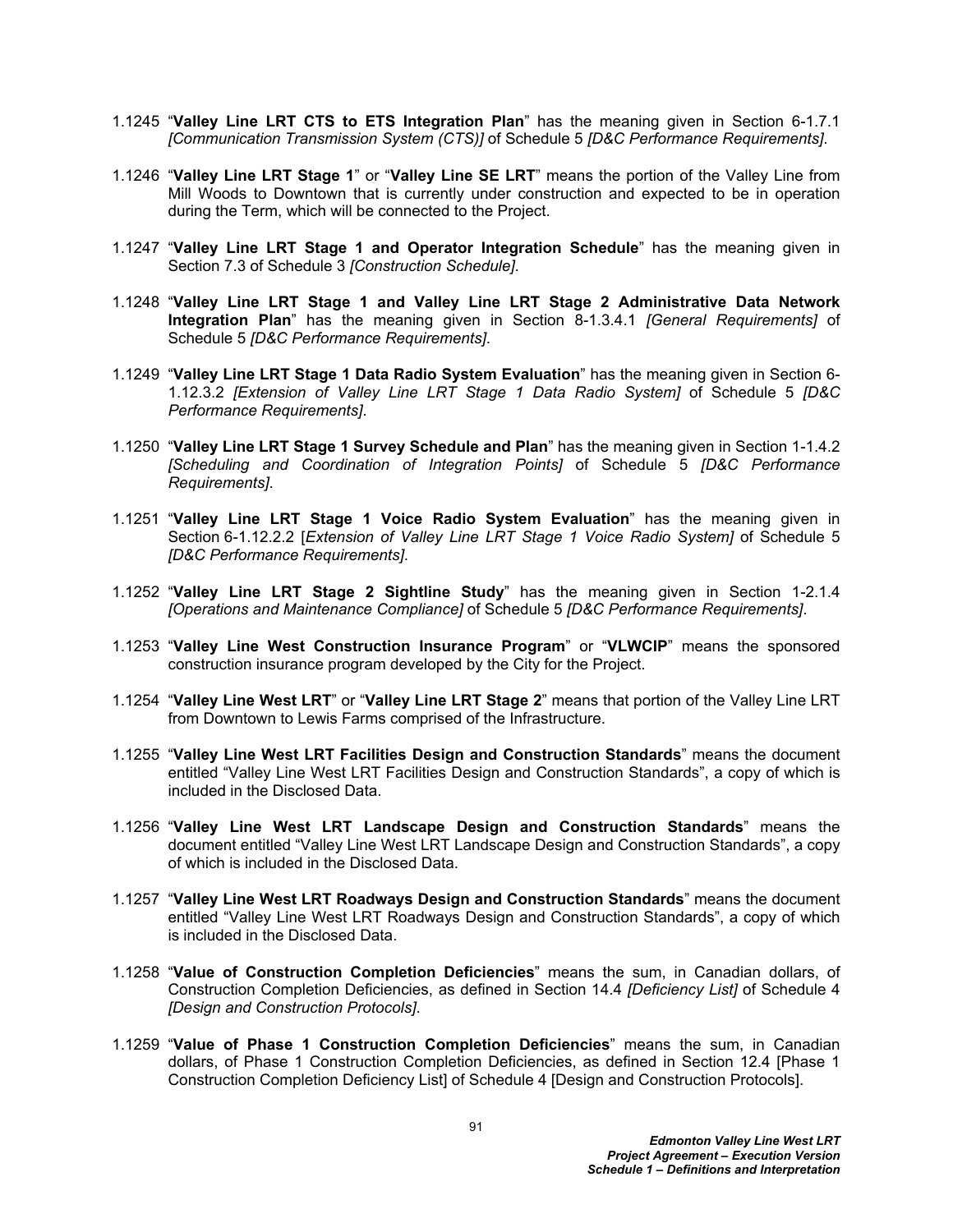- 1.1260 "**Variable Message Sign**" or "**VMS**" means a sign meeting the requirements set out in Section 6- 1.20.3 *[Variable Message Signs]* of Schedule 5 *[D&C Performance Requirements]*.
- 1.1261 "**Vegetation Handback Requirements**" has the meaning given in Section 25(b) of Schedule 10 *[Environmental Performance Requirements]*.
- 1.1262 "**Vibration Control Sub-Plan**" means the plan described in Section 6.4.5.5 *[Vibration Control Sub-Plan]* of Schedule 4 *[Design and Construction Protocols]*.
- 1.1263 "**Visual Delineator**" means the barrier described in Section 2-4.5.3 *[Safety Barriers]* of Schedule 5 *[D&C Performance Requirements]*.
- 1.1264 "**Vital**" means safety-critical and is applied to a system or a function, whereby every identified failure mode (or combinations of failures where the first failure is undetected) of the function or system which can lead directly to a Category I or II hazard shall be mitigated by forcing the system to assume a state known to be safe. This is to be interpreted as the function or system providing an equivalent level of safety as Safety Integrity Level (SIL) 4 as defined within IEC 61508.
- 1.1265 "**Vital Controller**" or "**VC**" means a Vital microprocessor-based system for controlling switches or signal appliances.
- 1.1266 "**Voice Over IP**" or "**VoIP**" means a methodology for the digital delivery of voice communications over Internet Protocol (IP) networks.
- 1.1267 "**Voice Radio System**" has a meaning given in Section 6-1.12.2.1 *[Functional Requirements]* of Schedule 5 *[D&C Performance Requirements].*
- 1.1268 "**Voice Radio System Integration Plan**" has the meaning given in Section 6-1.12.2.5 *[Submittals]* of Schedule 5 *[D&C Performance Requirements]*.
- 1.1269 "**Voice Recording System**" means a digital voice recorder capable of storing a minimum of one (1) year of calls.
- 1.1270 "**Warranty Certificate**" means a certificate setting out a manufacturer's obligations to the City with respect to a Manufacturer's Warranty, in accordance with Section 7.3 (Manufacturer's Warranties*]* of the Agreement.
- 1.1271 "**Warranty Period**" means, in respect of the Phase 1 Infrastructure, the Phase 1 Warranty Period, or in respect of the Infrastructure (excluding the Phase 1 Infrastructure), the Remaining Infrastructure Warranty Period, as applicable.
- 1.1272 "**Warranty Work**" has the meaning given in Section 7.2 *[Warranty Work and Prompt Repair of Warranty Work]* of the Agreement.
- 1.1273 "**Wayside Equipment**" means permanently affixed electrical equipment, which is situated within the LRT Corridor.
- 1.1274 "**Wayside Equipment Enclosure**" means a Structure, other than a Utility Complex, enclosing any Wayside Equipment.
- 1.1275 "**WBS Discipline**" means the LRT engineering discipline as delineated in the Work Breakdown Structure in Appendix 4D of Schedule 4 *[Design and Construction Protocols]*.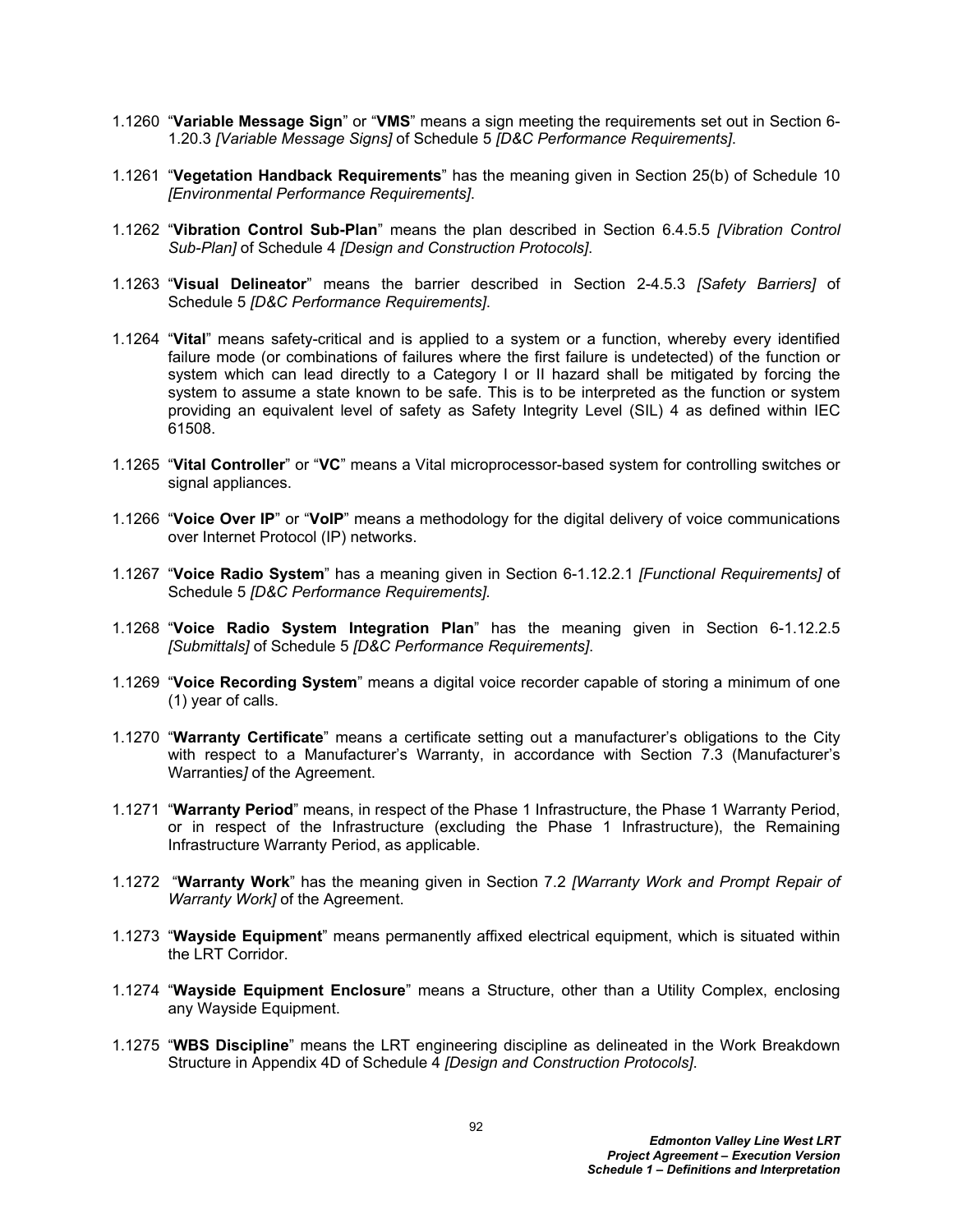- 1.1276 "**WEM Central Passenger Loading Area**" means the central loading island at the West Edmonton Mall Transit Centre.
- 1.1277 "**WEM North Passenger Loading Area**" means the passenger loading area along the north side of the West Edmonton Mall Transit Centre adjacent to the West Edmonton Mall parkade.
- 1.1278 "**WEM South Passenger Loading Area**" means the passenger loading area along the south side of the West Edmonton Mall Transit Centre adjacent to 87 Avenue
- 1.1279 "**WEM Transit Centre Site**" means, collectively, land parcels W210A, W210B and W210C, as set out in Figure 7 of Appendix 14B *[City Lands Site Plans]* to Schedule 14 *[City Lands]*.
- 1.1280 "**West Block**" means the development located at 142 Street and Stony Plain Road.
- 1.1281 "**West Edmonton Character Zone**" means the area described in Section 2-3.2 *[West Edmonton Character Zone]* of Schedule 5 *[D&C Performance Requirements]*.
- 1.1282 "**West Edmonton Mall**" or "**WEM**" means the commercial development located within the West Edmonton Mall Site.
- 1.1283 "**West Edmonton Mall Site**" or "**WEM Site**" means areas bounded by the WEM PPZ as indicated in the Project Description Drawings.
- 1.1284 "**West Edmonton Mall Station**" or "**WEM Station**" means the above-grade Station located on the WEM Site and co-located with the WEM Transit Centre.
- 1.1285 "**West Edmonton Mall Transit Centre**" or "**WEM Transit Centre**" means a connection point at the WEM where multiple buses are able to stop simultaneously to allow cross-route transfers to other buses or transfer to an LRT vehicle.
- 1.1286 "**Wick Drain**" means a drainage system that can be located below pavement structures, and are designed to collect and convey subsurface water preventing that water from impacting the Subgrade or pavement structure. Wick Drains may be prefabricated geotextile drains that collect groundwater and discharge it into a piped Underdrain system.
- 1.1287 **"Wildlife Crossing Bench"** means a flat surface in a Bridge Abutment designed to safely carry animals underneath Roadways and Trackways.
- 1.1288 "**Witness Points**" has the meaning given in Section 6.2.3(g) of Schedule 9 *[Quality Management]*.
- 1.1289 "**Work Breakdown Structure**" means the structure identified in Appendix 4D *[Work Breakdown Structure]* to Schedule 4 *[Design and Construction Protocols]*
- 1.1290 "**Work Package**" has the meaning given in Section 2.1 *[General]* of Schedule 4 *[Design and Construction Protocols]*.
- 1.1291 **"Yard Control System**" or "**YCS**" means an arrangement of non-Vital computing devices that provide centralized Train monitoring and control from within the Operations Control Centre.
- 1.1292 "**Yard Track**" means any Track within the Gerry Wright OMF Site or Lewis Farms Storage Facility Site, excluding any Shop Track.
- 1.1293 "**Yard TPSS**" means a Traction Power Substation used to provide Traction Power for the Yard Traction Power System.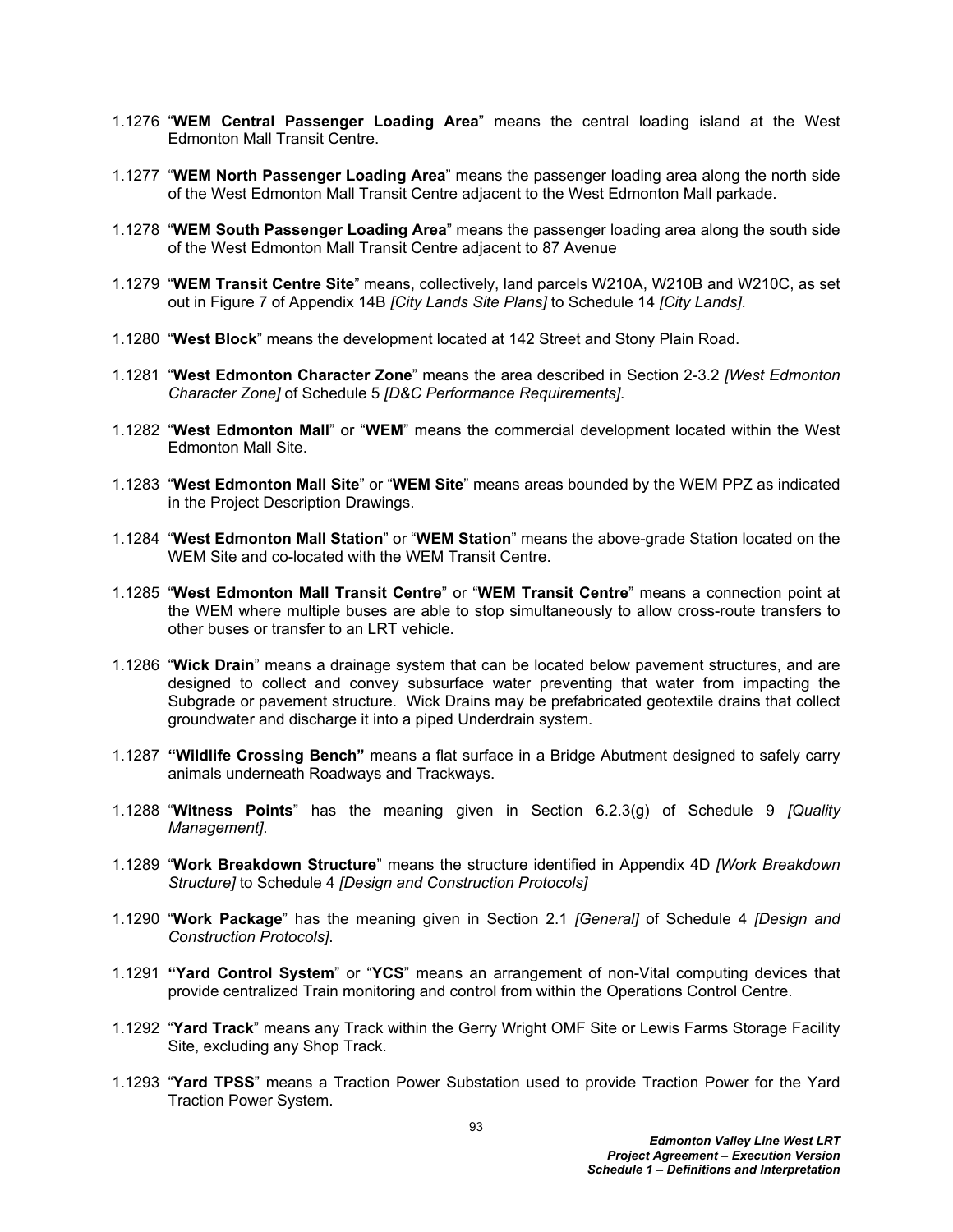1.1294 "**Yard Track Traction Power System**" means a Traction Power System within the Gerry Wright OMF Site or Lewis Farms Storage Facility Site external of any buildings.

## 2 **INTERPRETATION**

- (a) Waiver of Contra Proferentum The parties waive the application of any rule of law which otherwise would be applicable in connection with the construction of the Agreement that ambiguous or conflicting terms or provisions should be construed against the party who (or whose counsel) prepared the executed Agreement or any earlier draft of the same, or against the party benefiting from such terms or provisions.
- (b) Headings The tables of contents, headings, marginal notes and references to them in the Agreement are for convenience of reference only, shall not constitute a part of the Agreement, and shall not be taken into consideration in the interpretation of, or affect the meaning of, the Agreement.
- (c) Schedules an Integral Part The Schedules to the Agreement are an integral part of the Agreement and a reference to the Agreement includes a reference to the Schedules.
- (d) Schedule References All references in the Agreement to a Schedule shall be to a Schedule of the Agreement. All references to Sections within a Schedule refer to Sections within that Schedule unless otherwise indicated.
- (e) Cross References
	- (i) Except where the context requires otherwise (irrespective of whether some, but not all, references in a Schedule specifically refer to that Schedule or to other portions of the Agreement) references to specific Sections, Clauses, Paragraphs, Subparagraphs, Schedules, and other divisions of the Agreement are references to such Sections, Clauses, Paragraphs, or Subparagraphs of, Schedules to, or divisions of the Agreement and the terms Section and Clause are used interchangeably and are synonymous.
	- (ii) Except where the context requires otherwise, references to specific Sections, Clauses, Paragraphs, Subparagraphs, Schedules, and other divisions of the Agreement followed by a number are references to the whole of the Section, Clause, Paragraph, Subparagraphs, Schedule or other division of the Agreement as applicable, bearing that number, including all subsidiary provisions containing that same number as a prefix.
- (f) Defined Terms All capitalized terms used in the Agreement shall have the meanings given to such terms in this Schedule 1 *[Definitions and Interpretation]* and Schedule 8 *[Intellectual Property]*, unless stated otherwise in a particular Schedule in which case such definition shall have the meaning given to it in that Schedule solely for the purposes of that Schedule.
- (g) Direction to Project Co The language of the Project Requirements and other documents comprising the Agreement is in many cases written in the imperative for brevity. Clauses containing instructions, directions or obligations are directed to Project Co and shall be construed and interpreted as if the words Project Co shall immediately preceded the instructions, directions or obligations.
- (h) Reference to Person or Parties Words importing persons or parties are to be broadly interpreted and include an individual, corporation, limited liability company, joint stock company, firm, partnership, joint venture, trust, unincorporated organization,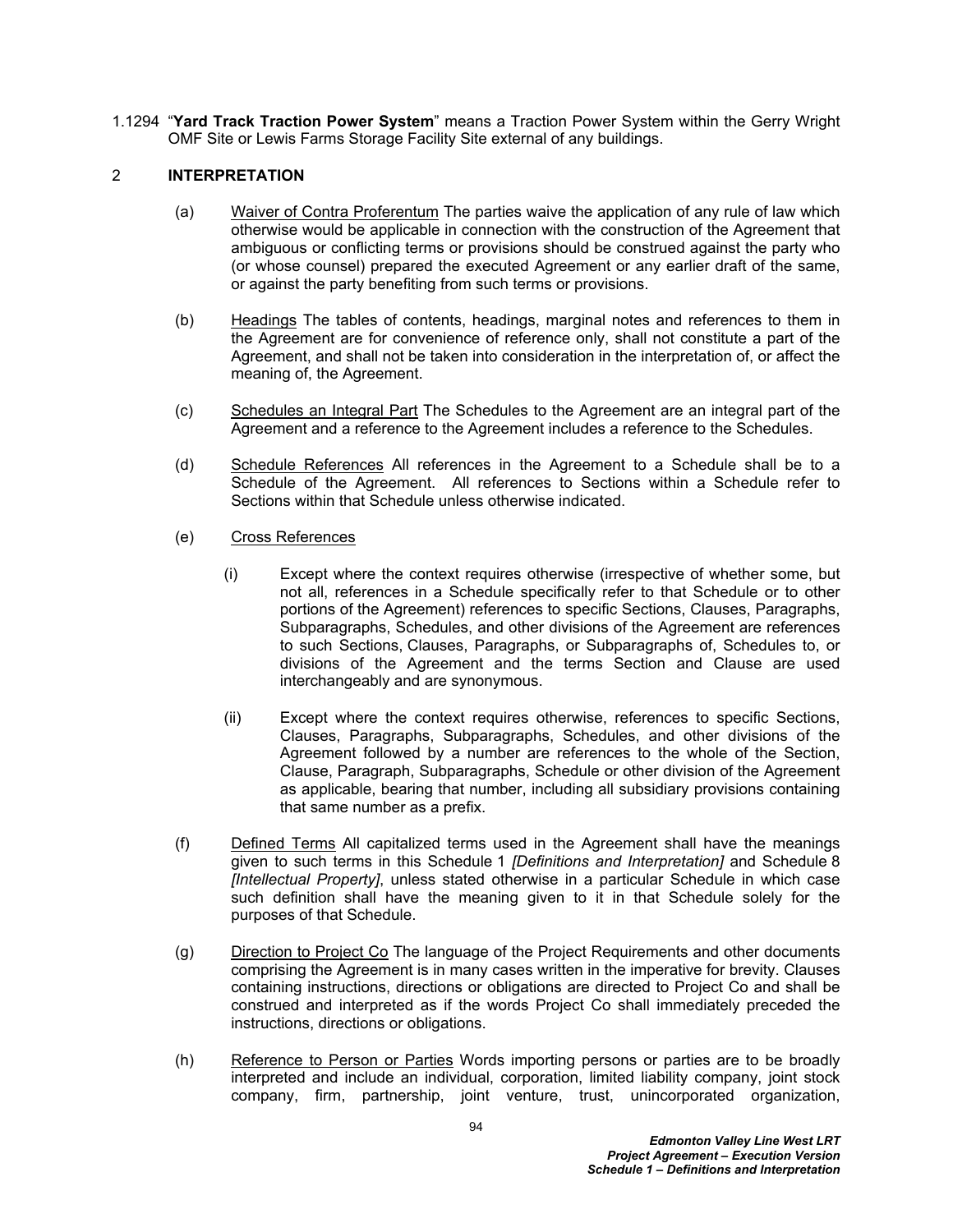Governmental Authority, unincorporated body of persons or association and any other entity having legal capacity, and the heirs, beneficiaries, executors, administrators or other legal representatives of a person in such capacity.

- (i) Gender and Number Unless the context otherwise requires, wherever used herein the plural includes the singular, the singular includes the plural, and each of the masculine, feminine and neuter genders include all other genders.
- (j) Accounting Terms Unless otherwise provided in the Agreement, all accounting and financial terms used in the Agreement shall be interpreted and applied in accordance with Canadian GAAP.
- (k) References to Documents References to any standard, principle, agreement or document include (subject to all relevant approvals and any other provisions of the Agreement concerning amendments) a reference to that standard, principle, agreement or document as amended, supplemented, restated, substituted, replaced, novated or assigned.
- (l) References to Applicable Law References to any Applicable Law, including any statutes or other Applicable Law specifically referred to herein, whether or not amendments or successors to such Applicable Law are referred to herein, are to be construed as references to that Applicable Law as from time to time amended or to any Applicable Law covering the same or similar subject matter from time to time replacing, extending, consolidating or amending the same.
- (m) Reference to Statutes References to a statute shall include all regulations, by-laws, ordinances and orders made under or pursuant to the statute.
- (n) Successors and Assigns References to persons shall include their successors and assigns.
- (o) Reference to Public Organizations References to a public organization shall include their successors and assigns, and if a public organization ceases to exist or ceases to perform its functions without a successor or assign, references to such public organization shall be deemed to include a reference to any public organization or any organization or entity which has taken over either or both the functions and responsibilities of such public organization.
- (p) Reference to Office of a Governmental Body Each reference to a minister, ministry, office, branch, agency, board, commission or similar body of any Governmental Authority shall be deemed to be a reference to any successor or replacement in function of such minister, ministry, office, branch, agency, board, commission or similar body.
- (q) Reference to Corporate Entity Any reference to a corporate or other legal entity includes and is also a reference to any entity that is a successor to such entity.
- (r) Reference to Statutory or Public Duties or Functions References to statutory or public duties or functions are references to such duties or functions (including powers and discretions) from time to time and include any common law duties and functions (including powers and discretions).
- (s) Reference to Right or Duty of a Governmental Authority A reference in the Agreement or in any Project Contract to any right, power, obligation or responsibility of any Governmental Authority shall be deemed to be a reference to the Governmental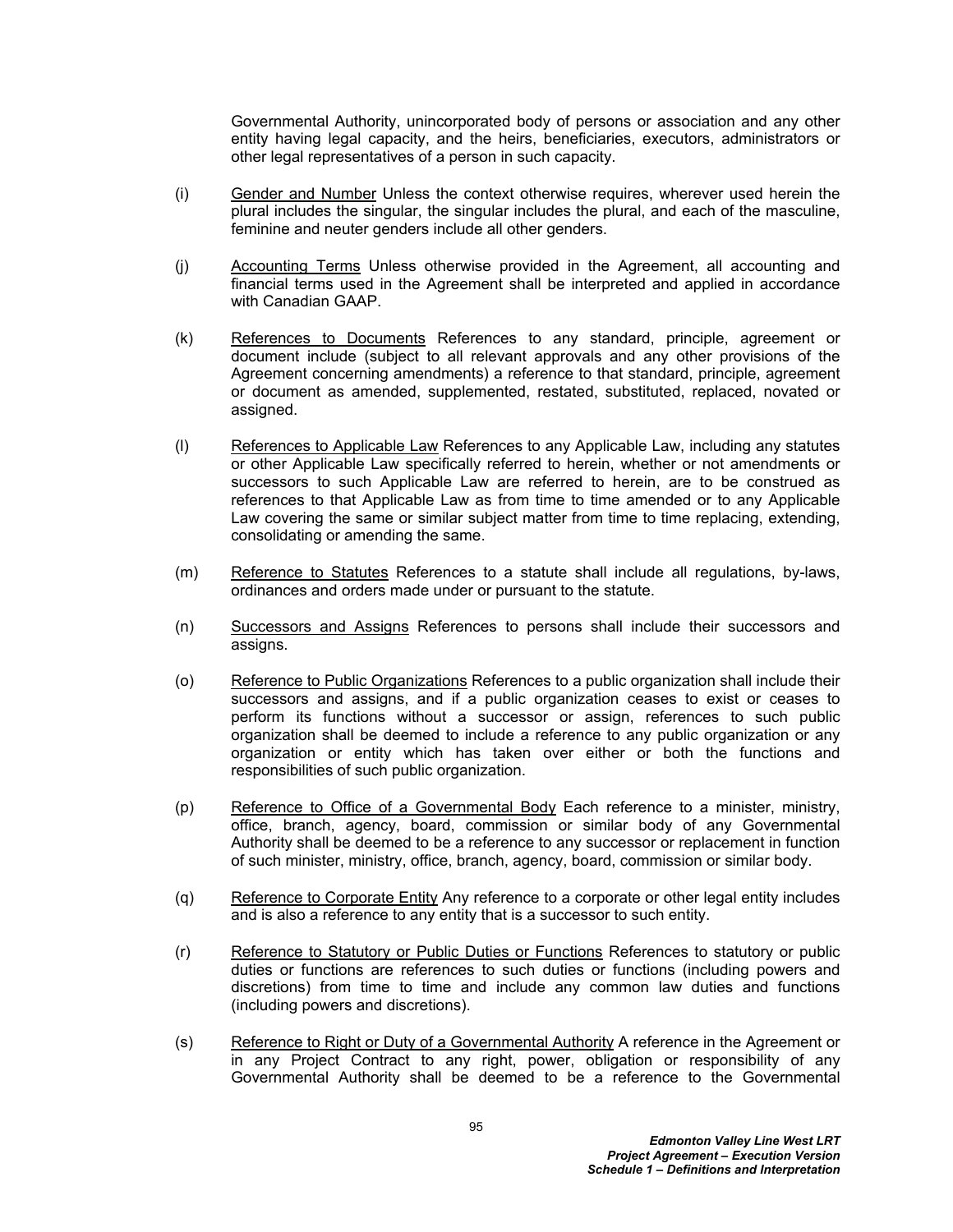Authority that, pursuant to Applicable Law has such right, power, obligation or responsibility at the relevant time.

- (t) Reference to Deliberate or Negligent Acts or Omission References to a deliberate act or omission or deliberate or negligent act or omission of any City Person shall be construed having regard to the interactive nature of the activities of the City Persons and Project Co and further having regard to:
	- (i) acts contemplated by the Project Requirements;
	- (ii) acts or omissions in the ordinary course of the governmental activities of the City and expressly or reasonably inferred from the Project Requirements to be taken into account by Project Co in the performance of the Project Work; or
	- (iii) acts otherwise provided for in the Agreement.
- (u) Natural Meaning The words in the Agreement shall bear their natural meaning.
- (v) Separate Obligations Each of Project Co's and the City's respective obligations shall be construed as separate obligations owed to the other.
- (w) Words of Inclusion References containing terms such as:
	- (i) hereof, herein, hereto, hereinafter, and other terms of like import are not limited in applicability to the specific provision within which such references are set forth but instead refer to the Agreement taken as a whole; and
	- (ii) includes and including, whether or not used with the words without limitation or but not limited to, shall not be deemed limited by the specific enumeration of items but shall, in all cases, be deemed to be without limitation and construed and interpreted to mean includes without limitation and including without limitation.
- (x) Ejusdem Generis In construing the Agreement, the rule known as the ejusdem generis rule shall not apply nor shall any similar rule or approach apply to the construction of the Agreement and, accordingly, general words introduced or followed by the word other or including or such as or in particular shall not be given a restrictive meaning because they are followed or preceded (as the case may be) by particular examples intended to fall within the meaning of the general words.
- (y) Performance to Standards Any requirement for anything or action to be "in accordance with", "in conformity with" or "in compliance with" any standard, code, criteria, specification or other requirement or stipulation, and any requirement expressed using words or phrases of similar import, means that such thing or action is to exceed or at least equal that standard, code, criteria, specification or other requirement or stipulation.
- (z) When Obligations are to be Performed
	- (i) Where the Agreement states that an obligation shall be performed no later than or within or by a stipulated date or event which is a prescribed number of days after a stipulated date or event, the latest time for performance shall be 5:00 p.m. on the last day for performance of the obligation concerned, or, if that day is not a Business Day, 5:00 p.m. on the next Business Day.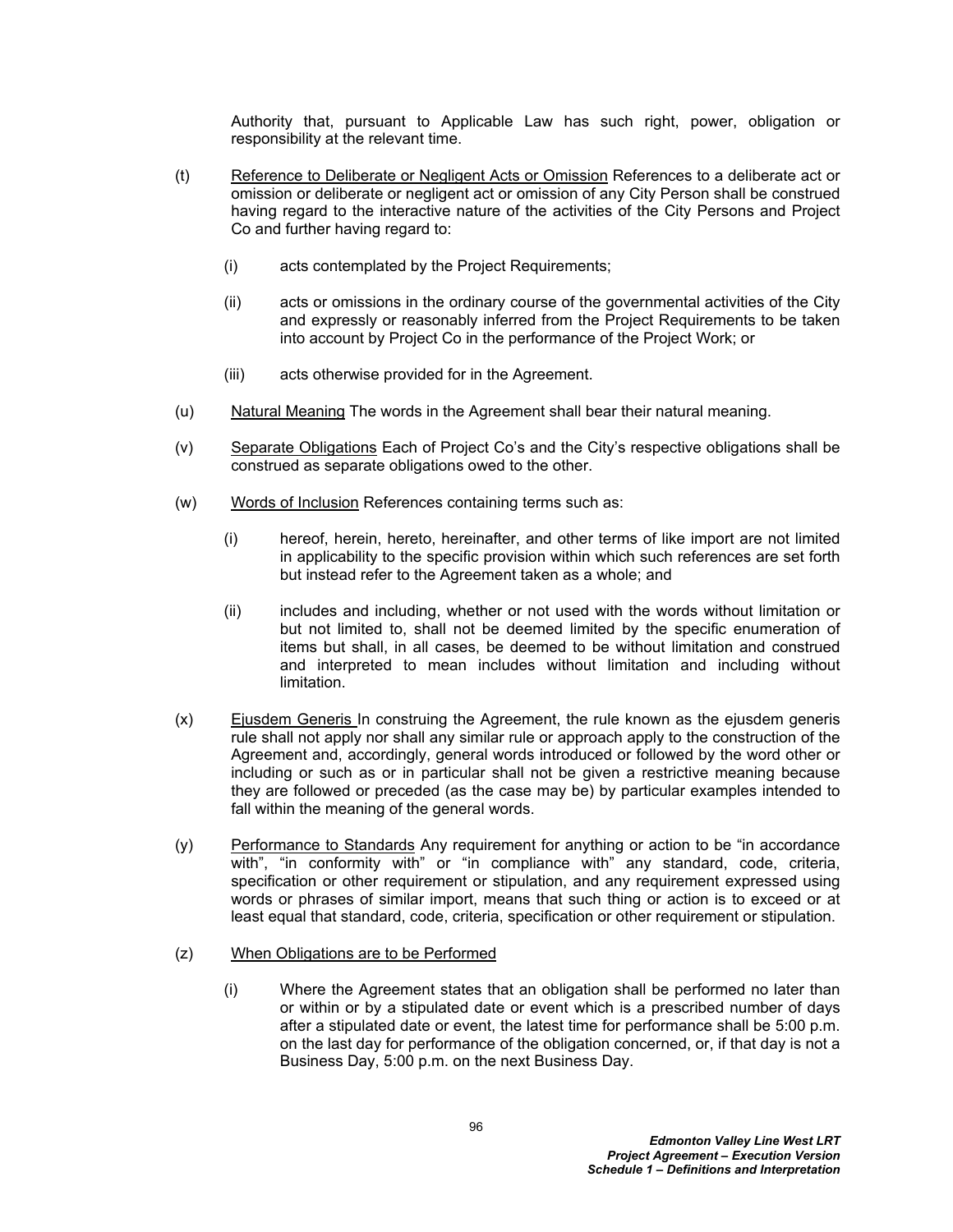- (ii) Where the Agreement states that an obligation shall be performed no later than or by a prescribed number of days before a stipulated date or event or by a date which is a prescribed number of days before a stipulated date or event, the latest time for performance shall be 5:00 p.m. on the last day for performance of the obligation concerned, or if that day is not a Business Day, 5:00 p.m. on the next Business Day.
- (iii) Where the Agreement states that an obligation shall be performed on a stipulated date, the latest time for performance shall be 5:00 p.m. on that day, or, if that day is not a Business Day, 5:00 p.m. on the next Business Day.
- (iv) Where the Agreement stipulates neither a time nor date for the performance of an obligation or delivery of a document, the latest time for performance or delivery shall be 5:00 p.m. on the day of performance or delivery, or, if that day is not a Business Day, 5:00 p.m. on the next Business Day.
- (aa) Time
	- (i) Any reference to time of day or date means the local time or date in Edmonton, Alberta.
	- (ii) Unless otherwise indicated, time periods will be strictly construed.
- (bb) Performance of Obligations Unless otherwise specified in the Agreement, the Parties shall each perform all of their obligations under the agreement taking, in good faith and with due diligence, all commercially reasonable steps to achieve the objective and to perform the obligation, including doing all that can reasonably be done in the circumstances taking into account each Party's obligations hereunder to mitigate delays and additional costs to the other Party, and in any event taking no less steps and efforts than those that would be taken by a commercially reasonable and prudent Person in comparable circumstances but where the whole of the benefit of the obligation and where all the results of taking such steps and efforts accrued solely to that Person's own benefit, provided that the foregoing will not require the City to:
	- (i) take any action which is contrary to the public interest, as determined by the City in its discretion; or
	- (ii) undertake any mitigation measure that might be available arising out of its status as a public body that would not normally be available to a private commercial party.
- (cc) Mandatory Provisions Whenever the terms will or shall are used in the Agreement in relation to Project Co or the City they shall be construed and interpreted as synonymous and to read Project Co shall or the City shall as the case may be.
- (dd) Costs Without limiting Schedule 16 *[Payment Mechanism]*, whenever the Agreement obliges the City to pay any amount to Project Co in respect of any costs, expenses, fees, charges, liabilities, losses, claims or other sums incurred by Project Co:
	- (i) such obligation shall be construed as applying only to so much of such sums as have been properly incurred on an arm's length commercial basis or, where not incurred on an arm's length commercial basis (including when the payment is made to an Affiliate of Project Co), so much of them as are proper and reasonable; and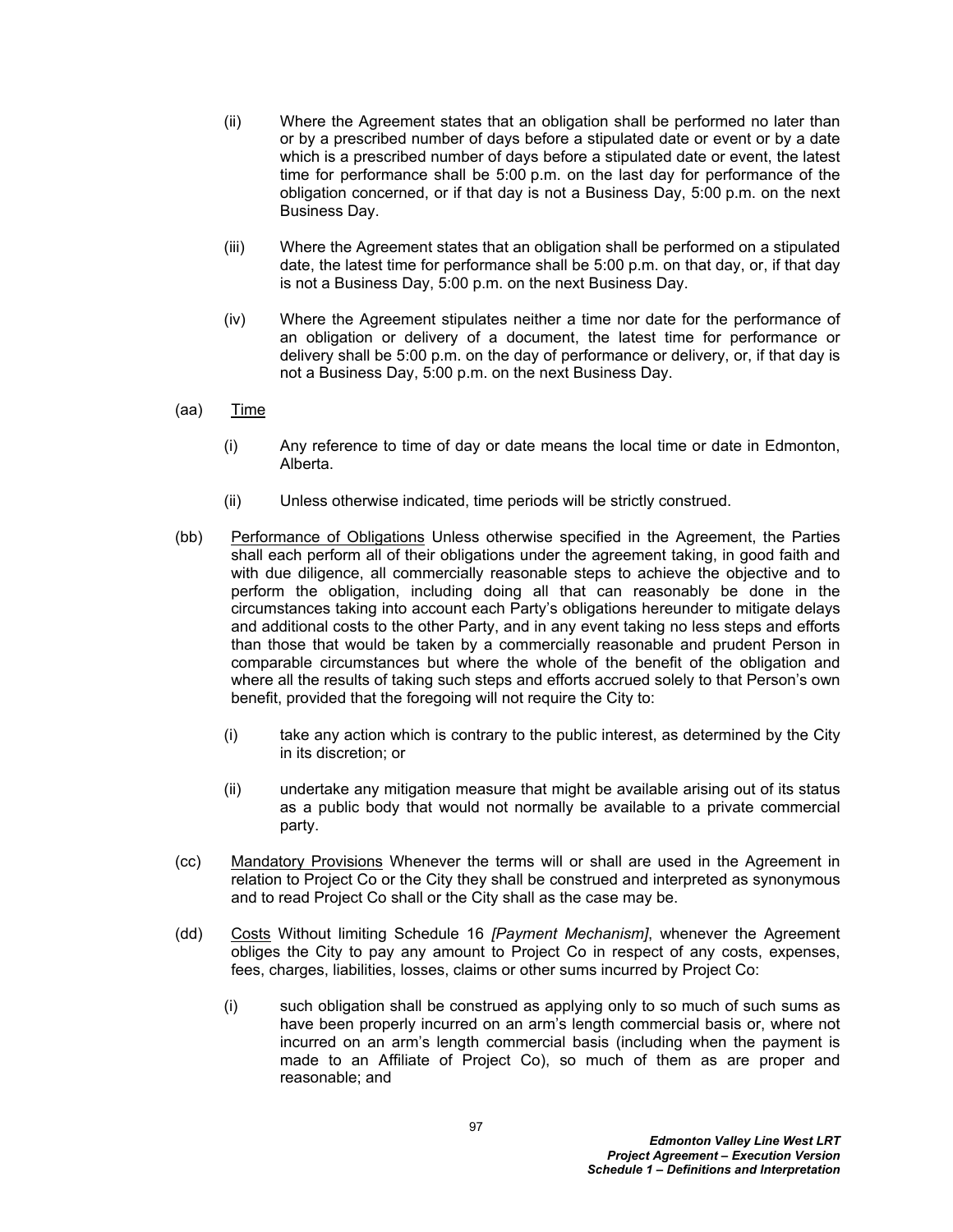- (ii) Project Co shall, when requested by the City, provide reasonable supporting evidence of such costs, expenses, fees, charges, liabilities, losses, claims or other sums and of the actions taken by Project Co to mitigate the same.
- (ee) Currency Any reference to currency is to Canadian currency and any amount advanced, paid or calculated is to be advanced, paid or calculated in Canadian currency.
- (ff) Unit of Measurement Unless otherwise identified in the Agreement, all units of measurement in any documents submitted by Project Co to the City shall be in accordance with the SI system of units.
- (gg) Technical Terms Terms not defined herein and used in the Agreement which have a technical meaning commonly understood by the public light rail transit sector, as applicable, in Alberta will be construed as having that meaning unless the context otherwise requires.
- (hh) Inferable The terms properly inferable, readily apparent and readily discoverable as used in the Agreement, in respect of the Project Work, shall be interpreted by taking into consideration Project Co's and any Project Co Persons' experience and the investigations, inspections and examinations of the Disclosed Data and in respect of the City Lands carried out by Project Co or by any Project Co Person during the RFP process or other due diligence; and by taking into consideration reasonable, normal course and industry standard investigations, inspections or other due diligence; in each case in accordance with Good Industry Practice.
- (ii) Knowledge of City The City shall not be imputed with knowledge of any fact, matter or thing unless that fact, matter or thing is within the actual knowledge of the City's Representative or within the actual knowledge of those of the City's employees and agents who have responsibilities in connection with the conduct of the Project or the Project Work.
- (jj) Knowledge of Project Co Without limiting the extent of its actual knowledge, Project Co shall for all purposes of the Agreement be deemed to have such knowledge in respect of the Project and the Project Work as is held (or ought reasonably to be held) by all persons involved in carrying out the Project and the Project Work, including Project Co, any Project Contractors or Subcontractors.
- (kk) Decision of the City or the City's Representative Where in the Agreement the City, City's Representative or any City Person is entitled to make a decision or determination or to grant or withhold any consent, approval or acceptance or to exercise any judgement (in this Section, any such decision, determination, grant, withholding or exercise is referred to as a "**City Decision**") in its "discretion", it shall mean that the City, City's Representative or applicable City Person, as the case may be, shall be entitled to make the relevant City Decision in its sole, absolute, unfettered and subjective discretion, with no requirement to act reasonably or provide reasons.
- (ll) Severability Each provision of the Agreement shall be valid and enforceable to the fullest extent permitted by law. If any provision of the Agreement is held to be invalid, unenforceable or illegal to any extent, such provision may be severed and such invalidity, unenforceability or illegality shall not prejudice or affect the validity, enforceability and legality of the remaining provisions of the agreement. If any such provision of the agreement is held to be invalid, unenforceable or illegal, the p\Parties shall promptly endeavour in good faith to negotiate new provisions to eliminate such invalidity, unenforceability or illegality and to restore the Agreement as nearly as possible to its original intent and effect.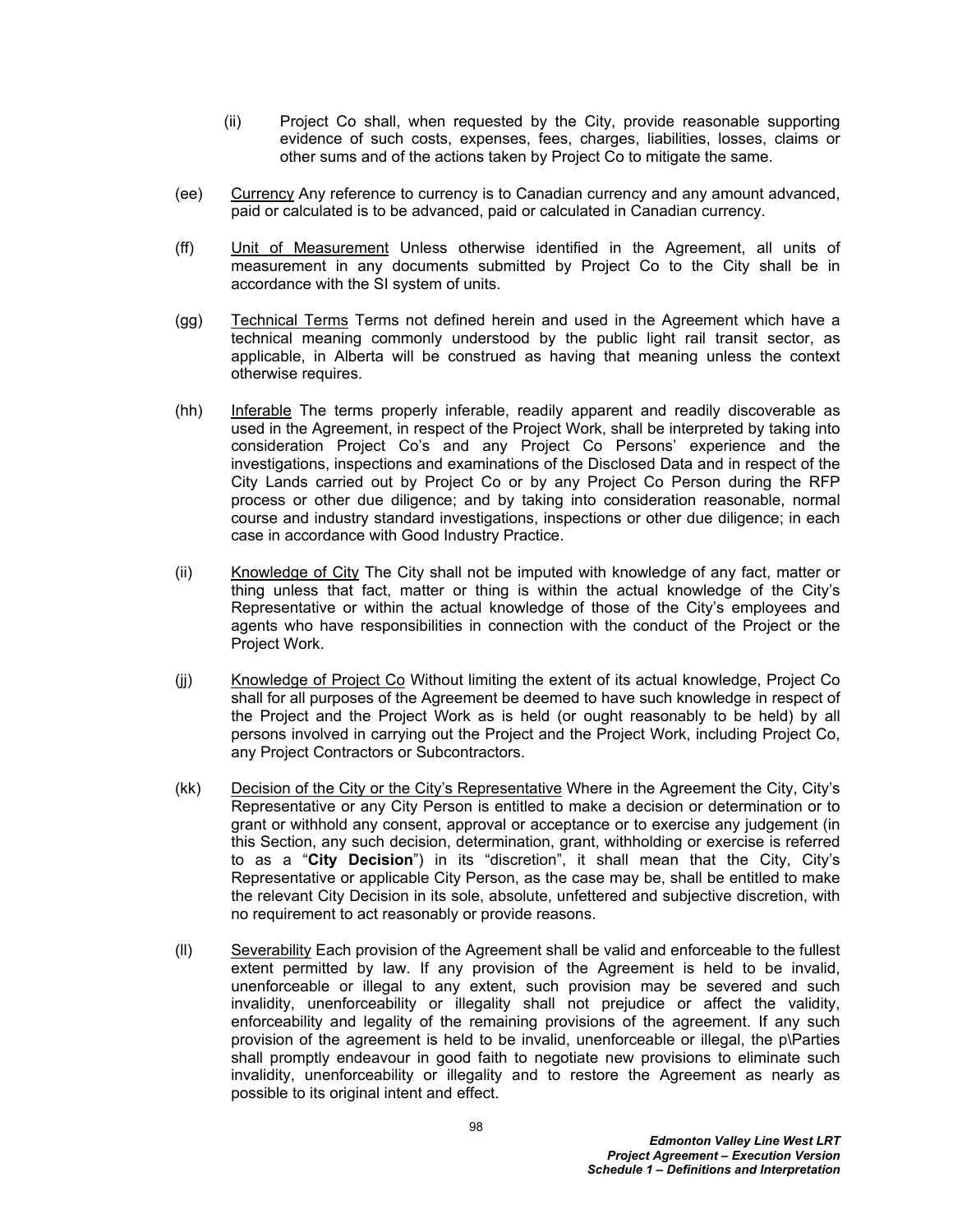- (mm) No Derogation from Laws No provision of the Agreement is intended to derogate from or be inconsistent with or in conflict with any Applicable Law and no provision of the agreement shall be interpreted in a manner as to result in any such derogation, inconsistency or conflict and, if any such provision is found by a court of competent jurisdiction to be inconsistent with or in conflict with any Applicable Law, the Applicable Law shall prevail and such provision shall be read down or rendered inoperative (either generally or in such particular situation, as appropriate), to the extent of such conflict or inconsistency, as the case may be and, if any such provision is found by a court of competent jurisdiction to derogate from any Applicable Law, then such provision shall be read down or rendered inoperative (either generally or in such particular situation, as appropriate) to the extent of the derogation.
- (nn) Entire Agreement The Agreement is the entire agreement between the Parties regarding the subject matter of the Agreement, and supersedes any previous agreements, negotiations and understandings. There are no agreements, representations, warranties, terms, conditions or commitments regarding the subject matter of the Agreement except as expressed in the Agreement.
- (oo) No Agency etc. The Agreement is not intended to and does not constitute either Party as the agent of the other for any purpose, or otherwise create any relationship of agency; constitute or create any joint venture; constitute or create any partnership; constitute the relationship of landlord and tenant; or constitute the relationship of lender and borrower; and neither Party shall allege or assert for any purpose that the agreement constitutes or creates a relationship of agency, joint venture, partnership, landlord and tenant, or lender and borrower.
- (pp) Liquidated Damages Where any provision of the Agreement specifies or otherwise indicates an amount as liquidated damages, both the City and Project Co agree that such amount represents their genuine mutual pre-estimate of the particular damages arising from the particular event.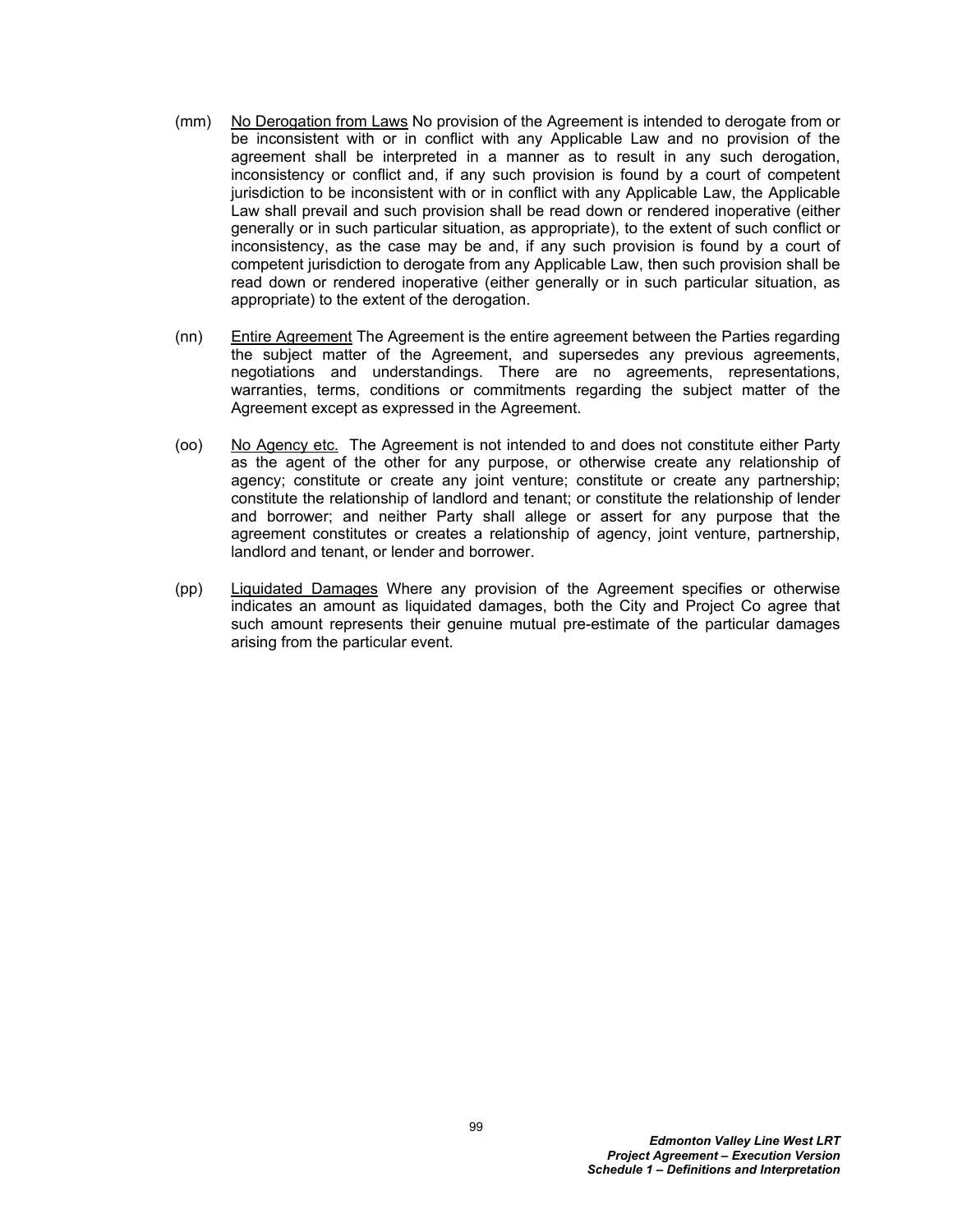## **Appendix 1A Technical Acronyms**

In the Agreement the following technical acronyms shall have the following meanings, unless the context otherwise requires:

- **AALA**  Alberta Association of Landscape Architects
- **AASHTO** American Association of State Highway and Transportation Officials
- **AAMA** American Architectural Manufacturers Association
- **AC**  Alternating Current
- **ACI** American Concrete Institute
- **ACIMS**  Alberta Conservation Information Management System
- **ACP** Asphalt Concrete Pavement
- **ACSA** Alberta Construction Safety Association
- **ADA**  Americans with Disabilities Act
- **ADRIA**  ADR Institute of Alberta
- **ADRIC** ADR Institute of Canada
- **AEP**  Alberta Environment and Parks
- **AESS** Architecturally Exposed Structural Steel
- **AFRRCS** Alberta First Responders Radio Communications System
- **AHD**  Anthony Henday Drive
- **AIC** Amps Interrupting Capacity
- **ANSI** America National Standards Institute
- **APEGA** Association of Professional Engineers and Geoscientists of Alberta
- **APS** Auxiliary Power Station
- **APTA** American Public Transportation Association
- **ARCA** Alberta Roofing Contractors Association
- **AREMA** American Railway Engineering and Right-of-Way Maintenance Association
- **ARV** Air Release Valve
- **ASHRAE** American Society of Heating, Refrigerating and Air Conditioning Engineers
- **ASME** American Society of Mechanical Engineering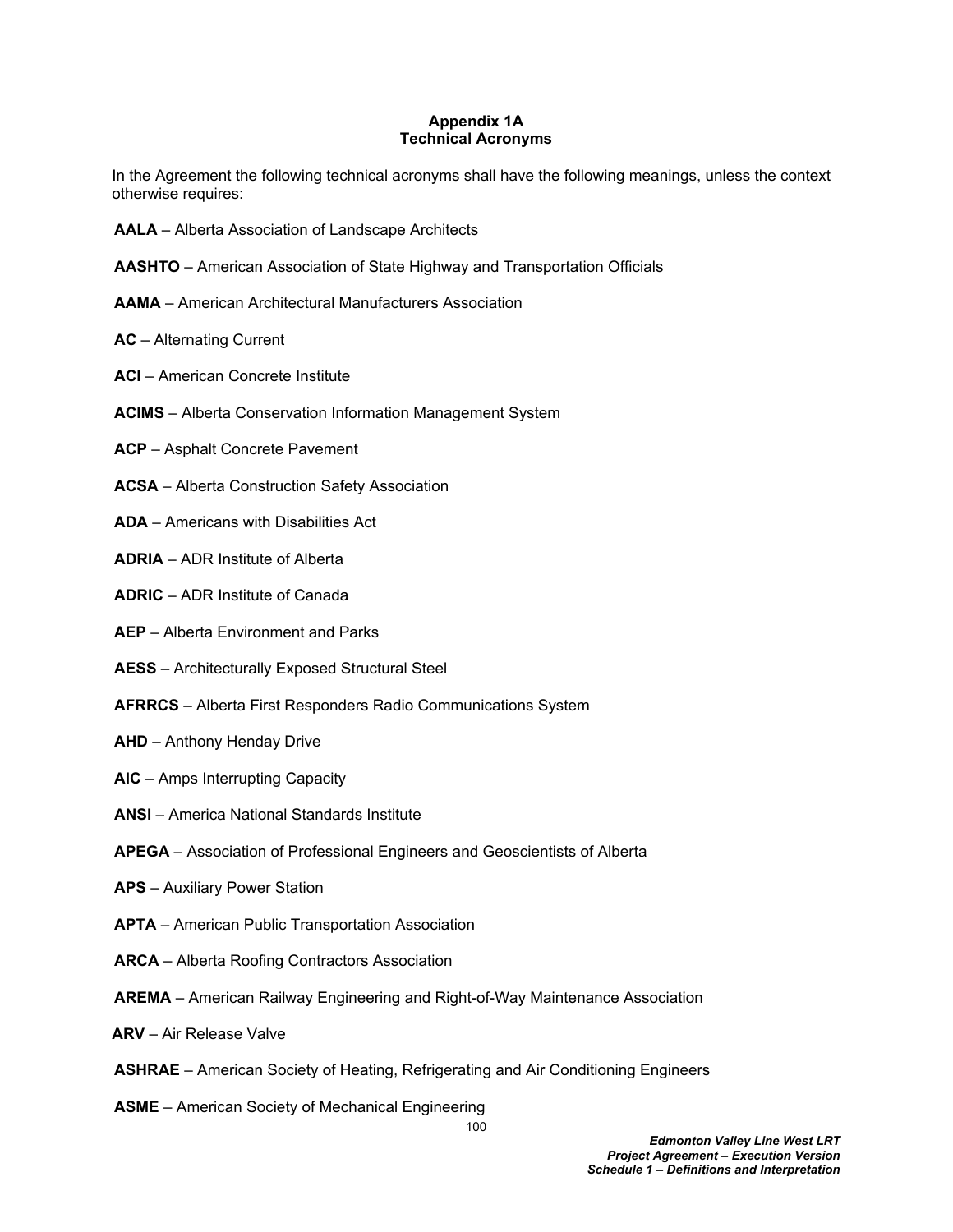- **ASPE** American Society of Plumbing Engineers
- **ASTM** American Society of Testing Materials
- **ATS**  Automatic Transfer Switch
- **AWS** American Welding Society
- **BLT** Blue Light Telephone
- **CaGBC** Canadian Green Building Council
- **CALA**  Canadian Association for Laboratory Accreditation
- **CAN** National Standards of Canada
- **CAPWAP**  Case Pile Wave Analysis Program
- **CCIL**  Canadian Council of Independent Laboratories
- **CCTV** Closed Circuit Television
- **CEC** Canadian Electrical Code
- **CFEM**  Canadian Foundation Engineering Manual
- **CGSB**  Canadian General Standards Board
- **CIH** Certified Industrial Hygienist
- **CISC** Canadian Institute of Steel Construction
- **CNLA** Canadian Nursery Landscape Association
- **CNR** Canadian National Railway
- **COR**  Certificate of Recognition
- **COTS**  Commercial Off the Shelf
- **CPCI** Canadian Precast/Prestressed Concrete Institute
- **CPR** Canadian Pacific Railway
- **CPTED** Crime Prevention through Environmental Design
- **CRR** Corrosion Resistant Reinforcing Steel
- **CRSP**  Canadian Registered Safety Professional
- **CSA** Canadian Standards Association
- **CSL** Crosshole Sonic Logging
- **CSDMA** Canadian Steel Doors Manufacturers Association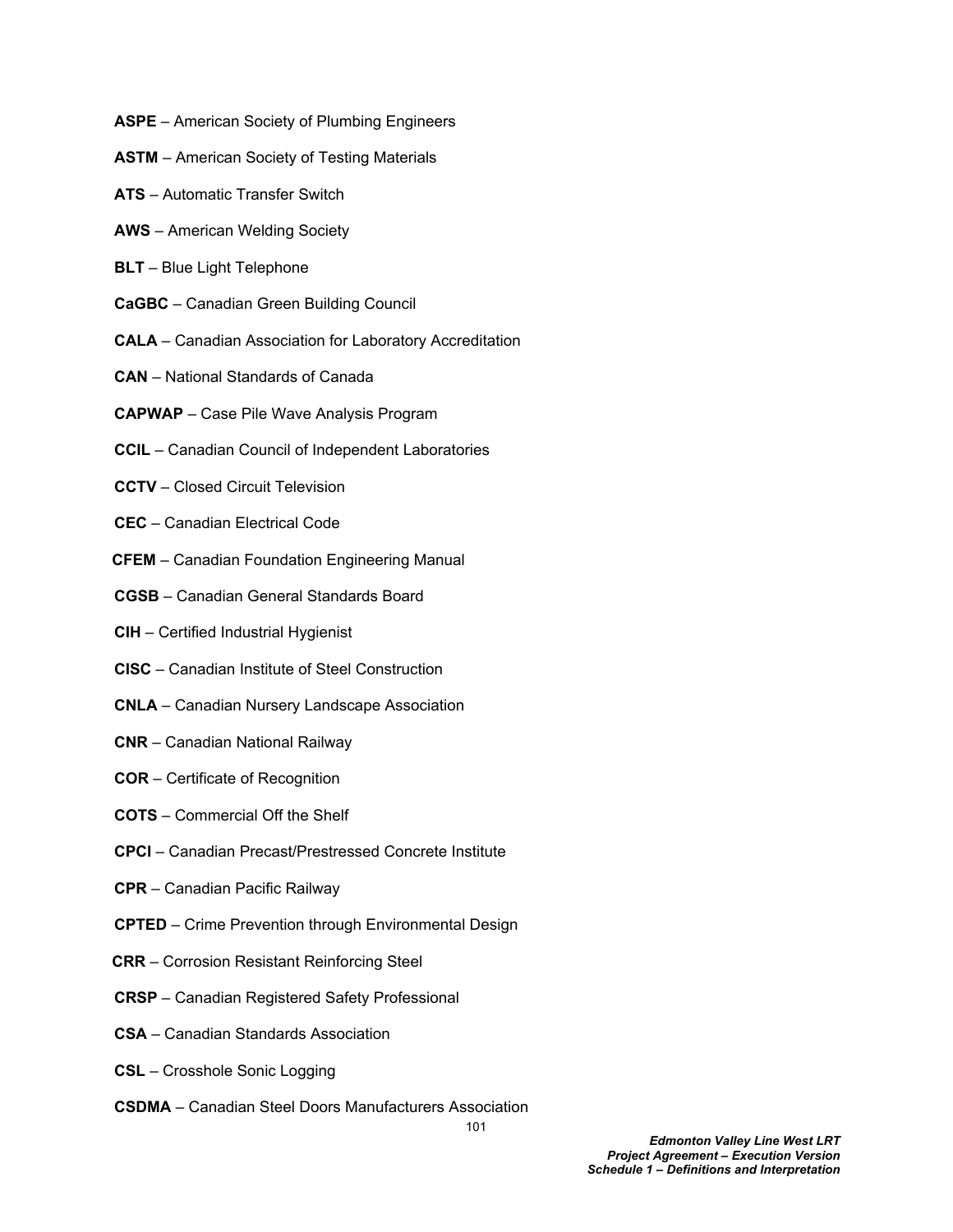- **CSS** Cement Stabilized Subgrade
- **CSSBI** Canadian Sheet Steel Building Institute
- **CSV** Comma Separated Values Format
- **CTI** Ceramic Tile Institute
- **CTS**  Communication Transmission System
- **CWR** Continuous Welded Rail
- **DATS** Disabled Adult Transit Service
- **dB** Decibel
- **dBA** A-weighted decibel level
- **DC** Direct Current
- **DCOF** Dynamic Coefficient of Friction
- **DFO** Department of Fisheries and Oceans Canada
- **DHCP** Dynamic Host Configuration Protocol
- **DLA** Dynamic Load Allowance
- **DMS** Data Management System
- **DSL** Design Service Life
- **EAS** Emergency Alarm Station
- **ECUC** Alberta Electrical Communications Utility Code
- **EDACS** Enhanced Digital Access Communication System
- **EDTI**  EPCOR Distribution and Transmission Incorporated
- **EFB**  Electric Flash-Butt
- **EGFP** Equipment Ground Fault Protection
- **EIFS** Exterior Insulation Finishing System
- **EMC** Electromagnetic Compatibility
- **EMI** Electromagnetic Interference
- **EMS** Environmental Management System
- **EMT**  Electrical Metallic Tubing
- **EN**  European Norm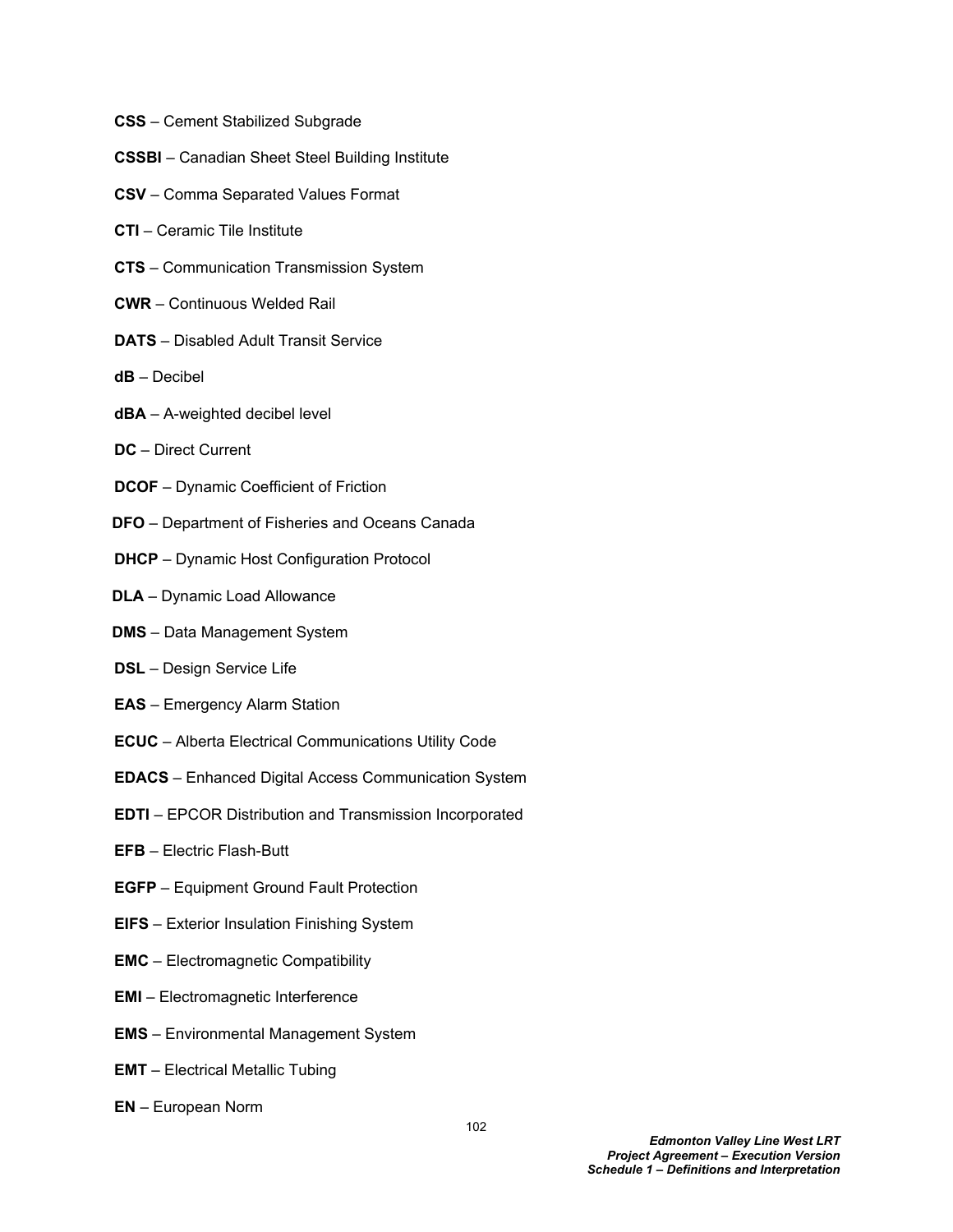- **EPROM** Erasable Programmable Read Only Memory
- **ESC** Erosion and Sediment Control
- **ETS**  Edmonton Transit Service
- **EW**  Hydrostatic Loads
- **FAT** Factory Acceptance Test
- **FDC** Fire Department Connection
- **FDF** Fibre Distribution Frame
- **FHV**  Fire Hydrant Valve
- **FLS** Fatigue Limit State
- **FLSC** Fire-life Safety Committee
- **FMEA** Failure Mode and Effects Analysis
- **FOIP** *Freedom of Information and Protection of Privacy Act* (Alberta)
- **GAAP** Generally Accepted Accounting Principle
- **GBC** Granular Base Course
- **GFI** Ground Fault Indicating
- **GFRP** Glass Fibre Reinforced Polymers
- **HDPE** High-Density Polyethylene
- **HDMI** High-Definition Multimedia Interface
- **HMI** Human Machine Interface
- **HPC** High Performance Concrete
- **HSS** Hollow Structural Section
- **HVAC**  Heating, Ventilation and Air Conditioning
- **HWL** High Water Level
- **I/O** Input/Output
- **IEC** International Electrotechnical Commission
- **IED**  Intelligent Electronic Devices
- **IEEE 15288-2015**  Systems and software engineering -- System life cycle processes
- **IEEE 828-2012** IEEE Standard for Configuration Management in Systems and Software Engineering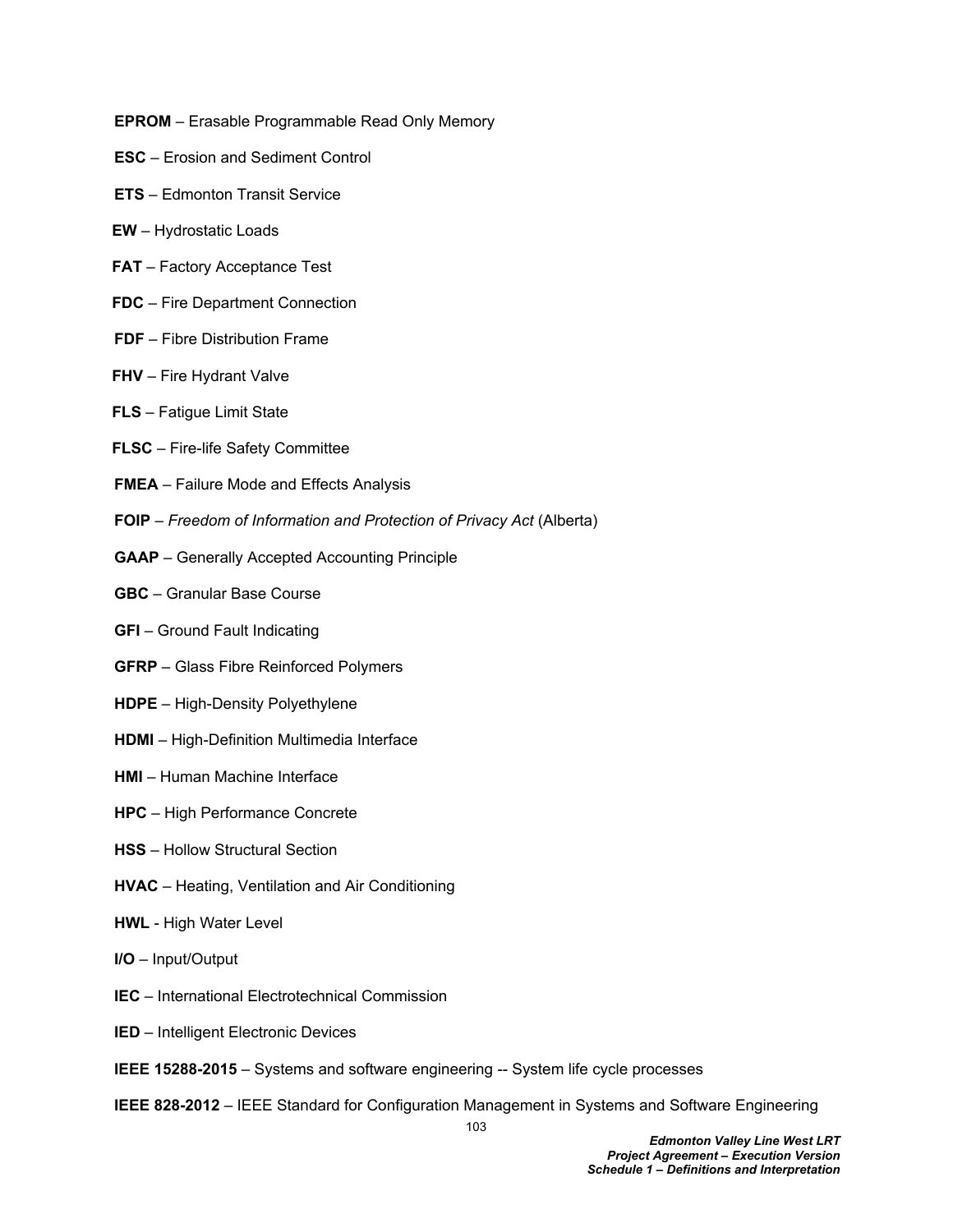- **IESNA** Illuminating Engineering Society of North America
- **IFRS** International Financial Reporting Standards
- **IMOA** International Molybdenum Association
- **IP** Internet Protocol
- **IRCA**  International Register for Certified Auditors
- **ISO**  International Organization for Standardization
- **LCP**  Local Control Panel
- **LED** Light Emitting Diode
- **LEED** Leadership in Energy and Environmental Design

**Leq,T** – Equivalent continuous noise level over a time period T that contains the same amount of energy as a varying noise level.

- **LID**  Low Impact Development
- **LLDPE** Linear Low-Density Polyethylene
- **Lmax,S** The maximum RMS sound pressure level, measured using a Slow integration time (1 second).
- **LOS** Level of Service
- **LRT**  Light Rail Transit
- **LRV** Light Rail Vehicle
- **LRU** Line Replaceable Unit
- **LV** Low Voltage
- **MCC** Motor Control Centre
- **MOE** Measures of Effectiveness
- **MOW**  Maintenance of Way
- **MPBX**  Multiple-Point Borehole Extensometer
- **MPLS**  Multiprotocol Label Switching
- **MSE** Mechanically Stabilized Earth
- **MTBF**  Mean Time between Failure
- **MTBSAF**  Mean Time between Service Affecting Failure
- **MTTR**  Mean Time to Repair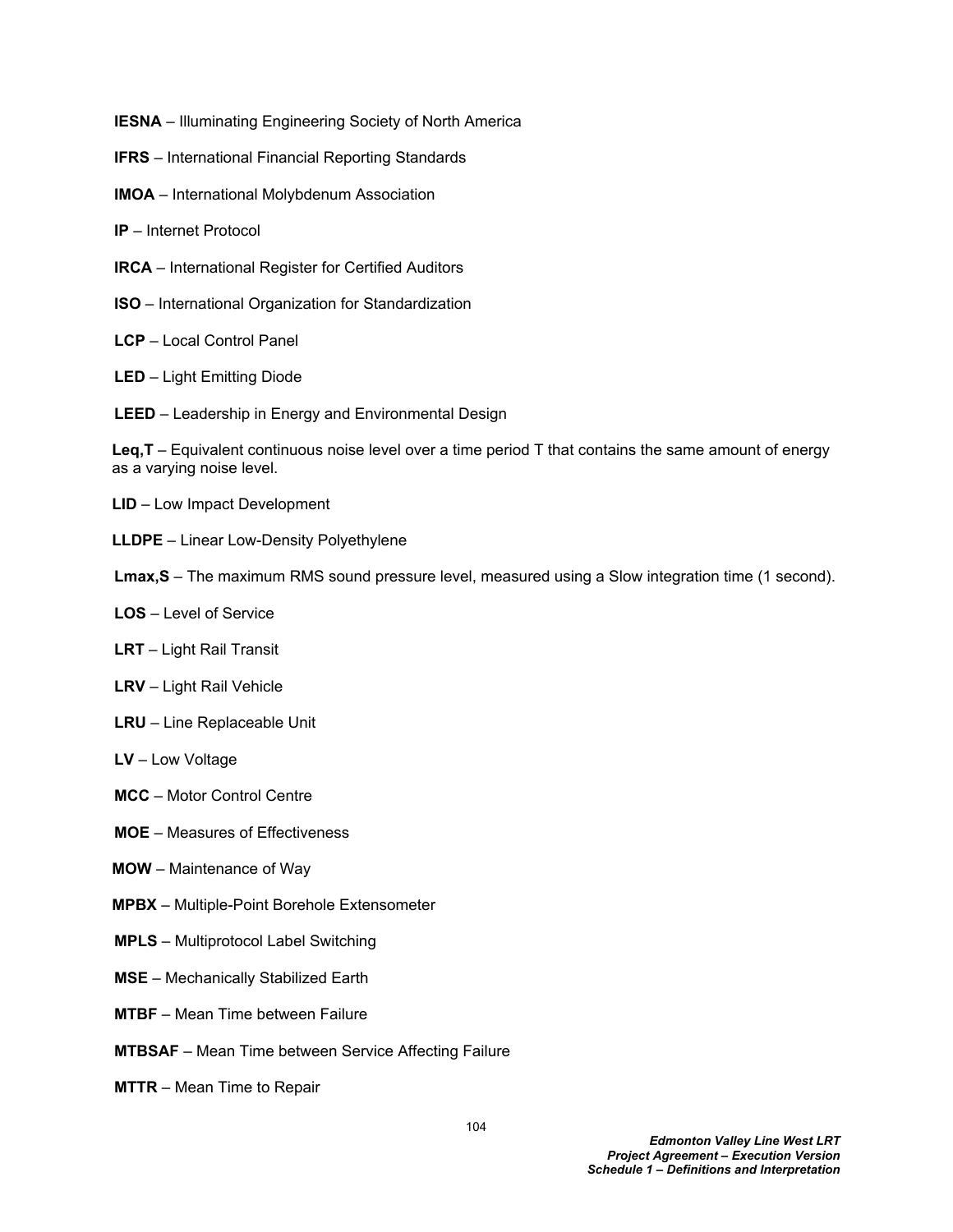**MUTCD** – Manual on Uniform Traffic Control Devices

**MUTCD (Canada)** – Manual on Uniform Traffic Control Devices published by the Transportation Association of Canada.

**MUTCD (USDOT)** – Manual on Uniform Traffic Control Devices published by the United States Federal Department of Transportation.

- **NAS** Network-Attached Storage
- **NBC** National Building Code
- **NBCAE** v National Building Code Alberta Edition
- **NCR** Nonconformity Report
- **NECB** National Energy Code for Buildings
- **NEMA** National Electrical Manufacturer's Association
- **NFCAE** National Fire Code Alberta Edition
- **NFPA** National Fire Protection Association
- **Ni** Nickel Institute
- **NLGA** National Lumber Grading Association
- **NMS** Network Management System
- **NPC**  National Plumbing Code
- **NPCC** National Plumbing Code of Canada

**NSA** – Detailed Natural Site Assessment for SE402 (Wagner Park), Light Rail Transit, Valley Line-Stage 1, Final Report (Spencer Environmental 2013).

**NTCIP** – National Transportation Communications for Intelligent Transportation System Protocol

- **NTP** Network Time Protocol
- **NVR** Network Video Recorder
- **NWL** Normal Water Level
- **O/C** On Centre
- **OCC** Operations Control Centre
- **OCS** Overhead Catenary System
- **ONVIF**  Open Network Video Interface Forum
- **OSC** Office Supervisory Control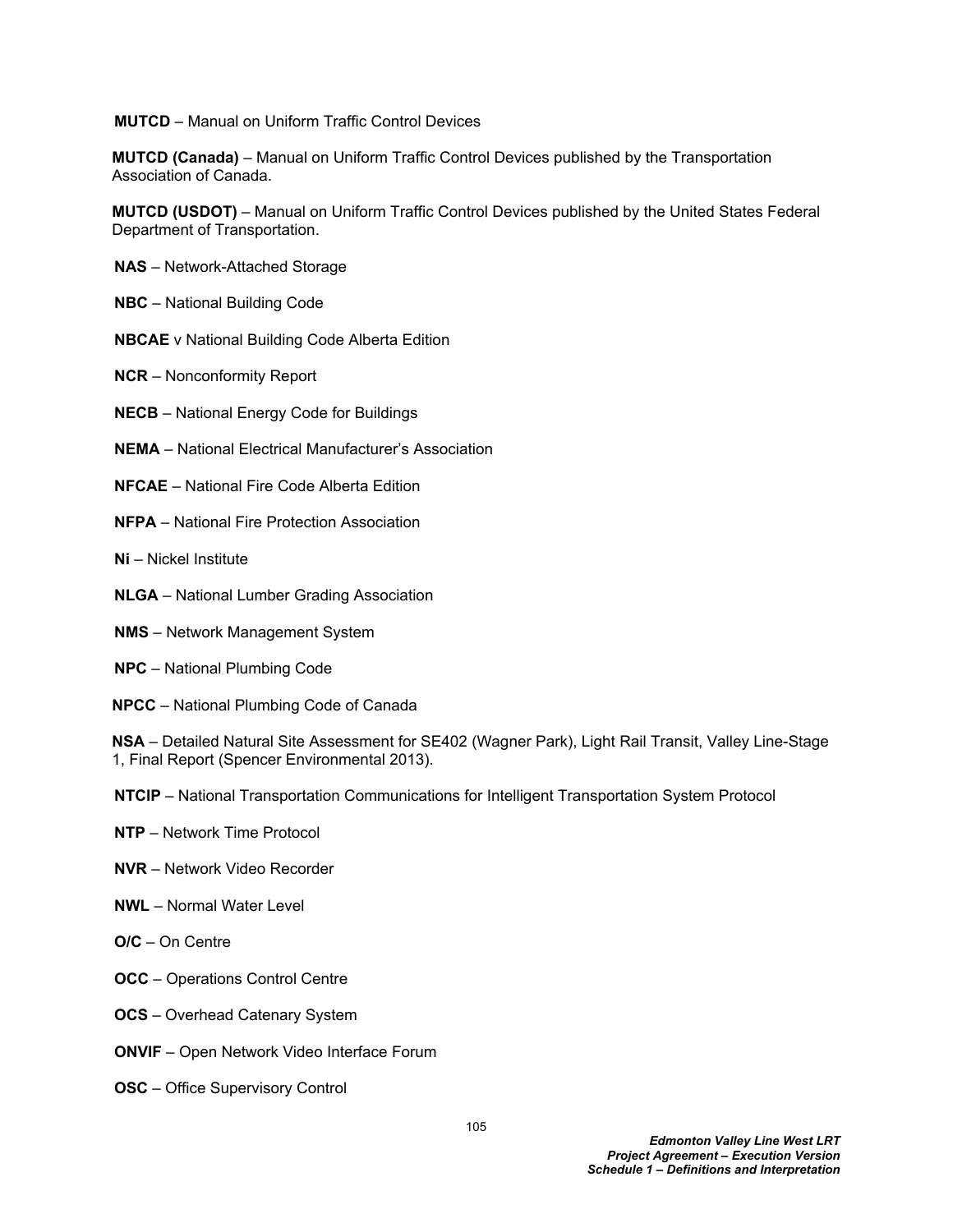- **OSCAM** On-Street Construction and Maintenance
- **OSP** Optical Survey Prism
- **OTDR** Optical Time-Domain Reflectometer
- **PA**  Public Address
- **PAH**  polycyclic aromatic hydrocarbons
- **PAI** Passenger Assistance Intercoms
- **PCC** Precast Concrete
- **PCMS**  Portable Changeable Message Sign
- **PDA** Pile Driving Analyzer
- **PEA** Passenger Emergency Alarm
- **PERSIST** Pressure Equalized Rain Screen Insulated Structure Technique
- **PGFP** Personnel Ground Fault Protection
- **PICO**  Pre-Installation Check Out
- **PIE** Privacy Impact Evaluation
- **PLC**  Programmable Logic Controller
- **PMD** Polarization Mode Dispersion
- **PNC**  Preferred Noise Criteria
- **PoE** Power over Ethernet
- **POSM** Power Operated Switch Machine
- **PPHPD** Passengers Per Hour Per Direction
- **PPV** Peak Particle Velocity
- **PPZ** Pedestrian Priority Zone
- **PROM**  Programmable Read Only Memory
- **PSL** Predicted Service Life
- **PTZ** Pan Tilt Zoom
- **QA** Quality Assurance
- **QC** Quality Control
- **QMS** Quality Management System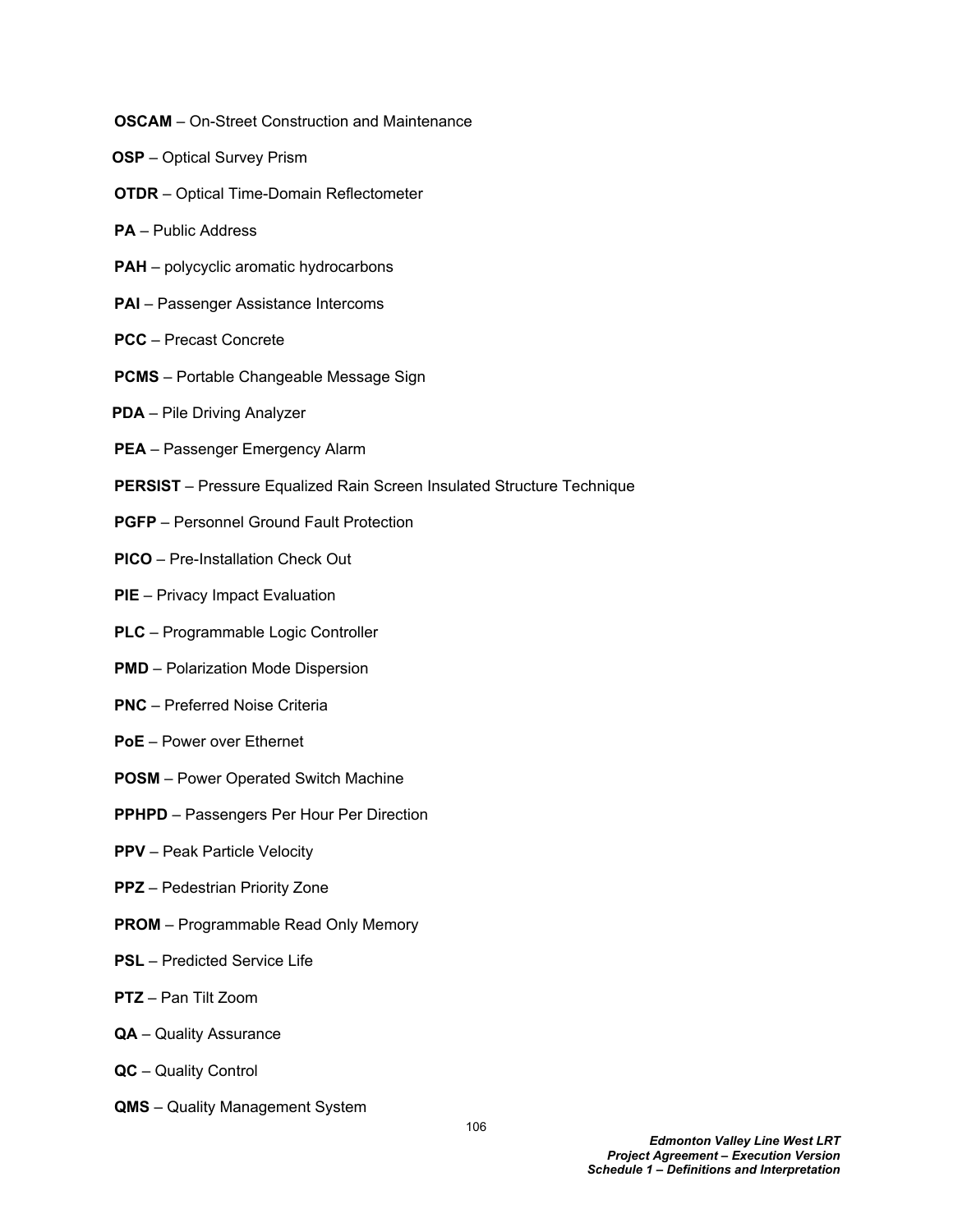- **RAM** Reliability, Availability and Maintainability
- **RFI**  Radio Frequency Interference
- **RH**  Relative Humidity
- **RMS**  Root Mean Square
- **ROM**  Read Only Memory
- **RTU** Remote Terminal Unit
- **SAT** Site Acceptance Test
- **SBS** Styrene Butadiene Styrene (Roof System Type)
- **SIT**  Systems Integration Test
- **SC**  Standard Connector
- **SCADA**  Supervisory Control and Data Acquisition
- **SCL** Sprayed Concrete Lining
- **SEM** Sequential Excavation Method
- **SI** System International
- **SLS** Serviceability Limit State
- **SM**  Single Mode
- **SMACNA** Sheet Metal and Air-Conditioning Contractors National Association
- **SNTP** Simple Network Time Protocol
- **SPI** Switch Position Indicator
- **SPR**  Stony Plain Road
- **SRC**  Safety and Security Review Committee
- **SSPC** Society for Protective Coatings
- **SSS** Standard Structural Steel Elements
- **STC** Sound Transmission Class
- **SUI** Sustainable Urban Integration
- **SUP** Shared Use Path
- **SWMF** Stormwater Management Facility
- **TAC** Transportation Association of Canada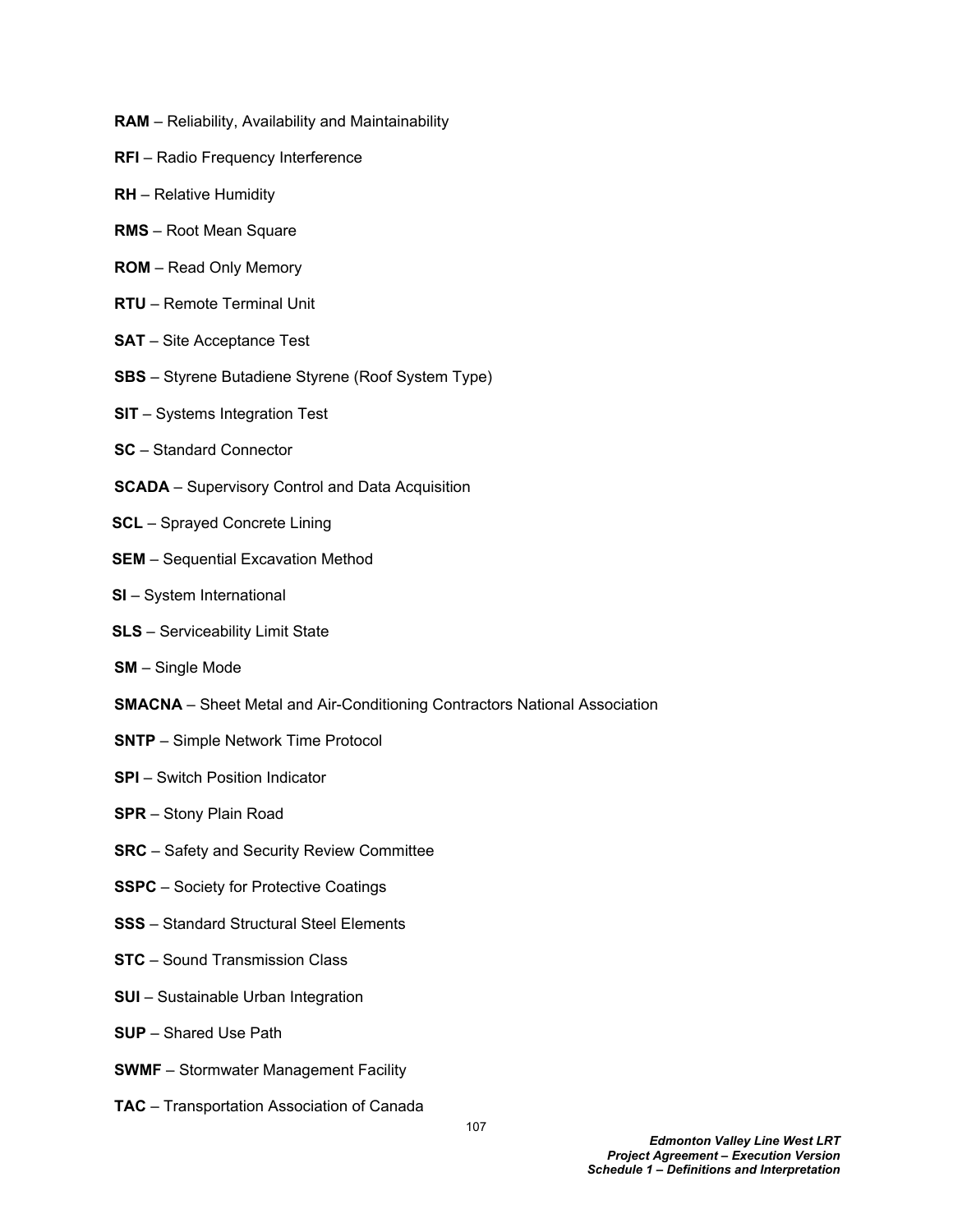- **TCRP** Transit Cooperative Research Board
- **TCS** Train Control System
- **TIA** Telecommunications Industry Association
- **TLC**  Temporary Letter of Certification
- **TOD** Transit Oriented Development
- **TOR** Top of Rail
- **TSP** Transit Signal Priority
- **TPSS**  Traction Power Substation
- **TRPS** Train Routing and Priority System
- **TRU** Transformer-Rectifier Unit
- **TTMAC** Terrazzo, Tile and Marble Association of Canada
- **TUC**  Transportation Utility Corridor
- **TVM** Ticket Vending Machine
- **UL** Underwriters Laboratories
- **ULA** Utility Line Assignment
- **ULC** Underwriters Laboratories Canada
- **ULS** Ultimate Limit State
- **UPS** Uninterruptible Power Source
- **URW** Utility Right of Way
- **UTC** Coordinated Universal Time
- **VC** Vital Controller
- **VDV**  Verband Deutscher Verkehrsunternehmen
- **VFD** Variable Frequency Drive
- **VLD**  Voltage Limiting Device
- **VLT** Visible Light Transmittance
- **VMS** Variable Message Sign
- **WASS**  Water and Sewer Service
- **WCB** Workers Compensation Board